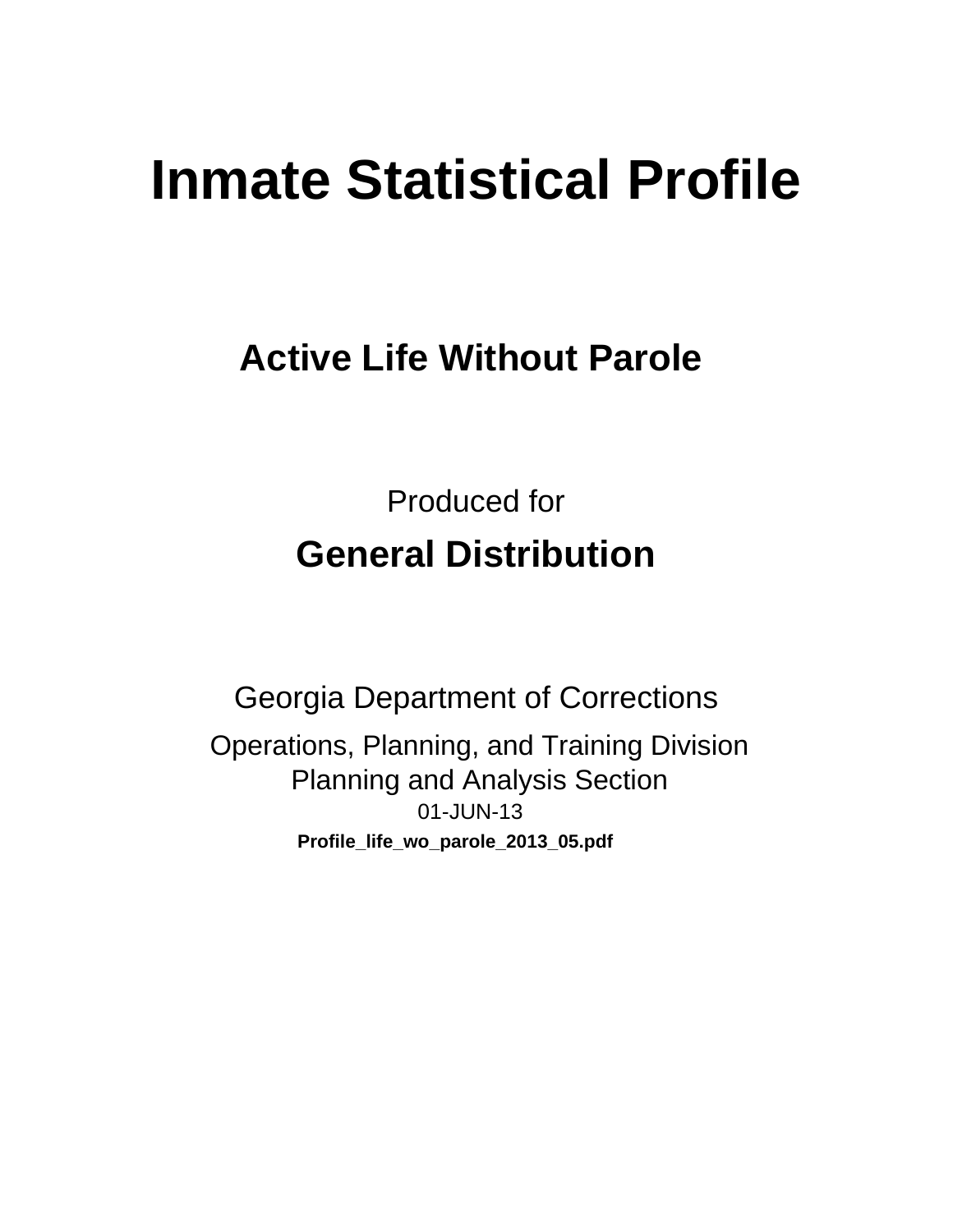## **Inmate Statistical Profile 01-JUN-13**

Contents

**Active Life Without Parole** 

Produced for General Distribution

## **Table of Contents**

| <b>Demographic information</b>                                       |
|----------------------------------------------------------------------|
| 5 Current age, broken out in ten year age groups                     |
| 6 Race group                                                         |
| 7 Marital status, self-reported at entry to prison                   |
| 8 Number of children, self-reported at entry to prison               |
| 9 Religious affiliation, self-reported at entry to prison            |
| 10 Home county - self-reported at entry to prison                    |
| 14 Socioeconomic class, self-reported at entry to prison             |
| 15 Environment to age 16, self-reported at entry to prison           |
| 16 Guardian status to age 16, self-reported at entry to prison       |
| 17 Employment status before prison, self-reported at entry to prison |
| 18 Age at admission                                                  |
| 20 Height, measured at entry to prison                               |
| 21 Weight, measured at entry to prison                               |
| 22 Military service                                                  |
| <b>Correctional information</b>                                      |
| 23 Type of admission to prison                                       |
| 24 Current / last security status                                    |
| 25 Current / last institution type                                   |
| 26 Institution type - transitional centers                           |
| 27 Institution type - county prisons                                 |
| 28 Institution type - state prisons                                  |
| 29 Institution type - private prisons                                |
| 30 Institution type - pre-release centers                            |
| 31 Institution type - inmate boot camp                               |
| 32 Number of disciplinary reports                                    |
| 33 Number of transfers                                               |
| 34 Number of escapes                                                 |
| 35 Time served in current (or last) institution                      |
| <b>Educational, psychological and physical information</b>           |
| 36 Highest grade level attained                                      |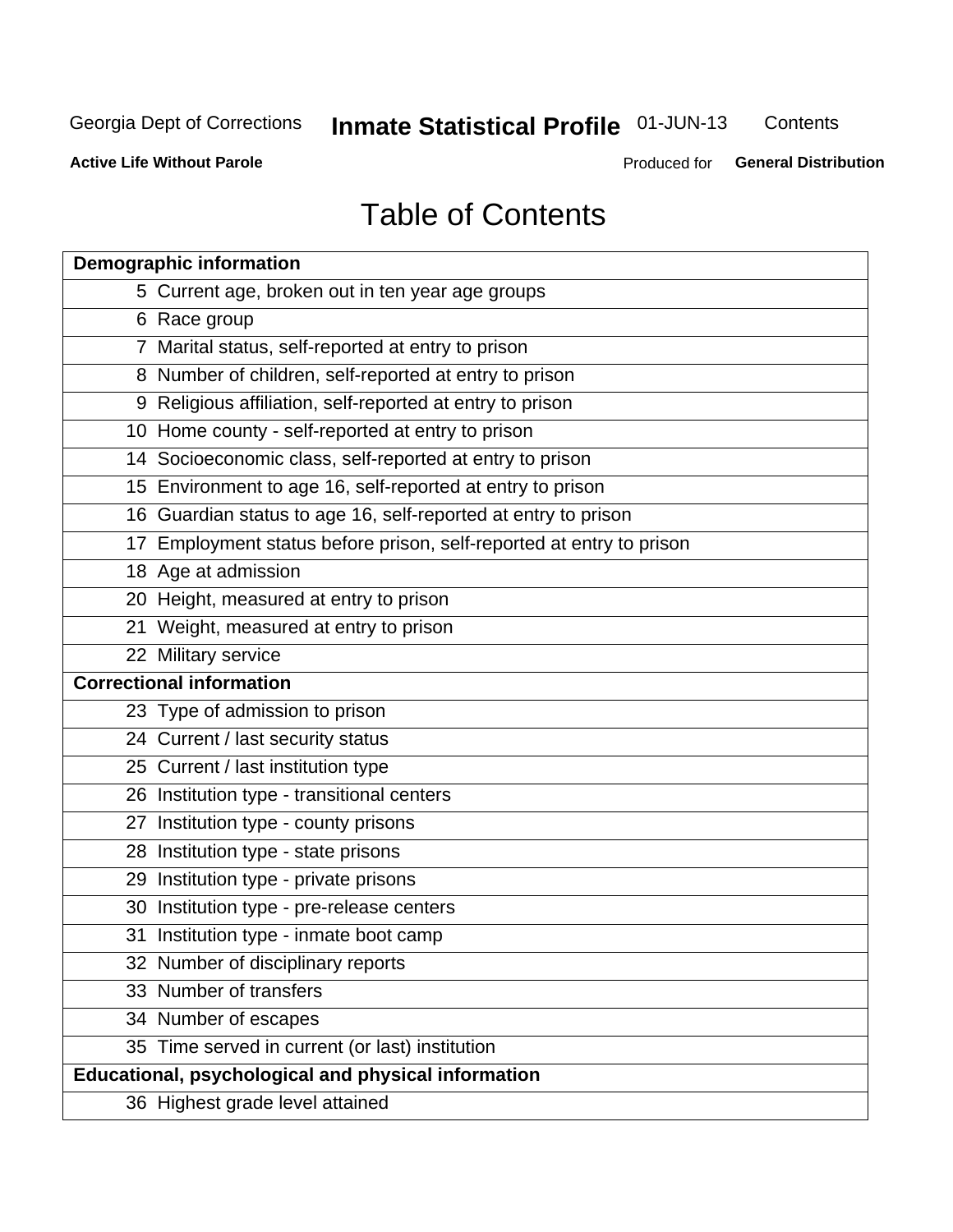## **Inmate Statistical Profile 01-JUN-13**

Contents

**Active Life Without Parole** 

Produced for General Distribution

## **Table of Contents**

| <b>Educational, psychological and physical information</b>       |
|------------------------------------------------------------------|
| 37 Culture fair IQ scores                                        |
| 38 Wide Range Achievement Test (WRAT) reading score              |
| 39 Wide Range Achievement Test (WRAT) math score                 |
| 40 Wide Range Achievement Test (WRAT) spelling score             |
| 41 Scope of substance abuse - summary                            |
| 42 Scope of substance abuse - detail                             |
| 43 Current / last mental health treatment level                  |
| 44 PULHESDWIT medical scale - 'P' overall condition ('P'hysical) |
| 45 PULHESDWIT medical scale - 'U' upper body                     |
| 46 PULHESDWIT medical scale - 'L' lower body                     |
| 47 PULHESDWIT medical scale - 'H' hearing                        |
| 48 PULHESDWIT medical scale - 'E' vision                         |
| 49 PULHESDWIT medical scale -'S' psychiatric                     |
| 50 PULHESDWIT medical scale - 'D' dental                         |
| 51 PULHESDWIT medical scale - 'W' work ability                   |
| 52 PULHESDWIT medical scale - 'I' impairment                     |
| 53 PULHESDWIT medical scale - 'T' transportability               |
| 54 Criminality in family, self-reported                          |
| 55 Alcoholism in family, self-reported                           |
| 56 Drug abuse in family, self-reported                           |
| 57 Subjected to frequent beatings, self-reported                 |
| 58 Father absent during inmate's childhood                       |
| 59 Mother absent during inmate's childhood                       |
| 60 Inmate diagnosed as manipulative                              |
| 61 Inmate diagnosed as assaultive                                |
| <b>Crimes and criminal history information</b>                   |
| 62 Number of prior Georgia incarcerations                        |
| 63 Prison sentence in years                                      |
| 64 Primary offense, broken out into felonies vs misdemeanors     |
| 65 Primary offense, broken out into six broad crime categories   |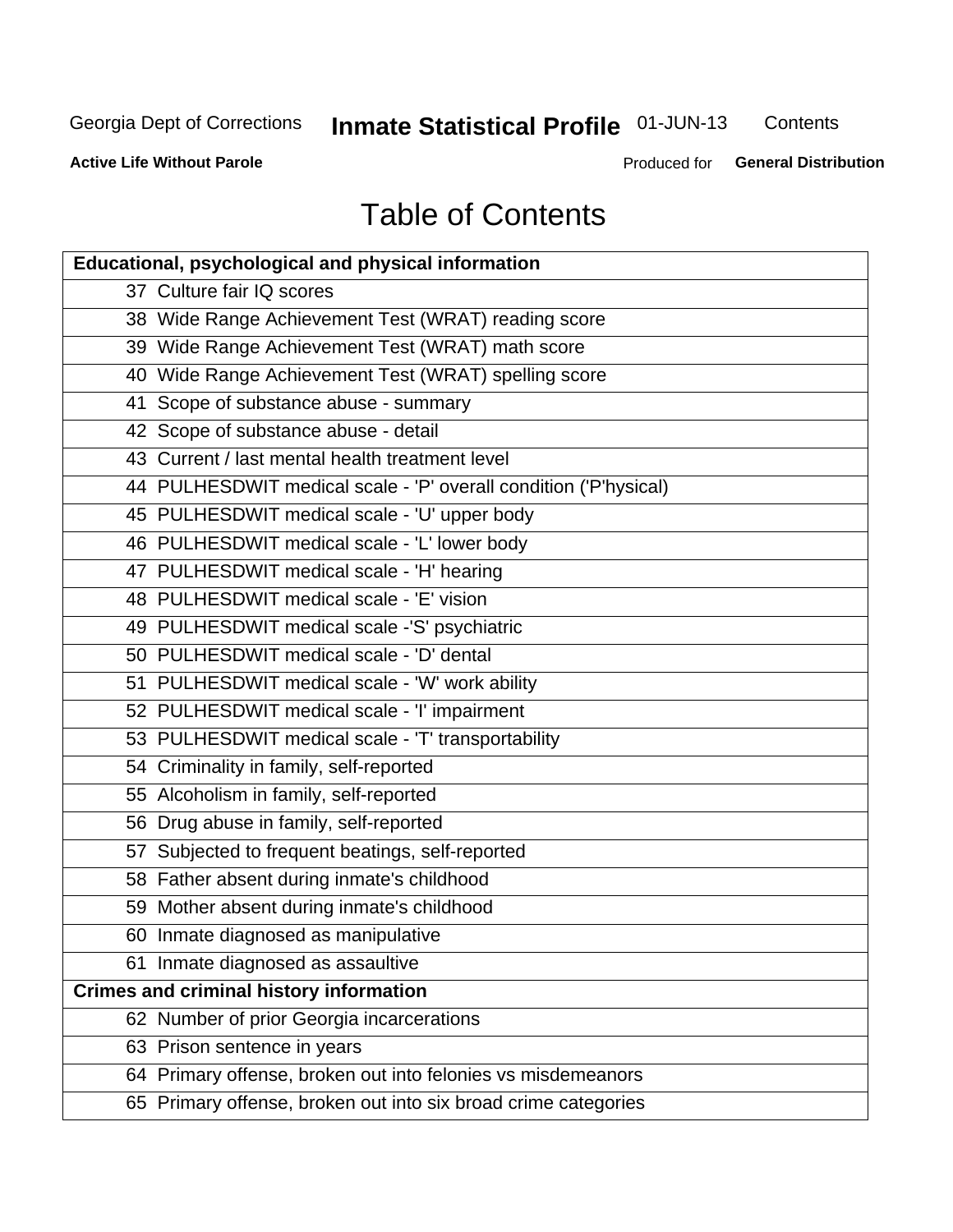## **Inmate Statistical Profile 01-JUN-13**

Contents

**Active Life Without Parole** 

Produced for General Distribution

## **Table of Contents**

| <b>Crimes and criminal history information</b>        |
|-------------------------------------------------------|
| 66 Primary offense, detailed offense code             |
| 67 County of conviction of primary offense            |
| 71 Circuit of conviction of primary offense           |
| 73 Years served (jail + prison) in this incarceration |
| <b>Medical information</b>                            |
| 74 Results of most recent HIV test                    |
| 75 Results of most recent tuberculosis test           |
| 76 Results of most recent syphilis test               |
| 77 Results of most recent Hepatitis-C test            |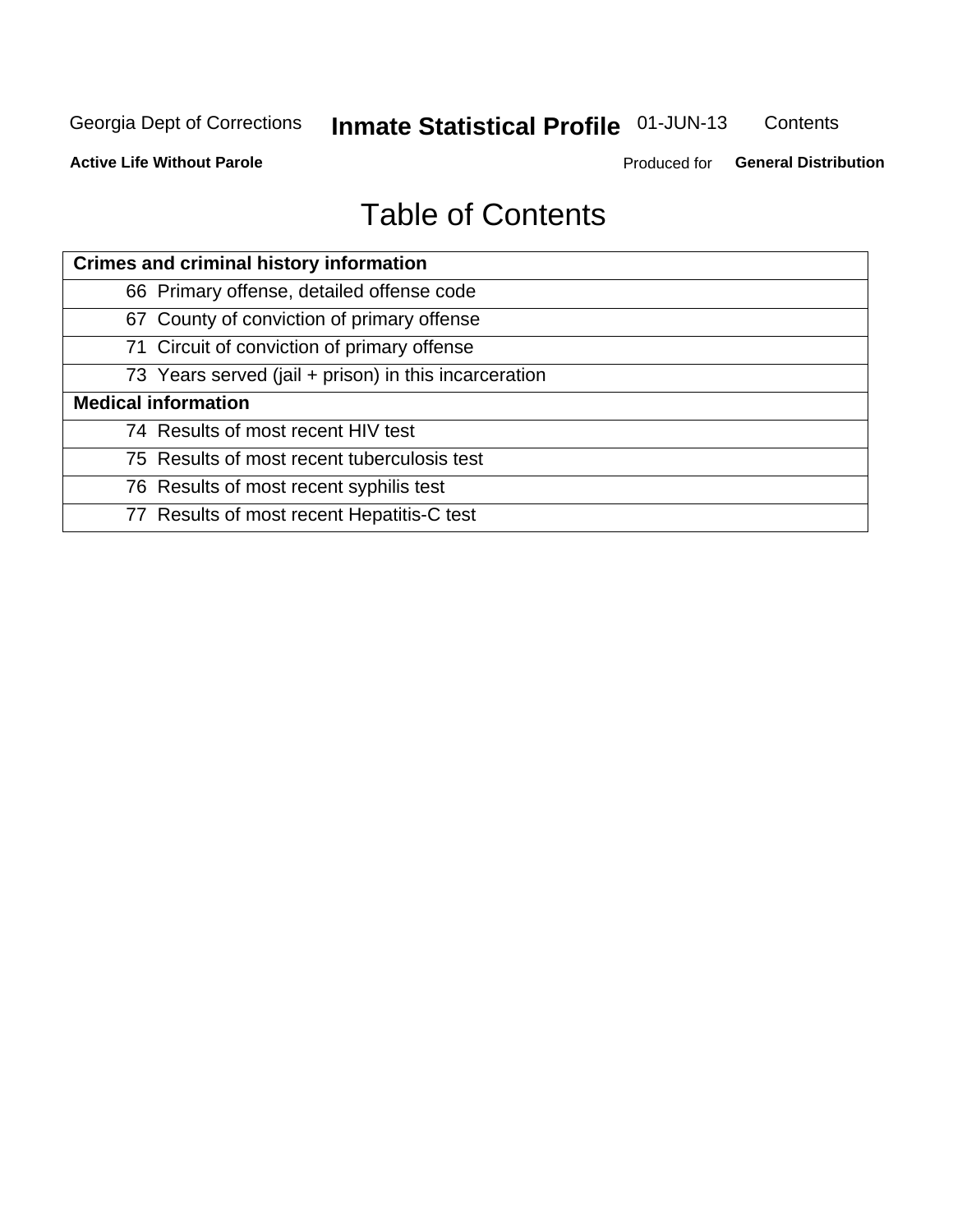#### Inmate Statistical Profile 01-JUN-13 Page 5

#### **Active Life Without Parole**

#### Produced for General Distribution

## Current age, broken out in ten-year age groups

COL % - percent each COUNT is of its particular column

|                          |              | <b>Male</b> |         |                 | <b>Female</b> |       |                  | <b>Total</b> |
|--------------------------|--------------|-------------|---------|-----------------|---------------|-------|------------------|--------------|
| <b>Current Age</b>       | <b>Count</b> | Col %       | Row %   | <b>Count</b>    | Col %         | Row % | <b>Total</b>     | Col %        |
| <b>Teens (1-19)</b>      | 6            | 0.73%       | 100.00% |                 |               |       | 6'               | 0.71%        |
| <b>Twenties (20-29)</b>  | 102          | 12.47%      | 94.44%  | 6               | 26.09%        | 5.56% | 108 <sup>1</sup> | 12.84%       |
| Thirties (30-39)         | 237          | 28.97%      | 97.53%  | 6               | 26.09%        | 2.47% |                  | 243 28.89%   |
| <b>Forties (40-49)</b>   | 241          | 29.46%      | 97.57%  | 6               | 26.09%        | 2.43% |                  | 247 29.37%   |
| <b>Fifties (50-59)</b>   | 172          | 21.03%      | 97.18%  | 5               | 21.74%        | 2.82% | 177              | 21.05%       |
| <b>Sixties (60-69)</b>   | 46           | 5.62%       | 100.00% |                 |               |       | 46               | 5.47%        |
| Seventy + (70 and above) | 14           | 1.71%       | 100.00% |                 |               |       | 14 <sub>1</sub>  | 1.66%        |
| <b>Total Reported</b>    | 818          | 100%        | 97.27%  | 23 <sub>1</sub> | 100%          | 2.73% | 841              | 100%         |

| <b>A. A. A.</b> |     |                          |       |
|-----------------|-----|--------------------------|-------|
| $C = 4 - 7$     | 040 | $\overline{\phantom{a}}$ | m     |
| ______          | __  | ∼∸                       | - - - |

| <b>Mean</b><br>(average) | 42.49    | 39.48 | 42.41    |
|--------------------------|----------|-------|----------|
| Median (middle)          |          | 39    |          |
| Mode<br>(most frequent)  | ^^<br>◡▴ | 28    | n,<br>⊾ت |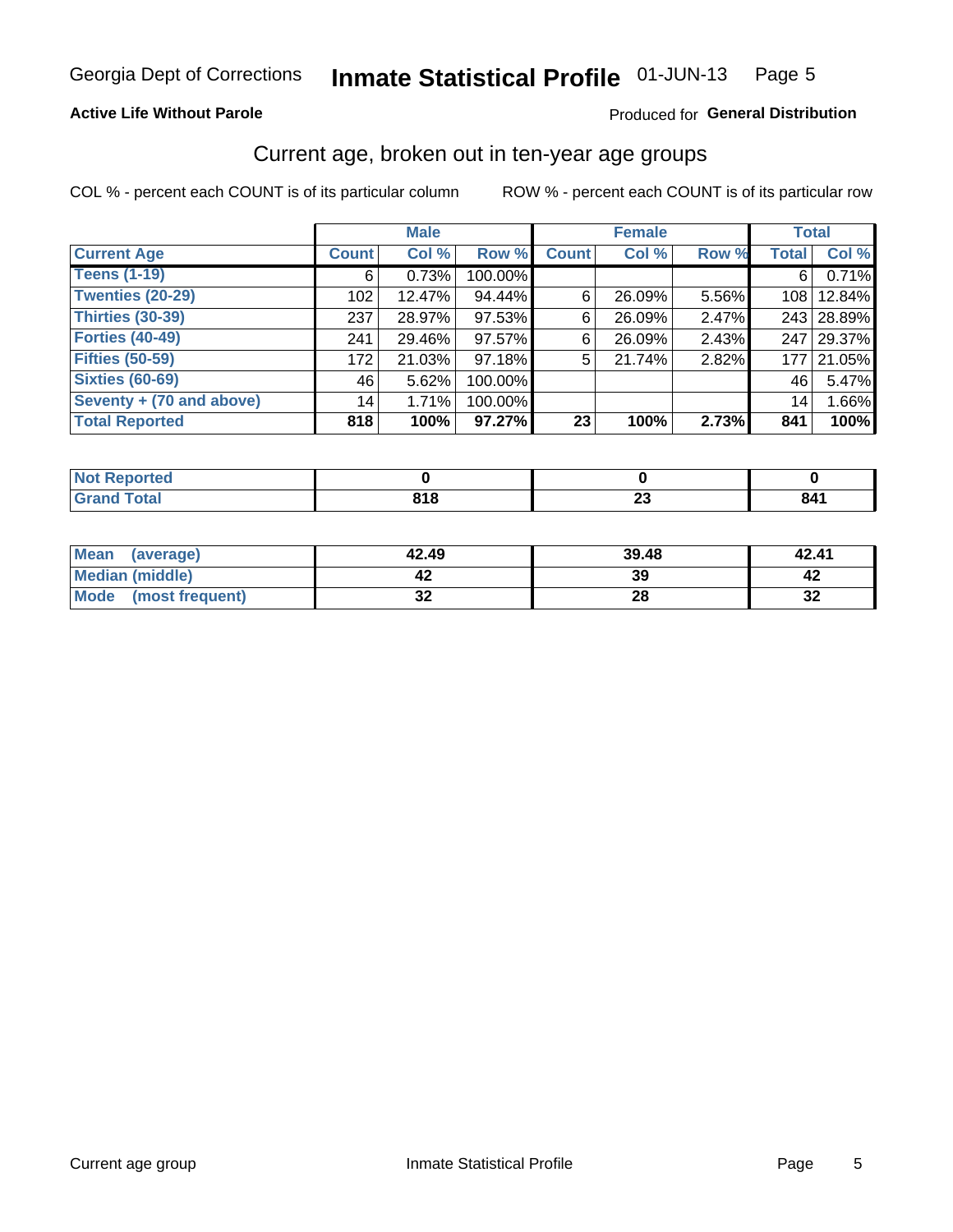#### Inmate Statistical Profile 01-JUN-13 Page 6

#### **Active Life Without Parole**

**Produced for General Distribution** 

## Race group

COL % - percent each COUNT is of its particular column

|                              |              | <b>Male</b> |                    |    | <b>Female</b> |          |              | <b>Total</b> |
|------------------------------|--------------|-------------|--------------------|----|---------------|----------|--------------|--------------|
| <b>Race Group</b>            | <b>Count</b> | Col %       | <b>Row % Count</b> |    | Col %         | Row %    | <b>Total</b> | Col %        |
| <b>White</b>                 | 191          | 23.35%      | 95.98%             | 8  | 34.78%        | 4.02%    | 199          | 23.66%       |
| <b>Black</b><br>$\mathbf{2}$ | 604          | 73.84%      | 97.73%             | 14 | 60.87%        | 2.27%    | 618          | 73.48%       |
| <b>Other</b><br>5.           |              | $.12\%$     | 100.00%            |    |               |          |              | .12%         |
| <b>Asian</b><br>6            | 3            | $.37\%$     | 100.00%            |    |               |          | 3            | $.36\%$      |
| <b>Hispanic</b><br>10        | 19           | $2.32\%$    | 95.00%             |    | 4.35%         | $5.00\%$ | 20           | 2.38%        |
| <b>Total Reported</b>        | 818          | 100%        | $97.27\%$          | 23 | 100%          | 2.73%    | 841          | 100%         |

| <b>rted</b>  |                      |                                |     |
|--------------|----------------------|--------------------------------|-----|
| <b>Total</b> | 040<br>0 I O<br>$ -$ | $\overline{\phantom{a}}$<br>ZJ | 841 |

| M | --- | $-1$ |
|---|-----|------|
|   |     |      |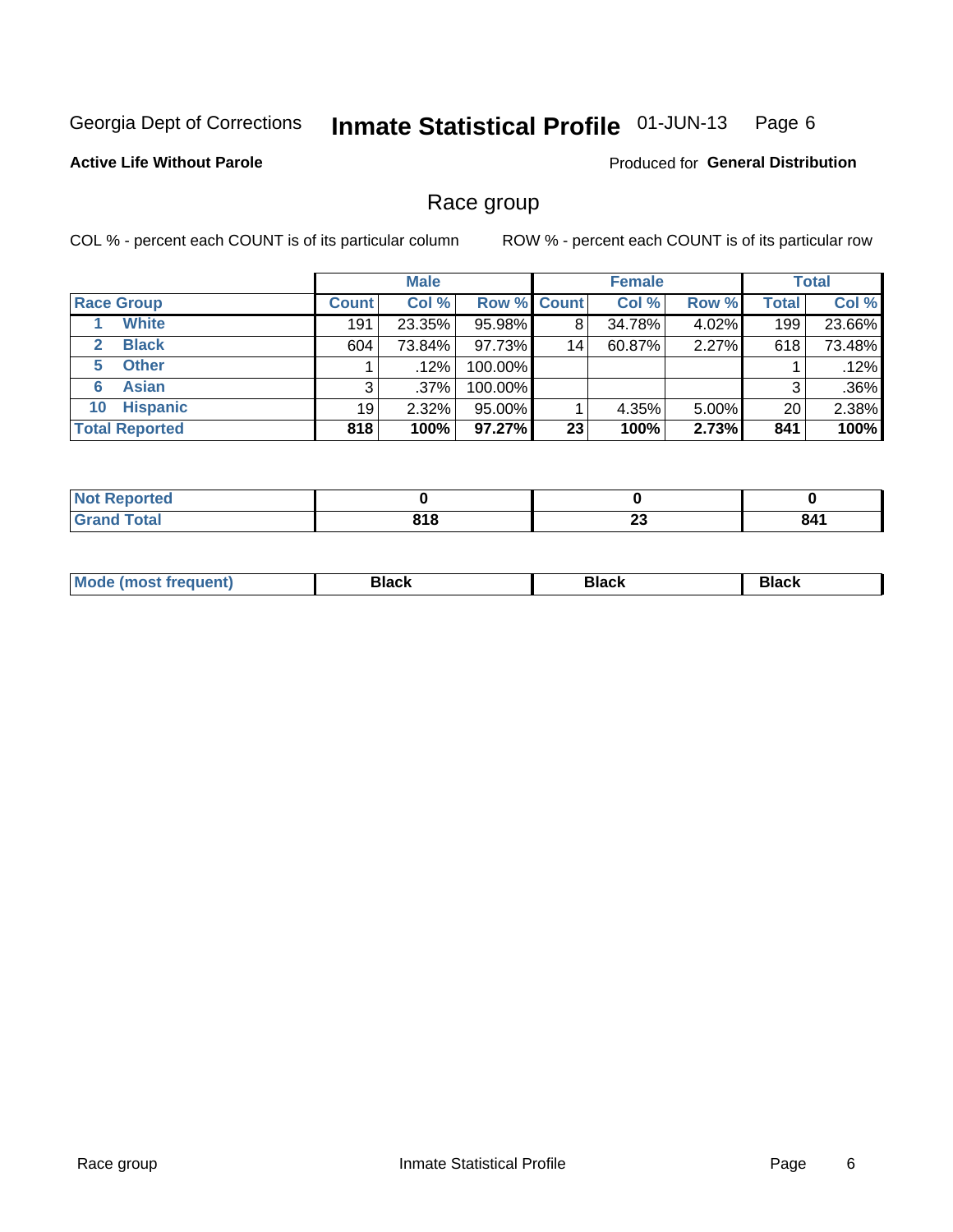#### Inmate Statistical Profile 01-JUN-13 Page 7

#### **Active Life Without Parole**

#### Produced for General Distribution

## Marital status, self-reported at entry to prison

COL % - percent each COUNT is of its particular column

|                            | <b>Male</b>  |         |         | <b>Female</b>   |        |        | <b>Total</b> |        |
|----------------------------|--------------|---------|---------|-----------------|--------|--------|--------------|--------|
| <b>Marital Status</b>      | <b>Count</b> | Col %   | Row %   | <b>Count</b>    | Col %  | Row %  | <b>Total</b> | Col %  |
| <b>Unknown</b><br>$\bf{0}$ | 6            | $.73\%$ | 100.00% |                 |        |        | 6            | .71%   |
| <b>Divorced</b><br>D       | 65           | 7.95%   | 98.48%  |                 | 4.35%  | 1.52%  | 66           | 7.85%  |
| <b>Married</b><br>М        | 120          | 14.67%  | 95.24%  | 6               | 26.09% | 4.76%  | 126          | 14.98% |
| <b>Separated</b><br>S      | 19           | 2.32%   | 95.00%  |                 | 4.35%  | 5.00%  | 20           | 2.38%  |
| <b>Unmarried</b><br>U      | 590          | 72.13%  | 98.01%  | 12              | 52.17% | 1.99%  | 602          | 71.58% |
| <b>Widow</b><br>W          | 18           | 2.20%   | 85.71%  | 3               | 13.04% | 14.29% | 21           | 2.50%  |
| <b>Total Reported</b>      | 818          | 100%    | 97.27%  | 23 <sup>1</sup> | 100%   | 2.73%  | 841          | 100%   |

| prted<br><b>NOT REPO</b><br>. <b>.</b> <u>.</u> |               |          |        |
|-------------------------------------------------|---------------|----------|--------|
| <b>Total</b>                                    | 64 C<br>. I C | ~~<br>__ | ี่ 841 |

|  | M | . | Unmarried | າmarried<br>_____ |
|--|---|---|-----------|-------------------|
|--|---|---|-----------|-------------------|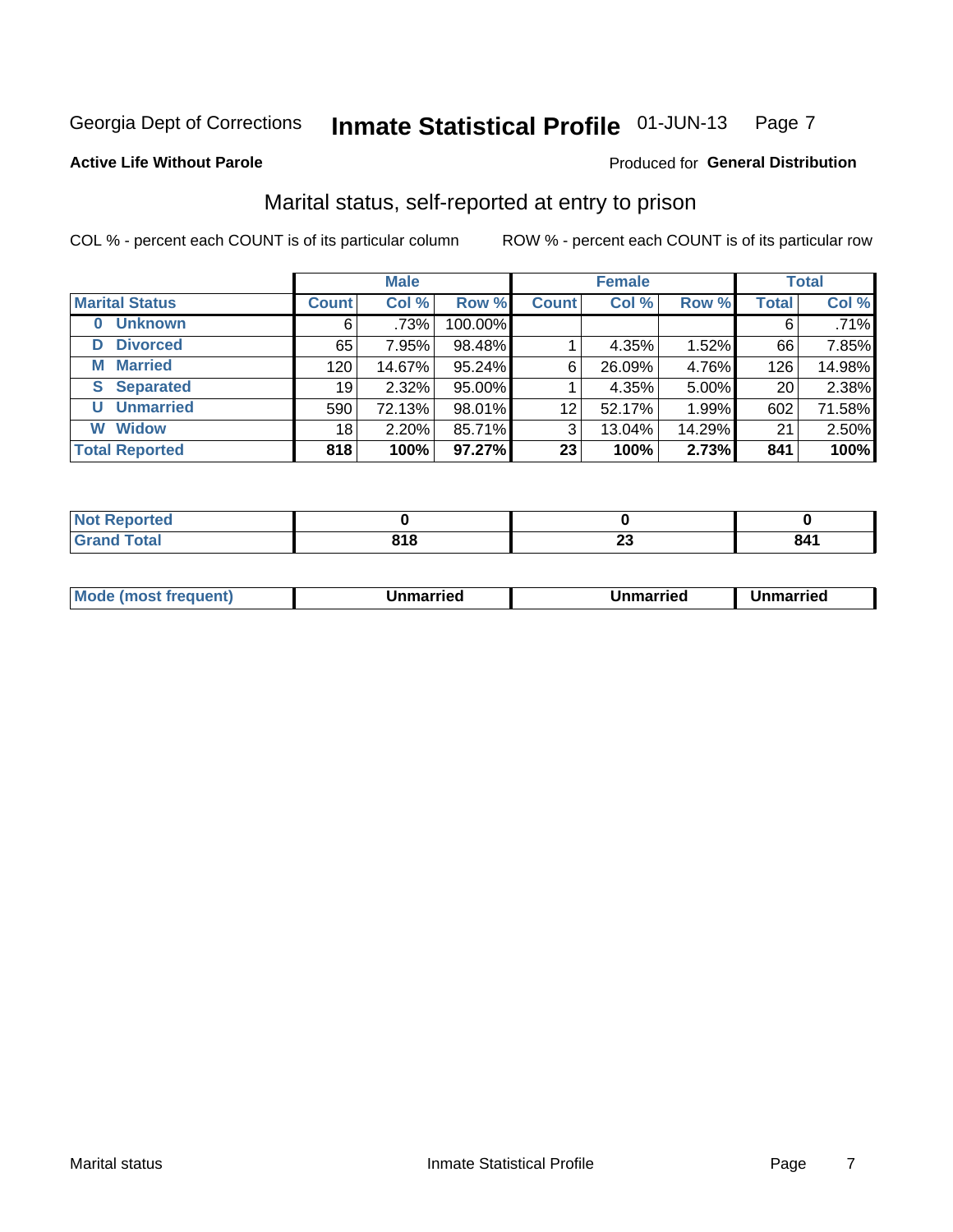#### Inmate Statistical Profile 01-JUN-13 Page 8

#### **Active Life Without Parole**

#### Produced for General Distribution

## Number of children, self reported at entry to prison

COL % - percent each COUNT is of its particular column

|                           |              | <b>Male</b> |         |              | <b>Female</b> |       | <b>Total</b> |            |
|---------------------------|--------------|-------------|---------|--------------|---------------|-------|--------------|------------|
| <b>Number of Children</b> | <b>Count</b> | Col %       | Row %   | <b>Count</b> | Col %         | Row % | Total        | Col %      |
| $\bf{0}$                  | 307          | 37.76%      | 97.46%  | 8            | 34.78%        | 2.54% |              | 315 37.68% |
|                           | 193          | 23.74%      | 96.98%  | 6            | 26.09%        | 3.02% | 199          | 23.80%     |
| $\overline{2}$            | 139          | 17.10%      | 97.89%  | 3            | 13.04%        | 2.11% | 142          | 16.99%     |
| 3                         | 80           | 9.84%       | 96.39%  | 3            | 13.04%        | 3.61% | 83           | 9.93%      |
| 4                         | 57           | 7.01%       | 98.28%  |              | 4.35%         | 1.72% | 58           | 6.94%      |
| 5                         | 22           | 2.71%       | 91.67%  | 2            | 8.70%         | 8.33% | 24           | 2.87%      |
| $6\phantom{1}6$           | 5            | 0.62%       | 100.00% |              |               |       | 5            | 0.60%      |
| 7                         | 2            | 0.25%       | 100.00% |              |               |       | 2            | 0.24%      |
| 8                         |              | 0.12%       | 100.00% |              |               |       |              | 0.12%      |
| 9                         | 2            | 0.25%       | 100.00% |              |               |       | 2            | 0.24%      |
| 10                        | 2            | 0.25%       | 100.00% |              |               |       | 2            | 0.24%      |
| Over 10                   | 3            | 0.37%       | 100.00% |              |               |       | 3            | 0.36%      |
| <b>Total Reported</b>     | 813          | 100%        | 97.25%  | 23           | 100%          | 2.75% | 836          | 100.0%     |

| neo               |            |             |     |
|-------------------|------------|-------------|-----|
| المقماد<br>$\sim$ | <b>040</b> | $\sim$<br>~ | 841 |

| <b>Mean</b><br>(average) | 1.45 | 1.52 | 1.45 |
|--------------------------|------|------|------|
| <b>Median (middle)</b>   |      |      |      |
| Mode (most frequent)     |      |      |      |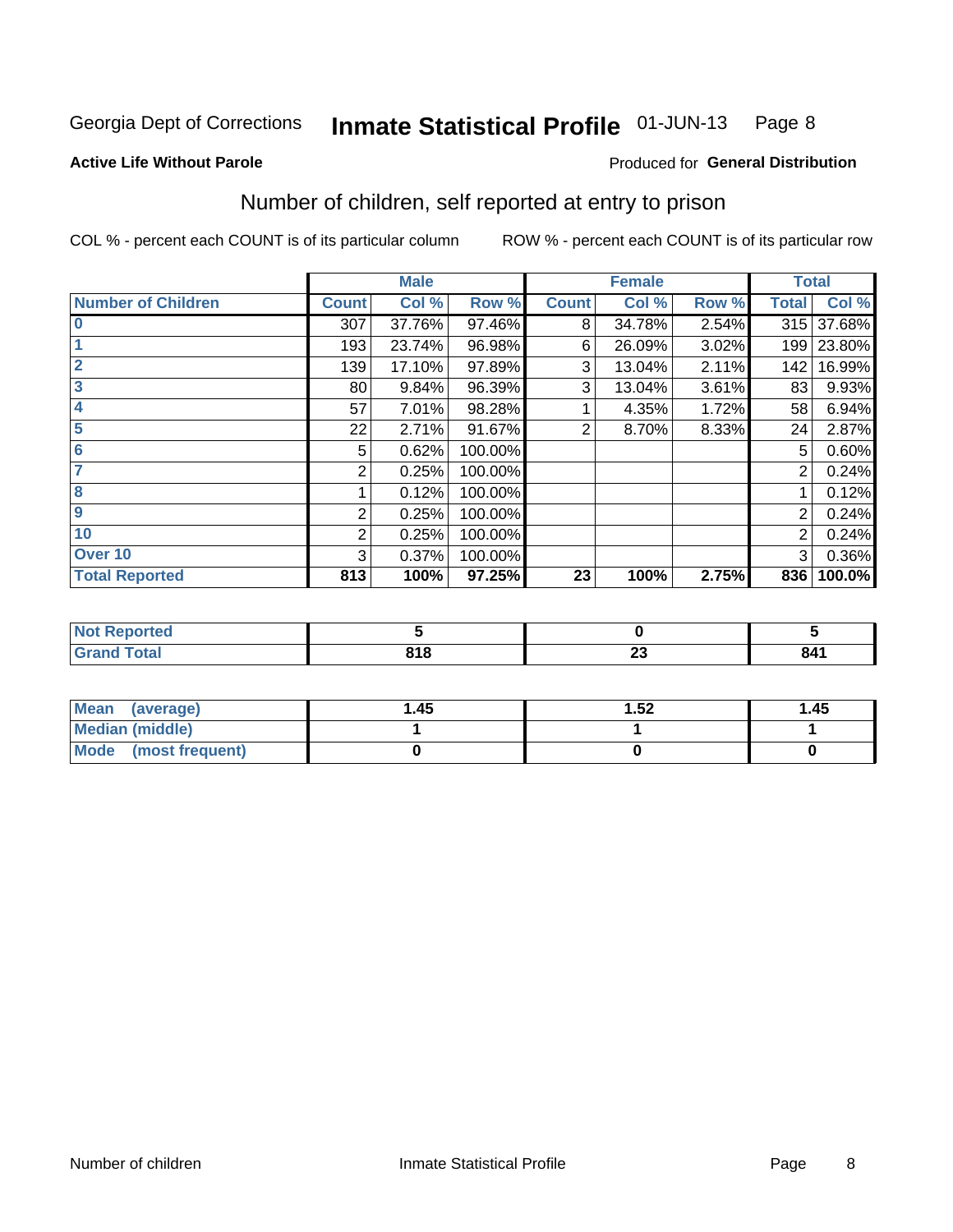#### Inmate Statistical Profile 01-JUN-13 Page 9

#### **Active Life Without Parole**

#### Produced for General Distribution

## Religious affiliation, self-reported at entry to prison

COL % - percent each COUNT is of its particular column

|              |                              |                | <b>Male</b> |         |              | <b>Female</b> |       |                | <b>Total</b> |
|--------------|------------------------------|----------------|-------------|---------|--------------|---------------|-------|----------------|--------------|
|              | <b>Religious Affiliation</b> | <b>Count</b>   | Col %       | Row %   | <b>Count</b> | Col %         | Row % | <b>Total</b>   | Col %        |
|              | Islam                        | 44             | 8.33%       | 95.65%  | 2            | 12.50%        | 4.35% | 46             | 8.46%        |
| $\mathbf{2}$ | <b>Catholic</b>              | 21             | 3.98%       | 95.45%  |              | 6.25%         | 4.55% | 22             | 4.04%        |
| 3            | <b>Baptist</b>               | 235            | 44.51%      | 95.92%  | 10           | 62.50%        | 4.08% | 245            | 45.04%       |
| 4            | <b>Methodist</b>             | 10             | 1.89%       | 100.00% |              |               |       | 10             | 1.84%        |
| 7            | <b>Chc Of God</b>            |                | .19%        | 100.00% |              |               |       |                | .18%         |
| 8            | <b>Holiness</b>              | 19             | 3.60%       | 95.00%  |              | 6.25%         | 5.00% | 20             | 3.68%        |
| 9            | <b>Jewish</b>                |                | .19%        | 100.00% |              |               |       |                | .18%         |
| 10           | <b>Anglican</b>              |                | .19%        | 100.00% |              |               |       |                | .18%         |
| 12           | <b>Hindu</b>                 | $\overline{2}$ | .38%        | 100.00% |              |               |       | $\overline{2}$ | .37%         |
| 16           | <b>Seven D Ad</b>            | 4              | .76%        | 100.00% |              |               |       | 4              | .74%         |
| 17           | <b>Jehovah Wt</b>            | 8              | 1.52%       | 100.00% |              |               |       | 8              | 1.47%        |
| 18           | <b>Latr Day S</b>            |                | .19%        | 100.00% |              |               |       |                | .18%         |
| 20           | <b>Other Prot</b>            | 75             | 14.20%      | 97.40%  | 2            | 12.50%        | 2.60% | 77             | 14.15%       |
| 96           | <b>None</b>                  | 106            | 20.08%      | 100.00% |              |               |       | 106            | 19.49%       |
|              | <b>Total Reported</b>        | 528            | 100%        | 97.06%  | 16           | 100%          | 2.94% | 544            | 100%         |

| ortea<br>. nepr<br>$\sim$ | 290  |                | 297   |
|---------------------------|------|----------------|-------|
| المفماد                   | 04 O | $\overline{ }$ | $O$ A |
|                           | JIU  | ZJ             | m     |

| <b>Mode (most frequent)</b> | եaptist | 3aptisเ | aptist |
|-----------------------------|---------|---------|--------|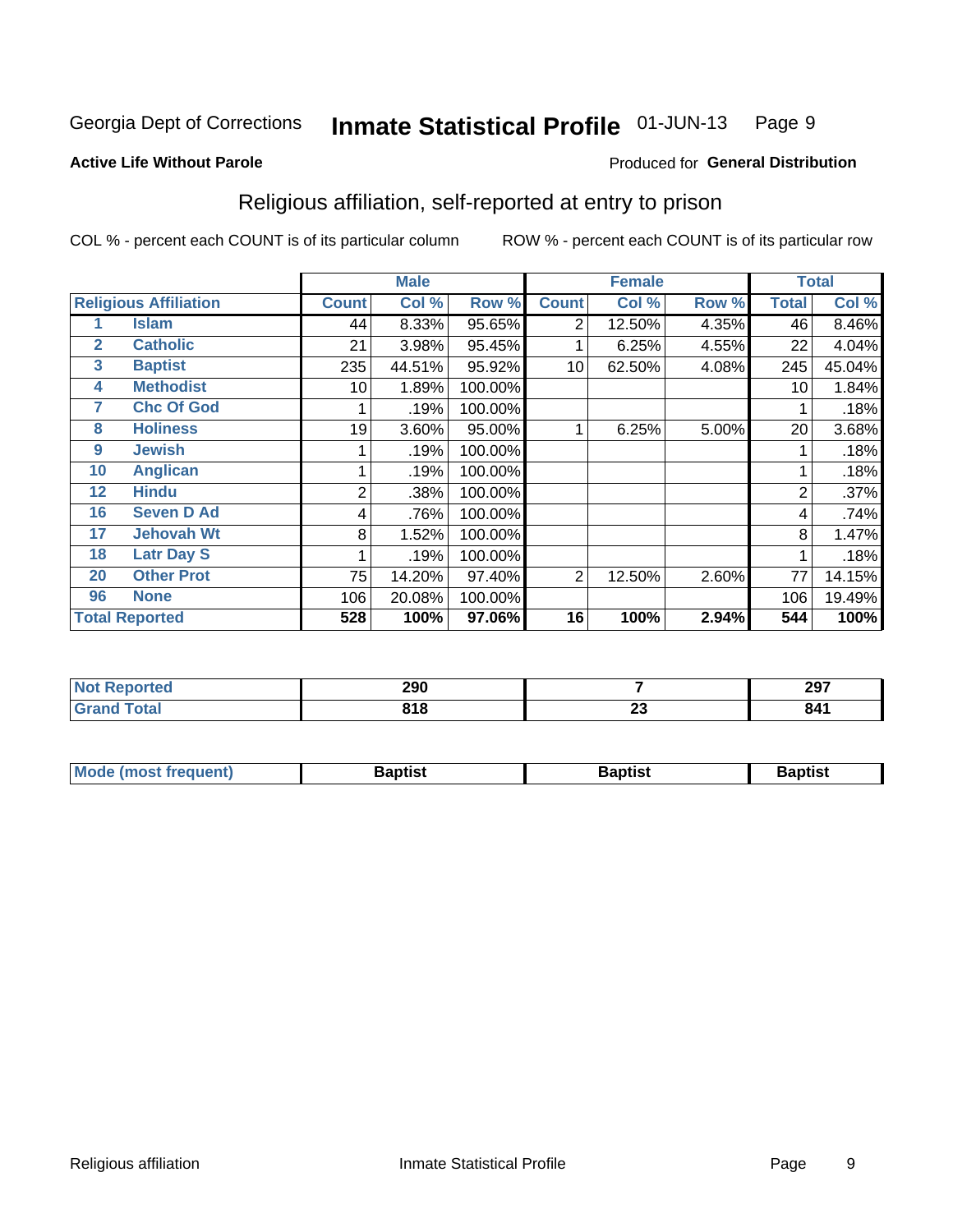#### Inmate Statistical Profile 01-JUN-13 Page 10

#### **Active Life Without Parole**

#### Produced for General Distribution

## Home county, self-reported at entry to prison

COL % - percent each COUNT is of its particular column

|     |                             |                | <b>Male</b> |         |              | <b>Female</b> |        | <b>Total</b>   |        |
|-----|-----------------------------|----------------|-------------|---------|--------------|---------------|--------|----------------|--------|
|     | <b>Home County</b>          | <b>Count</b>   | Col %       | Row %   | <b>Count</b> | Col %         | Row %  | <b>Total</b>   | Col %  |
| 000 | <b>Unknown</b>              | 141            | 17.24%      | 96.58%  | 5            | 21.74%        | 3.42%  | 146            | 17.36% |
| 001 | <b>Appling County</b>       | 3              | .37%        | 100.00% |              |               |        | 3              | .36%   |
| 002 | <b>Atkinson County</b>      | $\mathbf 1$    | .12%        | 100.00% |              |               |        | 1              | .12%   |
| 003 | <b>Bacon County</b>         | 1              | .12%        | 100.00% |              |               |        | 1              | .12%   |
| 005 | <b>Baldwin County</b>       | 3              | .37%        | 100.00% |              |               |        | 3              | .36%   |
| 007 | <b>Barrow County</b>        | 5              | .61%        | 100.00% |              |               |        | 5              | .59%   |
| 008 | <b>Bartow County</b>        | $\overline{7}$ | .86%        | 100.00% |              |               |        | 7              | .83%   |
| 009 | <b>Ben Hill County</b>      | 4              | .49%        | 100.00% |              |               |        | 4              | .48%   |
| 010 | <b>Berrien County</b>       | $\overline{2}$ | .24%        | 100.00% |              |               |        | $\overline{2}$ | .24%   |
| 011 | <b>Bibb County</b>          | 18             | 2.20%       | 100.00% |              |               |        | 18             | 2.14%  |
| 012 | <b>Bleckley County</b>      | 3              | .37%        | 100.00% |              |               |        | 3              | .36%   |
| 014 | <b>Brooks County</b>        | 1              | .12%        | 100.00% |              |               |        | 1              | .12%   |
| 016 | <b>Bulloch County</b>       | 4              | .49%        | 100.00% |              |               |        | 4              | .48%   |
| 017 | <b>Burke County</b>         | $\overline{7}$ | .86%        | 100.00% |              |               |        | 7              | .83%   |
| 018 | <b>Butts County</b>         | 3              | .37%        | 100.00% |              |               |        | 3              | .36%   |
| 020 | <b>Camden County</b>        | 4              | .49%        | 80.00%  | 1            | 4.35%         | 20.00% | 5              | .59%   |
| 021 | <b>Candler County</b>       | 1              | .12%        | 100.00% |              |               |        | 1              | .12%   |
| 022 | <b>Carroll County</b>       | 2              | .24%        | 100.00% |              |               |        | $\overline{2}$ | .24%   |
| 023 | <b>Catoosa County</b>       | $\overline{2}$ | .24%        | 100.00% |              |               |        | $\overline{2}$ | .24%   |
| 025 | <b>Chatham County</b>       | 35             | 4.28%       | 100.00% |              |               |        | 35             | 4.16%  |
| 026 | <b>Chattahoochee County</b> | 1              | .12%        | 100.00% |              |               |        | 1              | .12%   |
| 028 | <b>Cherokee County</b>      | 1              | .12%        | 100.00% |              |               |        | 1              | .12%   |
| 029 | <b>Clarke County</b>        | 16             | 1.96%       | 100.00% |              |               |        | 16             | 1.90%  |
| 031 | <b>Clayton County</b>       | 24             | 2.93%       | 100.00% |              |               |        | 24             | 2.85%  |
| 033 | <b>Cobb County</b>          | 25             | 3.06%       | 100.00% |              |               |        | 25             | 2.97%  |
| 034 | <b>Coffee County</b>        | 2              | .24%        | 100.00% |              |               |        | $\overline{2}$ | .24%   |
| 035 | <b>Colquitt County</b>      | 3              | .37%        | 100.00% |              |               |        | 3              | .36%   |
| 036 | <b>Columbia County</b>      | 4              | .49%        | 80.00%  | 1            | 4.35%         | 20.00% | 5              | .59%   |
| 037 | <b>Cook County</b>          | 4              | .49%        | 100.00% |              |               |        | 4              | .48%   |
| 038 | <b>Coweta County</b>        | 4              | .49%        | 100.00% |              |               |        | 4              | .48%   |
| 040 | <b>Crisp County</b>         | 4              | .49%        | 100.00% |              |               |        | 4              | .48%   |
| 043 | <b>Decatur County</b>       | $\overline{c}$ | .24%        | 100.00% |              |               |        | $\overline{2}$ | .24%   |
| 044 | <b>Dekalb County</b>        | 57             | 6.97%       | 100.00% |              |               |        | 57             | 6.78%  |
| 046 | <b>Dooly County</b>         | 1              | .12%        | 50.00%  | 1            | 4.35%         | 50.00% | $\overline{2}$ | .24%   |
| 047 | <b>Dougherty County</b>     | 21             | 2.57%       | 95.45%  | 1            | 4.35%         | 4.55%  | 22             | 2.62%  |
| 048 | <b>Douglas County</b>       | 10             | 1.22%       | 90.91%  | 1            | 4.35%         | 9.09%  | 11             | 1.31%  |
| 049 | <b>Early County</b>         | $\mathbf 1$    | .12%        | 100.00% |              |               |        | 1              | .12%   |
| 051 | <b>Effingham County</b>     | $\overline{c}$ | .24%        | 100.00% |              |               |        | $\overline{2}$ | .24%   |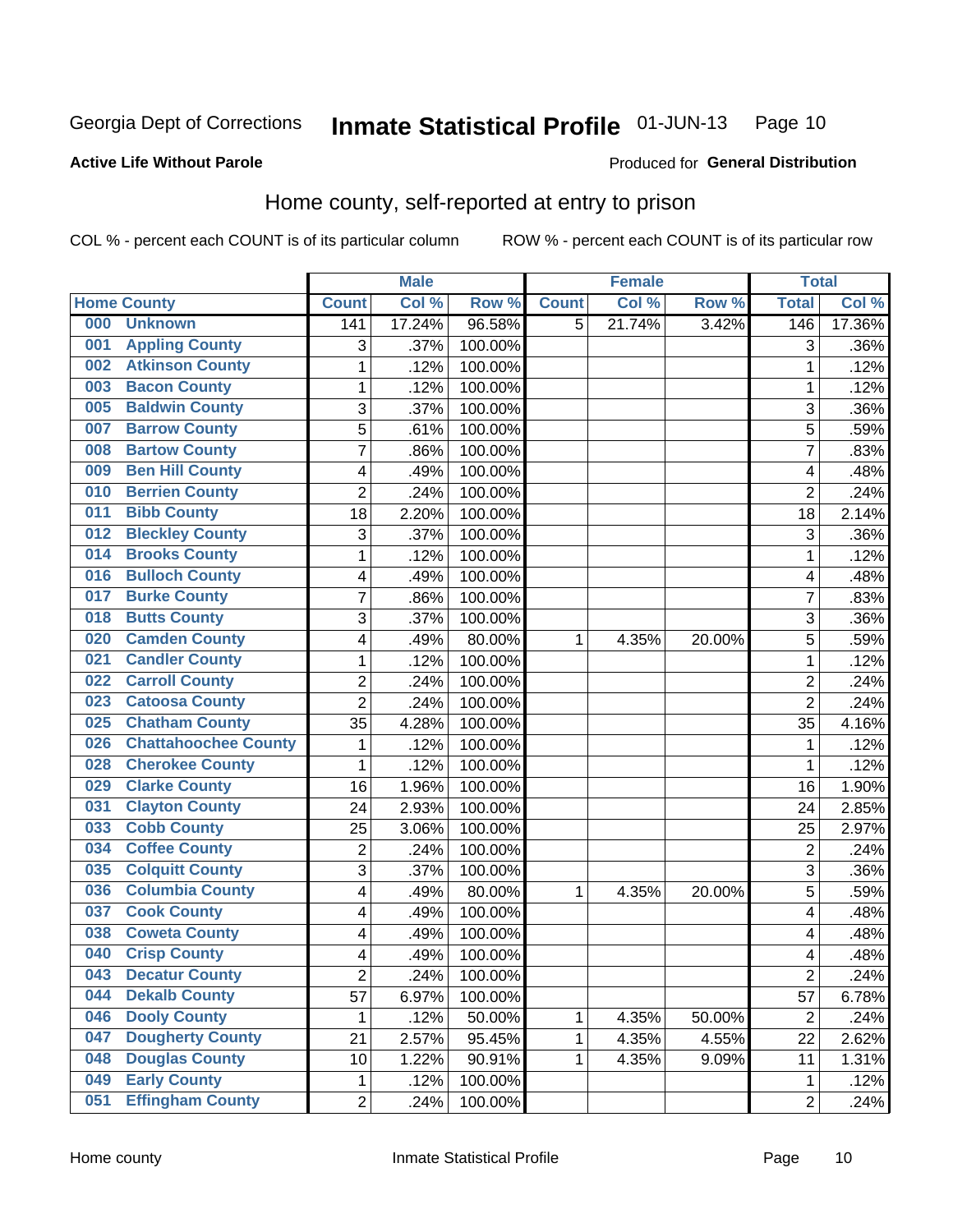#### Inmate Statistical Profile 01-JUN-13 Page 11

#### **Active Life Without Parole**

#### Produced for General Distribution

## Home county, self-reported at entry to prison

COL % - percent each COUNT is of its particular column

|     |                          |                         | <b>Male</b> |                  |                | <b>Female</b> |        | <b>Total</b>   |        |
|-----|--------------------------|-------------------------|-------------|------------------|----------------|---------------|--------|----------------|--------|
|     | <b>Home County</b>       | <b>Count</b>            | Col %       | Row <sup>%</sup> | <b>Count</b>   | Col %         | Row %  | <b>Total</b>   | Col %  |
| 052 | <b>Elbert County</b>     | $\overline{4}$          | .49%        | 100.00%          |                |               |        | 4              | .48%   |
| 053 | <b>Emanuel County</b>    | $\overline{\mathbf{4}}$ | .49%        | 100.00%          |                |               |        | 4              | $-48%$ |
| 056 | <b>Fayette County</b>    | 3                       | .37%        | 100.00%          |                |               |        | 3              | .36%   |
| 057 | <b>Floyd County</b>      | 10                      | 1.22%       | 100.00%          |                |               |        | 10             | 1.19%  |
| 058 | <b>Forsyth County</b>    | 1                       | .12%        | 100.00%          |                |               |        | 1              | .12%   |
| 059 | <b>Franklin County</b>   | $\overline{2}$          | .24%        | 100.00%          |                |               |        | $\overline{2}$ | .24%   |
| 060 | <b>Fulton County</b>     | 109                     | 13.33%      | 98.20%           | $\overline{2}$ | 8.70%         | 1.80%  | 111            | 13.20% |
| 061 | <b>Gilmer County</b>     | $\overline{2}$          | .24%        | 100.00%          |                |               |        | $\overline{2}$ | .24%   |
| 063 | <b>Glynn County</b>      | 9                       | 1.10%       | 100.00%          |                |               |        | 9              | 1.07%  |
| 064 | <b>Gordon County</b>     | 1                       | .12%        | 100.00%          |                |               |        | 1              | .12%   |
| 066 | <b>Greene County</b>     | 1                       | .12%        | 100.00%          |                |               |        | 1              | .12%   |
| 067 | <b>Gwinnett County</b>   | 15                      | 1.83%       | 93.75%           | 1              | 4.35%         | 6.25%  | 16             | 1.90%  |
| 068 | <b>Habersham County</b>  | 1                       | .12%        | 100.00%          |                |               |        | 1              | .12%   |
| 069 | <b>Hall County</b>       | 11                      | 1.34%       | 100.00%          |                |               |        | 11             | 1.31%  |
| 070 | <b>Hancock County</b>    | 2                       | .24%        | 100.00%          |                |               |        | $\overline{2}$ | .24%   |
| 071 | <b>Haralson County</b>   | $\overline{2}$          | .24%        | 100.00%          |                |               |        | $\overline{2}$ | .24%   |
| 072 | <b>Harris County</b>     | 1                       | .12%        | 100.00%          |                |               |        | 1              | .12%   |
| 073 | <b>Hart County</b>       | $\overline{2}$          | .24%        | 100.00%          |                |               |        | $\overline{2}$ | .24%   |
| 074 | <b>Heard County</b>      | $\mathbf 1$             | .12%        | 100.00%          |                |               |        | 1              | .12%   |
| 075 | <b>Henry County</b>      | 6                       | .73%        | 100.00%          |                |               |        | 6              | .71%   |
| 076 | <b>Houston County</b>    | 10                      | 1.22%       | 100.00%          |                |               |        | 10             | 1.19%  |
| 078 | <b>Jackson County</b>    | 5                       | .61%        | 100.00%          |                |               |        | 5              | .59%   |
| 080 | <b>Jeff Davis County</b> | $\mathbf{1}$            | .12%        | 100.00%          |                |               |        | 1              | .12%   |
| 081 | <b>Jefferson County</b>  | 3                       | .37%        | 100.00%          |                |               |        | 3              | .36%   |
| 082 | <b>Jenkins County</b>    | 2                       | .24%        | 100.00%          |                |               |        | 2              | .24%   |
| 087 | <b>Laurens County</b>    | $\overline{\mathbf{4}}$ | .49%        | 100.00%          |                |               |        | 4              | .48%   |
| 088 | <b>Lee County</b>        | $\mathbf{1}$            | .12%        | 100.00%          |                |               |        | 1              | .12%   |
| 089 | <b>Liberty County</b>    | 6                       | .73%        | 85.71%           | 1              | 4.35%         | 14.29% | 7              | .83%   |
| 090 | <b>Lincoln County</b>    | $\mathbf{1}$            | .12%        | 100.00%          |                |               |        | 1              | .12%   |
| 091 | <b>Long County</b>       | $\mathbf{1}$            | .12%        | 100.00%          |                |               |        | 1              | .12%   |
| 092 | <b>Lowndes County</b>    | 6                       | .73%        | 100.00%          |                |               |        | 6              | .71%   |
| 095 | <b>Madison County</b>    | 1                       | .12%        | 100.00%          |                |               |        | 1              | .12%   |
| 096 | <b>Marion County</b>     | $\mathbf{1}$            | .12%        | 100.00%          |                |               |        | 1              | .12%   |
| 097 | <b>Mcduffie County</b>   | $\overline{2}$          | .24%        | 100.00%          |                |               |        | $\overline{2}$ | .24%   |
| 098 | <b>Mcintosh County</b>   | $\overline{2}$          | .24%        | 100.00%          |                |               |        | $\overline{2}$ | .24%   |
| 100 | <b>Miller County</b>     | 1                       | .12%        | 100.00%          |                |               |        | 1              | .12%   |
| 102 | <b>Monroe County</b>     | $\overline{4}$          | .49%        | 100.00%          |                |               |        | 4              | .48%   |
| 104 | <b>Morgan County</b>     | $\overline{2}$          | .24%        | 100.00%          |                |               |        | $\overline{2}$ | .24%   |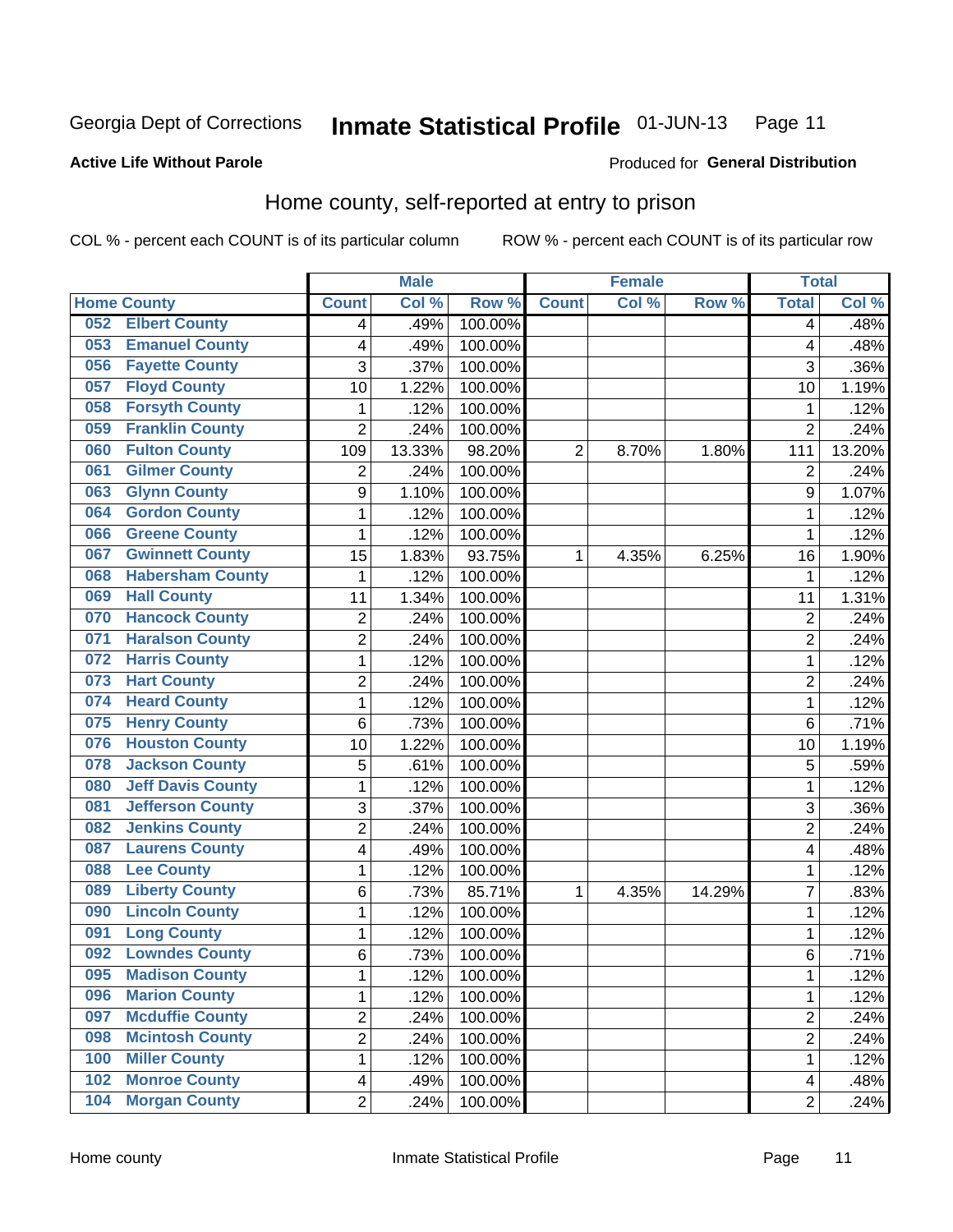#### Inmate Statistical Profile 01-JUN-13 Page 12

Produced for General Distribution

#### **Active Life Without Parole**

## Home county, self-reported at entry to prison

COL % - percent each COUNT is of its particular column

|                  |                             |                | <b>Male</b> |         | <b>Female</b> |        | <b>Total</b> |                |         |
|------------------|-----------------------------|----------------|-------------|---------|---------------|--------|--------------|----------------|---------|
|                  | <b>Home County</b>          | <b>Count</b>   | Col %       | Row %   | <b>Count</b>  | Col%   | Row %        | <b>Total</b>   | Col %   |
| 106              | <b>Muscogee County</b>      | 23             | 2.81%       | 100.00% |               |        |              | 23             | 2.73%   |
| 107              | <b>Newton County</b>        | 1              | .12%        | 33.33%  | 2             | 8.70%  | 66.67%       | 3              | .36%    |
| 109              | <b>Oglethorpe County</b>    | 4              | .49%        | 100.00% |               |        |              | 4              | .48%    |
| 110              | <b>Paulding County</b>      | 3              | .37%        | 100.00% |               |        |              | 3              | .36%    |
| 111              | <b>Peach County</b>         | $\mathbf 1$    | .12%        | 100.00% |               |        |              | 1              | .12%    |
| $\overline{113}$ | <b>Pierce County</b>        | $\overline{c}$ | .24%        | 100.00% |               |        |              | $\overline{c}$ | .24%    |
| 114              | <b>Pike County</b>          | 4              | .49%        | 80.00%  | 1             | 4.35%  | 20.00%       | 5              | .59%    |
| $\overline{115}$ | <b>Polk County</b>          | $\overline{c}$ | .24%        | 100.00% |               |        |              | $\overline{2}$ | .24%    |
| 117              | <b>Putnam County</b>        | 5              | .61%        | 100.00% |               |        |              | 5              | .59%    |
| 119              | <b>Rabun County</b>         | $\mathbf 1$    | .12%        | 100.00% |               |        |              | 1              | .12%    |
| 120              | <b>Randolph County</b>      | $\overline{c}$ | .24%        | 100.00% |               |        |              | $\overline{2}$ | .24%    |
| 121              | <b>Richmond County</b>      | 29             | 3.55%       | 90.63%  | 3             | 13.04% | 9.38%        | 32             | 3.80%   |
| 122              | <b>Rockdale County</b>      | 3              | .37%        | 100.00% |               |        |              | 3              | .36%    |
| 125              | <b>Seminole County</b>      | $\overline{2}$ | .24%        | 100.00% |               |        |              | $\overline{2}$ | .24%    |
| 126              | <b>Spalding County</b>      | 7              | .86%        | 100.00% |               |        |              | 7              | .83%    |
| 127              | <b>Stephens County</b>      | 1              | .12%        | 50.00%  | 1             | 4.35%  | 50.00%       | $\overline{c}$ | .24%    |
| 128              | <b>Stewart County</b>       | $\mathbf 1$    | .12%        | 100.00% |               |        |              | 1              | .12%    |
| 129              | <b>Sumter County</b>        | $\mathbf 1$    | .12%        | 100.00% |               |        |              | 1              | .12%    |
| 132              | <b>Tattnall County</b>      | $\mathbf 1$    | .12%        | 100.00% |               |        |              | 1              | .12%    |
| 134              | <b>Telfair County</b>       | $\mathbf 1$    | .12%        | 100.00% |               |        |              | 1              | .12%    |
| 136              | <b>Thomas County</b>        | 4              | .49%        | 100.00% |               |        |              | 4              | .48%    |
| 137              | <b>Tift County</b>          | 5              | .61%        | 100.00% |               |        |              | 5              | .59%    |
| 138              | <b>Toombs County</b>        | 9              | 1.10%       | 100.00% |               |        |              | 9              | 1.07%   |
| 140              | <b>Treutlen County</b>      | $\mathbf 1$    | .12%        | 100.00% |               |        |              | 1              | .12%    |
| 145              | <b>Upson County</b>         | $\overline{c}$ | .24%        | 100.00% |               |        |              | $\overline{2}$ | .24%    |
| 146              | <b>Walker County</b>        | 4              | .49%        | 80.00%  | 1             | 4.35%  | 20.00%       | 5              | .59%    |
| 147              | <b>Walton County</b>        | 4              | .49%        | 100.00% |               |        |              | 4              | .48%    |
| 148              | <b>Ware County</b>          | 7              | .86%        | 100.00% |               |        |              | 7              | .83%    |
| 150              | <b>Washington County</b>    | 4              | .49%        | 100.00% |               |        |              | 4              | .48%    |
| 151              | <b>Wayne County</b>         | 4              | .49%        | 100.00% |               |        |              | 4              | .48%    |
| 154              | <b>White County</b>         | $\mathbf{1}$   | .12%        | 100.00% |               |        |              | 1              | .12%    |
| 155              | <b>Whitfield County</b>     | 3              | .37%        | 100.00% |               |        |              | 3              | $.36\%$ |
| 157              | <b>Wilkes County</b>        | $\overline{2}$ | .24%        | 100.00% |               |        |              | 2              | .24%    |
| 158              | <b>Wilkinson County</b>     | $\overline{2}$ | .24%        | 100.00% |               |        |              | 2              | .24%    |
| 159              | <b>Worth County</b>         | 1              | .12%        | 100.00% |               |        |              | 1              | .12%    |
| 999              | <b>Other Custody/Out Of</b> | $\overline{2}$ | .24%        | 66.67%  | 1             | 4.35%  | 33.33%       | 3              | $.36\%$ |
|                  | <b>State</b>                |                |             |         |               |        |              |                |         |
|                  | <b>Total Rported</b>        | 818            | 100%        | 97.27%  | 23            | 100%   | 2.73%        | 841            | 100%    |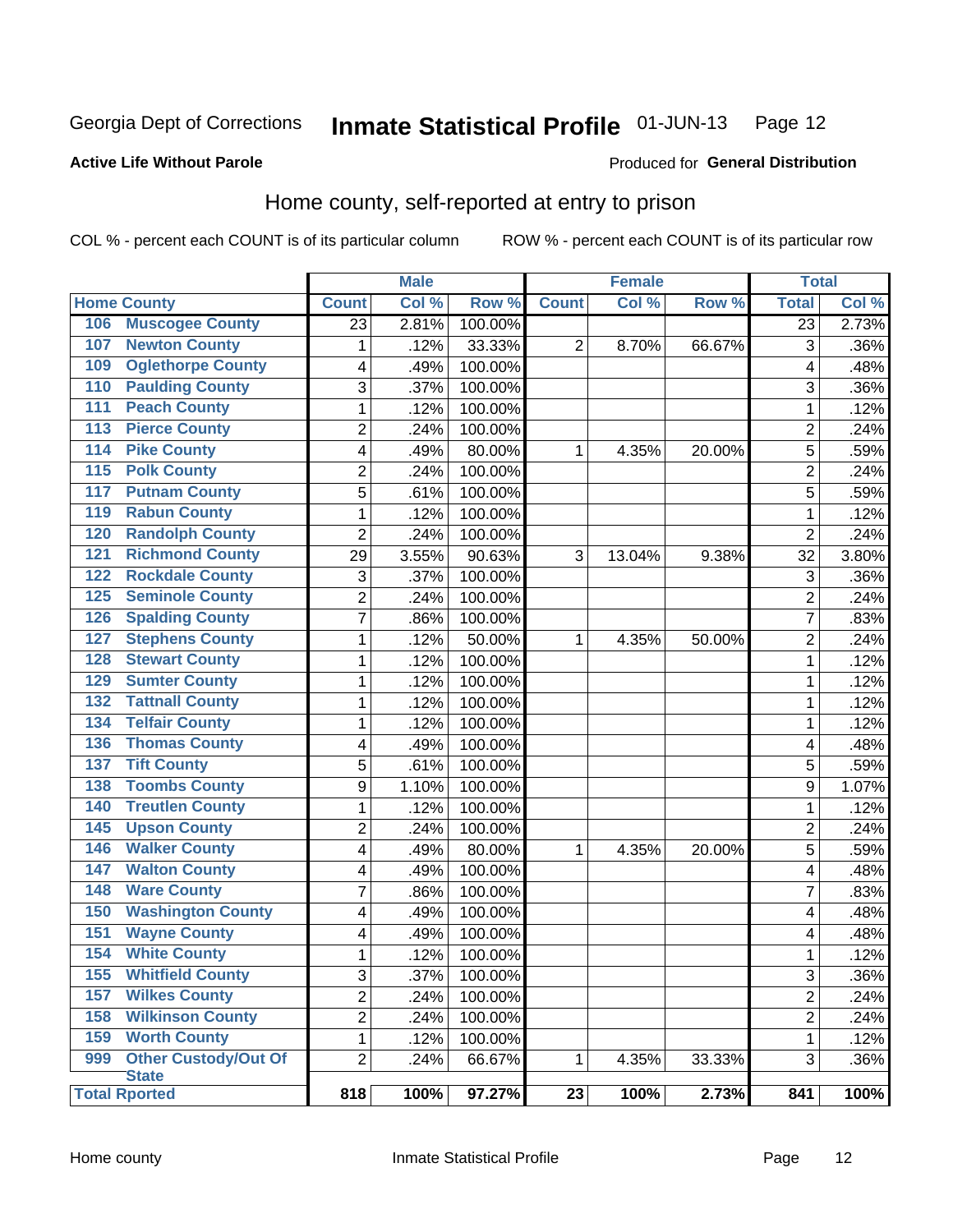#### Inmate Statistical Profile 01-JUN-13 Page 13

#### **Active Life Without Parole**

#### Produced for General Distribution

## Home county, self-reported at entry to prison

COL % - percent each COUNT is of its particular column

|                     | <b>Male</b> | <b>Female</b> | <b>Total</b> |
|---------------------|-------------|---------------|--------------|
| <b>Not Reported</b> |             |               |              |
| <b>Grand Total</b>  | 818         | n n<br>∠J     | 841          |

| <b>Moa</b><br>nown | owr | nowr |
|--------------------|-----|------|
|--------------------|-----|------|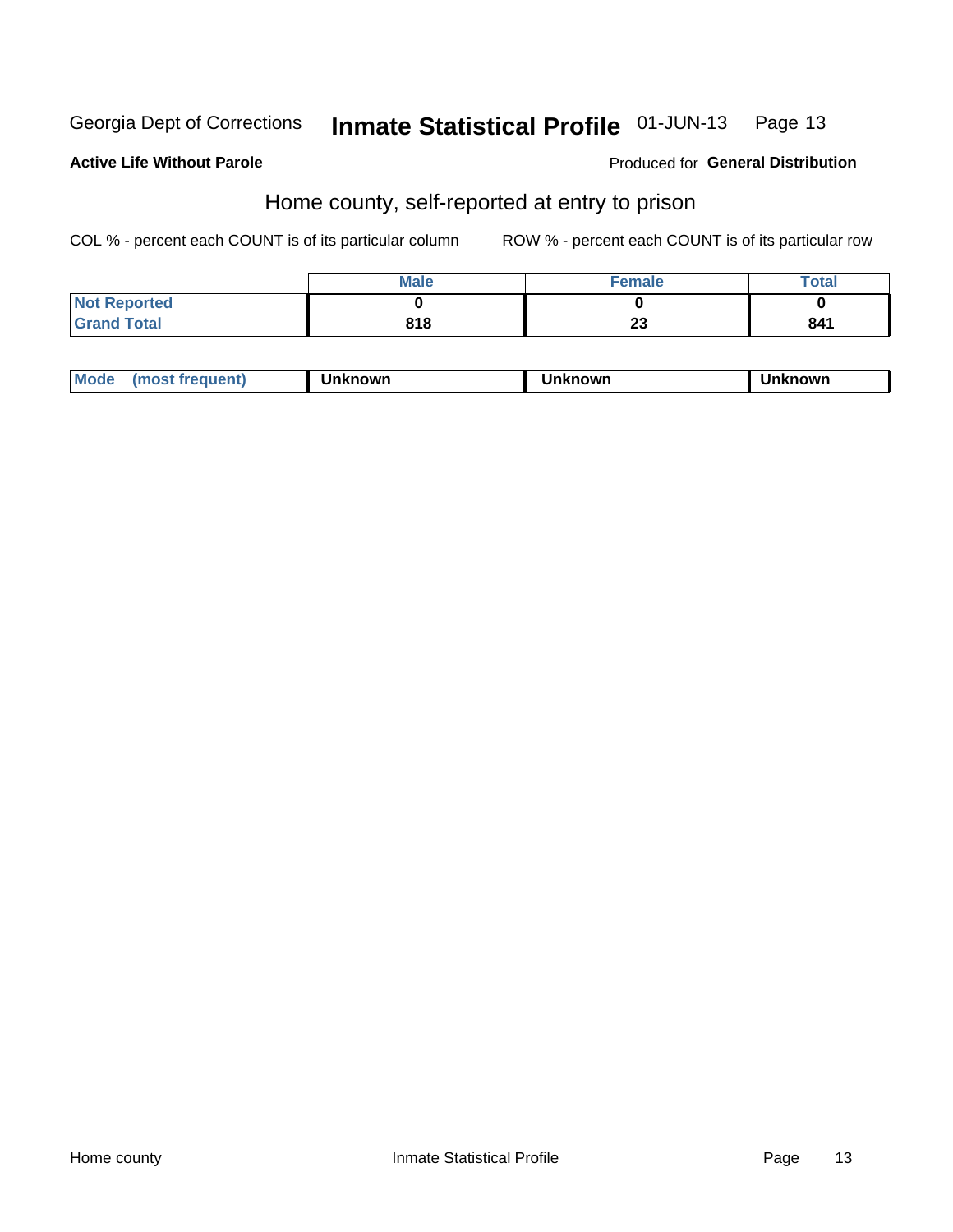#### Inmate Statistical Profile 01-JUN-13 Page 14

#### **Active Life Without Parole**

#### **Produced for General Distribution**

## Socioeconomic class, self-reported at entry to prison

COL % - percent each COUNT is of its particular column

|                       | <b>Male</b><br><b>Female</b> |        |           |              | <b>Total</b> |       |        |          |
|-----------------------|------------------------------|--------|-----------|--------------|--------------|-------|--------|----------|
| Socioeconomic Class   | <b>Count</b>                 | Col %  | Row %     | <b>Count</b> | Col %        | Row % | Total, | Col %    |
| <b>Welfare</b>        | 34                           | 6.40%  | 100.00%   |              |              |       | 34     | $6.30\%$ |
| <b>Occ Employ</b>     | 24                           | 4.52%  | 100.00%   |              |              |       | 24     | 4.44%    |
| <b>Minimum Std</b>    | 273                          | 51.41% | $99.27\%$ | ⌒            | $22.22\%$    | .73%  | 275    | 50.93%   |
| <b>Middle</b>         | 200                          | 37.66% | 96.62%    |              | 77.78%       | 3.38% | 207    | 38.33%   |
| <b>Total Reported</b> | 531                          | 100%   | 98.33%    |              | 100%         | 1.67% | 540    | 100%     |

| 287 |                          | 201<br>JU |
|-----|--------------------------|-----------|
| 040 | $\overline{\phantom{a}}$ | 841       |
| - - | ΔJ                       | - - -     |

|  | Mo | Minin<br>Std<br>$- - - -$ | <b>Middle</b> | Min<br>Std<br>. |
|--|----|---------------------------|---------------|-----------------|
|--|----|---------------------------|---------------|-----------------|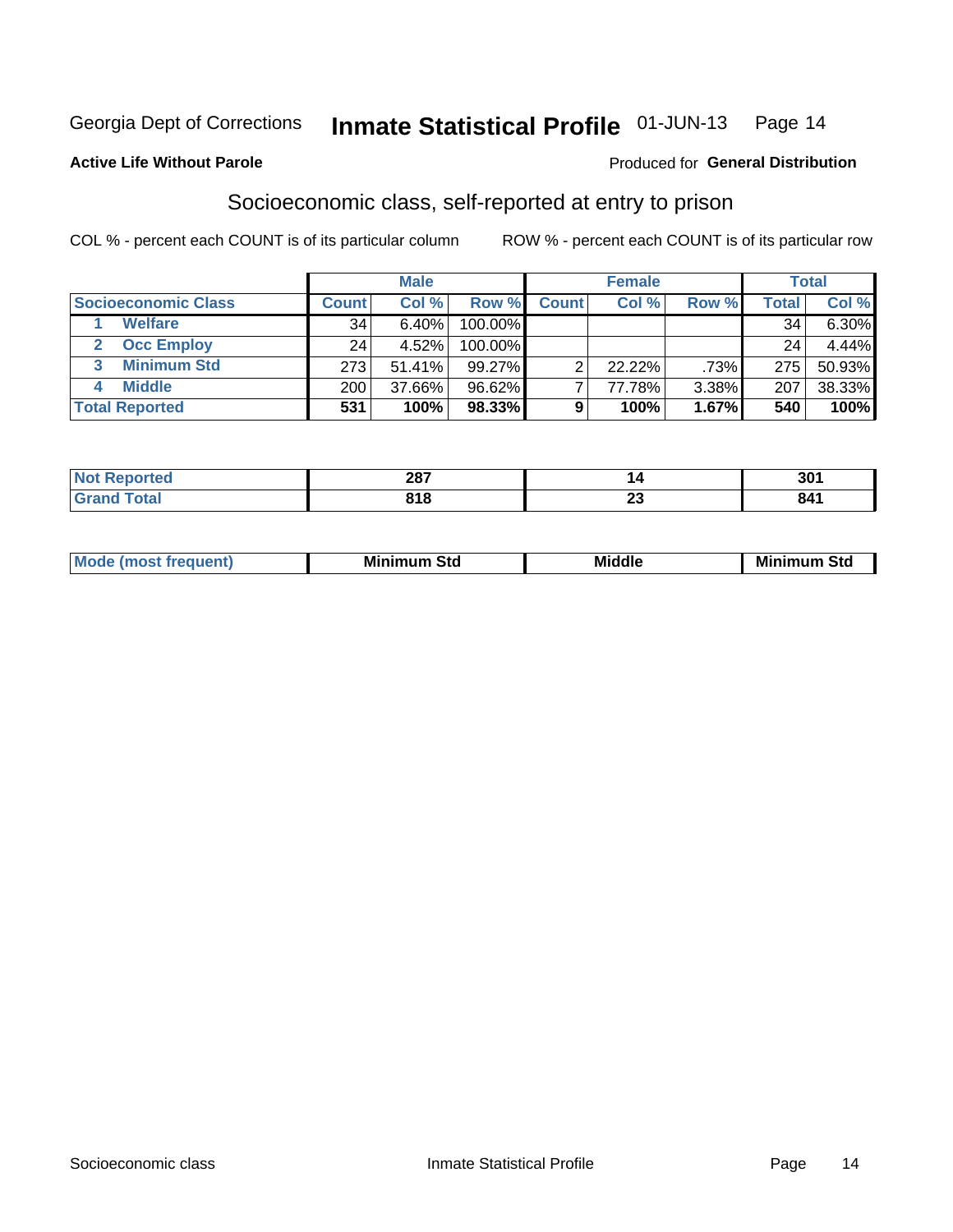#### Inmate Statistical Profile 01-JUN-13 Page 15

#### **Active Life Without Parole**

#### Produced for General Distribution

## Environment to age 16, self-reported at entry to prison

COL % - percent each COUNT is of its particular column

|                                    |                 | <b>Male</b> |         |              | <b>Female</b> |        |              | <b>Total</b> |
|------------------------------------|-----------------|-------------|---------|--------------|---------------|--------|--------------|--------------|
| <b>Environment to age 16</b>       | <b>Count</b>    | Col %       | Row %   | <b>Count</b> | Col %         | Row %  | <b>Total</b> | Col %        |
| <b>Rural/Farm</b>                  | 11              | $2.04\%$    | 100.00% |              |               |        |              | 2.00%        |
| <b>Rural/Nfarm</b><br>$\mathbf{2}$ | 22 <sub>1</sub> | 4.07%       | 88.00%  | 3            | 30.00%        | 12.00% | 25           | 4.55%        |
| 3 S.M.S.A                          | 223             | 41.30%      | 99.55%  |              | 10.00%        | .45%   | 224          | 40.73%       |
| <b>Urban</b><br>4                  | 118             | 21.85%      | 96.72%  |              | 40.00%        | 3.28%  | 122          | 22.18%       |
| 5 Small Town                       | 166             | 30.74%      | 98.81%  | っ            | 20.00%        | 1.19%  | 168          | 30.55%       |
| <b>Total Reported</b>              | 540             | 100%        | 98.18%  | 10           | 100%          | 1.82%  | 550          | 100%         |

| Reported<br>NOT<br>$\sim$ | 270<br>-10 | '~       | 201<br>ZЭ |
|---------------------------|------------|----------|-----------|
| <b>Total</b>              | 818        | n.<br>∼∸ | 841       |

| $Mc$ | M | <b>Jrhan</b> | M.     |
|------|---|--------------|--------|
|      |   | _____        | ______ |
|      |   |              |        |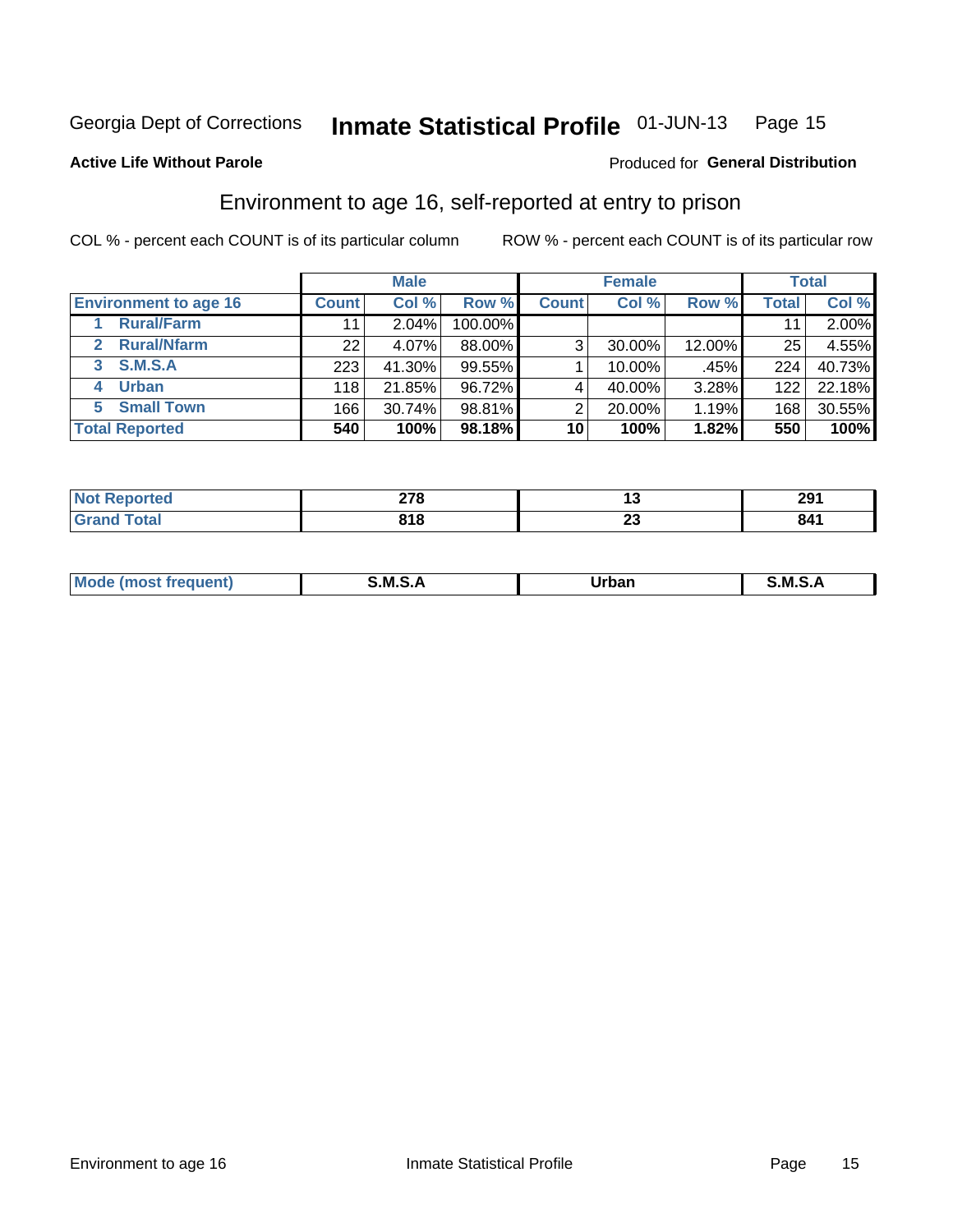#### Inmate Statistical Profile 01-JUN-13 Page 16

#### **Active Life Without Parole**

#### Produced for General Distribution

## Guardian status to age 16, self-reported at entry to prison

COL % - percent each COUNT is of its particular column

|                                  |              | <b>Male</b> |         |              | <b>Female</b> |       |              | <b>Total</b> |
|----------------------------------|--------------|-------------|---------|--------------|---------------|-------|--------------|--------------|
| <b>Guardian Status To Age 16</b> | <b>Count</b> | Col %       | Row %   | <b>Count</b> | Col %         | Row % | <b>Total</b> | Col %        |
| 2 Father Only                    | 11           | 2.39%       | 100.00% |              |               |       | 11           | 2.36%        |
| <b>3 Both Parents</b>            | 188          | 40.78%      | 97.92%  | 4            | 66.67%        | 2.08% | 192          | 41.11%       |
| <b>4 Mother Only</b>             | 183          | 39.70%      | 99.46%  |              | 16.67%        | .54%  | 184          | 39.40%       |
| <b>6 Oth Female</b>              | 15           | 3.25%       | 100.00% |              |               |       | 15           | 3.21%        |
| <b>7 Oth Male</b>                | 4            | .87%        | 100.00% |              |               |       | 4            | $.86\%$      |
| 8 Step-Parents                   | 11           | 2.39%       | 100.00% |              |               |       | 11           | 2.36%        |
| 9 Foster Home                    | 9            | 1.95%       | 100.00% |              |               |       | 9            | 1.93%        |
| <b>10 Grand Parents</b>          | 40           | 8.68%       | 97.56%  |              | 16.67%        | 2.44% | 41           | 8.78%        |
| <b>Total Reported</b>            | 461          | 100%        | 98.72%  | 6            | 100%          | 1.28% | 467          | 100%         |

| rted  | 257<br>וטט    |                | $\sim$<br>. |
|-------|---------------|----------------|-------------|
| Total | 0 A O<br>, 10 | ^^<br>∠J<br>__ | 841         |

| <b>Mode (most frequent)</b> | <b>Both Parents</b> | <b>Both Parents</b> | <b>Both Parents</b> |
|-----------------------------|---------------------|---------------------|---------------------|
|                             |                     |                     |                     |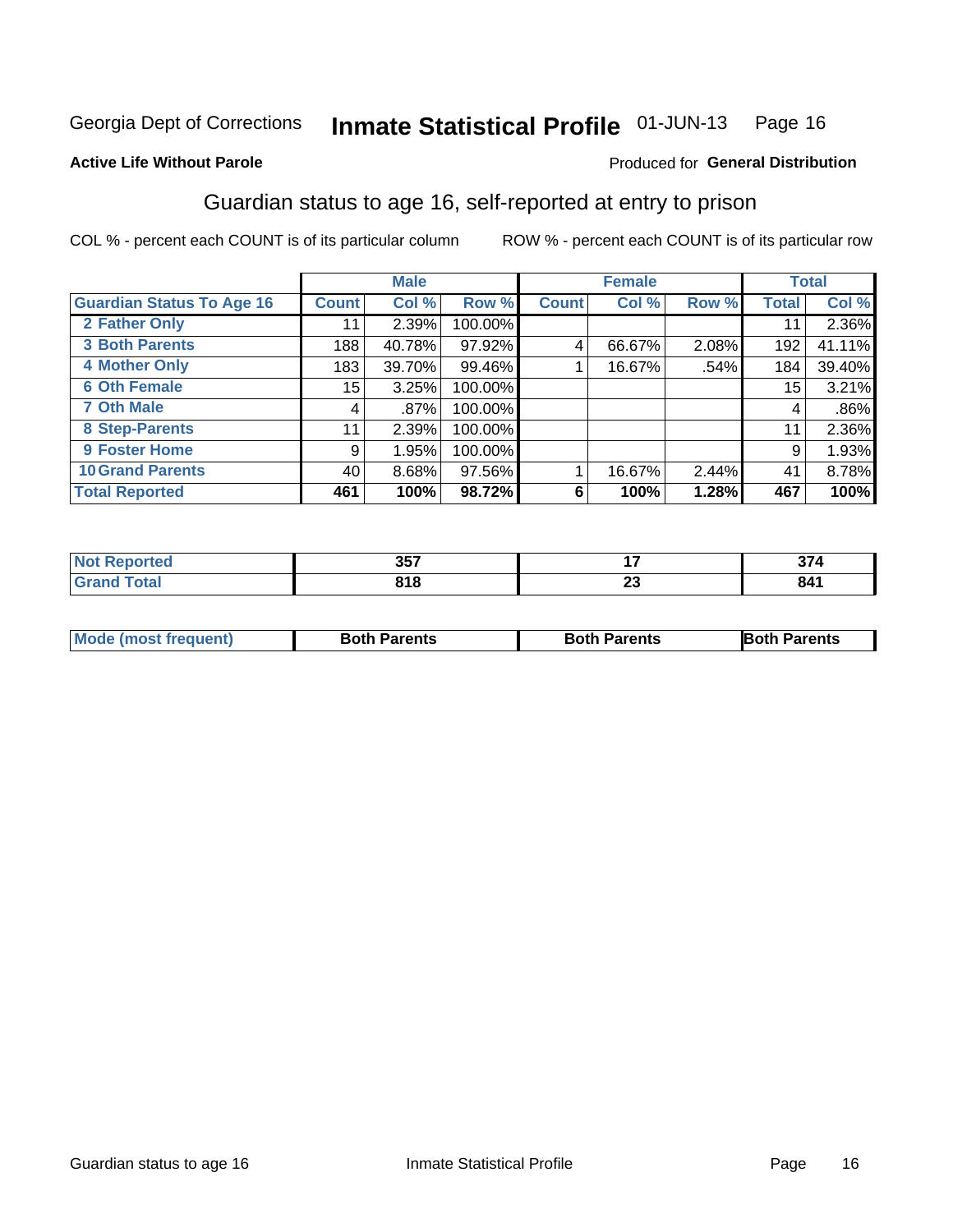#### Inmate Statistical Profile 01-JUN-13 Page 17

#### **Active Life Without Parole**

#### Produced for General Distribution

## Employment status before prison, self-reported at entry to prison

COL % - percent each COUNT is of its particular column

|                                  |              | <b>Male</b> |         |              | <b>Female</b> |       |       | <b>Total</b> |
|----------------------------------|--------------|-------------|---------|--------------|---------------|-------|-------|--------------|
| <b>Employment Status</b>         | <b>Count</b> | Col %       | Row %   | <b>Count</b> | Col %         | Row % | Total | Col %        |
| <b>Full Time</b>                 | 349          | 52.25%      | 97.21%  | 10           | 52.63%        | 2.79% | 359   | 52.26%       |
| <b>Part Time</b><br>$\mathbf{2}$ | 50           | 7.49%       | 100.00% |              |               |       | 50    | 7.28%        |
| Unempl $<$ 6m<br>3               | 66           | 9.88%       | 98.51%  |              | $5.26\%$      | 1.49% | 67    | 9.75%        |
| Unempl $> 6m$<br>4               | 106          | 15.87%      | 93.81%  | ⇁            | 36.84%        | 6.19% | 113   | 16.45%       |
| <b>Never Workd</b><br>5          | 57           | 8.53%       | 100.00% |              |               |       | 57    | 8.30%        |
| <b>Student</b><br>6              | 14           | 2.10%       | 100.00% |              |               |       | 14    | 2.04%        |
| <b>Incapable</b>                 | 26           | 3.89%       | 96.30%  |              | $5.26\%$      | 3.70% | 27    | 3.93%        |
| <b>Total Reported</b>            | 668          | 100%        | 97.23%  | 19           | 100%          | 2.77% | 687   | 100%         |

| <b>rteo</b>  | 150          |                               | . .<br>154 |
|--------------|--------------|-------------------------------|------------|
| <b>Total</b> | 040<br>0 I O | $\overline{\phantom{a}}$<br>~ | 841        |

| Mc | ∙u∥<br>----<br>ıme | ίuΙ<br>Πmε |
|----|--------------------|------------|
|    |                    |            |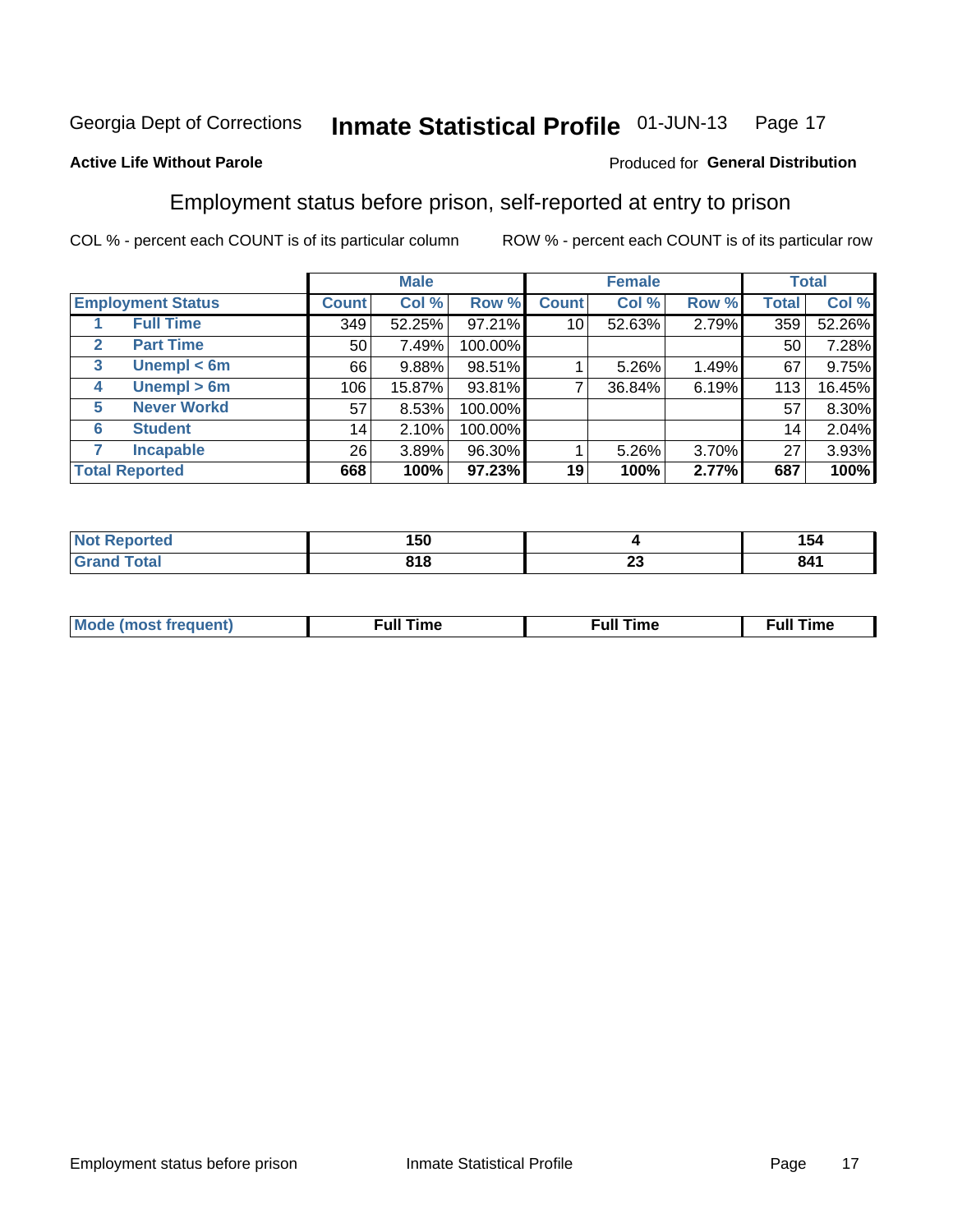#### Inmate Statistical Profile 01-JUN-13 Page 18

#### **Active Life Without Parole**

Produced for General Distribution

### Age at admission

COL % - percent each COUNT is of its particular column

|                         |                | <b>Male</b> |         |                | <b>Female</b> |        |                | <b>Total</b> |
|-------------------------|----------------|-------------|---------|----------------|---------------|--------|----------------|--------------|
| <b>Age At Admission</b> | <b>Count</b>   | Col %       | Row %   | <b>Count</b>   | Col %         | Row %  | <b>Total</b>   | Col %        |
| 15                      | $\overline{2}$ | 0.24%       | 100.00% |                |               |        | $\overline{2}$ | 0.24%        |
| 16                      | 1              | 0.12%       | 100.00% |                |               |        | 1              | 0.12%        |
| $\overline{17}$         | $\overline{2}$ | 0.24%       | 100.00% |                |               |        | $\overline{2}$ | 0.24%        |
| 18                      | 10             | 1.22%       | 100.00% |                |               |        | 10             | 1.19%        |
| 19                      | 17             | 2.08%       | 100.00% |                |               |        | 17             | 2.02%        |
| $\overline{20}$         | 17             | 2.08%       | 94.44%  | 1              | 4.35%         | 5.56%  | 18             | 2.14%        |
| 21                      | 24             | 2.93%       | 100.00% |                |               |        | 24             | 2.85%        |
| $\overline{22}$         | 37             | 4.52%       | 100.00% |                |               |        | 37             | 4.40%        |
| $\overline{23}$         | 24             | 2.93%       | 92.31%  | $\overline{2}$ | 8.70%         | 7.69%  | 26             | 3.09%        |
| $\overline{24}$         | 29             | 3.55%       | 96.67%  | 1              | 4.35%         | 3.33%  | 30             | 3.57%        |
| $\overline{25}$         | 28             | 3.42%       | 96.55%  | 1              | 4.35%         | 3.45%  | 29             | 3.45%        |
| 26                      | 33             | 4.03%       | 100.00% |                |               |        | 33             | 3.92%        |
| $\overline{27}$         | 29             | 3.55%       | 93.55%  | $\overline{2}$ | 8.70%         | 6.45%  | 31             | 3.69%        |
| 28                      | 37             | 4.52%       | 97.37%  | 1              | 4.35%         | 2.63%  | 38             | 4.52%        |
| 29                      | 35             | 4.28%       | 100.00% |                |               |        | 35             | 4.16%        |
| 30                      | 25             | 3.06%       | 100.00% |                |               |        | 25             | 2.97%        |
| 31                      | 33             | 4.03%       | 100.00% |                |               |        | 33             | 3.92%        |
| 32                      | 32             | 3.91%       | 91.43%  | 3              | 13.04%        | 8.57%  | 35             | 4.16%        |
| 33                      | 22             | 2.69%       | 100.00% |                |               |        | 22             | 2.62%        |
| $\overline{34}$         | 20             | 2.44%       | 95.24%  | 1              | 4.35%         | 4.76%  | 21             | 2.50%        |
| 35                      | 21             | 2.57%       | 95.45%  | 1              | 4.35%         | 4.55%  | 22             | 2.62%        |
| 36                      | 35             | 4.28%       | 100.00% |                |               |        | 35             | 4.16%        |
| $\overline{37}$         | 21             | 2.57%       | 100.00% |                |               |        | 21             | 2.50%        |
| 38                      | 23             | 2.81%       | 100.00% |                |               |        | 23             | 2.73%        |
| 39                      | 21             | 2.57%       | 95.45%  | 1              | 4.35%         | 4.55%  | 22             | 2.62%        |
| 40                      | 17             | 2.08%       | 100.00% |                |               |        | 17             | 2.02%        |
| 41                      | 30             | 3.67%       | 96.77%  | 1              | 4.35%         | 3.23%  | 31             | 3.69%        |
| 42                      | 23             | 2.81%       | 100.00% |                |               |        | 23             | 2.73%        |
| 43                      | 16             | 1.96%       | 94.12%  | 1              | 4.35%         | 5.88%  | 17             | 2.02%        |
| 44                      | 13             | 1.59%       | 86.67%  | $\overline{2}$ | 8.70%         | 13.33% | 15             | 1.78%        |
| 45                      | 20             | 2.44%       | 100.00% |                |               |        | 20             | 2.38%        |
| 46                      | 18             | 2.20%       | 90.00%  | $\overline{2}$ | 8.70%         | 10.00% | 20             | 2.38%        |
| 47                      | 13             | 1.59%       | 100.00% |                |               |        | 13             | 1.55%        |
| 48                      | 12             | 1.47%       | 80.00%  | 3              | 13.04%        | 20.00% | 15             | 1.78%        |
| 49                      | 13             | 1.59%       | 100.00% |                |               |        | 13             | 1.55%        |
| 50                      | 9              | 1.10%       | 100.00% |                |               |        | 9              | 1.07%        |
| $\overline{51}$         | 6              | 0.73%       | 100.00% |                |               |        | 6              | 0.71%        |
| $\overline{52}$         | 8              | 0.98%       | 100.00% |                |               |        | 8              | 0.95%        |
| 53                      | $\,6$          | 0.73%       | 100.00% |                |               |        | 6              | 0.71%        |
| 54                      | 3              | 0.37%       | 100.00% |                |               |        | 3              | 0.36%        |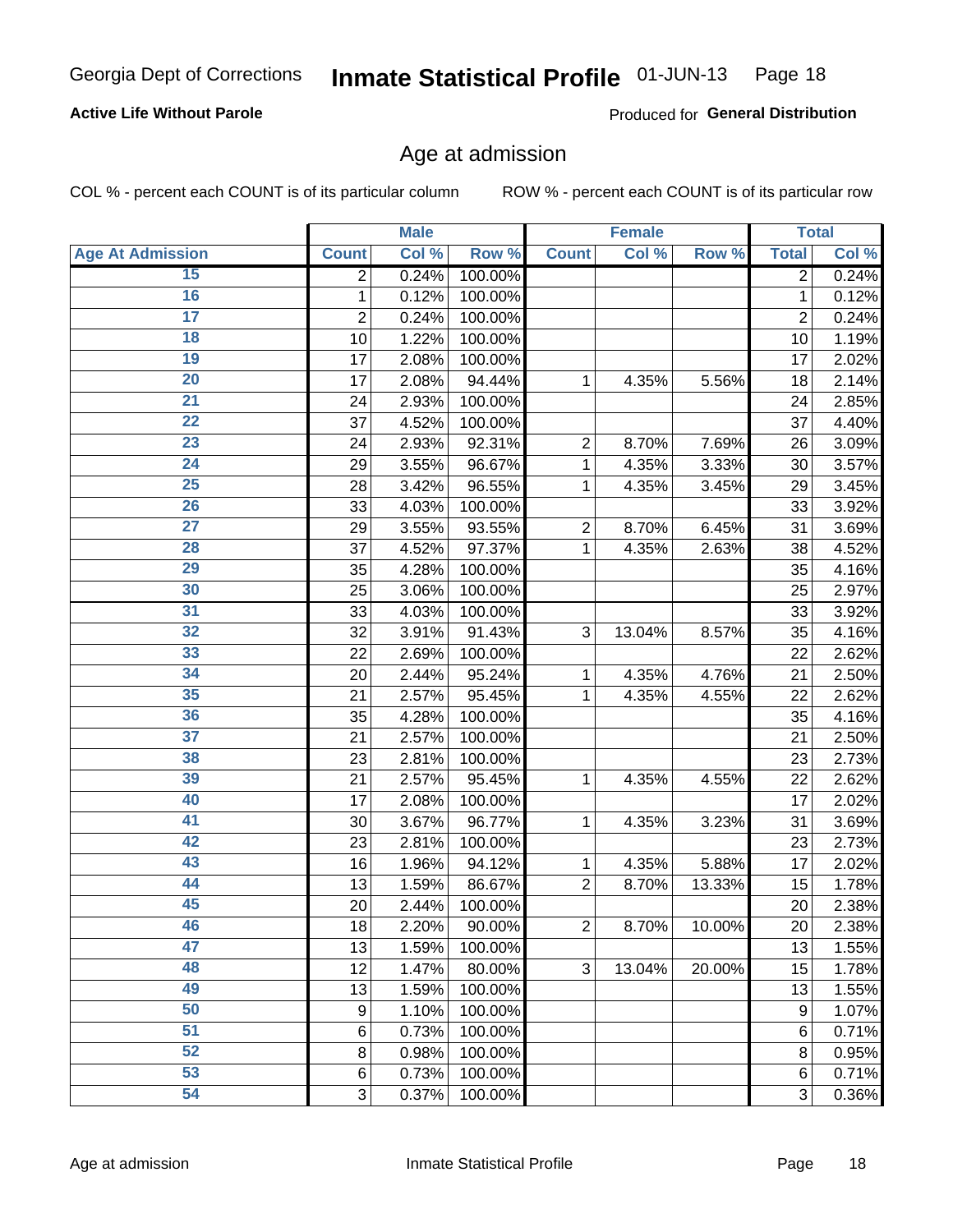#### Inmate Statistical Profile 01-JUN-13 Page 19

#### **Active Life Without Parole**

Produced for General Distribution

### Age at admission

COL % - percent each COUNT is of its particular column

|                         |              | <b>Male</b> |         |              | <b>Female</b> |       |                | <b>Total</b> |
|-------------------------|--------------|-------------|---------|--------------|---------------|-------|----------------|--------------|
| <b>Age At Admission</b> | <b>Count</b> | Col %       | Row %   | <b>Count</b> | Col %         | Row % | <b>Total</b>   | Col %        |
| 55                      | 4            | 0.49%       | 100.00% |              |               |       | 4              | 0.48%        |
| 56                      |              | 0.86%       | 100.00% |              |               |       |                | 0.83%        |
| 57                      | 5            | 0.61%       | 100.00% |              |               |       | 5              | 0.59%        |
| 58                      | 5            | 0.61%       | 100.00% |              |               |       | 5              | 0.59%        |
| 60                      | 2            | 0.24%       | 100.00% |              |               |       | 2              | 0.24%        |
| 62                      |              | 0.12%       | 100.00% |              |               |       |                | 0.12%        |
| 63                      |              | 0.12%       | 100.00% |              |               |       |                | 0.12%        |
| 64                      | 3            | 0.37%       | 100.00% |              |               |       | 3              | 0.36%        |
| 65                      |              | 0.12%       | 100.00% |              |               |       |                | 0.12%        |
| 66                      |              | 0.12%       | 100.00% |              |               |       |                | 0.12%        |
| 69                      | 2            | 0.24%       | 100.00% |              |               |       | $\overline{2}$ | 0.24%        |
| 71                      |              | 0.12%       | 100.00% |              |               |       |                | 0.12%        |
| <b>Total Reported</b>   | 818          | 100%        | 97.27%  | 23           | 100%          | 2.73% | 841            | 100%         |

| N <sub>of</sub><br>ported |       |                          |       |
|---------------------------|-------|--------------------------|-------|
| $int^{\bullet}$           | 040   | $\overline{\phantom{a}}$ | $O$ A |
|                           | 0 I O | Žν                       | nц    |

| Mean<br>(average)              | 34.05 | 35.17    | 34.08    |
|--------------------------------|-------|----------|----------|
| <b>Median (middle)</b>         | JŁ    |          | າາ<br>ാച |
| <b>Mode</b><br>(most frequent) | --    | ^^<br>JZ | 28       |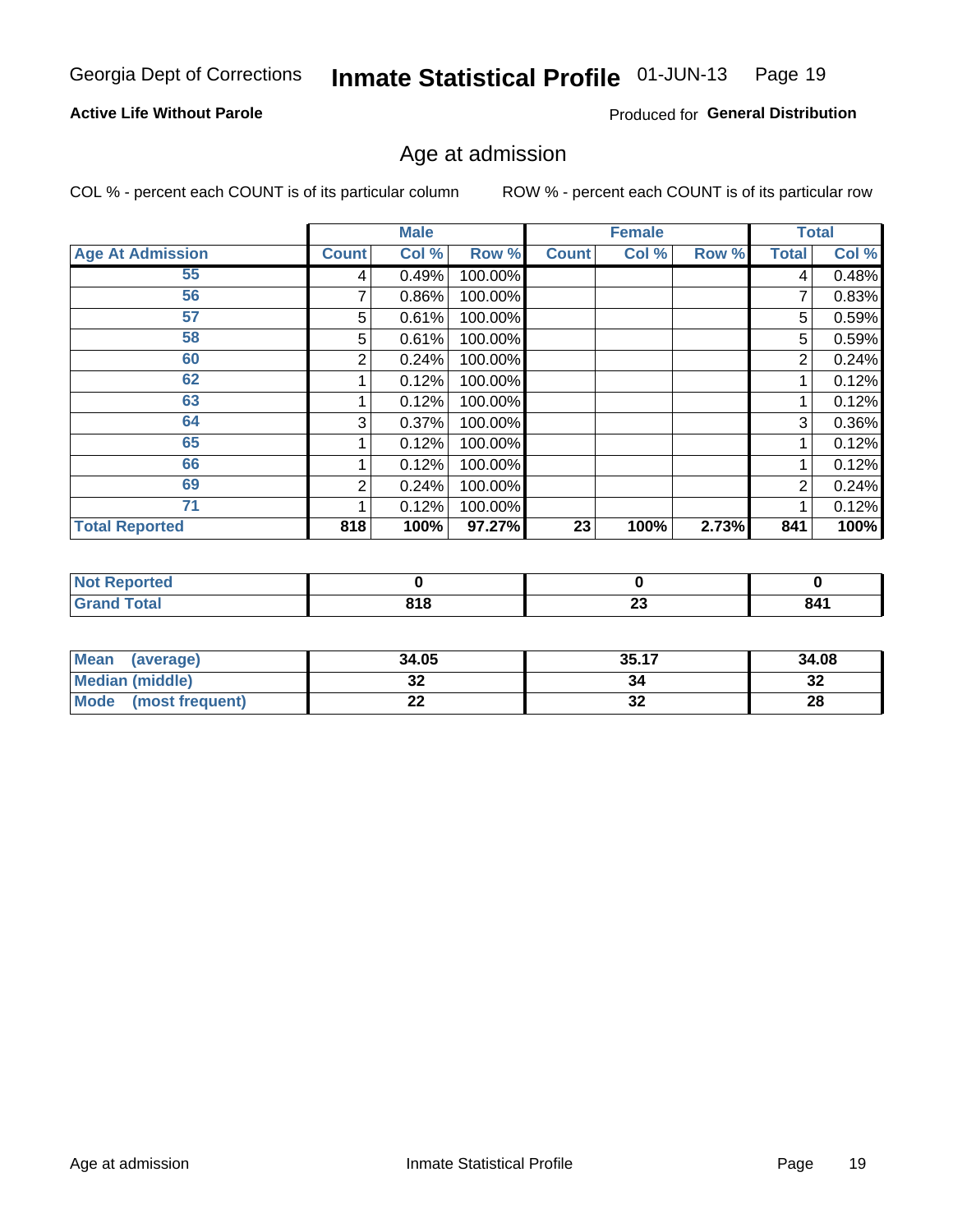#### Inmate Statistical Profile 01-JUN-13 Page 20

#### **Active Life Without Parole**

#### Produced for General Distribution

### Height, measured at entry to prison

COL % - percent each COUNT is of its particular column

|                       |              | <b>Male</b> |         |              | <b>Female</b> |         |       | Total      |
|-----------------------|--------------|-------------|---------|--------------|---------------|---------|-------|------------|
| <b>Height</b>         | <b>Count</b> | Col %       | Row %   | <b>Count</b> | Col %         | Row %   | Total | Col %      |
| 4'10"                 |              |             |         |              | 100.00%       | 100.00% |       | 0.47%      |
| 5'10''                | 107          | 50.95%      | 100.00% |              |               |         |       | 107 50.71% |
| 5'11''                | 102          | 48.57%      | 100.00% |              |               |         |       | 102 48.34% |
| 6'01''                |              | 0.48%       | 100.00% |              |               |         |       | 0.47%      |
| <b>Total Reported</b> | 210          | 100%        | 99.53%  |              | 100%          | 0.47%   | 211   | 100%       |

| <b>Not</b><br>Reported | 608 | n,<br>-- | <b>000</b><br>იას |
|------------------------|-----|----------|-------------------|
| <b>Total</b>           | 040 | ~~       |                   |
| <b>Grand</b>           | סוכ | --       |                   |

| <b>Mean</b><br>(average)       | 544"  | 4'10" | 5'10"  |
|--------------------------------|-------|-------|--------|
| Median (middle)                | 5'10" | 4'10" | 5'10'' |
| <b>Mode</b><br>(most frequent) | 5'10" | 4'10" | 5'10"  |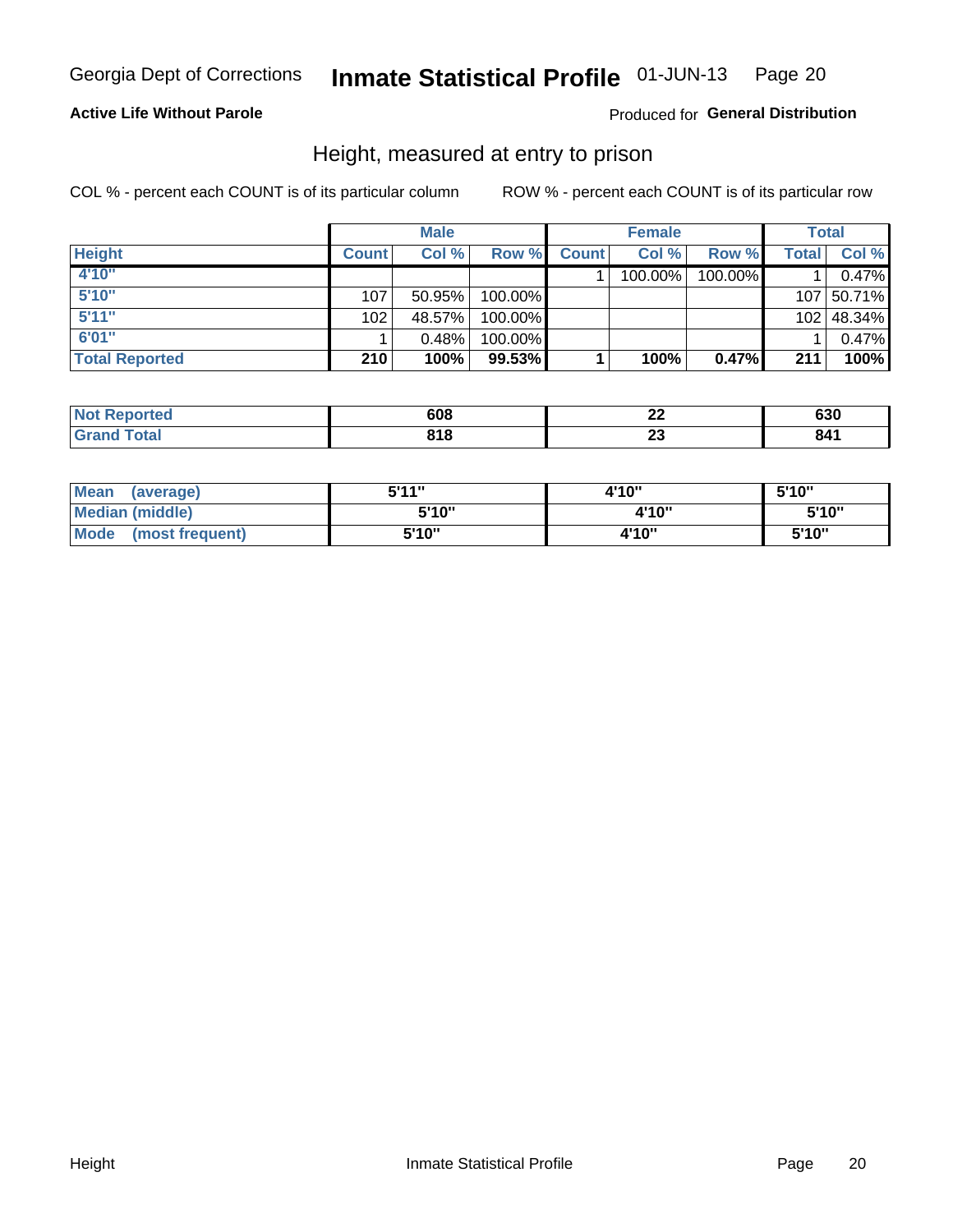#### Inmate Statistical Profile 01-JUN-13 Page 21

#### **Active Life Without Parole**

Produced for General Distribution

## Weight, measured at entry to prison

COL % - percent each COUNT is of its particular column

|                       |                | <b>Male</b> |         |                 | <b>Female</b> |         |                | <b>Total</b> |
|-----------------------|----------------|-------------|---------|-----------------|---------------|---------|----------------|--------------|
| <b>Weight</b>         | <b>Count</b>   | Col %       | Row %   | <b>Count</b>    | Col %         | Row %   | <b>Total</b>   | Col %        |
| 90 - 99 pounds        |                |             |         | 1               | 4.35%         | 100.00% | 1 <sup>1</sup> | 0.12%        |
| 110 - 119 pounds      |                |             |         | $\overline{2}$  | 8.70%         | 100.00% | $\overline{2}$ | 0.24%        |
| 120 - 129 pounds      | 4              | 0.49%       | 100.00% |                 |               |         | 4              | 0.48%        |
| 130 - 139 pounds      | 18             | 2.21%       | 85.71%  | 3               | 13.04%        | 14.29%  | 21             | 2.50%        |
| 140 - 149 pounds      | 50             | 6.13%       | 98.04%  | 1               | 4.35%         | 1.96%   | 51             | 6.08%        |
| 150 - 159 pounds      | 78             | 9.56%       | 100.00% |                 |               |         | 78             | 9.30%        |
| 160 - 169 pounds      | 95             | 11.64%      | 96.94%  | 3               | 13.04%        | 3.06%   | 98             | 11.68%       |
| 170 - 179 pounds      | 120            | 14.71%      | 98.36%  | $\overline{2}$  | 8.70%         | 1.64%   | 122            | 14.54%       |
| 180 - 189 pounds      | 95             | 11.64%      | 97.94%  | $\overline{2}$  | 8.70%         | 2.06%   | 97             | 11.56%       |
| 190 - 199 pounds      | 68             | 8.33%       | 100.00% |                 |               |         | 68             | 8.10%        |
| 200 - 209 pounds      | 74             | 9.07%       | 97.37%  | 2               | 8.70%         | 2.63%   | 76             | 9.06%        |
| 210 - 219 pounds      | 54             | 6.62%       | 94.74%  | 3               | 13.04%        | 5.26%   | 57             | 6.79%        |
| 220 - 229 pounds      | 51             | 6.25%       | 98.08%  | 1               | 4.35%         | 1.92%   | 52             | 6.20%        |
| 230 - 239 pounds      | 29             | 3.55%       | 100.00% |                 |               |         | 29             | 3.46%        |
| 240 - 249 pounds      | 24             | 2.94%       | 100.00% |                 |               |         | 24             | 2.86%        |
| 250 - 259 pounds      | 15             | 1.84%       | 93.75%  | 1               | 4.35%         | 6.25%   | 16             | 1.91%        |
| 260 - 269 pounds      | 10             | 1.23%       | 100.00% |                 |               |         | 10             | 1.19%        |
| 270 - 279 pounds      | 10             | 1.23%       | 100.00% |                 |               |         | 10             | 1.19%        |
| 280 - 289 pounds      | $\overline{7}$ | 0.86%       | 87.50%  | 1               | 4.35%         | 12.50%  | 8              | 0.95%        |
| 290 - 299 pounds      | 3              | 0.37%       | 100.00% |                 |               |         | 3              | 0.36%        |
| 300 - 309 pounds      | $\overline{2}$ | 0.25%       | 100.00% |                 |               |         | $\overline{2}$ | 0.24%        |
| 310 - 319 pounds      | 1              | 0.12%       | 100.00% |                 |               |         | $\mathbf{1}$   | 0.12%        |
| 320 - 329 pounds      | 4              | 0.49%       | 80.00%  | 1               | 4.35%         | 20.00%  | 5              | 0.60%        |
| 330 - 339 pounds      | 3              | 0.37%       | 100.00% |                 |               |         | 3              | 0.36%        |
| 400 pounds and over   | 1              | 0.12%       | 100.00% |                 |               |         | $\mathbf{1}$   | 0.12%        |
| <b>Total Reported</b> | 816            | 100%        | 97.26%  | $\overline{23}$ | 100%          | 2.74%   | 839            | $100.0\%$    |

| N<br>тего |      |                          |     |
|-----------|------|--------------------------|-----|
|           | 04 O | $\overline{\phantom{a}}$ | 91' |
|           | $ -$ | $\overline{\phantom{a}}$ |     |

| <b>Mean</b><br>(average)       | 190 | 182 | 190 |
|--------------------------------|-----|-----|-----|
| <b>Median (middle)</b>         | 181 | 170 | 181 |
| <b>Mode</b><br>(most frequent) | 170 | 210 | 170 |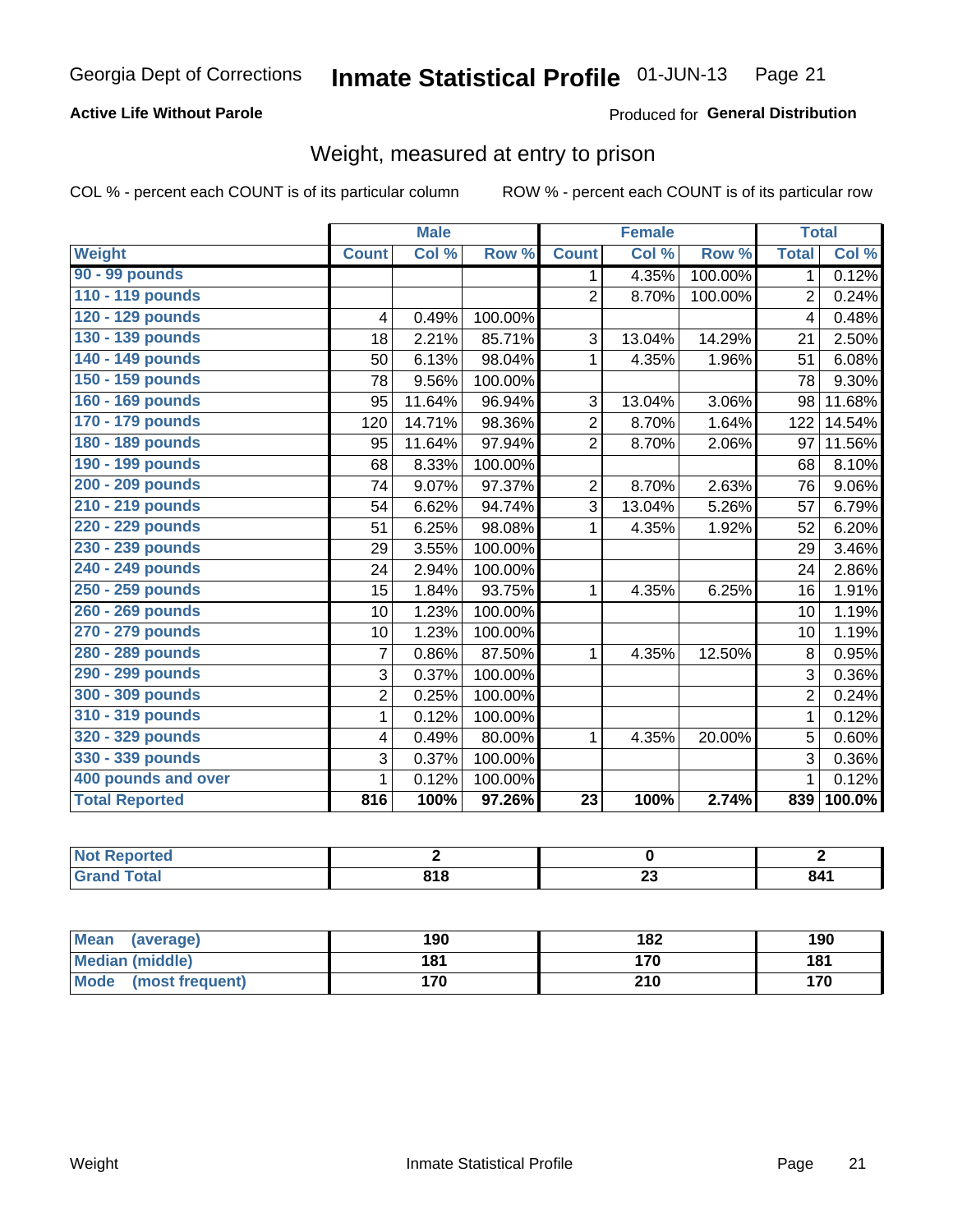#### Inmate Statistical Profile 01-JUN-13 Page 22

#### **Active Life Without Parole**

**Produced for General Distribution** 

## Military service

COL % - percent each COUNT is of its particular column

|                         |       | <b>Male</b> |                    | <b>Female</b> |       |       | <b>Total</b> |
|-------------------------|-------|-------------|--------------------|---------------|-------|-------|--------------|
| <b>Military service</b> | Count | Col%        | <b>Row % Count</b> | Col %         | Row % | Total | Col %        |
| <b>Air Force</b>        | 40    | 72.73%      | 100.00%            |               |       | 40    | 72.73%       |
| <b>Army</b>             |       | $9.09\%$    | 100.00%            |               |       | 5     | 9.09%        |
| <b>Navy</b><br>3        |       | $7.27\%$    | 100.00%            |               |       |       | 7.27%        |
| <b>Coast Guard</b>      | 6     | 10.91%      | 100.00%            |               |       | 6     | 10.91%       |
| <b>Total Reported</b>   | 55    | 100%        | 100.00%            |               | .00%  | 55    | 100%         |

|               | 763<br>__               | n.<br>ΔJ | <b>70C</b> |
|---------------|-------------------------|----------|------------|
| 'ndin<br>____ | <b>040</b><br>.<br>$ -$ | ~<br>ΔJ  | 84<br>V    |

| <b>Mode (most frequent)</b> | Force<br>Aır | Null | ∙orce |
|-----------------------------|--------------|------|-------|
|                             |              |      |       |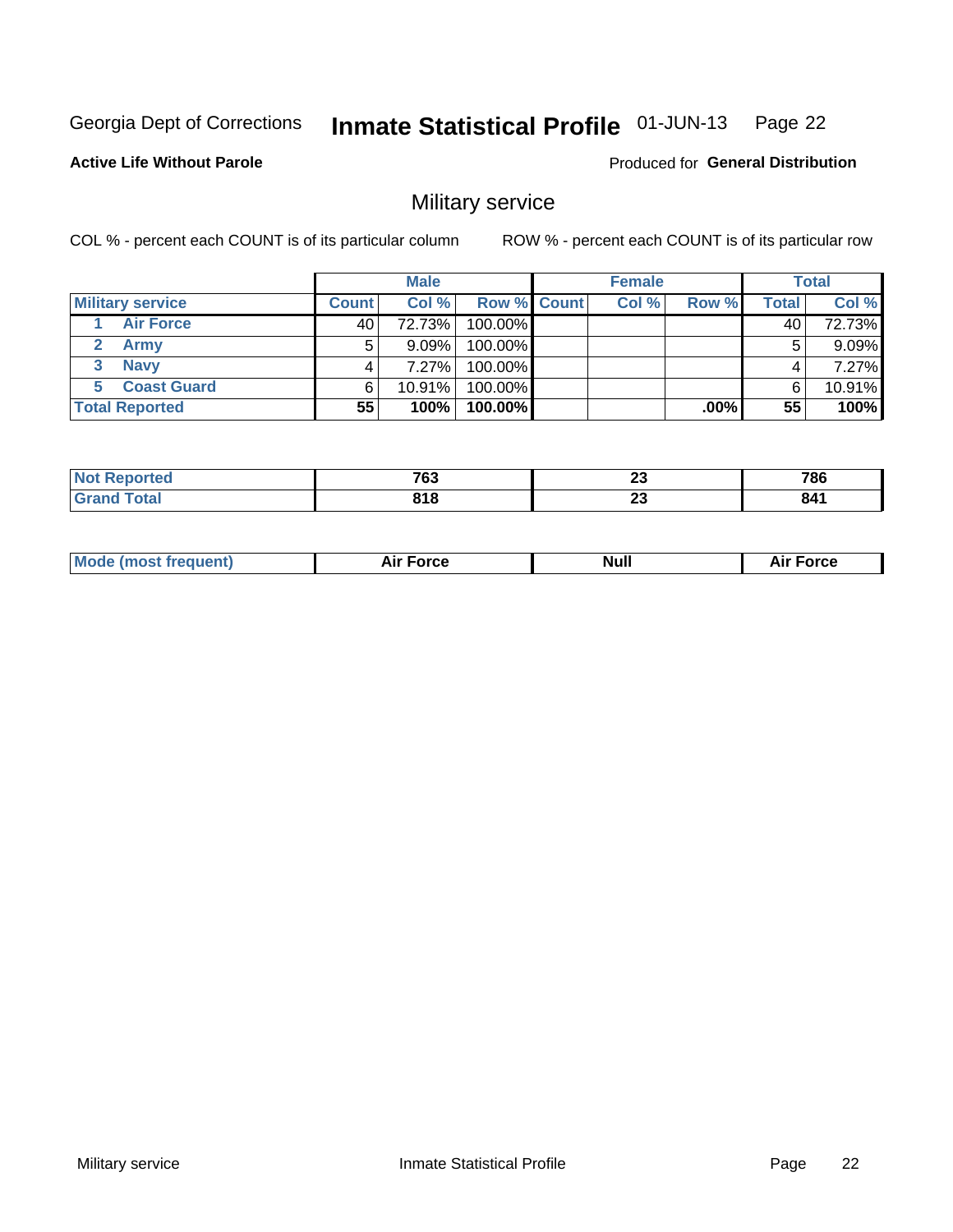#### Inmate Statistical Profile 01-JUN-13 Page 23

**Active Life Without Parole** 

**Produced for General Distribution** 

## Type of admission to prison

COL % - percent each COUNT is of its particular column

|                                      |              | <b>Male</b> |                    |    | <b>Female</b> |       |              | <b>Total</b> |
|--------------------------------------|--------------|-------------|--------------------|----|---------------|-------|--------------|--------------|
| <b>Type of Admission</b>             | <b>Count</b> | Col %       | <b>Row % Count</b> |    | Col %         | Row % | <b>Total</b> | Col %        |
| <b>New Sentence</b><br>52            | 788          | 96.33%      | 97.16%             | 23 | 100.00%       | 2.84% | 811          | 96.43%       |
| <b>Probation Rev Partial</b><br>53   |              | .12%        | 100.00%            |    |               |       |              | .12%         |
| <b>Probation Rev Remainder</b><br>54 | 5            | .61%        | 100.00%            |    |               |       | 5            | .59%         |
| <b>Parole Rev New Sentence</b><br>55 | 6            | .73%        | 100.00%            |    |               |       | 6            | .71%         |
| 56 Parole Rev No New                 | 6            | .73%        | 100.00%            |    |               |       | 6            | .71%         |
| <b>Sentence</b>                      |              |             |                    |    |               |       |              |              |
| <b>Life W/O Parole</b><br>70         | 12           | 1.47%       | 100.00%            |    |               |       | 12           | 1.43%        |
| <b>Total Reported</b>                | 818          | 100%        | $97.27\%$          | 23 | 100%          | 2.73% | 841          | 100%         |

| <b>Reported</b><br>' NOT |      |                      |      |
|--------------------------|------|----------------------|------|
| <b>otal</b>              | 04 O | $\ddot{\phantom{0}}$ | 04 I |
| $\mathbf{v}$ and         | . .  | ~                    |      |

| <b>Mode (most frequent)</b> | <b>New Sentence</b> | <b>New Sentence</b> | <b>New Sentence</b> |
|-----------------------------|---------------------|---------------------|---------------------|
|                             |                     |                     |                     |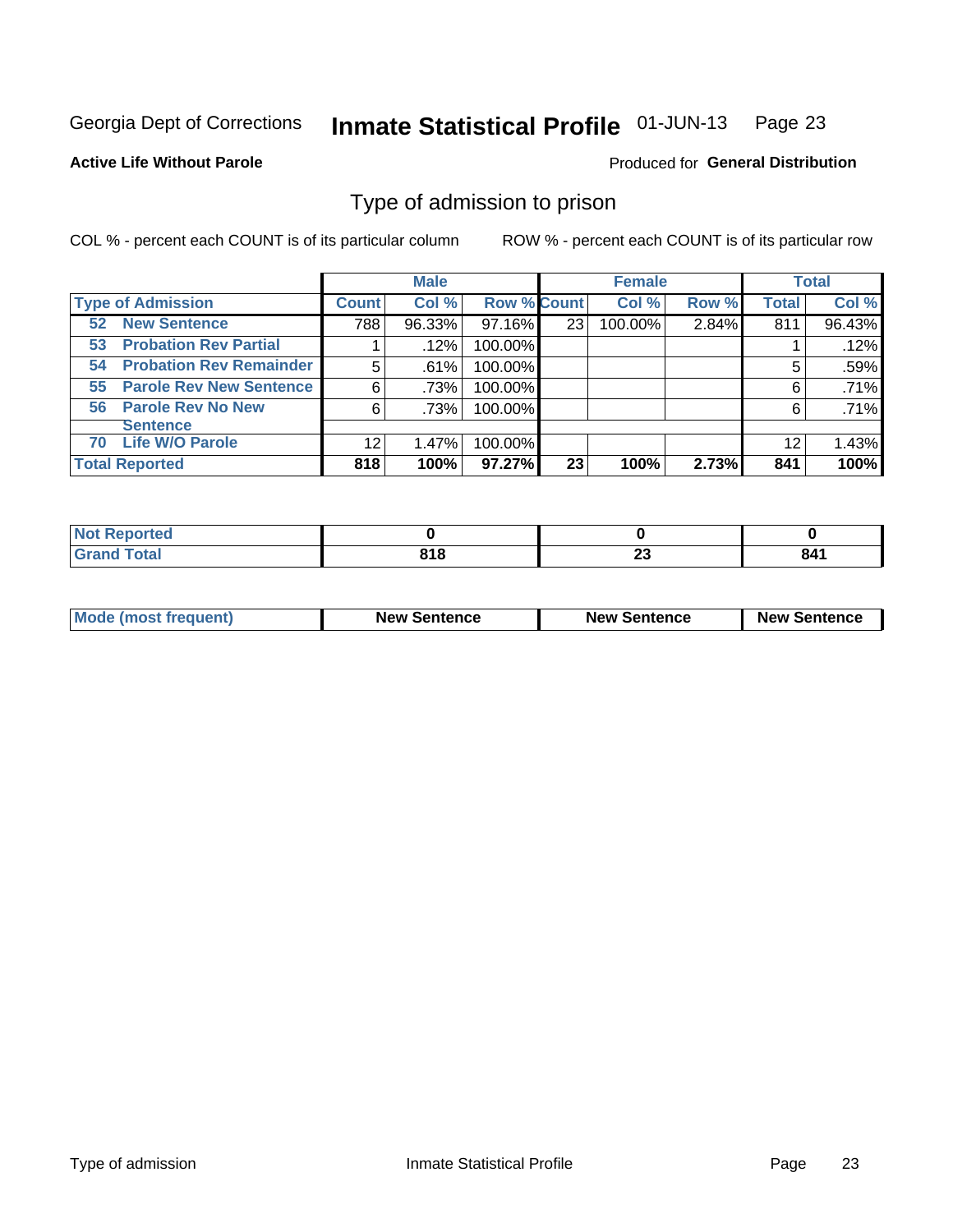#### Inmate Statistical Profile 01-JUN-13 Page 24

**Active Life Without Parole** 

Produced for General Distribution

### Current / last security status

COL % - percent each COUNT is of its particular column

|                        |              | <b>Male</b> |                    |    | <b>Female</b> |           |       | <b>Total</b> |
|------------------------|--------------|-------------|--------------------|----|---------------|-----------|-------|--------------|
| <b>Security Status</b> | <b>Count</b> | Col %       | <b>Row % Count</b> |    | Col %         | Row %     | Total | Col %        |
| 3 Minimum              |              | $.12\%$     | 100.00%            |    | .00%          |           |       | .12%         |
| 4 Medium               | 31           | 3.85%       | 81.58%             |    | 31.82%        | $18.42\%$ | 38    | 4.59%        |
| 5 Close                | 771          | 95.78%      | $98.09\%$          | 15 | 68.18%        | 1.91%     | 786   | 95.04%       |
| 6 Maximum              |              | .25%        | 100.00%            |    | .00%          |           |       | $.24\%$      |
| <b>Total Reported</b>  | 805          | 100%        | 97.34%             | 22 | 100%          | 2.66%     | 827   | 100%         |

| <b>Still being diagnosed</b> |     |          |     |
|------------------------------|-----|----------|-----|
| <b>Not Reported</b>          |     |          |     |
| <b>Grand Total</b>           | 818 | ^^<br>20 | 841 |

| <b>Mode</b><br>'requent)<br>۔lose<br>Close<br>Close<br>n iması .<br>- - - -<br>- - - -<br>- - - - |  |
|---------------------------------------------------------------------------------------------------|--|
|---------------------------------------------------------------------------------------------------|--|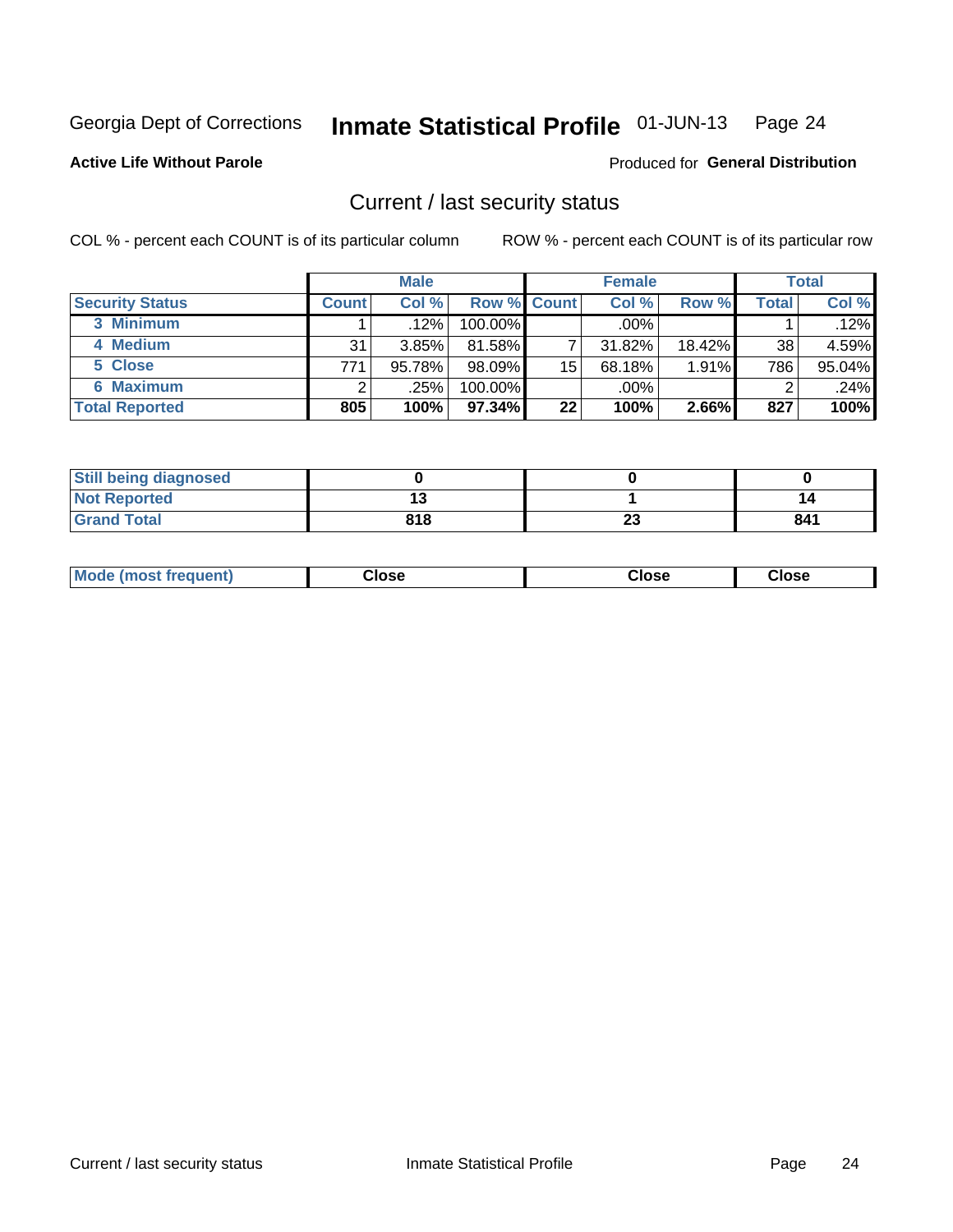#### Inmate Statistical Profile 01-JUN-13 Page 25

**Active Life Without Parole** 

Produced for General Distribution

## Current / last type of institution

COL % - percent each COUNT is of its particular column

|                            |              | <b>Male</b> |                    |                 | <b>Female</b> |       |         | <b>Total</b> |
|----------------------------|--------------|-------------|--------------------|-----------------|---------------|-------|---------|--------------|
| <b>Type of Institution</b> | <b>Count</b> | Col%        | <b>Row % Count</b> |                 | Col %         | Row % | Total i | Col %        |
| <b>State Prison</b>        | 813          | $99.39\%$   | $97.25\%$          | 23 <sub>1</sub> | 100.00%       | 2.75% | 836     | 99.41%       |
| <b>Private Prison</b>      |              | .61%        | 100.00%            |                 |               |       |         | .59%         |
| <b>Total Reported</b>      | 818          | 100%        | $97.27\%$          | 23 <sub>1</sub> | 100%          | 2.73% | 841     | 100%         |

| <b>ported</b> |              |                |     |
|---------------|--------------|----------------|-----|
| <b>otal</b>   | 040<br>0 I U | ^^<br><u>_</u> | 841 |

| <b>Mode (most frequent)</b> | <b>State Prison</b> | <b>State Prison</b> | <b>State Prison</b> |
|-----------------------------|---------------------|---------------------|---------------------|
|                             |                     |                     |                     |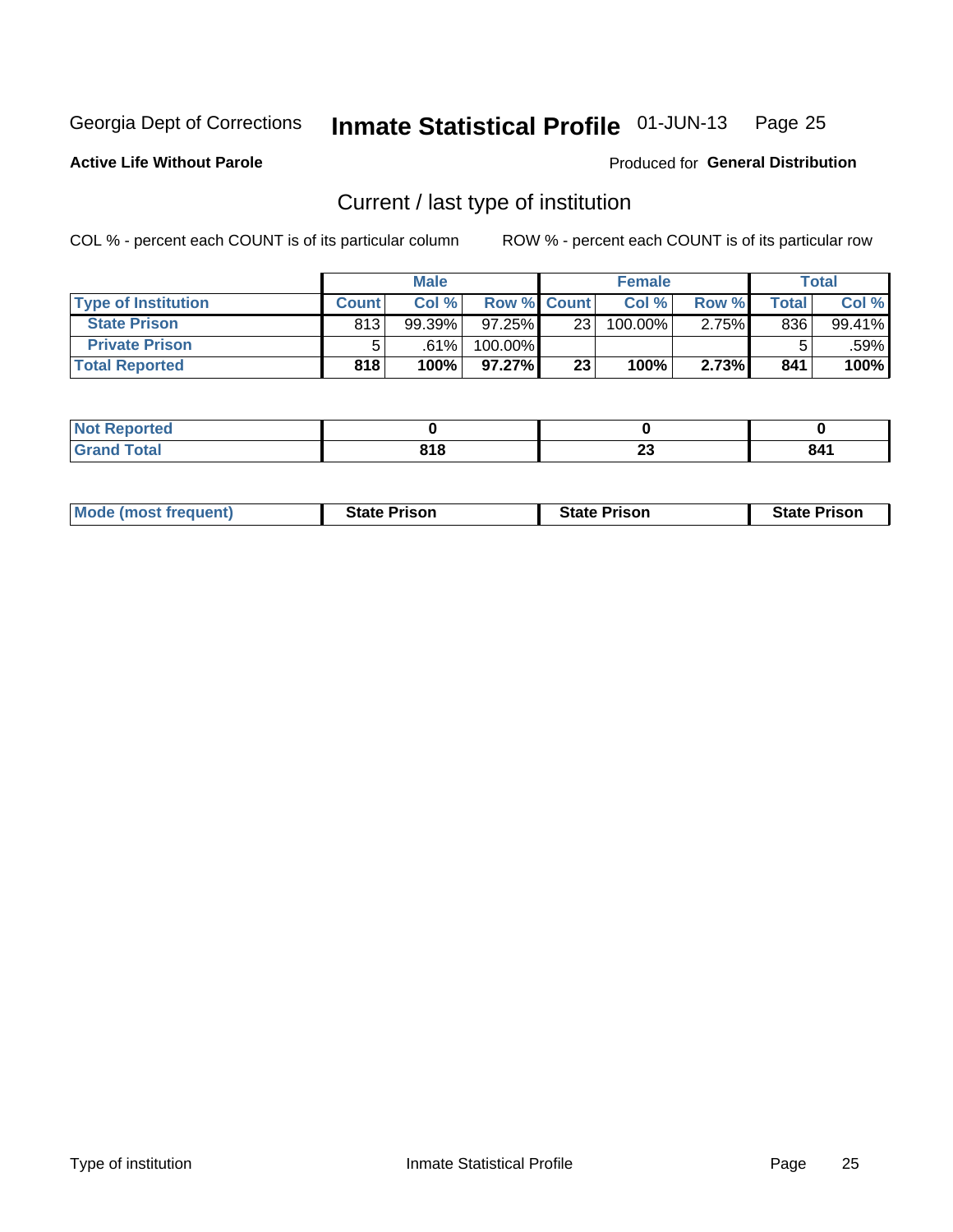#### Inmate Statistical Profile 01-JUN-13 Page 26

#### **Active Life Without Parole**

#### Produced for General Distribution

## Institution type - transitional centers

COL % - percent each COUNT is of its particular column

|                                                | Male  |                    | <b>Female</b> |                   | Total |
|------------------------------------------------|-------|--------------------|---------------|-------------------|-------|
| <b>Institution Type - Trans. Centers Count</b> | Col % | <b>Row % Count</b> |               | Col % Row % Total | Col % |
| <b>Total Reported</b>                          |       |                    |               |                   |       |

| <b>Reported</b><br><b>NOT</b><br>$\sim$            |  |  |
|----------------------------------------------------|--|--|
| $f$ $f \circ f \circ f$<br>$C = 1$<br><b>TULAI</b> |  |  |

| Mode (most frequent) | <b>Null</b> | <b>Null</b> | <b>Null</b> |
|----------------------|-------------|-------------|-------------|
|                      |             |             |             |
|                      |             |             |             |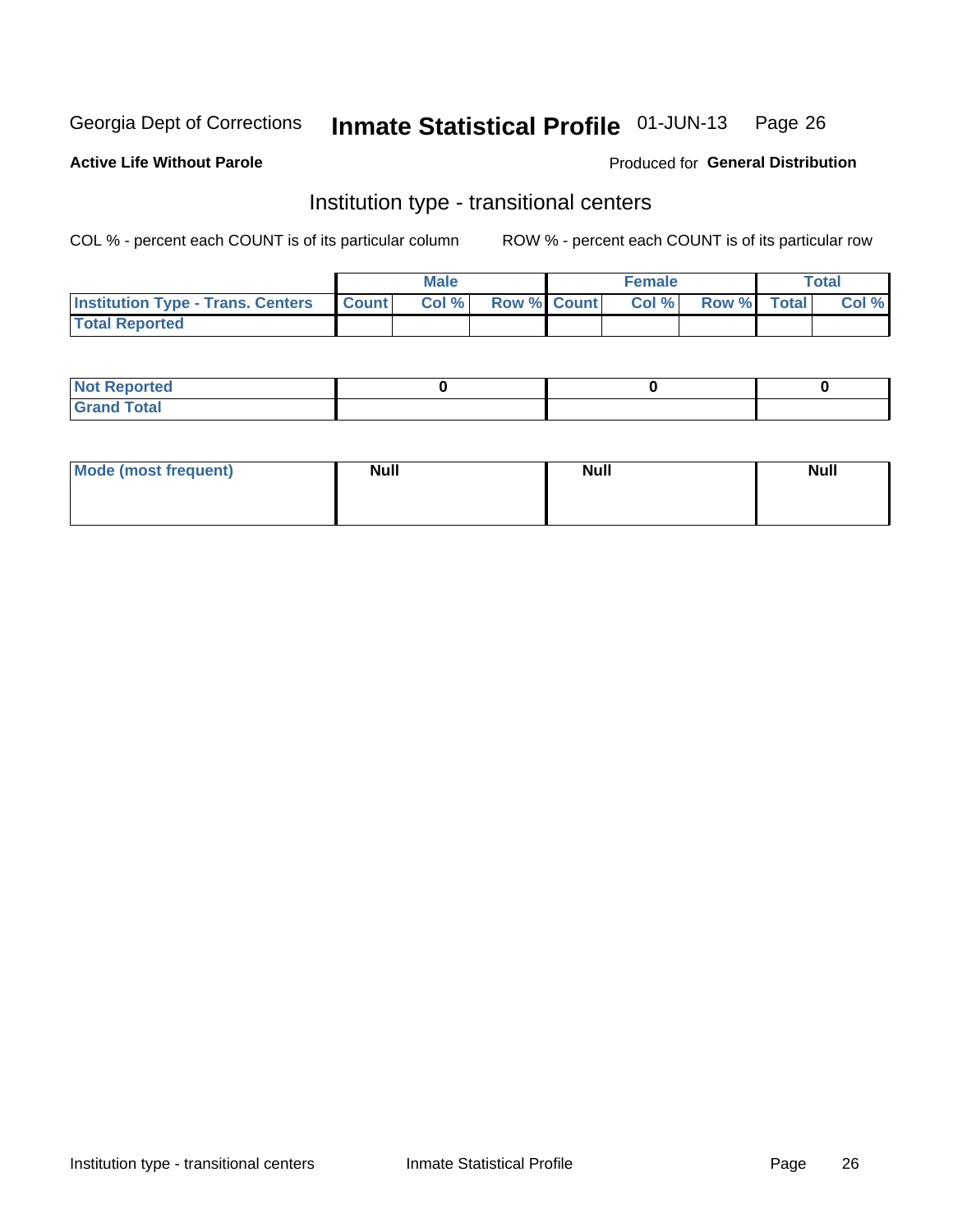#### Inmate Statistical Profile 01-JUN-13 Page 27

**Active Life Without Parole** 

Produced for General Distribution

### Institution type - county prisons

COL % - percent each COUNT is of its particular column

|                                                    | <b>Male</b> |  | <b>Female</b>            |             | <b>Total</b> |
|----------------------------------------------------|-------------|--|--------------------------|-------------|--------------|
| <b>Institution Type - County Prisons   Count  </b> | Col %       |  | <b>Row % Count Col %</b> | Row % Total | Col %        |
| <b>Total Reported</b>                              |             |  |                          |             |              |

| <b>Not</b><br>: Reported<br>$\cdots$ |  |  |
|--------------------------------------|--|--|
| <b>Total</b><br>---                  |  |  |

| Mode (<br>(most frequent) | <b>Null</b> | <b>Null</b> | <b>Null</b> |
|---------------------------|-------------|-------------|-------------|
|                           |             |             |             |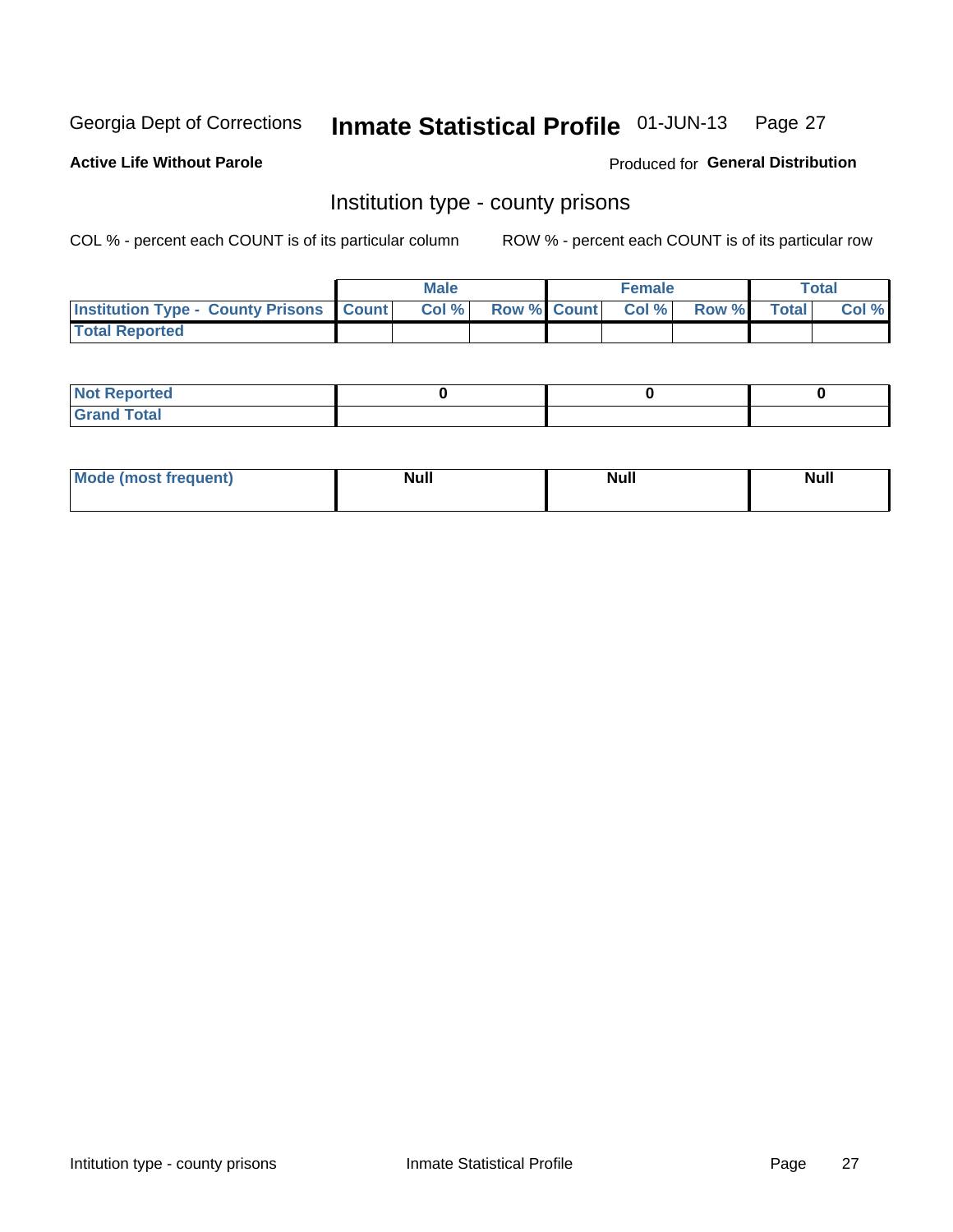#### Inmate Statistical Profile 01-JUN-13 Page 28

#### **Active Life Without Parole**

#### **Produced for General Distribution**

## Institution type - state prisons

COL % - percent each COUNT is of its particular column

|                                         |                | <b>Male</b> |         |              | <b>Female</b> |         | <b>Total</b>   |        |
|-----------------------------------------|----------------|-------------|---------|--------------|---------------|---------|----------------|--------|
| <b>Institution Type - State Prisons</b> | <b>Count</b>   | Col %       | Row %   | <b>Count</b> | Col %         | Row %   | <b>Total</b>   | Col %  |
| <b>Arrendale State Prison</b>           |                |             |         | 13           | 56.52%        | 100.00% | 13             | 1.56%  |
| <b>Augusta State Med. Prison</b>        | 51             | 6.27%       | 100.00% |              |               |         | 51             | 6.10%  |
| <b>Baldwin State Prison</b>             | 41             | 5.04%       | 100.00% |              |               |         | 41             | 4.90%  |
| <b>Burrus Corr Trn Cntr</b>             |                | .12%        | 100.00% |              |               |         |                | .12%   |
| <b>Central State Prison</b>             | 1              | .12%        | 100.00% |              |               |         |                | .12%   |
| <b>Coastal State Prison</b>             | 1              | .12%        | 100.00% |              |               |         | 1              | .12%   |
| <b>Dooly State Prison</b>               |                | .12%        | 100.00% |              |               |         |                | .12%   |
| <b>Ga Diag Class Prison</b>             | 56             | 6.89%       | 100.00% |              |               |         | 56             | 6.70%  |
| <b>Ga State Prison</b>                  | 21             | 2.58%       | 100.00% |              |               |         | 21             | 2.51%  |
| <b>Hancock State Prison</b>             | 84             | 10.33%      | 100.00% |              |               |         | 84             | 10.05% |
| <b>Hays State Prison</b>                | 78             | 9.59%       | 100.00% |              |               |         | 78             | 9.33%  |
| <b>Johnson State Prison</b>             | $\overline{2}$ | .25%        | 100.00% |              |               |         | $\overline{2}$ | .24%   |
| <b>Macon State Prison</b>               | 136            | 16.73%      | 100.00% |              |               |         | 136            | 16.27% |
| <b>Montgomery State Prison</b>          | 1              | .12%        | 100.00% |              |               |         | 1              | .12%   |
| <b>Phillips State Prison</b>            | 13             | 1.60%       | 100.00% |              |               |         | 13             | 1.56%  |
| <b>Pulaski State Prison</b>             |                |             |         | 10           | 43.48%        | 100.00% | 10             | 1.20%  |
| <b>Rogers State Prison</b>              | 1              | .12%        | 100.00% |              |               |         | 1              | .12%   |
| <b>Smith State Prison</b>               | 81             | 9.96%       | 100.00% |              |               |         | 81             | 9.69%  |
| <b>Telfair State Prison</b>             | 87             | 10.70%      | 100.00% |              |               |         | 87             | 10.41% |
| <b>Valdosta Sp</b>                      | 89             | 10.95%      | 100.00% |              |               |         | 89             | 10.65% |
| <b>Ware State Prison</b>                | 65             | 8.00%       | 100.00% |              |               |         | 65             | 7.78%  |
| <b>Washington State Prison</b>          | $\overline{2}$ | .25%        | 100.00% |              |               |         | $\overline{2}$ | .24%   |
| <b>Wilcox State Prison</b>              | 1              | .12%        | 100.00% |              |               |         | 1              | .12%   |
| <b>Total Reported</b>                   | 813            | 100%        | 97.25%  | 23           | 100%          | 2.75%   | 836            | 100%   |
| <b>Not Reported</b>                     |                | 0           |         |              | 0             |         | $\bf{0}$       |        |

| <b>Not Reported</b>  |                           |                               |                                     |
|----------------------|---------------------------|-------------------------------|-------------------------------------|
| <b>Grand Total</b>   | 813                       |                               | 836                                 |
| Mode (most frequent) | <b>Macon State Prison</b> | <b>Arrendale State Prison</b> | <b>Macon State</b><br><b>Prison</b> |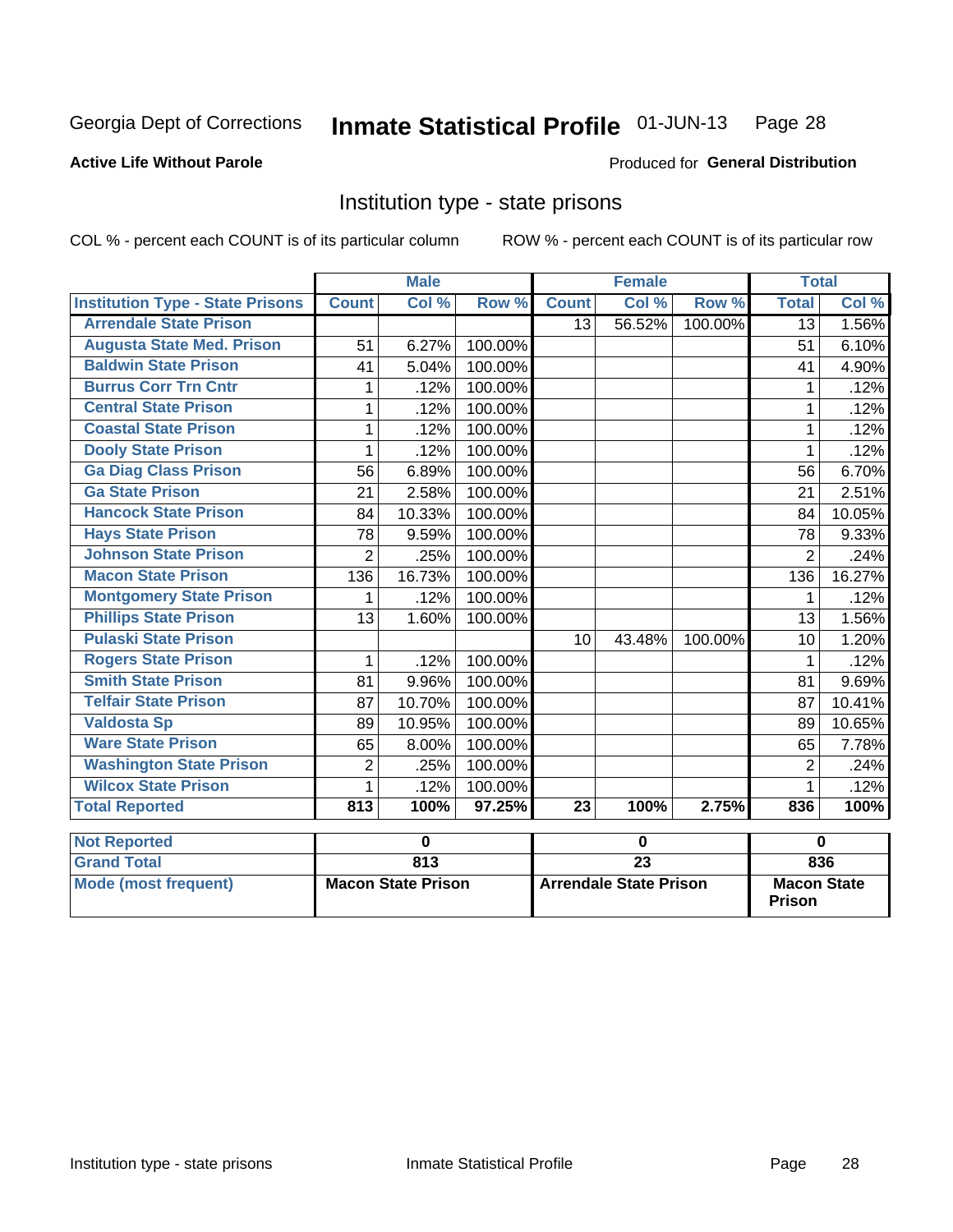## Inmate Statistical Profile 01-JUN-13 Page 29

Produced for General Distribution

#### **Active Life Without Parole**

### Institution type - private prisons

COL % - percent each COUNT is of its particular column

|                                           |              | <b>Male</b> |                    | <b>Female</b> |       |       | <b>Total</b> |
|-------------------------------------------|--------------|-------------|--------------------|---------------|-------|-------|--------------|
| <b>Institution Type - Private Prisons</b> | <b>Count</b> | Col %       | <b>Row % Count</b> | Col%          | Row % | Total | Col %        |
| <b>Coffee Corr Facility</b>               |              | $60.00\%$   | $100.00\%$         |               |       |       | 60.00%       |
| <b>Wheeler Corr Facility</b>              |              | 40.00%      | $100.00\%$         |               |       |       | 40.00%       |
| <b>Total Reported</b>                     |              | 100%        | 100%               |               | %     |       | 100%         |

| <b>Not Reported</b>    |  |  |
|------------------------|--|--|
| <u>i Utal</u><br>_____ |  |  |

| Mode (most frequent) | <b>Coffee Corr Facility</b> | <b>Null</b> | <b>Coffee Corr</b><br><b>Facility</b> |
|----------------------|-----------------------------|-------------|---------------------------------------|
|----------------------|-----------------------------|-------------|---------------------------------------|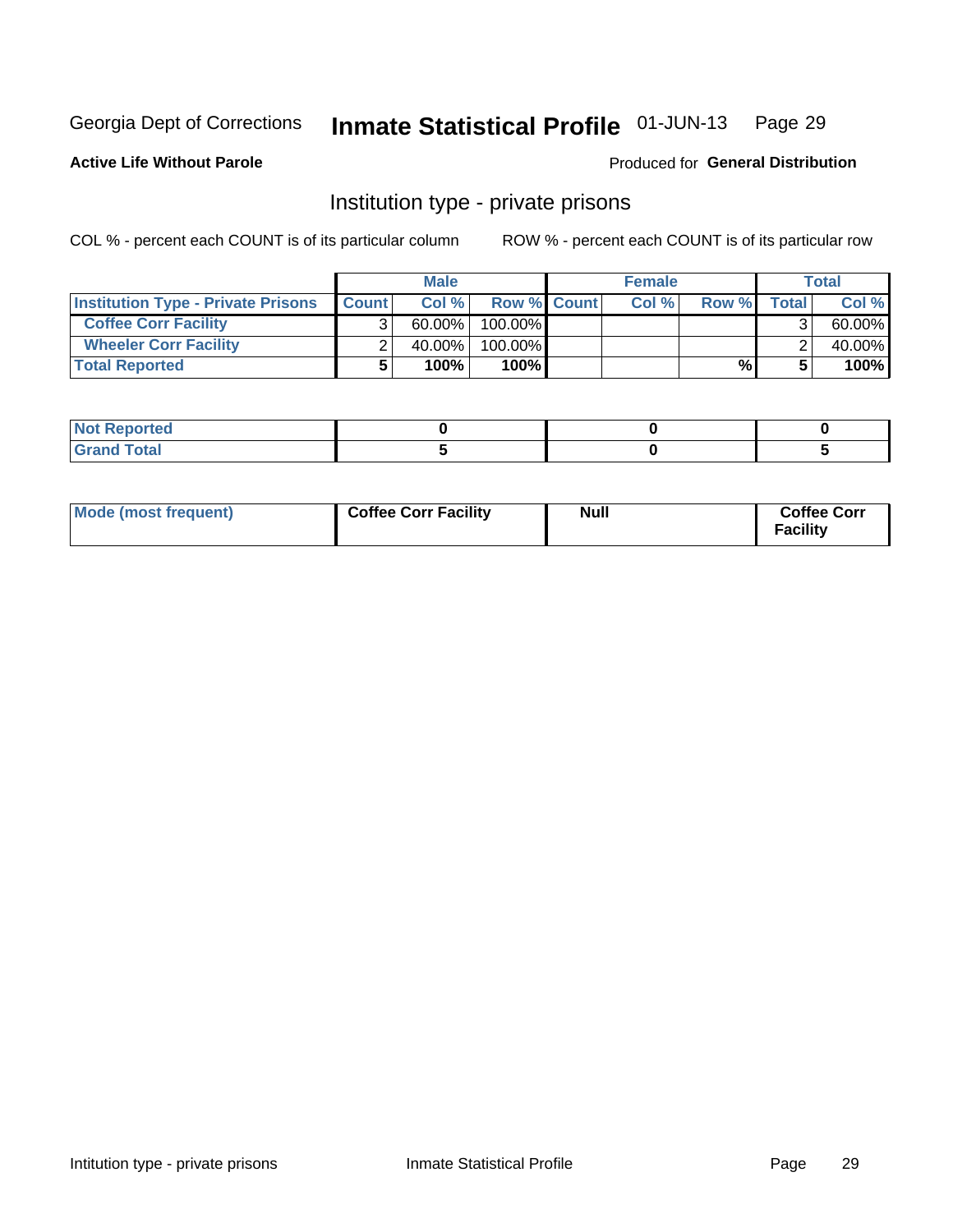## Inmate Statistical Profile 01-JUN-13 Page 30

**Active Life Without Parole** 

Produced for General Distribution

## Institution type - pre-release centers

COL % - percent each COUNT is of its particular column

|                                                   | <b>Male</b> |              |       | <b>Female</b> |                    | <b>Total</b> |
|---------------------------------------------------|-------------|--------------|-------|---------------|--------------------|--------------|
| <b>Institution Type - Prison Annexe   Count  </b> | Col %       | <b>Row %</b> | Count | Col %         | <b>Row %</b> Total | Col %        |
| <b>Total Reported</b>                             |             |              |       |               |                    |              |

| <b>Reported</b><br>I NOT |  |  |
|--------------------------|--|--|
| <b>Total</b><br>$C$ ren  |  |  |

| $^{\circ}$ Mo<br>frequent)<br>⊥(most | <b>Null</b> | Noll<br><b>vull</b> | <b>Null</b> |
|--------------------------------------|-------------|---------------------|-------------|
|                                      |             |                     |             |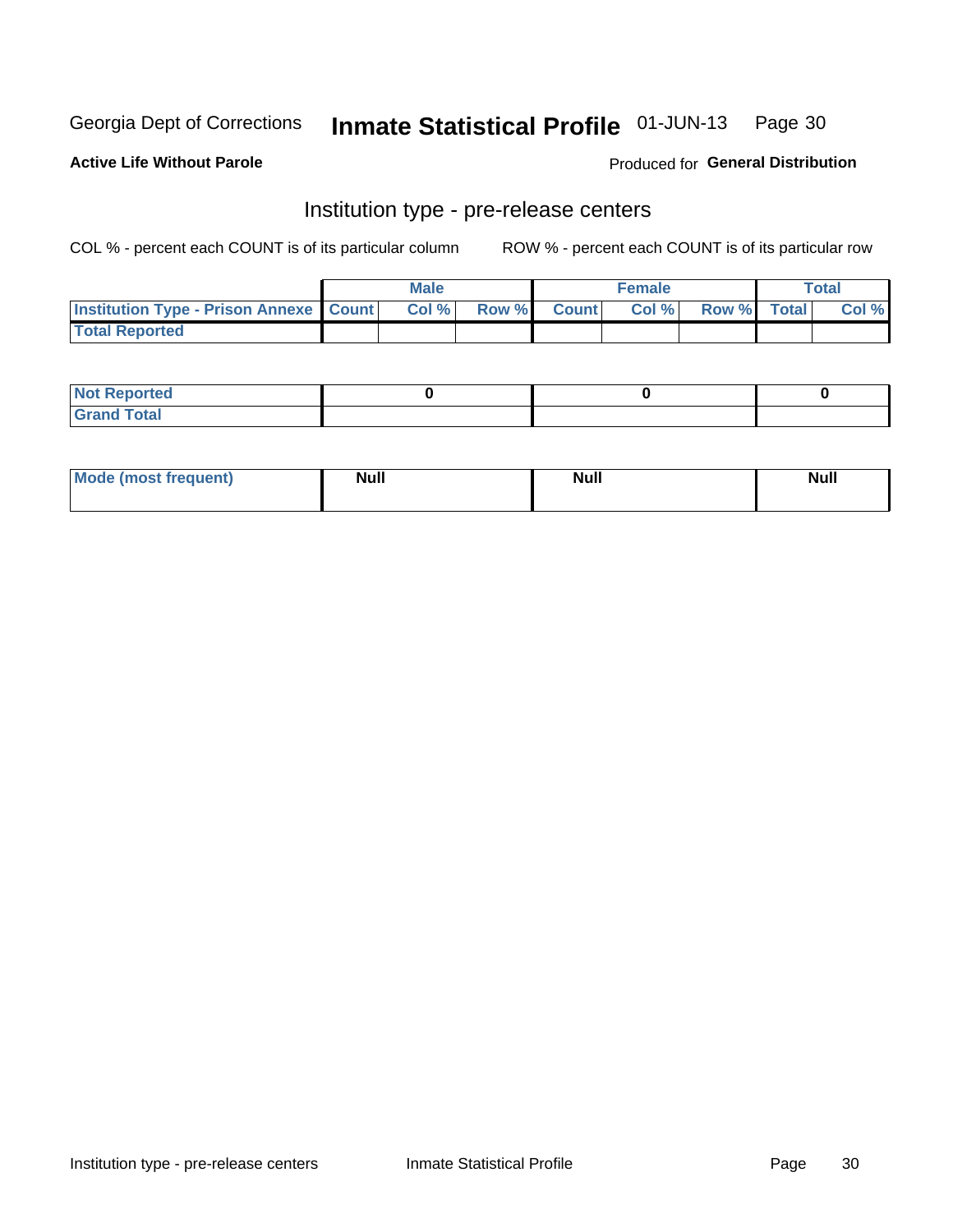#### Inmate Statistical Profile 01-JUN-13 Page 31

#### **Active Life Without Parole**

#### Produced for General Distribution

## Institution type - inmate boot camp

COL % - percent each COUNT is of its particular column

|                                      |              | <b>Male</b> |               |              | <b>Female</b> |             | <b>Total</b> |
|--------------------------------------|--------------|-------------|---------------|--------------|---------------|-------------|--------------|
| <b>Institution Type - Boot Camps</b> | <b>Count</b> | Col %       | <b>Row %I</b> | <b>Count</b> | Col %         | Row % Total | Col %        |
| <b>Total Rported</b>                 |              |             |               |              |               |             |              |

| <b>Not Reported</b> |  |  |
|---------------------|--|--|
| <b>Total</b><br>Cro |  |  |

| <b>I Mode (most frequent)</b> | <b>Null</b> | <b>Null</b> | <b>Null</b> |
|-------------------------------|-------------|-------------|-------------|
|                               |             |             |             |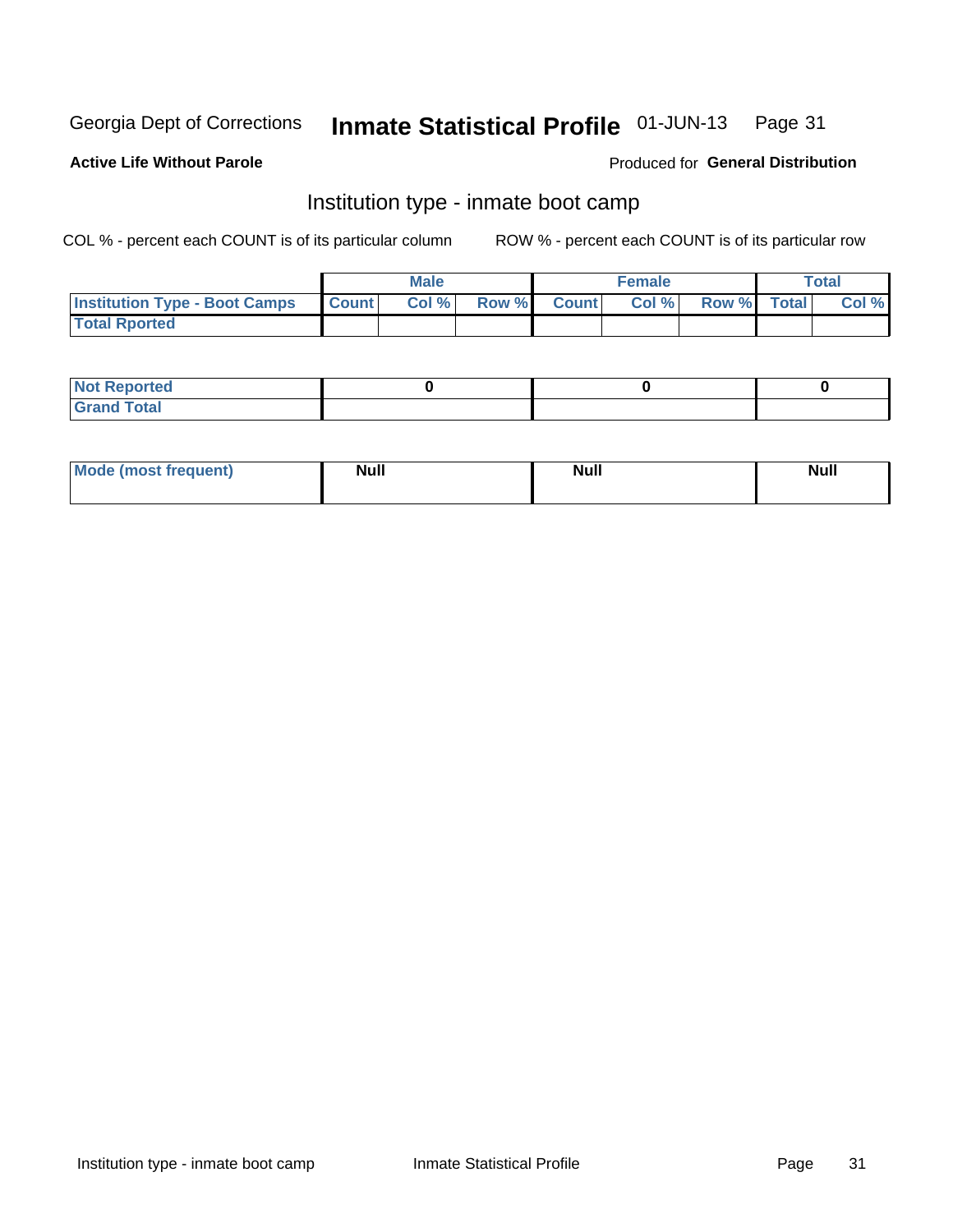#### Inmate Statistical Profile 01-JUN-13 Page 32

#### **Active Life Without Parole**

#### Produced for General Distribution

## Number of disciplinary reports

COL % - percent each COUNT is of its particular column

|                                       |              | <b>Male</b> |         |              | <b>Female</b> |       |              | <b>Total</b> |
|---------------------------------------|--------------|-------------|---------|--------------|---------------|-------|--------------|--------------|
| <b>Number of Disciplinary Reports</b> | <b>Count</b> | Col %       | Row %   | <b>Count</b> | Col %         | Row % | <b>Total</b> | Col %        |
|                                       | 238          | 29.10%      | 95.58%  | 11           | 47.83%        | 4.42% | 249          | 29.61%       |
|                                       | 108          | 13.20%      | 98.18%  | 2            | 8.70%         | 1.82% | 110          | 13.08%       |
| $\mathbf{2}$                          | 62           | 7.58%       | 96.88%  | 2            | 8.70%         | 3.13% | 64           | 7.61%        |
| 3                                     | 42           | 5.13%       | 95.45%  | 2            | 8.70%         | 4.55% | 44           | 5.23%        |
|                                       | 50           | 6.11%       | 98.04%  |              | 4.35%         | 1.96% | 51           | 6.06%        |
| 5                                     | 34           | 4.16%       | 100.00% |              |               |       | 34           | 4.04%        |
| <b>More Than 5</b>                    | 284          | 34.72%      | 98.27%  | 5            | 21.74%        | 1.73% | 289          | 34.36%       |
| <b>Total Reported</b>                 | 818          | 100%        | 97.27%  | 23           | 100.0%        | 2.73% | 841          | 100%         |

| prted<br>NOT |                          |               |     |
|--------------|--------------------------|---------------|-----|
| Total        | 01 <sup>c</sup><br>/ I U | ^^<br>⊷<br>__ | 841 |

| Mean (average)       | 7.76 | 5.04 | 7.69 |
|----------------------|------|------|------|
| Median (middle)      |      |      |      |
| Mode (most frequent) |      |      |      |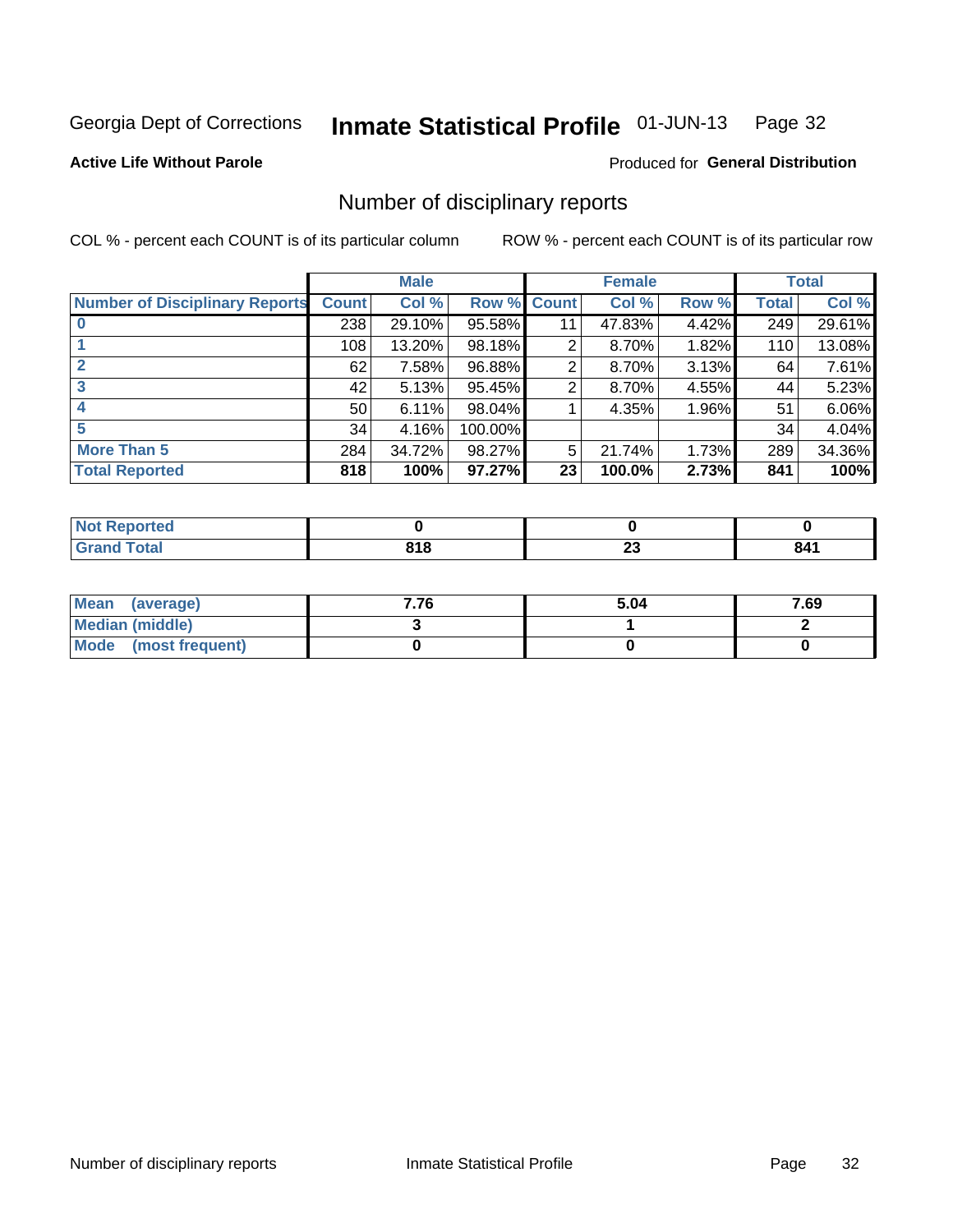#### Inmate Statistical Profile 01-JUN-13 Page 33

**Active Life Without Parole** 

**Produced for General Distribution** 

## Number of transfers

COL % - percent each COUNT is of its particular column

|                            |         | <b>Male</b> |         |              | <b>Female</b> |        |                 | <b>Total</b> |
|----------------------------|---------|-------------|---------|--------------|---------------|--------|-----------------|--------------|
| <b>Number of Transfers</b> | Count l | Col %       | Row %   | <b>Count</b> | Col %         | Row %  | <b>Total</b>    | Col %        |
|                            | 37      | 4.52%       | 88.10%  | 5            | 21.74%        | 11.90% | 42              | 4.99%        |
|                            | 15      | 1.83%       | 100.00% |              |               |        | 15 <sub>1</sub> | 1.78%        |
|                            | 160     | 19.56%      | 93.57%  | 11           | 47.83%        | 6.43%  | 171             | 20.33%       |
| 3                          | 65      | 7.95%       | 100.00% |              |               |        | 65              | 7.73%        |
|                            | 81      | $9.90\%$    | 98.78%  |              | 4.35%         | 1.22%  | 82              | 9.75%        |
| 5                          | 56      | 6.85%       | 98.25%  |              | 4.35%         | 1.75%  | 57              | 6.78%        |
| <b>More Than 5</b>         | 404     | 49.39%      | 98.78%  | 5            | 21.74%        | 1.22%  | 409             | 48.63%       |
| <b>Total Reported</b>      | 818     | 100%        | 97.27%  | 23           | 100.0%        | 2.73%  | 841             | 100%         |

| prted<br>NOT |                          |               |     |
|--------------|--------------------------|---------------|-----|
| Total        | 01 <sup>c</sup><br>/ I U | ^^<br>⊷<br>__ | 841 |

| Mean (average)       | 7.65 | 3.04 | 7.52 |
|----------------------|------|------|------|
| Median (middle)      |      |      |      |
| Mode (most frequent) |      |      |      |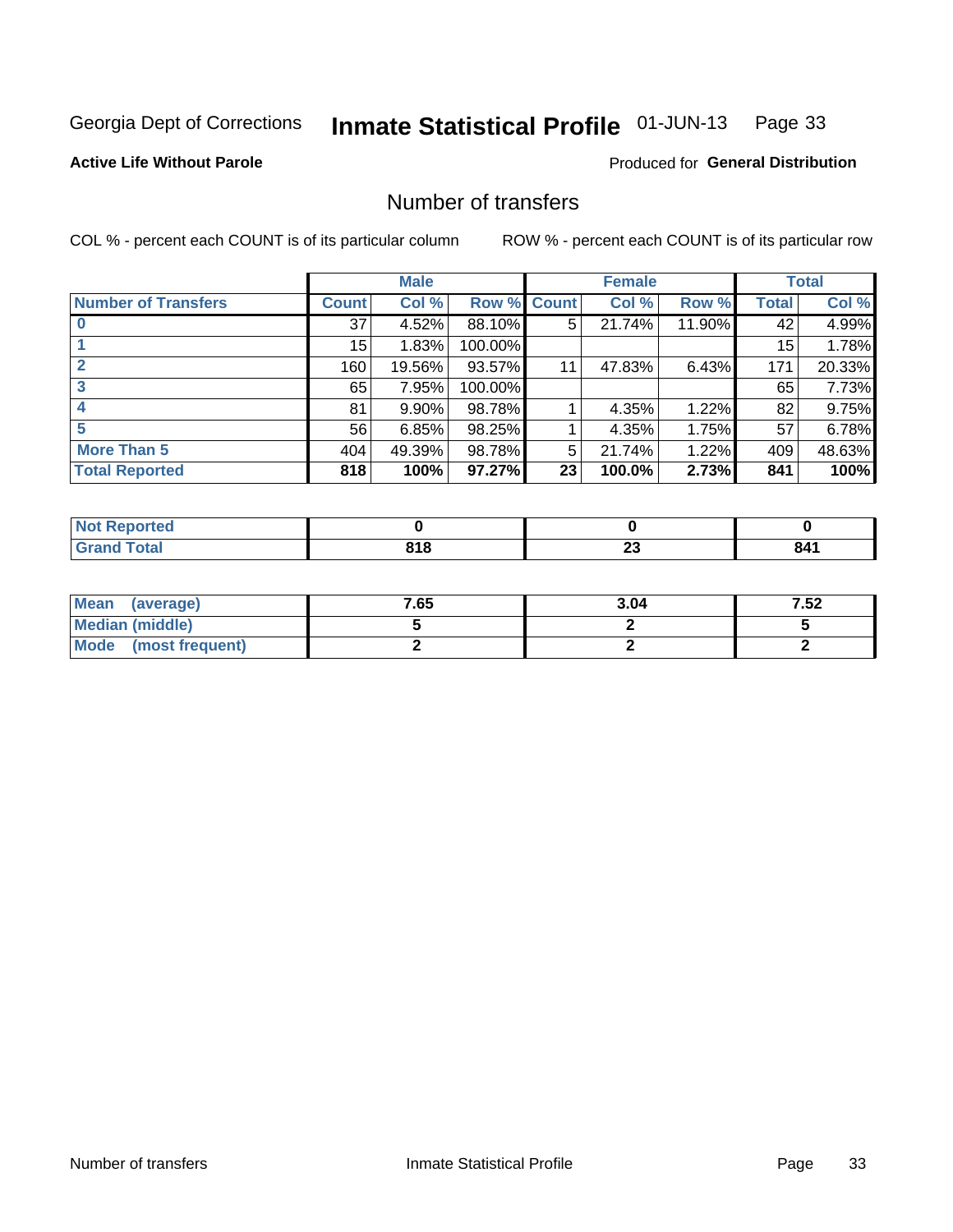#### Inmate Statistical Profile 01-JUN-13 Page 34

**Active Life Without Parole** 

Produced for General Distribution

## Number of escapes

COL % - percent each COUNT is of its particular column

|                          |              | <b>Male</b> |                    |    | <b>Female</b> |          |       | Total  |
|--------------------------|--------------|-------------|--------------------|----|---------------|----------|-------|--------|
| <b>Number of Escapes</b> | <b>Count</b> | Col%        | <b>Row % Count</b> |    | Col %         | Row %    | Total | Col %  |
|                          | 815          | $99.63\%$   | $97.26\%$          | 23 | 100.00%       | $2.74\%$ | 838   | 99.64% |
|                          |              | 0.12%       | 100.00%            |    |               |          |       | 0.12%  |
|                          |              | 0.24%       | 100.00%            |    |               |          |       | 0.24%  |
| <b>Total Reported</b>    | 818          | 100%        | $97.27\%$          | 23 | 100%          | 2.73%    | 841   | 100%   |

| <b>Not Reported</b> |              |          |     |
|---------------------|--------------|----------|-----|
| <b>Grand Total</b>  | 04C<br>0 I U | n.<br>∠J | 841 |

| Mean (average)       |  | .01 |
|----------------------|--|-----|
| Median (middle)      |  |     |
| Mode (most frequent) |  |     |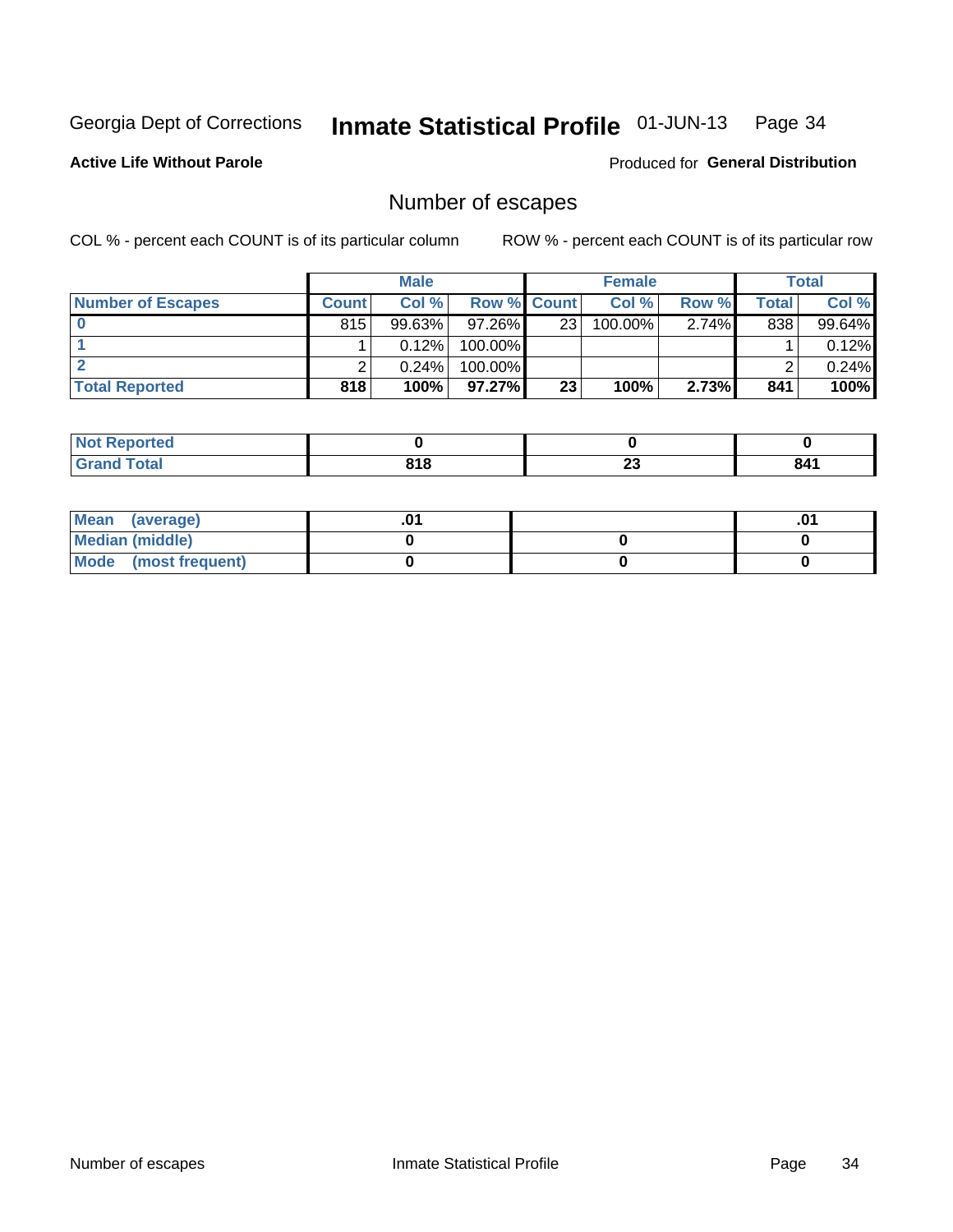#### Inmate Statistical Profile 01-JUN-13 Page 35

#### **Active Life Without Parole**

#### Produced for General Distribution

### Time served in current (or last) institution

COL % - percent each COUNT is of its particular column

|                              |              | <b>Male</b> |         |              | <b>Female</b> |        |              | <b>Total</b> |
|------------------------------|--------------|-------------|---------|--------------|---------------|--------|--------------|--------------|
| <b>Time In Institution</b>   | <b>Count</b> | Col %       | Row %   | <b>Count</b> | Col %         | Row %  | <b>Total</b> | Col %        |
| 0 to 3 months                | 131          | 16.01%      | 95.62%  | 6            | 26.09%        | 4.38%  | 137          | 16.29%       |
| 3.01 to 6 months             | 87           | 10.64%      | 95.60%  | 4            | 17.39%        | 4.40%  | 91           | 10.82%       |
| 6.01 to 9 months             | 49           | 5.99%       | 100.00% |              |               |        | 49           | 5.83%        |
| 9.01 to 12 months            | 50           | 6.11%       | 100.00% |              |               |        | 50           | 5.95%        |
| 12.01 to 18 months           | 96           | 11.74%      | 98.97%  | 1            | 4.35%         | 1.03%  | 97           | 11.53%       |
| <b>18.01 to 24 months</b>    | 67           | 8.19%       | 98.53%  | 1            | 4.35%         | 1.47%  | 68           | 8.09%        |
| $2.01$ to 3 years            | 98           | 11.98%      | 91.59%  | 9            | 39.13%        | 8.41%  | 107          | 12.72%       |
| $3.01$ to 4 years            | 64           | 7.82%       | 100.00% |              |               |        | 64           | 7.61%        |
| $4.01$ to 5 years            | 44           | 5.38%       | 100.00% |              |               |        | 44           | 5.23%        |
| $\overline{5.01}$ to 6 years | 29           | 3.55%       | 100.00% |              |               |        | 29           | 3.45%        |
| 6.01 to 7 years              | 18           | 2.20%       | 100.00% |              |               |        | 18           | 2.14%        |
| $7.01$ to 8 years            | 27           | 3.30%       | 100.00% |              |               |        | 27           | 3.21%        |
| $8.01$ to 9 years            | 14           | 1.71%       | 87.50%  | 2            | 8.70%         | 12.50% | 16           | 1.90%        |
| 9.01 to 10 years             | 7            | 0.86%       | 100.00% |              |               |        | 7            | 0.83%        |
| Over 10 years                | 37           | 4.52%       | 100.00% |              |               |        | 37           | 4.40%        |
| <b>Total Reported</b>        | 818          | 100%        | 97.27%  | 23           | 100%          | 2.73%  | 841          | 100%         |

| Reported<br><b>NOT</b> |     |                   |     |
|------------------------|-----|-------------------|-----|
| <i>i</i> otal          | 818 | ^^<br>∼<br>$\sim$ | 841 |

| <b>Mean</b><br>(average) | 31 months | 21 months | 31 months |  |
|--------------------------|-----------|-----------|-----------|--|
| Median (middle)          | 17 months | 22 months | 17 months |  |
| Mode (most frequent)     | 0 months  | 1 months  | 1 months  |  |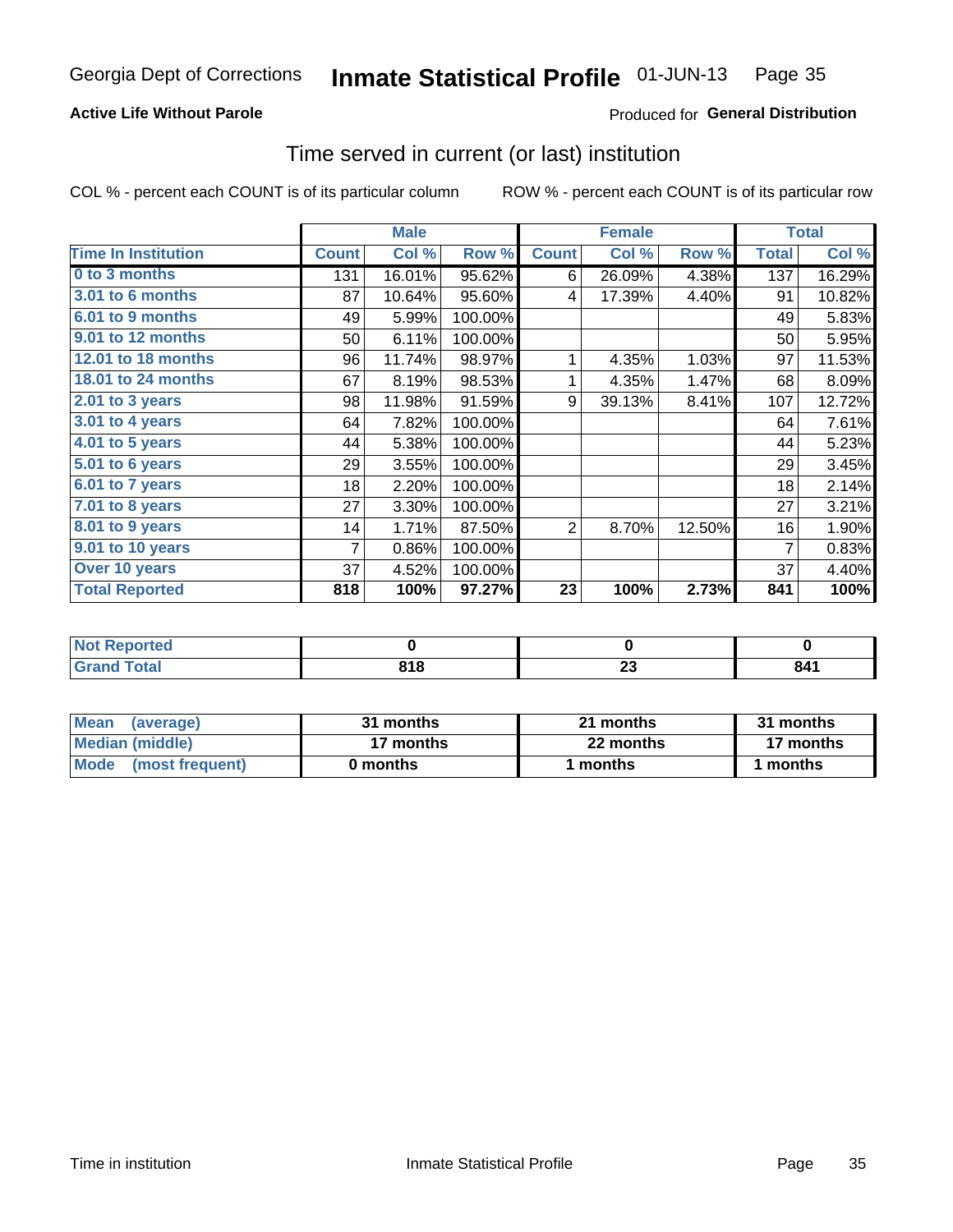#### Inmate Statistical Profile 01-JUN-13 Page 36

#### **Active Life Without Parole**

#### Produced for General Distribution

## Highest grade level attained

COL % - percent each COUNT is of its particular column

|                              |                | <b>Male</b> |         |                 | <b>Female</b> |        |                | <b>Total</b> |
|------------------------------|----------------|-------------|---------|-----------------|---------------|--------|----------------|--------------|
| <b>Grade Level</b>           | <b>Count</b>   | Col %       | Row %   | <b>Count</b>    | Col %         | Row %  | <b>Total</b>   | Col %        |
| No school at all             | 1.             | 0.13%       | 100.00% |                 |               |        | 1              | 0.12%        |
| <b>Grade 1</b>               | $\overline{2}$ | 0.26%       | 100.00% |                 |               |        | $\overline{2}$ | 0.25%        |
| <b>Grade 2</b>               | 1              | 0.13%       | 100.00% |                 |               |        | 1              | 0.12%        |
| <b>Grade 3</b>               | 1              | 0.13%       | 100.00% |                 |               |        | 1              | 0.12%        |
| <b>Grade 4</b>               | 5              | 0.64%       | 100.00% |                 |               |        | 5              | 0.62%        |
| Grade 5                      | 3              | 0.38%       | 100.00% |                 |               |        | 3              | 0.37%        |
| Grade 6                      | 5              | 0.64%       | 100.00% |                 |               |        | 5              | 0.62%        |
| Grade 7                      | 22             | 2.81%       | 100.00% |                 |               |        | 22             | 2.73%        |
| Grade 8                      | 50             | 6.39%       | 100.00% |                 |               |        | 50             | 6.21%        |
| Grade 9                      | 91             | 11.62%      | 97.85%  | 2               | 9.09%         | 2.15%  | 93             | 11.55%       |
| Grade 10                     | 135            | 17.24%      | 98.54%  | $\overline{2}$  | 9.09%         | 1.46%  | 137            | 17.02%       |
| Grade 11                     | 113            | 14.43%      | 98.26%  | $\overline{2}$  | 9.09%         | 1.74%  | 115            | 14.29%       |
| <b>Grade 12 or GED</b>       | 235            | 30.01%      | 95.92%  | 10              | 45.45%        | 4.08%  | 245            | 30.43%       |
| Some tech school             | 7              | 0.89%       | 87.50%  | 1               | 4.55%         | 12.50% | 8              | 0.99%        |
| <b>Completed tech school</b> | 9              | 1.15%       | 90.00%  | 1               | 4.55%         | 10.00% | 10             | 1.24%        |
| College, 1 year              | 23             | 2.94%       | 100.00% |                 |               |        | 23             | 2.86%        |
| College, 2 year              | 42             | 5.36%       | 93.33%  | 3               | 13.64%        | 6.67%  | 45             | 5.59%        |
| College, 3 year              | 12             | 1.53%       | 100.00% |                 |               |        | 12             | 1.49%        |
| <b>Bachelor's degree</b>     | 16             | 2.04%       | 94.12%  | 1               | 4.55%         | 5.88%  | 17             | 2.11%        |
| <b>Master's degree</b>       | 7              | 0.89%       | 100.00% |                 |               |        | $\overline{7}$ | 0.87%        |
| Ph.D. degree                 | 1              | 0.13%       | 100.00% |                 |               |        | 1              | 0.12%        |
| Law degree                   | $\overline{2}$ | 0.26%       | 100.00% |                 |               |        | $\overline{2}$ | 0.25%        |
| <b>Total Reported</b>        | 783            | 100%        | 97.27%  | $\overline{22}$ | 100.0%        | 2.73%  | 805            | 100%         |

| rtea<br><b>NOT</b><br> | <br>JJ.    |   | ^^<br>-36 |
|------------------------|------------|---|-----------|
| otal                   | 04C<br>010 | ∼ | 841       |

| <b>Mean</b><br>(average)       | 10.96           | 12.05           | 10.99             |  |
|--------------------------------|-----------------|-----------------|-------------------|--|
| Median (middle)                | Grade 11        | Grade 12 or GED | Grade 11          |  |
| <b>Mode</b><br>(most frequent) | Grade 12 or GED | Grade 12 or GED | I Grade 12 or GED |  |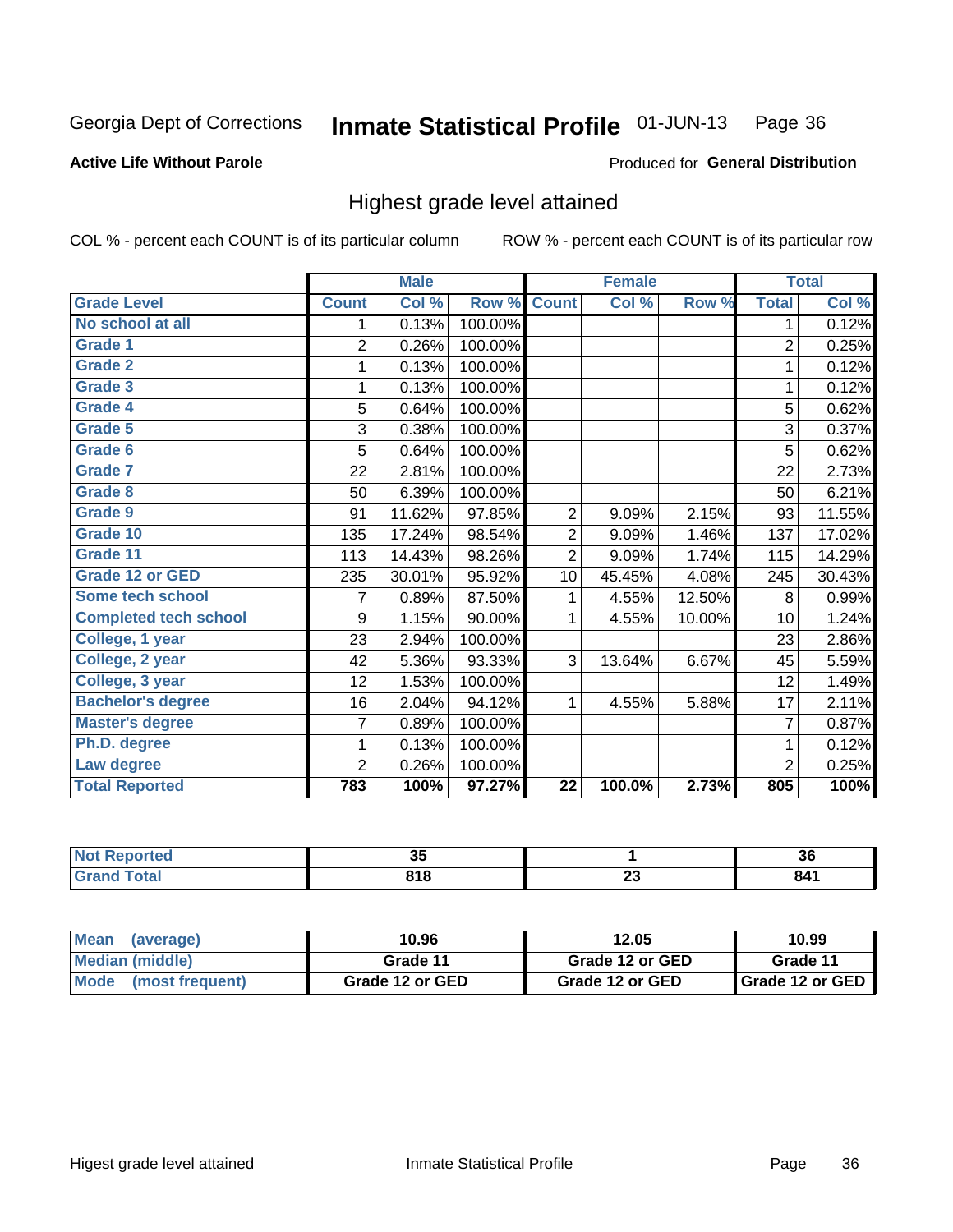#### Inmate Statistical Profile 01-JUN-13 Page 37

### **Active Life Without Parole**

### Produced for General Distribution

## Culture fair IQ scores

COL % - percent each COUNT is of its particular column

|                       |                 | <b>Male</b> |                    |    | <b>Female</b> |       |              | <b>Total</b> |
|-----------------------|-----------------|-------------|--------------------|----|---------------|-------|--------------|--------------|
| <b>IQ Scores</b>      | <b>Count</b>    | Col %       | <b>Row % Count</b> |    | Col %         | Row % | <b>Total</b> | Col %        |
| $60 - 69$             | 30 <sup>1</sup> | 4.06%       | 100.00%            |    |               |       | 30           | 3.96%        |
| $70 - 79$             | 57              | 7.71%       | 100.00%            |    |               |       | 57           | 7.52%        |
| $80 - 89$             | 103             | 13.94%      | 97.17%             | 3  | 15.79%        | 2.83% | 106          | 13.98%       |
| $90 - 99$             | 162             | 21.92%      | 95.86%             | 7  | 36.84%        | 4.14% | 169          | 22.30%       |
| $100 - 109$           | 208             | 28.15%      | 98.58%             | 3  | 15.79%        | 1.42% | 211          | 27.84%       |
| $110 - 119$           | 151             | 20.43%      | 98.05%             | 3  | 15.79%        | 1.95% | 154          | 20.32%       |
| $120 - 129$           | 28              | 3.79%       | 90.32%             | 3  | 15.79%        | 9.68% | 31           | 4.09%        |
| <b>Total Reported</b> | 739             | 100%        | 97.49%             | 19 | 100%          | 2.51% | 758          | 100.0%       |

| <b>Not Reported</b>         |     |          | フロ  |
|-----------------------------|-----|----------|-----|
| <b>Not Valid (under 60)</b> |     |          |     |
| <b>Grand Total</b>          | 818 | ^^<br>∠J | 841 |

| Mean (average)       | 98  | 103 | 98  |
|----------------------|-----|-----|-----|
| Median (middle)      | 101 | 99  | 101 |
| Mode (most frequent) | 101 | 127 | 101 |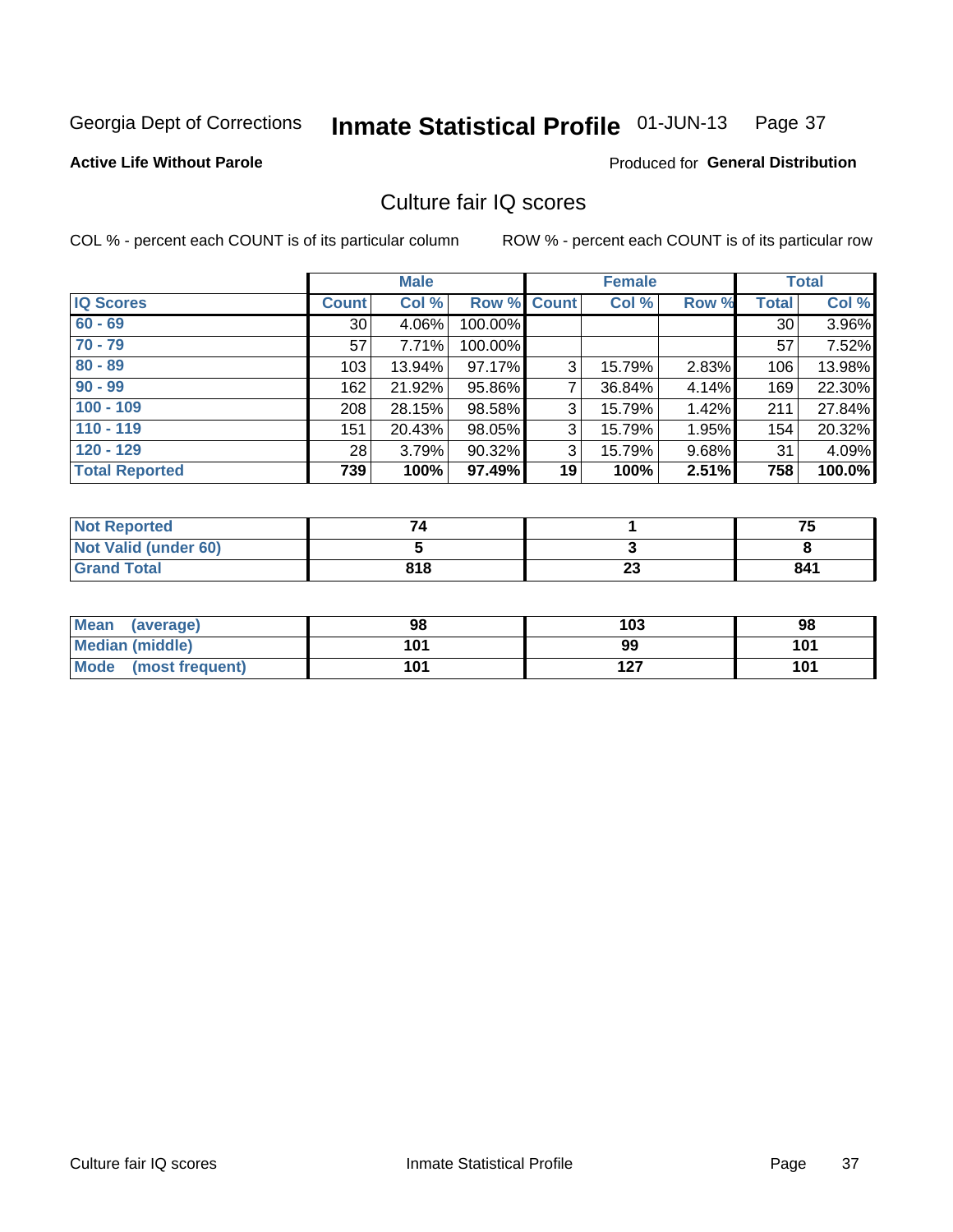#### Inmate Statistical Profile 01-JUN-13 Page 38

**Active Life Without Parole** 

### Produced for General Distribution

## Wide Range Achievement Test (WRAT) reading score

COL % - percent each COUNT is of its particular column

|                           |              | <b>Male</b> |         |                | <b>Female</b> |       |              | <b>Total</b> |
|---------------------------|--------------|-------------|---------|----------------|---------------|-------|--------------|--------------|
| <b>WRAT Reading Score</b> | <b>Count</b> | Col %       | Row %   | <b>Count</b>   | Col %         | Row % | <b>Total</b> | Col %        |
| 0.1 to 0.9                | 13           | 2.35%       | 100.00% |                |               |       | 13           | 2.30%        |
| 1.0 to 1.9                | 16           | 2.89%       | 100.00% |                |               |       | 16           | 2.83%        |
| 2.0 to 2.9                | 29           | 5.23%       | 96.67%  | 1              | 9.09%         | 3.33% | 30           | 5.31%        |
| 3.0 to 3.9                | 31           | 5.60%       | 100.00% |                |               |       | 31           | 5.49%        |
| 4.0 to 4.9                | 43           | 7.76%       | 97.73%  | 1              | 9.09%         | 2.27% | 44           | 7.79%        |
| 5.0 t0 5.9                | 52           | 9.39%       | 98.11%  | 1              | 9.09%         | 1.89% | 53           | 9.38%        |
| 6.0 to 6.9                | 49           | 8.84%       | 100.00% |                |               |       | 49           | 8.67%        |
| 7.0 to 7.9                | 21           | 3.79%       | 100.00% |                |               |       | 21           | 3.72%        |
| 8.0 to 8.9                | 40           | 7.22%       | 100.00% |                |               |       | 40           | 7.08%        |
| 9.0 to 9.9                | 43           | 7.76%       | 97.73%  | 1              | 9.09%         | 2.27% | 44           | 7.79%        |
| 10.0 to 10.9              | 11           | 1.99%       | 91.67%  | 1              | 9.09%         | 8.33% | 12           | 2.12%        |
| 11.0 to 11.9              | 34           | 6.14%       | 94.44%  | $\overline{2}$ | 18.18%        | 5.56% | 36           | 6.37%        |
| 12.0 to 12.9              | 114          | 20.58%      | 99.13%  | 1              | 9.09%         | 0.87% | 115          | 20.35%       |
| 13                        | 58           | 10.47%      | 95.08%  | 3              | 27.27%        | 4.92% | 61           | 10.80%       |
| <b>Total Reported</b>     | 554          | 100%        | 98.05%  | 11             | 100%          | 1.95% | 565          | 100%         |
|                           |              |             |         |                |               |       |              |              |
| <b>Not Reported</b>       |              | 264         |         |                | 12            |       |              | 276          |
| <b>Grand Total</b>        |              | 818         |         |                | 23            |       |              | 841          |

| <b>Mean</b><br>(average) | 8.33 | 9.72              | 8.36 |
|--------------------------|------|-------------------|------|
| <b>Median (middle)</b>   | 8.5  | 112<br>. <u>.</u> | ၓ.Ე  |
| Mode (most frequent)     |      | ں .               | יי   |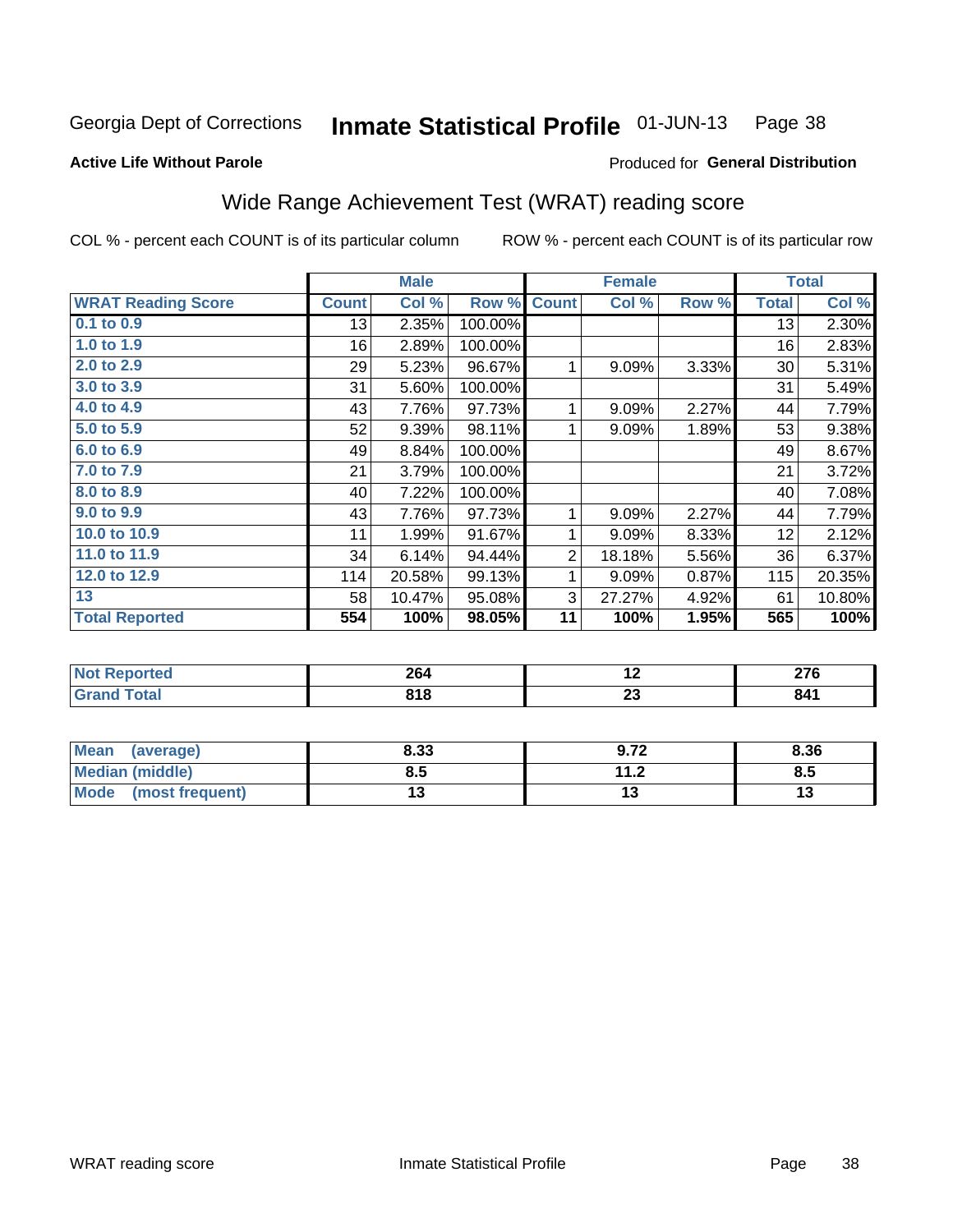#### Inmate Statistical Profile 01-JUN-13 Page 39

**Active Life Without Parole** 

## Produced for General Distribution

## Wide Range Achievement Test (WRAT) math score

COL % - percent each COUNT is of its particular column

|                              |              | <b>Male</b> |         |                | <b>Female</b> |       |              | <b>Total</b> |
|------------------------------|--------------|-------------|---------|----------------|---------------|-------|--------------|--------------|
| <b>WRAT Mathematic Score</b> | <b>Count</b> | Col %       | Row %   | <b>Count</b>   | Col %         | Row % | <b>Total</b> | Col %        |
| 0.1 to 0.9                   |              | 0.18%       | 100.00% |                |               |       | 1            | 0.18%        |
| 1.0 to 1.9                   | 4            | 0.73%       | 100.00% |                |               |       | 4            | 0.71%        |
| 2.0 to 2.9                   | 16           | 2.91%       | 100.00% |                |               |       | 16           | 2.86%        |
| 3.0 to 3.9                   | 39           | 7.09%       | 100.00% |                |               |       | 39           | 6.96%        |
| 4.0 to 4.9                   | 57           | 10.36%      | 98.28%  | 1              | 10.00%        | 1.72% | 58           | 10.36%       |
| 5.0 to 5.9                   | 70           | 12.73%      | 98.59%  | 1              | 10.00%        | 1.41% | 71           | 12.68%       |
| 6.0 to 6.9                   | 112          | 20.36%      | 99.12%  | 1              | 10.00%        | 0.88% | 113          | 20.18%       |
| 7.0 to 7.9                   | 69           | 12.55%      | 98.57%  | 1              | 10.00%        | 1.43% | 70           | 12.50%       |
| 8.0 to 8.9                   | 43           | 7.82%       | 95.56%  | $\overline{2}$ | 20.00%        | 4.44% | 45           | 8.04%        |
| 9.0 to 9.9                   | 56           | 10.18%      | 96.55%  | $\overline{2}$ | 20.00%        | 3.45% | 58           | 10.36%       |
| 10.0 to 10.9                 | 25           | 4.55%       | 100.00% |                |               |       | 25           | 4.46%        |
| 11.0 to 11.9                 | 15           | 2.73%       | 100.00% |                |               |       | 15           | 2.68%        |
| 12.0 to 12.9                 | 33           | 6.00%       | 97.06%  | 1              | 10.00%        | 2.94% | 34           | 6.07%        |
| 13                           | 10           | 1.82%       | 90.91%  | 1              | 10.00%        | 9.09% | 11           | 1.96%        |
| <b>Total Reported</b>        | 550          | 100%        | 98.21%  | 10             | 100%          | 1.79% | 560          | 100%         |
|                              |              |             |         |                |               |       |              |              |
| <b>Not Reported</b>          |              | 268         |         |                | 13            |       |              | 281          |
| <b>Grand Total</b>           |              | 818         |         |                | 23            |       |              | 841          |

| <b>Mean</b><br>(average)       | 7.20 | Ծ. ხ | מה ד<br>1 .ZZ |
|--------------------------------|------|------|---------------|
| Median (middle)                | 6.9  | 8.45 | 6.9           |
| <b>Mode</b><br>(most frequent) | 6.9  | 7.O  | 6.9           |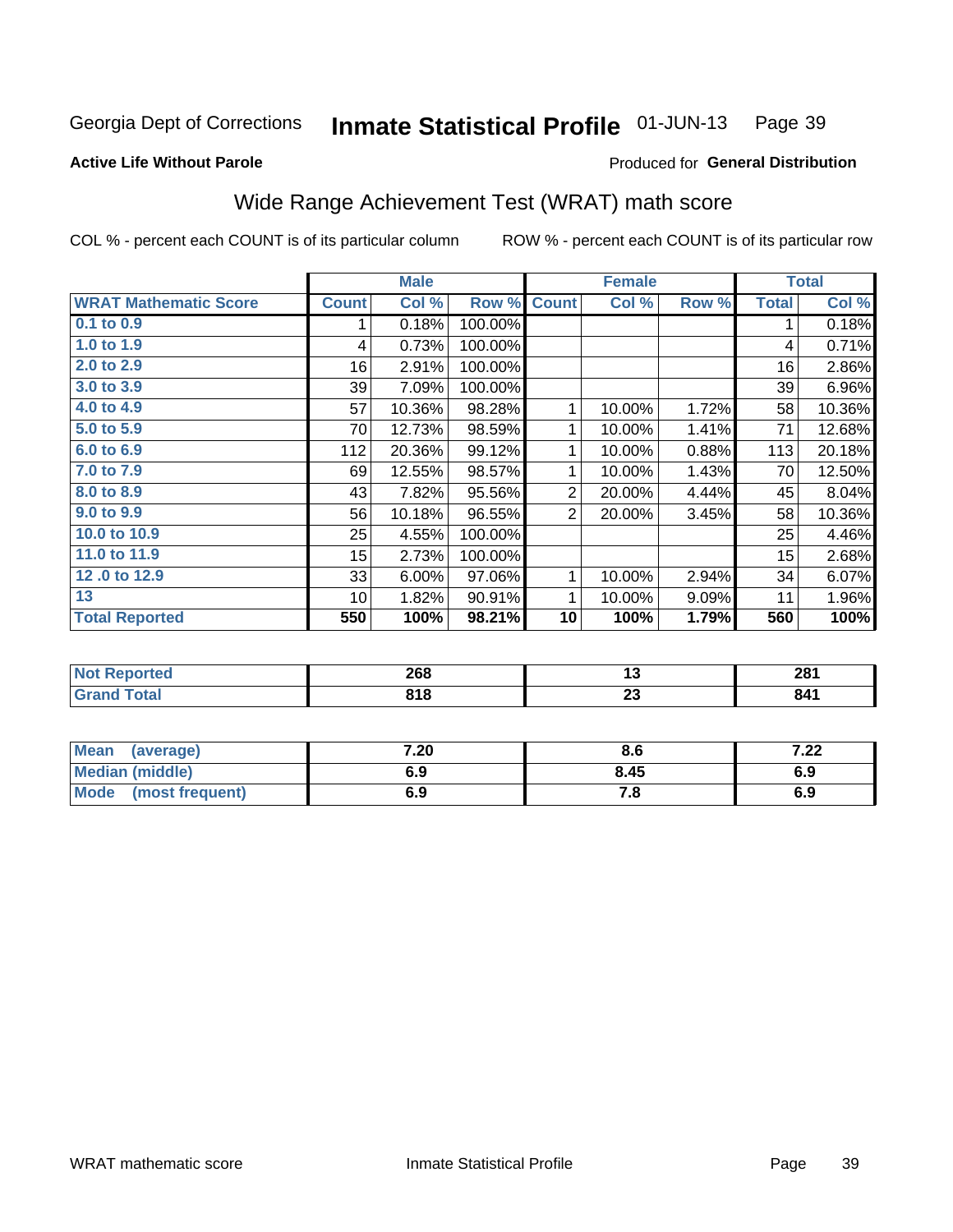#### **Inmate Statistical Profile 01-JUN-13** Page 40

#### **Active Life Without Parole**

### Produced for General Distribution

## Wide Range Achievement Test (WRAT) spelling score

COL % - percent each COUNT is of its particular column

ROW % - percent each COUNT is of its particular row

 $\overline{23}$ 

|                            |              | <b>Male</b> |         |              | <b>Female</b> |       |              | <b>Total</b> |
|----------------------------|--------------|-------------|---------|--------------|---------------|-------|--------------|--------------|
| <b>WRAT Spelling Score</b> | <b>Count</b> | Col %       | Row %   | <b>Count</b> | Col %         | Row % | <b>Total</b> | Col %        |
| 0.1 to 0.9                 | 6            | 1.09%       | 100.00% |              |               |       | 6            | 1.07%        |
| 1.0 to 1.9                 | 26           | 4.74%       | 100.00% |              |               |       | 26           | 4.65%        |
| 2.0 to 2.9                 | 37           | 6.74%       | 100.00% |              |               |       | 37           | 6.62%        |
| 3.0 to 3.9                 | 30           | 5.46%       | 100.00% |              |               |       | 30           | 5.37%        |
| 4.0 to 4.9                 | 46           | 8.38%       | 97.87%  | 1            | 10.00%        | 2.13% | 47           | 8.41%        |
| 5.0 to 5.9                 | 56           | 10.20%      | 100.00% |              |               |       | 56           | 10.02%       |
| 6.0 to 6.9                 | 64           | 11.66%      | 98.46%  | 1            | 10.00%        | 1.54% | 65           | 11.63%       |
| 7.0 to 7.9                 | 46           | 8.38%       | 100.00% |              |               |       | 46           | 8.23%        |
| 8.0 to 8.9                 | 42           | 7.65%       | 97.67%  | 1            | 10.00%        | 2.33% | 43           | 7.69%        |
| 9.0 to 9.9                 | 38           | 6.92%       | 100.00% |              |               |       | 38           | 6.80%        |
| 10.0 to 10.9               | 34           | 6.19%       | 100.00% |              |               |       | 34           | 6.08%        |
| 11.0 to 11.9               | 36           | 6.56%       | 92.31%  | 3            | 30.00%        | 7.69% | 39           | 6.98%        |
| 12.0 to 12.9               | 60           | 10.93%      | 95.24%  | 3            | 30.00%        | 4.76% | 63           | 11.27%       |
| 13                         | 28           | 5.10%       | 96.55%  | 1            | 10.00%        | 3.45% | 29           | 5.19%        |
| <b>Total Reported</b>      | 549          | 100%        | 98.21%  | 10           | 100%          | 1.79% | 559          | 100.0%       |
|                            |              |             |         |              |               |       |              |              |
| <b>Not Reported</b>        |              | 269         |         |              | 13            |       |              | 282          |

| Mean<br>(average)       | 7.50 | 10.38 | 7.55 |
|-------------------------|------|-------|------|
| Median (middle)         | ن ،  | 11.45 | ن. ا |
| Mode<br>(most frequent) | 0.J  | 12.3  | o.u  |

 $818$ 

**Grand Total** 

 $841$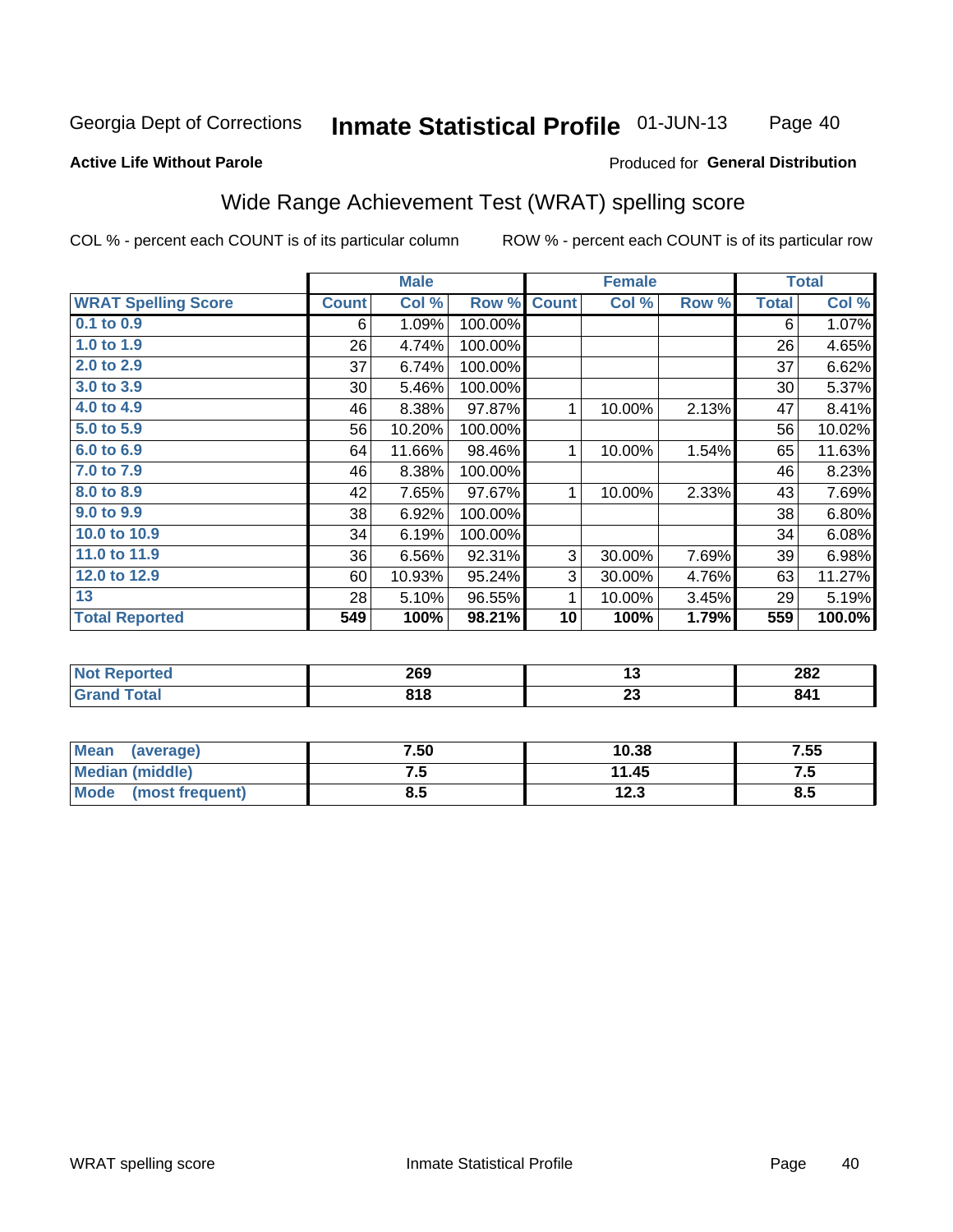## **Active Life Without Parole**

### Produced for General Distribution

## Scope of substance abuse - summary

COL % - percent each COUNT is of its particular column

|                        |              | <b>Male</b> |           |              | <b>Female</b> |       |              | Total  |
|------------------------|--------------|-------------|-----------|--------------|---------------|-------|--------------|--------|
| <b>Substance Abuse</b> | <b>Count</b> | Col %       | Row %     | <b>Count</b> | Col %         | Row % | <b>Total</b> | Col %  |
| <b>None</b>            | 458          | 55.99%      | 96.42%    | 17           | 73.91%        | 3.58% | 475          | 56.48% |
| <b>Drugs only</b>      | 203          | 24.82%      | 98.54%    |              | 13.04%        | 1.46% | 206          | 24.49% |
| <b>Alcohol only</b>    | 35           | 4.28%       | 100.00%   |              |               |       | 35           | 4.16%  |
| Drugs and alcohol      | 122          | 14.91%      | $97.60\%$ |              | 13.04%        | 2.40% | 125          | 14.86% |
| <b>Total Reported</b>  | 818          | 100%        | $97.27\%$ | 23           | 100%          | 2.73% | 841          | 100%   |

| Reported    |     |          |     |
|-------------|-----|----------|-----|
| <b>otal</b> | 818 | ~~<br>ZJ | 841 |

| Mode<br>None<br>None<br>None<br>quenu |
|---------------------------------------|
|---------------------------------------|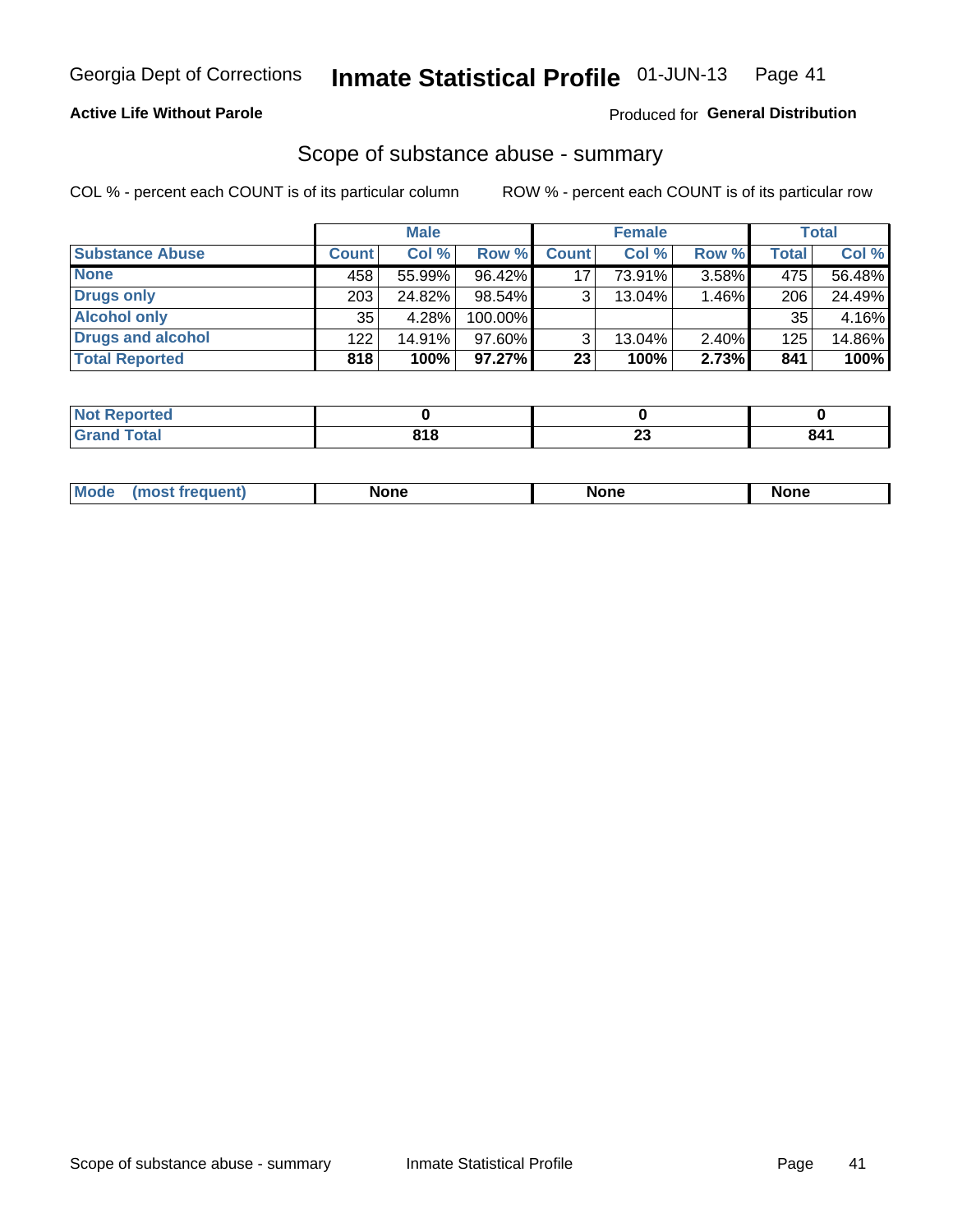## **Active Life Without Parole**

### Produced for General Distribution

## Scope of substance abuse - detail

COL % - percent each COUNT is of its particular column

|                                      |              | <b>Male</b> |         |              | <b>Female</b> |        |       | <b>Total</b> |
|--------------------------------------|--------------|-------------|---------|--------------|---------------|--------|-------|--------------|
| <b>Substance Abuse</b>               | <b>Count</b> | Col %       | Row %   | <b>Count</b> | Col %         | Row %  | Total | Col %        |
| No drug or alcohol problems          | 458          | 55.99%      | 96.42%  | 17           | 73.91%        | 3.58%  | 475   | 56.48%       |
| Drug addiction but no alcohol        | 3            | 0.37%       | 100.00% |              |               |        | 3     | 0.36%        |
| <b>Drug addiction and alcohol</b>    | 3            | 0.37%       | 100.00% |              |               |        | 3     | 0.36%        |
| abuse                                |              |             |         |              |               |        |       |              |
| <b>Drug addiction and alcoholism</b> |              | 0.12%       | 100.00% |              |               |        |       | 0.12%        |
| No drug problem but alcohol          | 29           | 3.55%       | 100.00% |              |               |        | 29    | 3.45%        |
| abuse                                |              |             |         |              |               |        |       |              |
| No drug problem but alcoholism       | 6            | 0.73%       | 100.00% |              |               |        | 6     | 0.71%        |
| Drug experiment but no alcohol       | 115          | 14.06%      | 99.14%  |              | 4.35%         | 0.86%  | 116   | 13.79%       |
| <b>Drug experiment &amp; alcohol</b> | 14           | 1.71%       | 100.00% |              |               |        | 14    | 1.66%        |
| abuse                                |              |             |         |              |               |        |       |              |
| Drug experiment & alcoholism         | 11           | 1.34%       | 100.00% |              |               |        | 11    | 1.31%        |
| Drug abuse but no alcohol            | 85           | 10.39%      | 97.70%  | 2            | 8.70%         | 2.30%  | 87    | 10.34%       |
| Drug abuse and alcohol abuse         | 79           | 9.66%       | 98.75%  |              | 4.35%         | 1.25%  | 80    | 9.51%        |
| <b>Drug abuse and alcoholism</b>     | 14           | 1.71%       | 87.50%  | 2            | 8.70%         | 12.50% | 16    | 1.90%        |
| <b>Total Reported</b>                | 818          | 100%        | 97.27%  | 23           | 100%          | 2.73%  | 841   | 100%         |

| <b>Reported</b> |     |                    |     |
|-----------------|-----|--------------------|-----|
| <b>otal</b>     | 818 | ^^<br>∼∽<br>$\sim$ | 841 |

| Mode (most frequent) | No drug or alcohol problems No drug or alcohol problems No drug or alcohol |          |
|----------------------|----------------------------------------------------------------------------|----------|
|                      |                                                                            | problems |
|                      |                                                                            |          |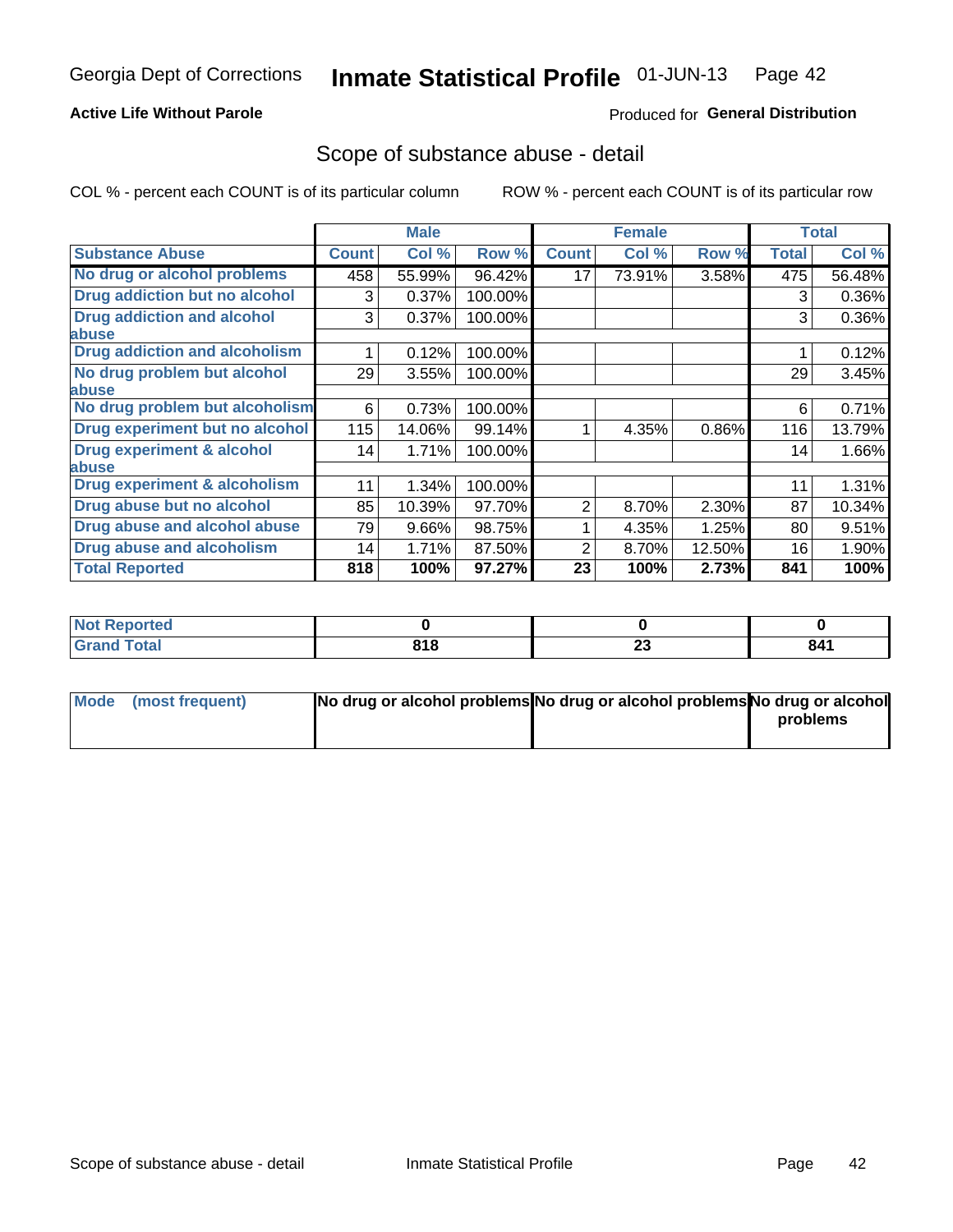#### Inmate Statistical Profile 01-JUN-13 Page 43

#### **Active Life Without Parole**

## **Produced for General Distribution**

## Current / last mental health treatment level

COL % - percent each COUNT is of its particular column

|                                    |              | <b>Male</b> |         |              | <b>Female</b> |       |              | <b>Total</b> |
|------------------------------------|--------------|-------------|---------|--------------|---------------|-------|--------------|--------------|
| <b>Mental Health Treatment Lev</b> | <b>Count</b> | Col %       | Row %   | <b>Count</b> | Col %         | Row % | <b>Total</b> | Col %        |
| 1 No problem at current time       | 156          | 44.32%      | 96.89%  | 5            | 26.32%        | 3.11% | 161          | 43.40%       |
| 2 Receiving outpatient             | 133          | 37.78%      | 90.48%  | 14           | 73.68%        | 9.52% | 147          | 39.62%       |
| Treatment                          |              |             |         |              |               |       |              |              |
| 3 Inpatient, moderate              | 54           | 15.34%      | 100.00% |              |               |       | 54           | 14.56%       |
| <b>Treatment</b>                   |              |             |         |              |               |       |              |              |
| 4 Inpatient, intensive             | 9            | $2.56\%$    | 100.00% |              |               |       | 9            | 2.43%        |
| Treatment                          |              |             |         |              |               |       |              |              |
| <b>Total Evaluated</b>             | 352          | 100%        | 94.88%  | 19           | 100%          | 5.12% | 371          | 100.0%       |

| Never had MH evaluation | 466          |    | $\rightarrow$ |
|-------------------------|--------------|----|---------------|
| Total                   | 040<br>0 I O | Æu | 841           |

| <b>Median (middle)</b> | <b>Receiving outpatient</b><br>treatment | <b>Receiving outpatient</b><br>treatment | <b>Receiving</b><br>outpatient<br>treatment |
|------------------------|------------------------------------------|------------------------------------------|---------------------------------------------|
| <b>Mode</b>            | No problem at current time               | <b>Receiving outpatient</b>              | No problem at                               |
| (most frequent)        |                                          | treatment                                | current time                                |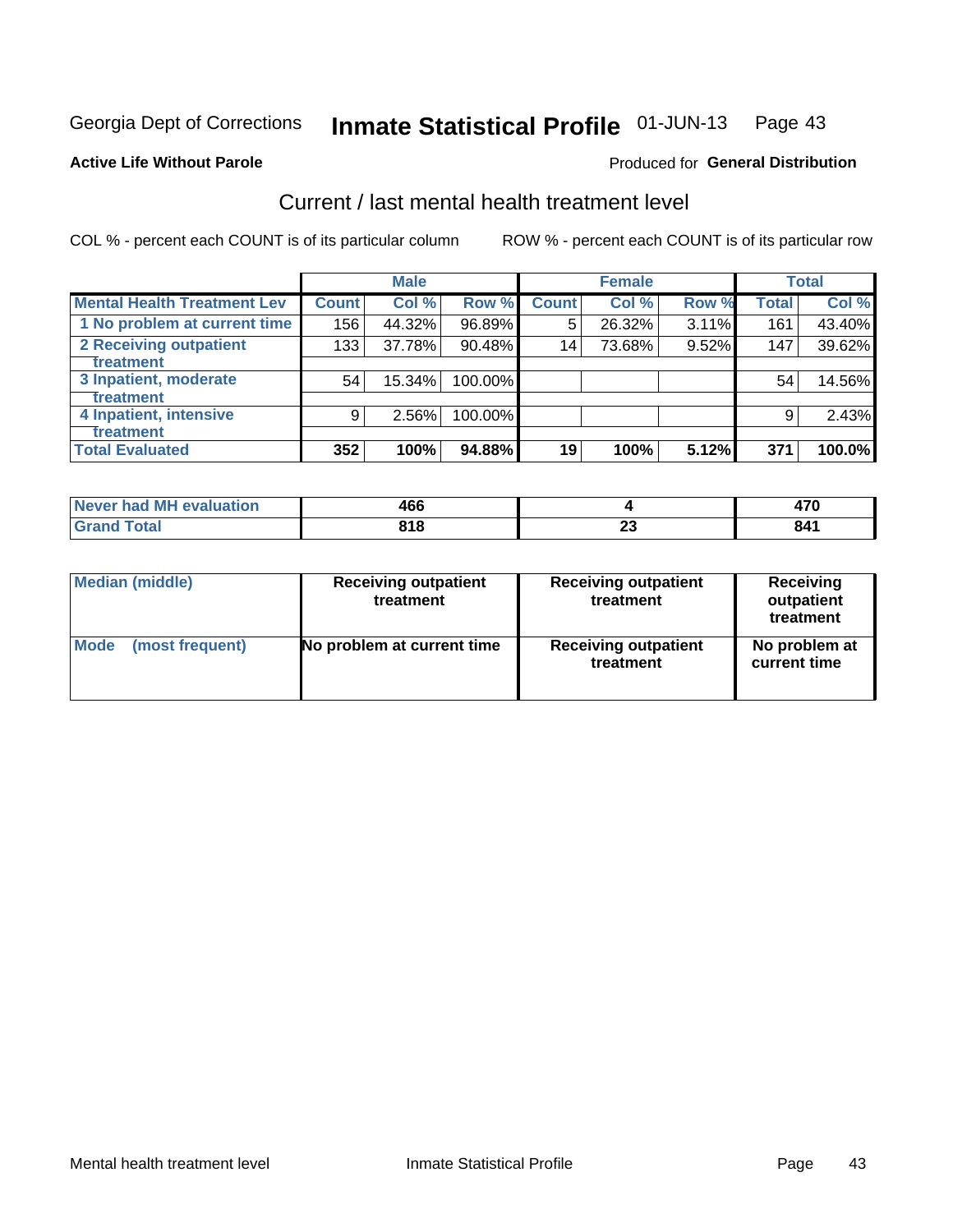#### **Inmate Statistical Profile 01-JUN-13** Page 44

## **Active Life Without Parole**

## Produced for General Distribution

## PULHESDWIT medical scale - 'P' overall condition ('P'hysical)

COL % - percent each COUNT is of its particular column

|                                  |                | <b>Male</b> |                    |    | <b>Female</b> |       |                | <b>Total</b> |
|----------------------------------|----------------|-------------|--------------------|----|---------------|-------|----------------|--------------|
| 'P' Overall Condition            | Count l        | Col %       | <b>Row % Count</b> |    | Col %         | Row % | <b>Total</b>   | Col %        |
| 1 No medical illness             | 546            | 72.80%      | 98.03%             | 11 | 47.83%        | 1.97% | 557            | 72.06%       |
| 2 Well-controlled chronic        | 181            | 24.13%      | 93.78%             | 12 | 52.17%        | 6.22% | 193            | 24.97%       |
| <b>illness</b>                   |                |             |                    |    |               |       |                |              |
| 3 Poorly-controlled chronic      | 21             | $2.80\%$    | 100.00%            |    |               |       | 21             | 2.72%        |
| <b>illness</b>                   |                |             |                    |    |               |       |                |              |
| 4 Significant problems requiring | 2 <sub>1</sub> | 0.27%       | 100.00%            |    |               |       | $\overline{2}$ | 0.26%        |
| special housing                  |                |             |                    |    |               |       |                |              |
| <b>Total Reported</b>            | 750            | 100%        | 97.02%             | 23 | 100%          | 2.98% | 773            | 100.0%       |

| ted           | oo         |                      | oo         |
|---------------|------------|----------------------|------------|
| <u>i</u> Utal | <b>040</b> | $\overline{ }$<br>-- | - - -<br>. |

| <b>Mode</b> | (most frequent) | 1 No medical illness | 2 Well-controlled chronic<br>illness | 1 No medical<br>illness |
|-------------|-----------------|----------------------|--------------------------------------|-------------------------|
|-------------|-----------------|----------------------|--------------------------------------|-------------------------|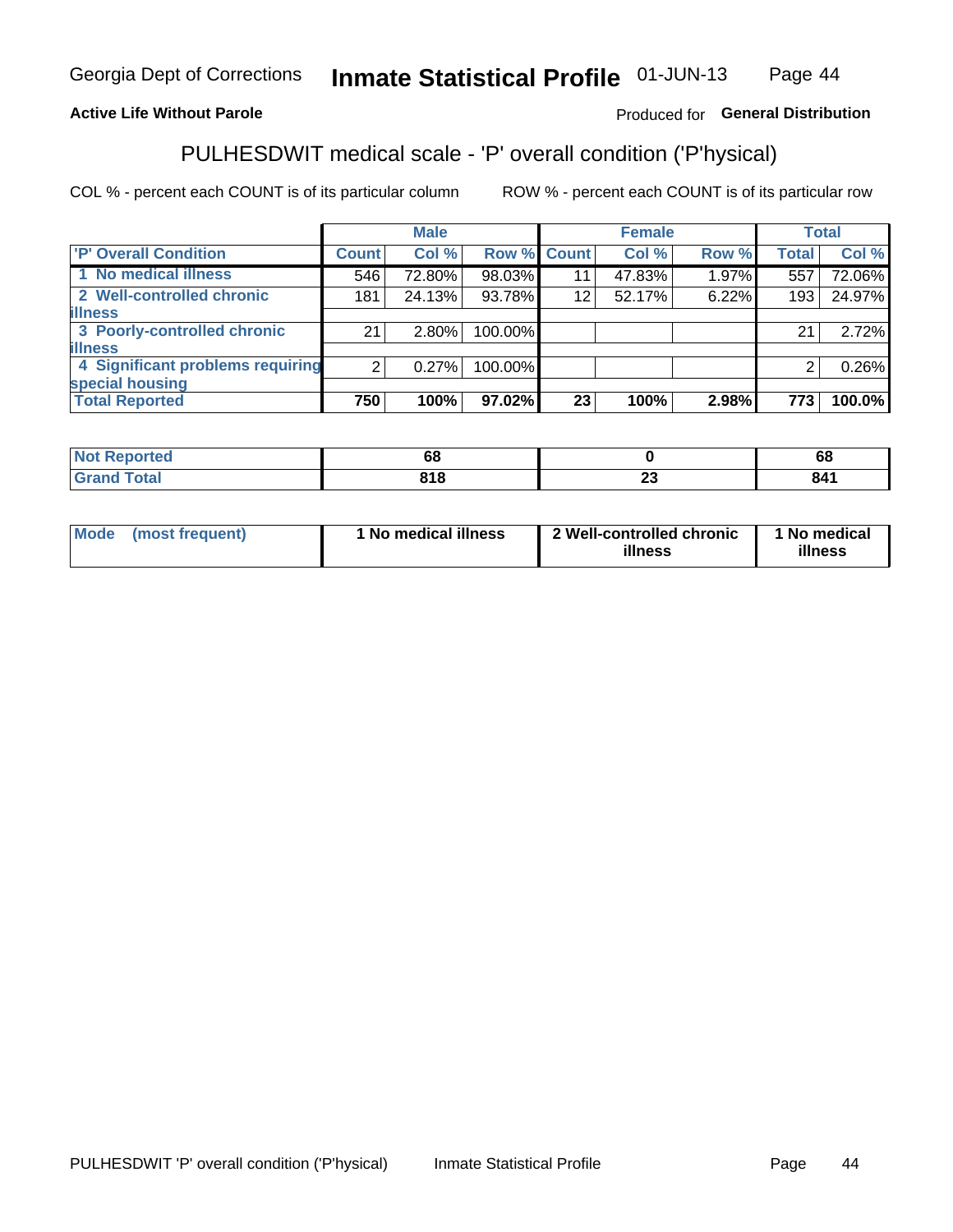## **Active Life Without Parole**

## Produced for General Distribution

# PULHESDWIT medical scale - 'U' upper body

COL % - percent each COUNT is of its particular column

|                              |              | <b>Male</b> |         |              | <b>Female</b> |        |              | <b>Total</b> |
|------------------------------|--------------|-------------|---------|--------------|---------------|--------|--------------|--------------|
| <b>U' Upper Body</b>         | <b>Count</b> | Col %       | Row %   | <b>Count</b> | Col %         | Row %  | <b>Total</b> | Col %        |
| 1 Upper bones, joints,       | 717          | 95.86%      | 97.29%  | 20           | 86.96%        | 2.71%  | 737          | 95.59%       |
| muscles all OK               |              |             |         |              |               |        |              |              |
| 2 One or both arms minimally | 24           | 3.21%       | 88.89%  | 3            | 13.04%        | 11.11% | 27           | 3.50%        |
| limited                      |              |             |         |              |               |        |              |              |
| 3 One or both arms           | 6            | $0.80\%$    | 100.00% |              |               |        | 6            | 0.78%        |
| <b>moderately limited</b>    |              |             |         |              |               |        |              |              |
| 5 Both arms disabled,        |              | 0.13%       | 100.00% |              |               |        |              | 0.13%        |
| paralyzed, or amputated      |              |             |         |              |               |        |              |              |
| <b>Total Reported</b>        | 748          | 100%        | 97.02%  | 23           | 100%          | 2.98%  | 771          | 100%         |

| <b>Not Reported</b> | --  |   | 70  |
|---------------------|-----|---|-----|
| <b>Grand Total</b>  | 818 | w | 841 |

| Mode | (most frequent) | 1 Upper bones, joints,<br>muscles all OK | 1 Upper bones, joints,<br>muscles all OK | 1 Upper bones,<br>ljoints, muscles all<br>ΟK |
|------|-----------------|------------------------------------------|------------------------------------------|----------------------------------------------|
|------|-----------------|------------------------------------------|------------------------------------------|----------------------------------------------|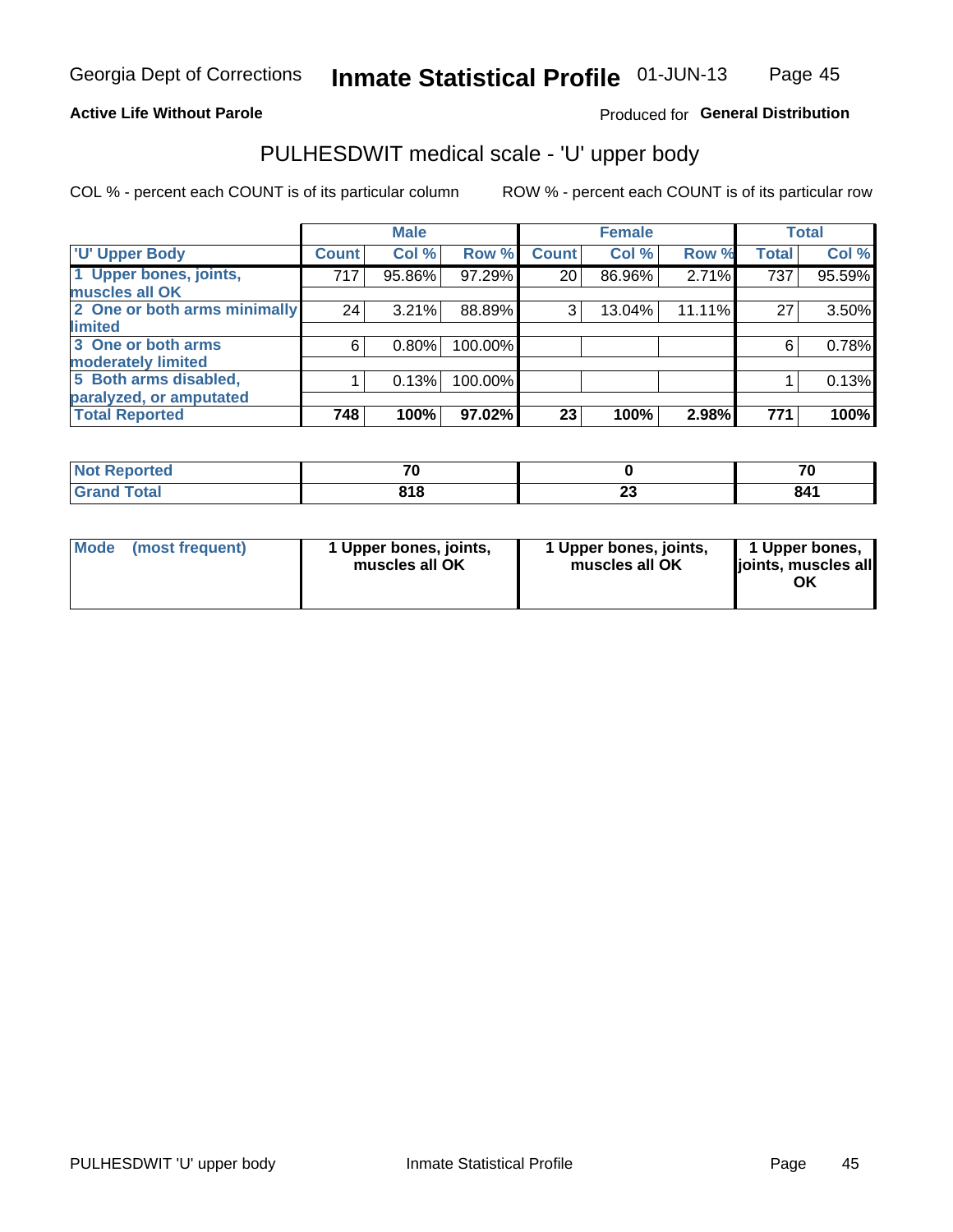## **Active Life Without Parole**

## Produced for General Distribution

## PULHESDWIT medical scale - 'L' lower body

COL % - percent each COUNT is of its particular column

|                                    | <b>Male</b> |              | <b>Female</b>                                             |       |              | <b>Total</b>   |
|------------------------------------|-------------|--------------|-----------------------------------------------------------|-------|--------------|----------------|
| Count <sup>1</sup>                 | Col %       | <b>Count</b> | Col %                                                     | Row % | <b>Total</b> | Col %          |
| 652                                | 87.17%      | 20           | 86.96%                                                    |       | 672          | 87.16%         |
|                                    |             |              |                                                           |       |              |                |
| 2 One or both legs minimally<br>84 | 11.23%      | 3            | 13.04%                                                    |       | 87           | 11.28%         |
|                                    |             |              |                                                           |       |              |                |
| 11                                 | 1.47%       |              |                                                           |       | 11           | 1.43%          |
|                                    |             |              |                                                           |       |              |                |
| 4 One leg disabled, paralyzed,     | 0.13%       |              |                                                           |       |              | 0.13%          |
|                                    |             |              |                                                           |       |              |                |
| 748                                | 100%        | 23           | 100%                                                      | 2.98% | 771          | 100%           |
|                                    |             |              | Row %<br>97.02%<br>96.55%<br>100.00%<br>100.00%<br>97.02% |       |              | 2.98%<br>3.45% |

| <b>Not Reported</b> | --  |   | 70  |
|---------------------|-----|---|-----|
| <b>Grand Total</b>  | 818 | w | 841 |

| Mode | (most frequent) | 1 Lower bones, joints,<br>muscles all OK | 1 Lower bones, joints,<br>muscles all OK | 1 Lower bones,<br>ljoints, muscles all<br>OK |
|------|-----------------|------------------------------------------|------------------------------------------|----------------------------------------------|
|------|-----------------|------------------------------------------|------------------------------------------|----------------------------------------------|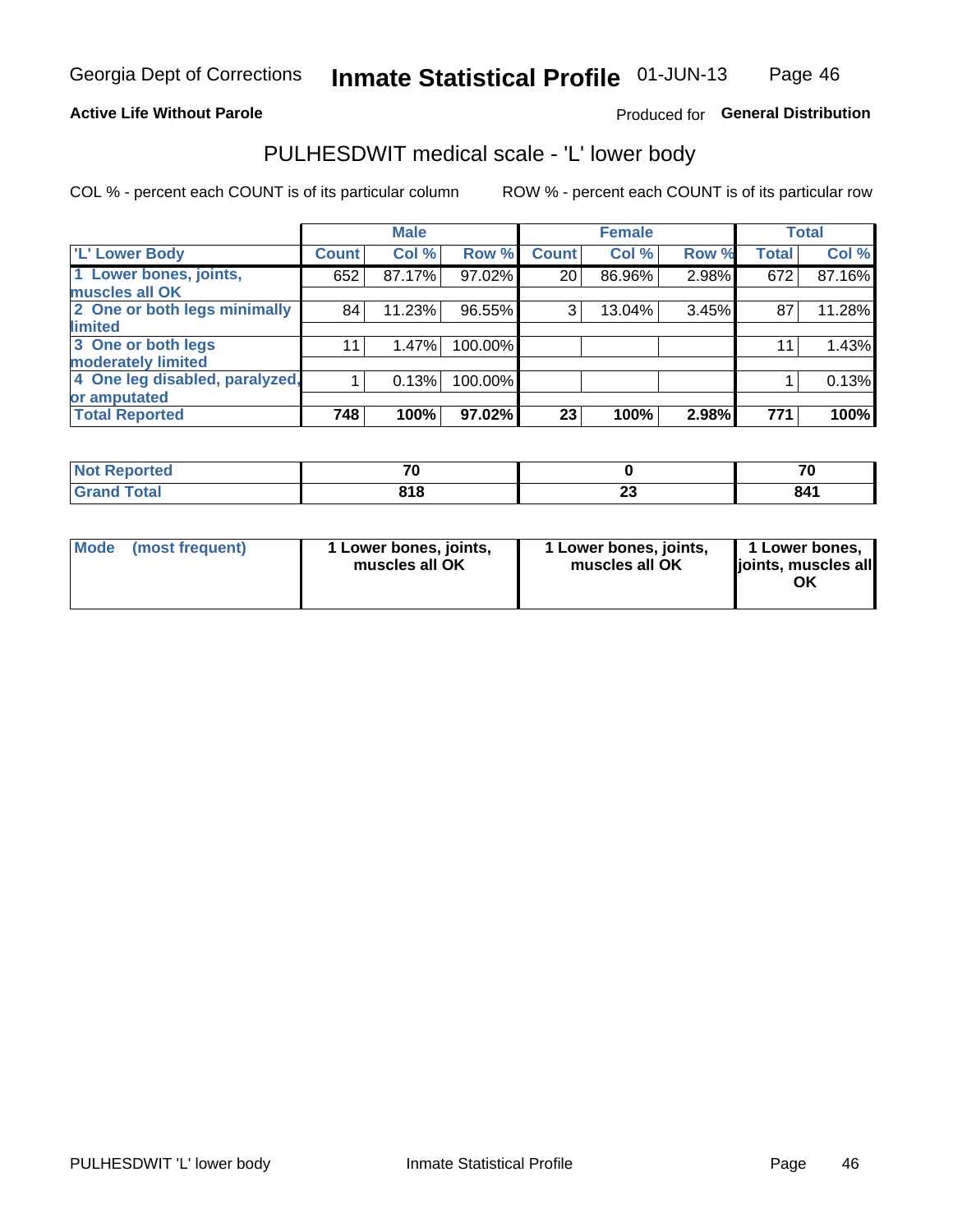### **Active Life Without Parole**

## Produced for General Distribution

## PULHESDWIT medical scale - 'H' hearing

COL % - percent each COUNT is of its particular column

|                                |              | <b>Male</b> |             |                 | <b>Female</b> |       | <b>Total</b> |        |
|--------------------------------|--------------|-------------|-------------|-----------------|---------------|-------|--------------|--------|
| <b>H' Hearing</b>              | <b>Count</b> | Col %       | Row % Count |                 | Col %         | Row % | <b>Total</b> | Col %  |
| 1 Normal hearing both ears     | 731          | 98.12%      | 96.95%      | 23 <sub>1</sub> | 100.00%       | 3.05% | 754          | 98.18% |
| 2 Some loss in one ear with    | 12           | 1.61%       | 100.00%     |                 |               |       | 12           | 1.56%  |
| other OK, or mild loss in both |              |             |             |                 |               |       |              |        |
| 3 Total loss in one ear with   |              | 0.13%       | 100.00%     |                 |               |       |              | 0.13%  |
| mild loss in other             |              |             |             |                 |               |       |              |        |
| 4 Severe loss in both ears     |              | 0.13%       | 100.00%     |                 |               |       |              | 0.13%  |
| <b>Total Reported</b>          | 745          | 100%        | 97.01%      | 23              | 100%          | 2.99% | 768          | 100%   |

| N<br>τeα                    | $\mathbf{r}$ |            | $-$ |
|-----------------------------|--------------|------------|-----|
| $\sim$ $\sim$ $\sim$ $\sim$ | n., n<br>۱о  | . .<br>$-$ | 841 |

|  | Mode (most frequent) | 1 Normal hearing both ears 1 Normal hearing both ears 1 Normal hearing |  | both ears |
|--|----------------------|------------------------------------------------------------------------|--|-----------|
|--|----------------------|------------------------------------------------------------------------|--|-----------|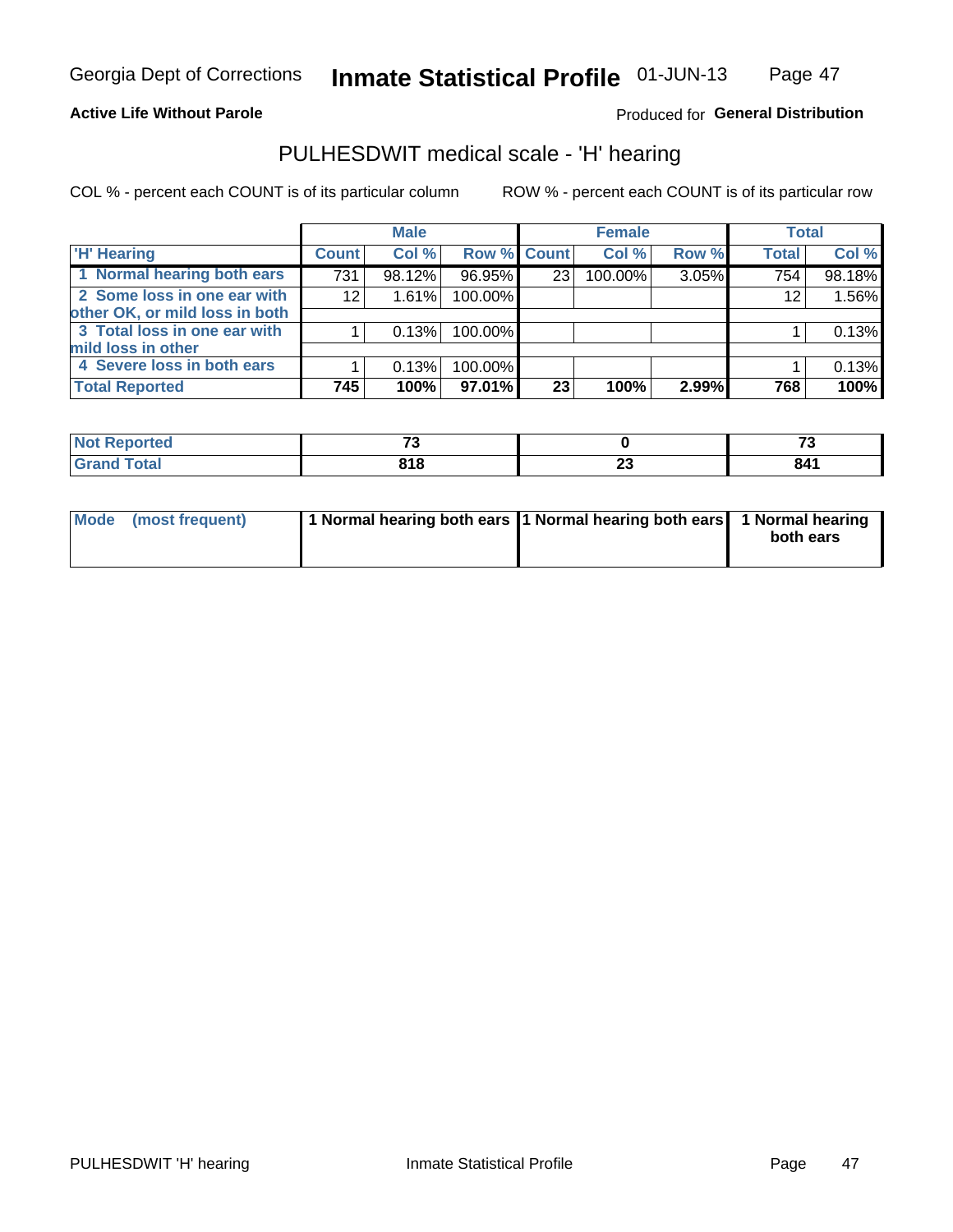#### **Active Life Without Parole**

### Produced for General Distribution

## PULHESDWIT medical scale - 'E' vision

COL % - percent each COUNT is of its particular column

|                                |               | <b>Male</b> |             |    | <b>Female</b> |        |              | <b>Total</b> |
|--------------------------------|---------------|-------------|-------------|----|---------------|--------|--------------|--------------|
| 'E' Vision                     | <b>Count</b>  | Col %       | Row % Count |    | Col %         | Row %  | <b>Total</b> | Col %        |
| 1 Correctable to 20/40 in both | 537           | 76.93%      | 97.99%      | 11 | 47.83%        | 2.01%  | 548          | 76.01%       |
| eyes                           |               |             |             |    |               |        |              |              |
| 2 Correctable to 20/70 in one  | 143           | 20.49%      | 94.70%      | 8  | 34.78%        | 5.30%  | 151          | 20.94%       |
| eye, may be blind in other     |               |             |             |    |               |        |              |              |
| 3 Correctable to 20/200 in one | 16            | 2.29%       | 84.21%      | 3  | 13.04%        | 15.79% | 19           | 2.64%        |
| eye, may be blind in other     |               |             |             |    |               |        |              |              |
| 4 One eye not correctable to   | $\mathcal{P}$ | 0.29%       | 66.67%      |    | 4.35%         | 33.33% | 3            | 0.42%        |
| 20/200, other may be blind     |               |             |             |    |               |        |              |              |
| <b>Total Reported</b>          | 698           | 100%        | 96.81%      | 23 | 100%          | 3.19%  | 721          | 100.0%       |

| <b>Not Reported</b> | 5 מ<br><u>.</u> |          | ה ה<br>14 U |
|---------------------|-----------------|----------|-------------|
| Total               | 04C<br>/ I V    | e.<br>-- | 841         |

| Mode (most frequent) | 1 Correctable to 20/40 in both 1 Correctable to 20/40 in 1 Correctable to<br>eves | both eyes | 20/40 in both eyes |
|----------------------|-----------------------------------------------------------------------------------|-----------|--------------------|
|                      |                                                                                   |           |                    |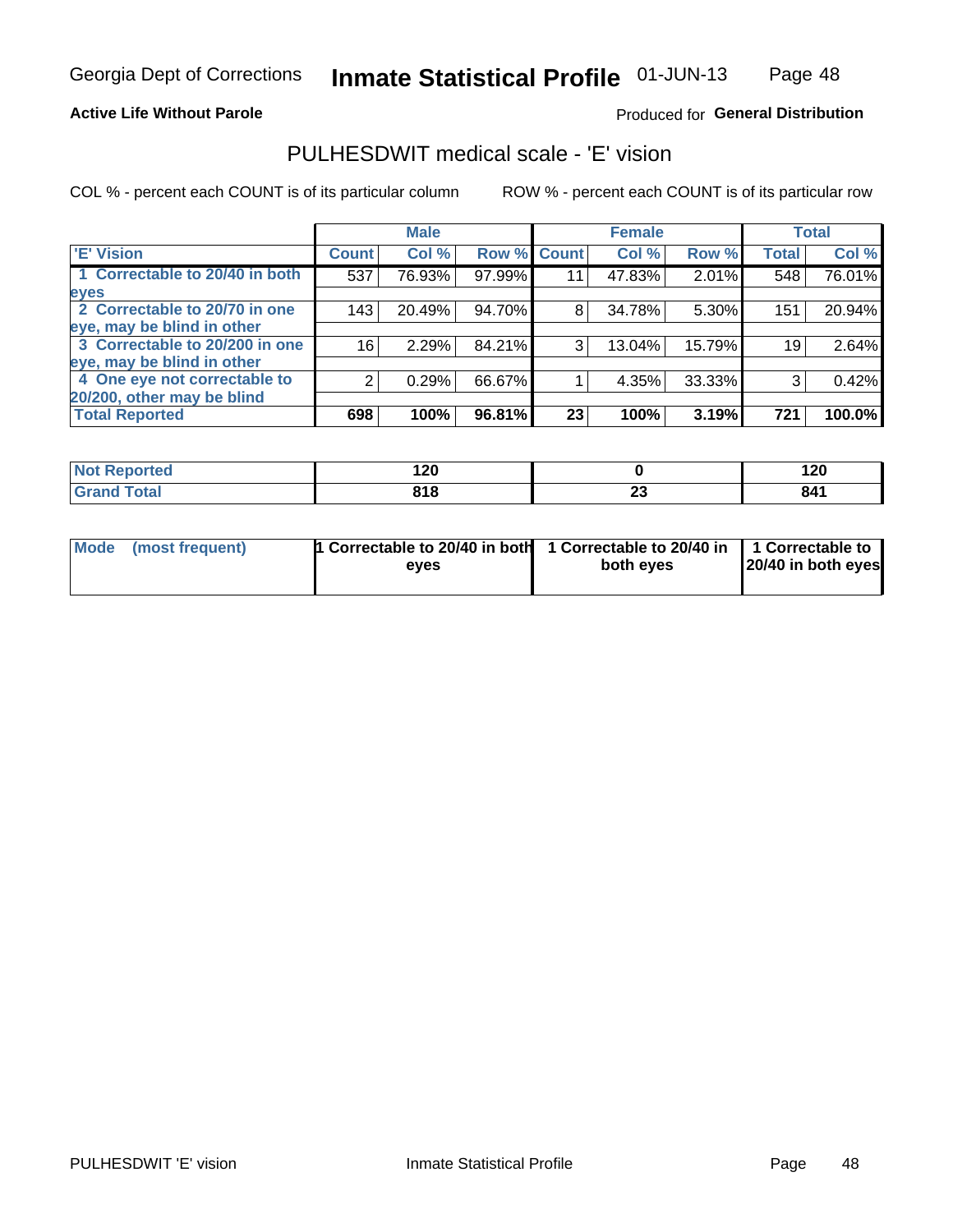## **Active Life Without Parole**

## Produced for General Distribution

## PULHESDWIT medical scale - 'S' pSychiatric

COL % - percent each COUNT is of its particular column

|                                        |              | <b>Male</b> |         |             | <b>Female</b> |       |              | <b>Total</b> |
|----------------------------------------|--------------|-------------|---------|-------------|---------------|-------|--------------|--------------|
| 'S' pSychiatric                        | <b>Count</b> | Col %       |         | Row % Count | Col %         | Row % | <b>Total</b> | Col %        |
| 1 No impairment or disorders           | 596          | 80.43%      | 98.19%  | 11          | 52.38%        | 1.81% | 607          | 79.66%       |
| 2 Stable, or in remission, or          | 104          | 14.04%      | 91.23%  | 10          | 47.62%        | 8.77% | 114          | 14.96%       |
| mild impairment or retardation         |              |             |         |             |               |       |              |              |
| 3 Requires moderate inpatient          | 35           | 4.72%       | 100.00% |             |               |       | 35           | 4.59%        |
| treatment                              |              |             |         |             |               |       |              |              |
| 4 Requires intensive inpatient         | 5            | 0.67%       | 100.00% |             |               |       | 5            | 0.66%        |
| <b>treatment</b>                       |              |             |         |             |               |       |              |              |
| <b>5 Requires Crisis Stabilization</b> |              | 0.13%       | 100.00% |             |               |       |              | 0.13%        |
| Unit (CSU) inpatient care              |              |             |         |             |               |       |              |              |
| <b>Total Reported</b>                  | 741          | 100%        | 97.24%  | 21          | 100%          | 2.76% | 762          | 100%         |

| <b>Not Reported</b>   | --  |         | 70  |
|-----------------------|-----|---------|-----|
| <b>Total</b><br>Grand | 818 | ~<br>-- | 841 |

| Mode<br>1 No impairment or disorders<br>(most frequent) | 1 No impairment or<br>disorders | 1 No impairment or<br>disorders |
|---------------------------------------------------------|---------------------------------|---------------------------------|
|---------------------------------------------------------|---------------------------------|---------------------------------|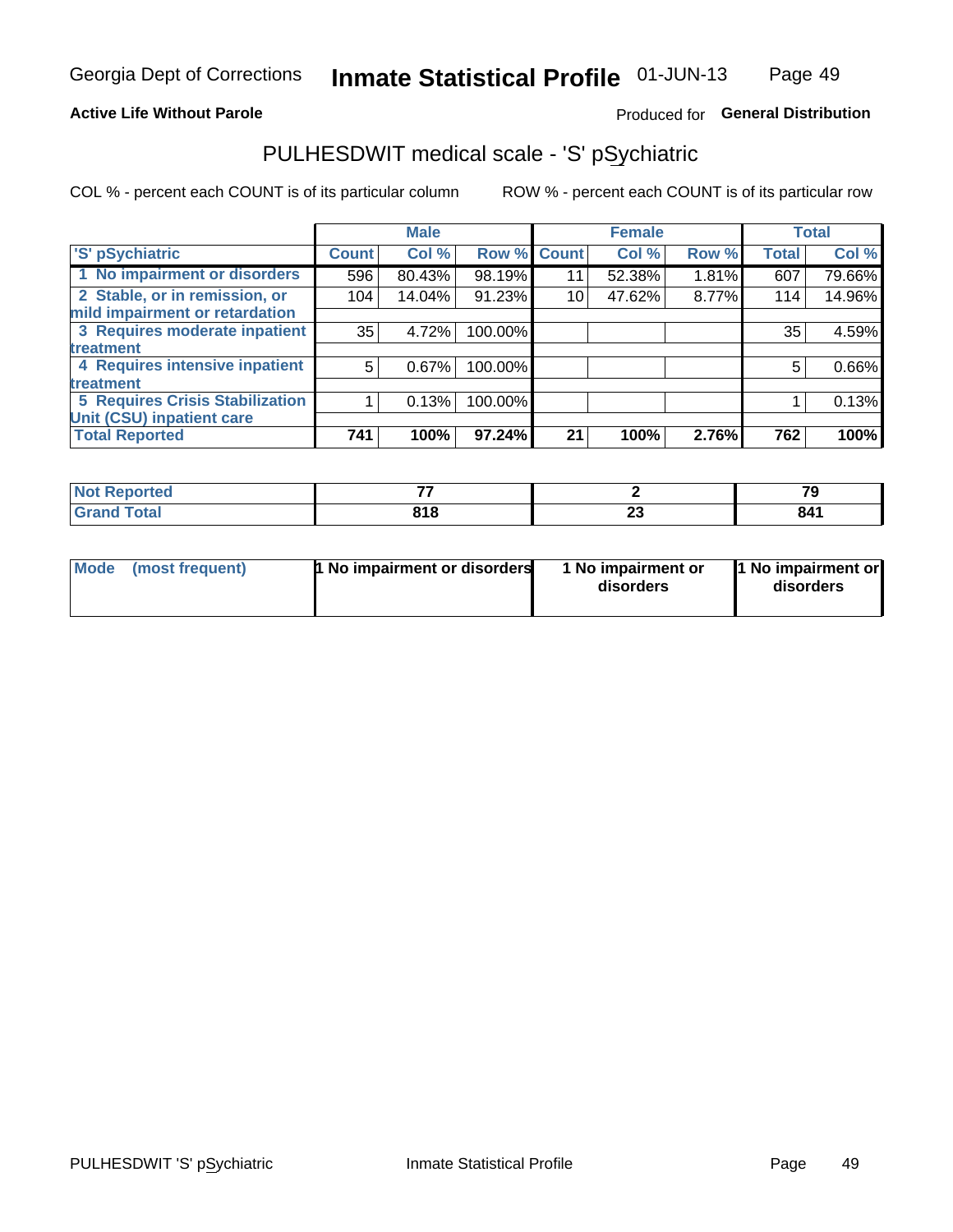### **Active Life Without Parole**

## Produced for General Distribution

## PULHESDWIT medical scale - 'D' dental

COL % - percent each COUNT is of its particular column

|                                 |                 | <b>Male</b> |             |    | <b>Female</b> |       |              | <b>Total</b> |
|---------------------------------|-----------------|-------------|-------------|----|---------------|-------|--------------|--------------|
| <b>D'</b> Dental                | <b>Count</b>    | Col %       | Row % Count |    | Col %         | Row % | <b>Total</b> | Col %        |
| 1 Minimal routine dental health | 525             | 73.94%      | 96.86%      | 17 | 77.27%        | 3.14% | 542          | 74.04%       |
| <b>needs</b>                    |                 |             |             |    |               |       |              |              |
| 2 Moderate cavities and/or gum  | 160             | 22.54%      | 96.97%      | 5  | 22.73%        | 3.03% | 165          | 22.54%       |
| disease                         |                 |             |             |    |               |       |              |              |
| 3 Extensive gum disease         | 24 <sub>1</sub> | 3.38%       | 100.00%     |    |               |       | 24           | 3.28%        |
| and/or widespread decay         |                 |             |             |    |               |       |              |              |
| 4 Urgent need for dental        |                 | 0.14%       | 100.00%     |    |               |       |              | 0.14%        |
| <b>services</b>                 |                 |             |             |    |               |       |              |              |
| <b>Total Reported</b>           | 710             | 100%        | 96.99%      | 22 | 100%          | 3.01% | 732          | 100%         |

| neo          | ៱ក០<br>    |        | ם ו<br>1 V J |
|--------------|------------|--------|--------------|
| <b>Total</b> | 04C<br>1 L | …<br>w | 841          |

| <b>Mode</b> | (most frequent) | <b>Minimal routine dental</b><br>health needs | 1 Minimal routine dental<br>health needs | <b>11 Minimal routine I</b><br>dental health<br>needs |
|-------------|-----------------|-----------------------------------------------|------------------------------------------|-------------------------------------------------------|
|-------------|-----------------|-----------------------------------------------|------------------------------------------|-------------------------------------------------------|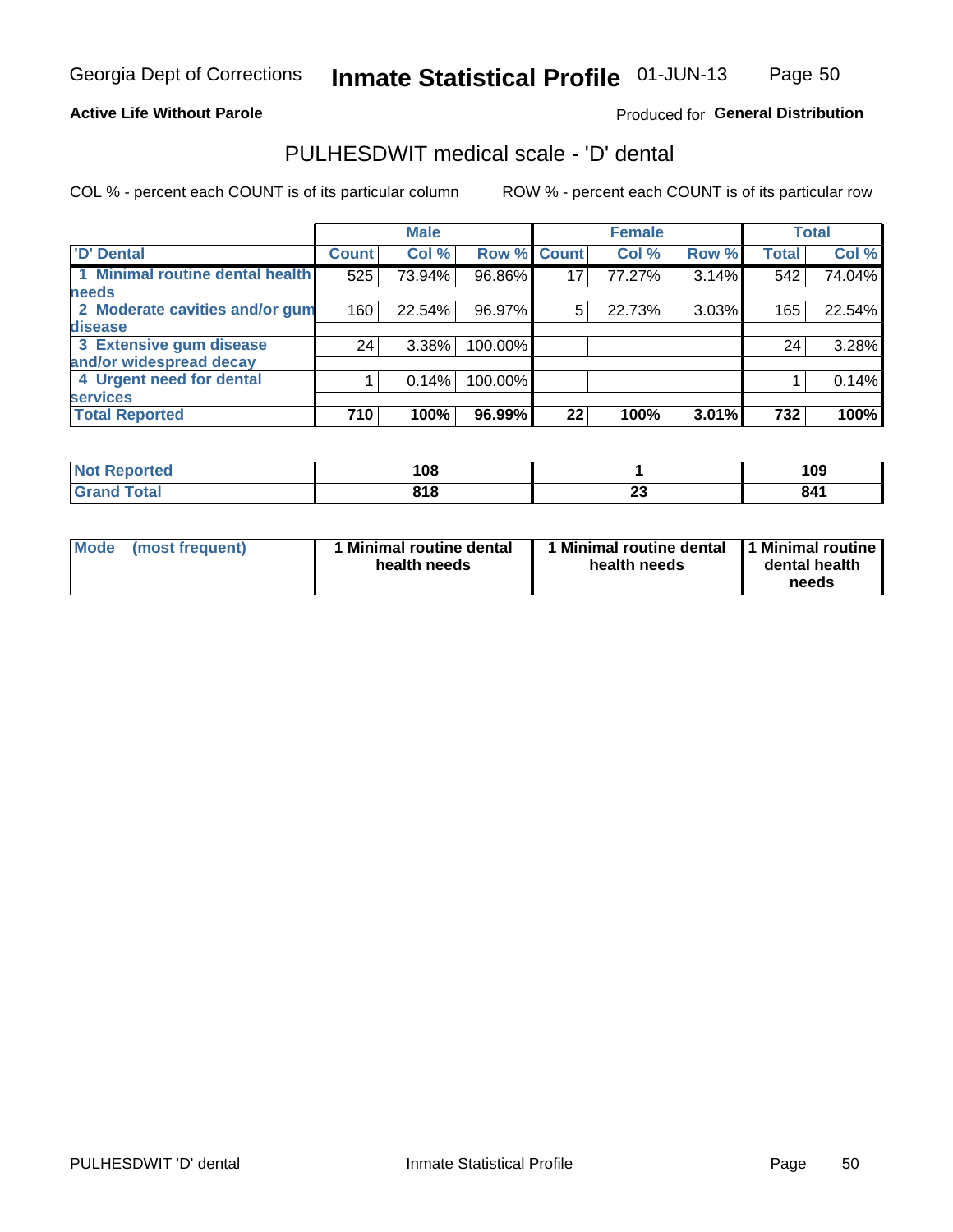### **Active Life Without Parole**

## Produced for General Distribution

## PULHESDWIT medical scale - 'W' work ability

COL % - percent each COUNT is of its particular column

|                                 |              | <b>Male</b> |                    |    | <b>Female</b> |       |              | <b>Total</b> |
|---------------------------------|--------------|-------------|--------------------|----|---------------|-------|--------------|--------------|
| 'W' work ability                | <b>Count</b> | Col %       | <b>Row % Count</b> |    | Col %         | Row % | <b>Total</b> | Col %        |
| 1 Unrestricted work or activity | 611          | 81.79%      | 97.14%             | 18 | 78.26%        | 2.86% | 629          | 81.69%       |
| 2 Minor restrictions on type of | 108          | 14.46%      | 95.58%             | 5  | 21.74%        | 4.42% | 113          | 14.68%       |
| <b>work</b>                     |              |             |                    |    |               |       |              |              |
| 3 Moderate restrictions on type | 14           | 1.87%       | 100.00%            |    |               |       | 14           | 1.82%        |
| of work                         |              |             |                    |    |               |       |              |              |
| 4 Major restrictions on type of | 10           | $1.34\%$    | 100.00%            |    |               |       | 10           | 1.30%        |
| <b>work</b>                     |              |             |                    |    |               |       |              |              |
| 5 Cannot work under any         | 4            | 0.54%       | 100.00%            |    |               |       | 4            | 0.52%        |
| <b>circumstances</b>            |              |             |                    |    |               |       |              |              |
| <b>Total Reported</b>           | 747          | 100%        | 97.01%             | 23 | 100%          | 2.99% | 770          | 100.0%       |

| <b>Not Reported</b> | _           |         |     |
|---------------------|-------------|---------|-----|
| <b>Grand Total</b>  | 04C<br>- 10 | n.<br>∼ | 841 |

| Mode            | 1 Unrestricted work or | 1 Unrestricted work or | 1 Unrestricted   |
|-----------------|------------------------|------------------------|------------------|
| (most frequent) | activity               | activity               | work or activity |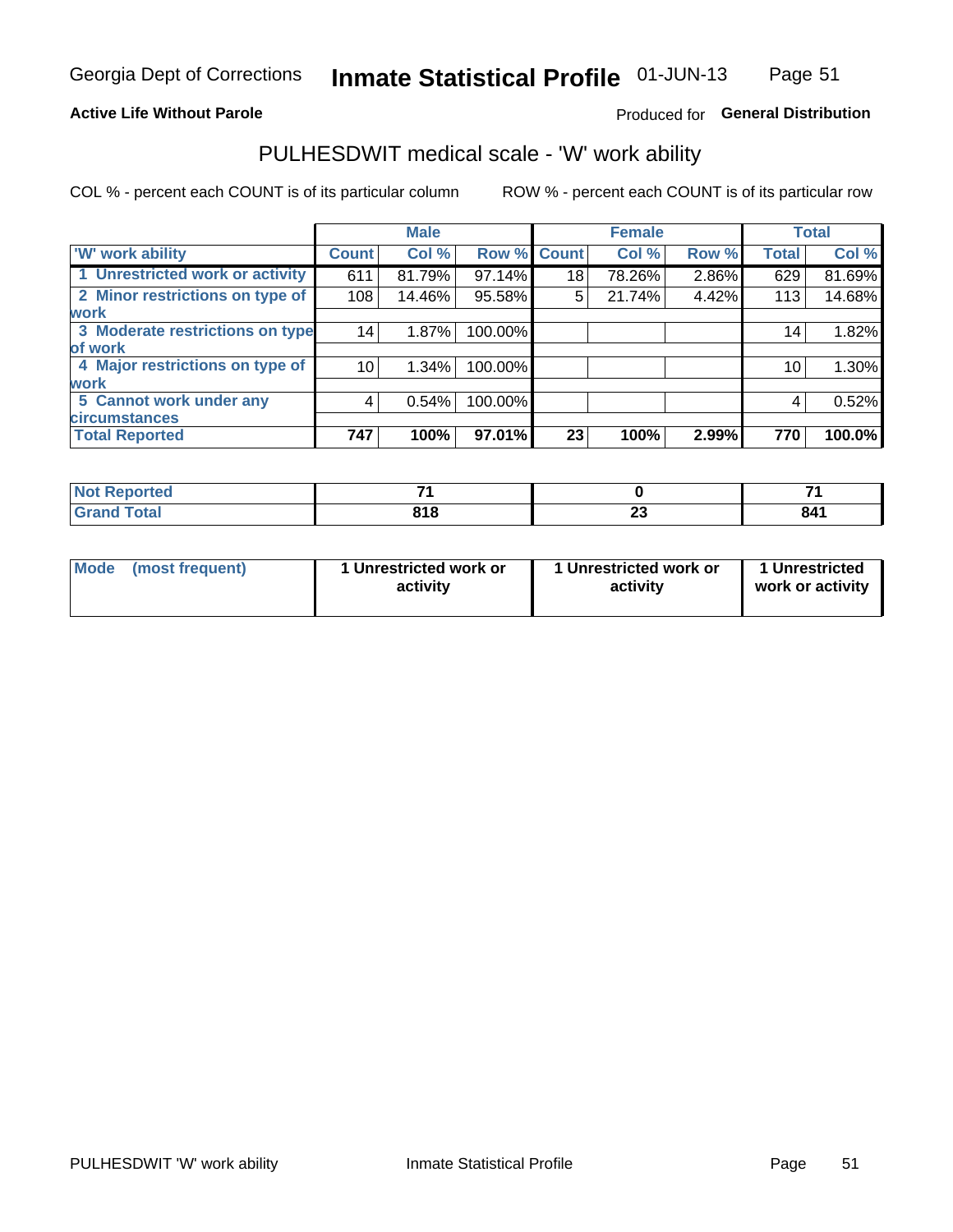**Active Life Without Parole** 

Produced for General Distribution

## PULHESDWIT medical scale - 'I' impairment

|              | <b>Male</b> |    | <b>Female</b>                             |                    |              | <b>Total</b>   |
|--------------|-------------|----|-------------------------------------------|--------------------|--------------|----------------|
| <b>Count</b> | Col %       |    | Col %                                     |                    | <b>Total</b> | Col %          |
| 740          | 99.06%      | 23 | 100.00%                                   |                    | 763          | 99.09%         |
|              |             |    |                                           |                    |              |                |
| 6            | $0.80\%$    |    |                                           |                    |              | 0.78%          |
|              |             |    |                                           |                    |              |                |
|              | 0.13%       |    |                                           |                    |              | 0.13%          |
|              |             |    |                                           |                    |              |                |
| 747          | 100%        | 23 | 100%                                      | 2.99%              | 770          | 100%           |
|              |             |    | 96.99%<br>100.00%<br>100.00%<br>$97.01\%$ | <b>Row % Count</b> |              | Row %<br>3.01% |

| <b>Not</b><br>rtea<br>1101110 |            |   |     |
|-------------------------------|------------|---|-----|
| <b>Grand Total</b>            | 04C<br>010 | ∼ | 84. |

| <b>Mode</b>     | 1 No impairments or | 1 No impairments or | 1 No impairments |
|-----------------|---------------------|---------------------|------------------|
| (most frequent) | disabilities        | disabilities        | or disabilities  |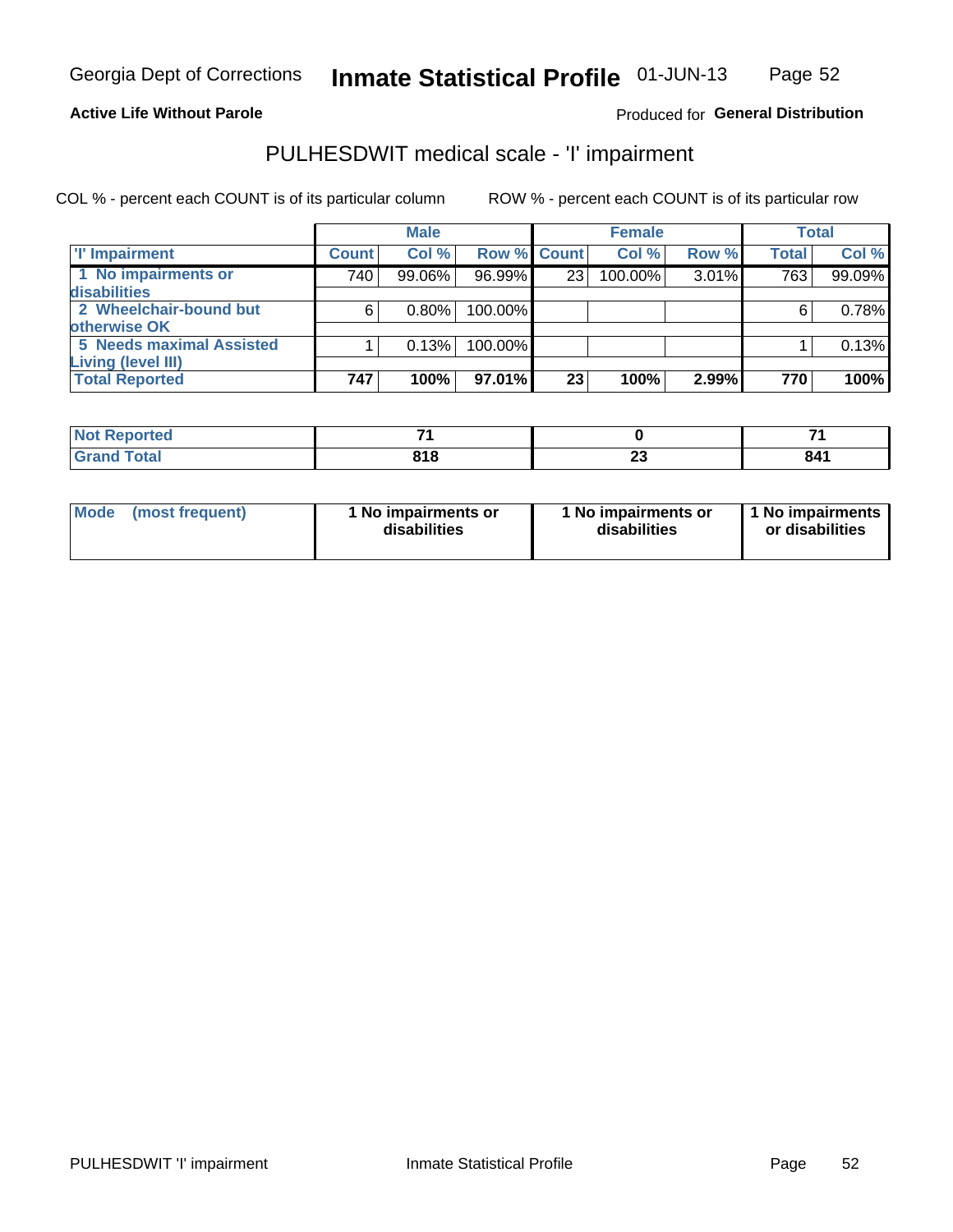## **Active Life Without Parole**

### Produced fo General Distribution

## PULHESDWIT medical scale - 'T' transportability

COL % - percent each COUNT is of its particular column

|                              |                    | <b>Male</b> |             |    | <b>Female</b> |       |              | <b>Total</b> |
|------------------------------|--------------------|-------------|-------------|----|---------------|-------|--------------|--------------|
| <b>T' Transportability</b>   | Count <sup>1</sup> | Col %       | Row % Count |    | Col %         | Row % | <b>Total</b> | Col %        |
| 1 Can be transported in any  | 745                | 99.33%      | 97.01%      | 23 | 100.00%       | 2.99% | 768          | 99.35%       |
| ordinary approved vehicle    |                    |             |             |    |               |       |              |              |
| 2 Wheelchair-bound, not      |                    | 0.13%       | 100.00%     |    |               |       |              | 0.13%        |
| needing special vehicle      |                    |             |             |    |               |       |              |              |
| 3 Wheelchair-bound, requires |                    | 0.13%       | 100.00%     |    |               |       |              | 0.13%        |
| special vehicle              |                    |             |             |    |               |       |              |              |
| 5 Requires ambulance         | $\mathcal{B}$      | 0.40%       | 100.00%     |    |               |       | 3            | 0.39%        |
| transport                    |                    |             |             |    |               |       |              |              |
| <b>Total Reported</b>        | 750                | 100%        | 97.02%      | 23 | 100%          | 2.98% | 773          | 100%         |

| w<br>ported | 68          |   | c<br>oo |
|-------------|-------------|---|---------|
|             | 04 O<br>ם נ | ~ | 841     |

| <b>Mode</b> | (most frequent) | 1 Can be transported in any 1 Can be transported in any | ordinary approved vehicle   ordinary approved vehicle   transported in any | 1 Can be<br>  ordinary approved  <br>vehicle |
|-------------|-----------------|---------------------------------------------------------|----------------------------------------------------------------------------|----------------------------------------------|
|-------------|-----------------|---------------------------------------------------------|----------------------------------------------------------------------------|----------------------------------------------|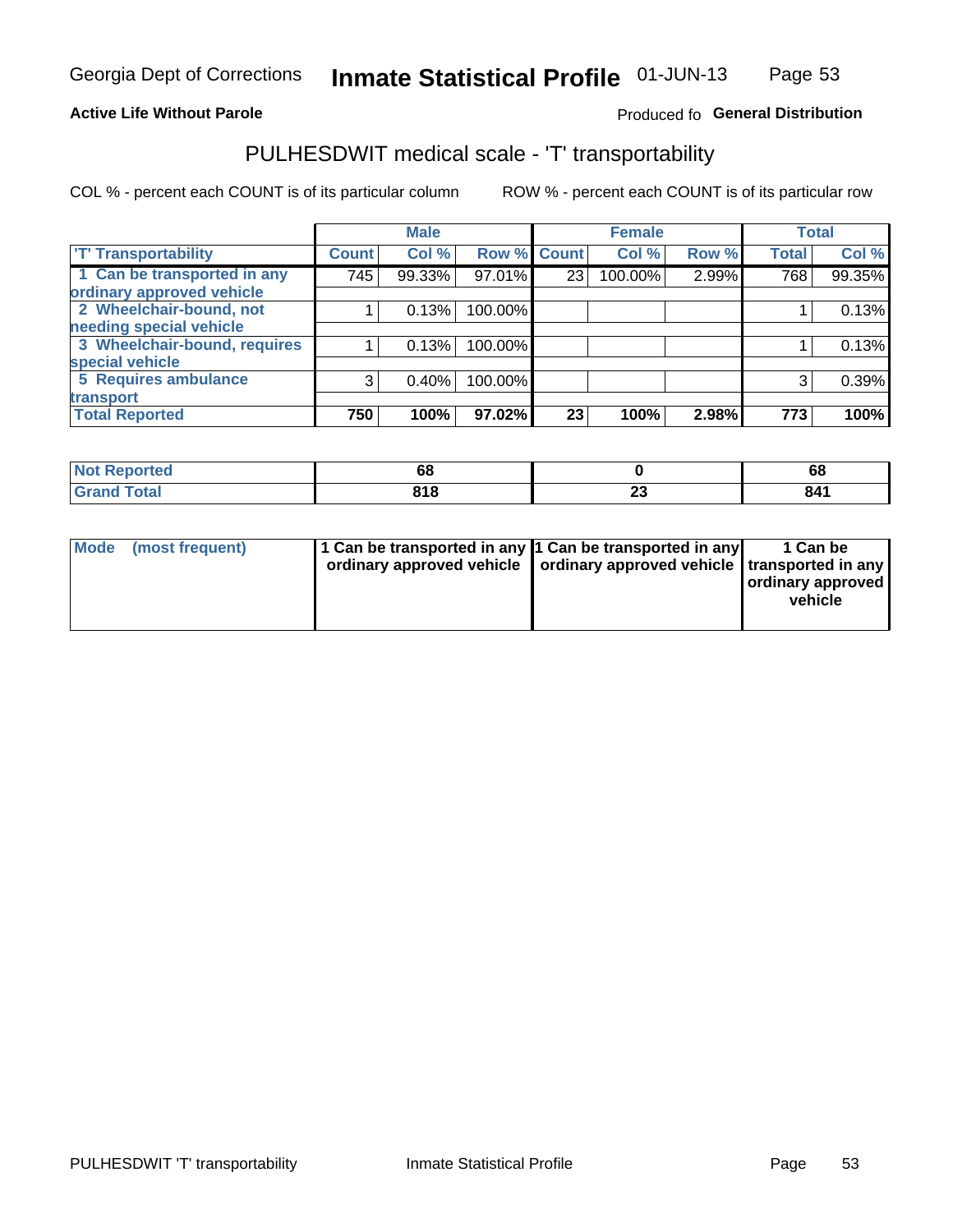## **Active Life Without Parole**

## Produced for General Distribution

## Criminality in family, self-reported

COL % - percent each COUNT is of its particular column

|                              |              | <b>Male</b> |           |                 | <b>Female</b> |          |       | Total  |
|------------------------------|--------------|-------------|-----------|-----------------|---------------|----------|-------|--------|
| <b>Criminality In Family</b> | <b>Count</b> | Col %       | Row %     | <b>Count</b>    | Col%          | Row %    | Total | Col %  |
| Yes, criminality in family   | 158          | 28.26%      | 96.93%    | 5               | 50.00%        | $3.07\%$ | 163   | 28.65% |
| No criminality in family     | 401          | 71.74%      | 98.77%    | 5               | $50.00\%$     | 1.23%    | 406   | 71.35% |
| <b>Total Reported</b>        | 559          | 100%        | $98.24\%$ | 10 <sup>1</sup> | 100%          | 1.76%    | 569   | 100%   |

| <b>Not</b><br>Reported | 259               |    | היה |
|------------------------|-------------------|----|-----|
| `otal<br>l Gran        | <b>040</b><br>,,, | Δv | 841 |

|  | Mode (most frequent) | No criminality in family | Yes, criminality in family | No criminality in<br>family |
|--|----------------------|--------------------------|----------------------------|-----------------------------|
|--|----------------------|--------------------------|----------------------------|-----------------------------|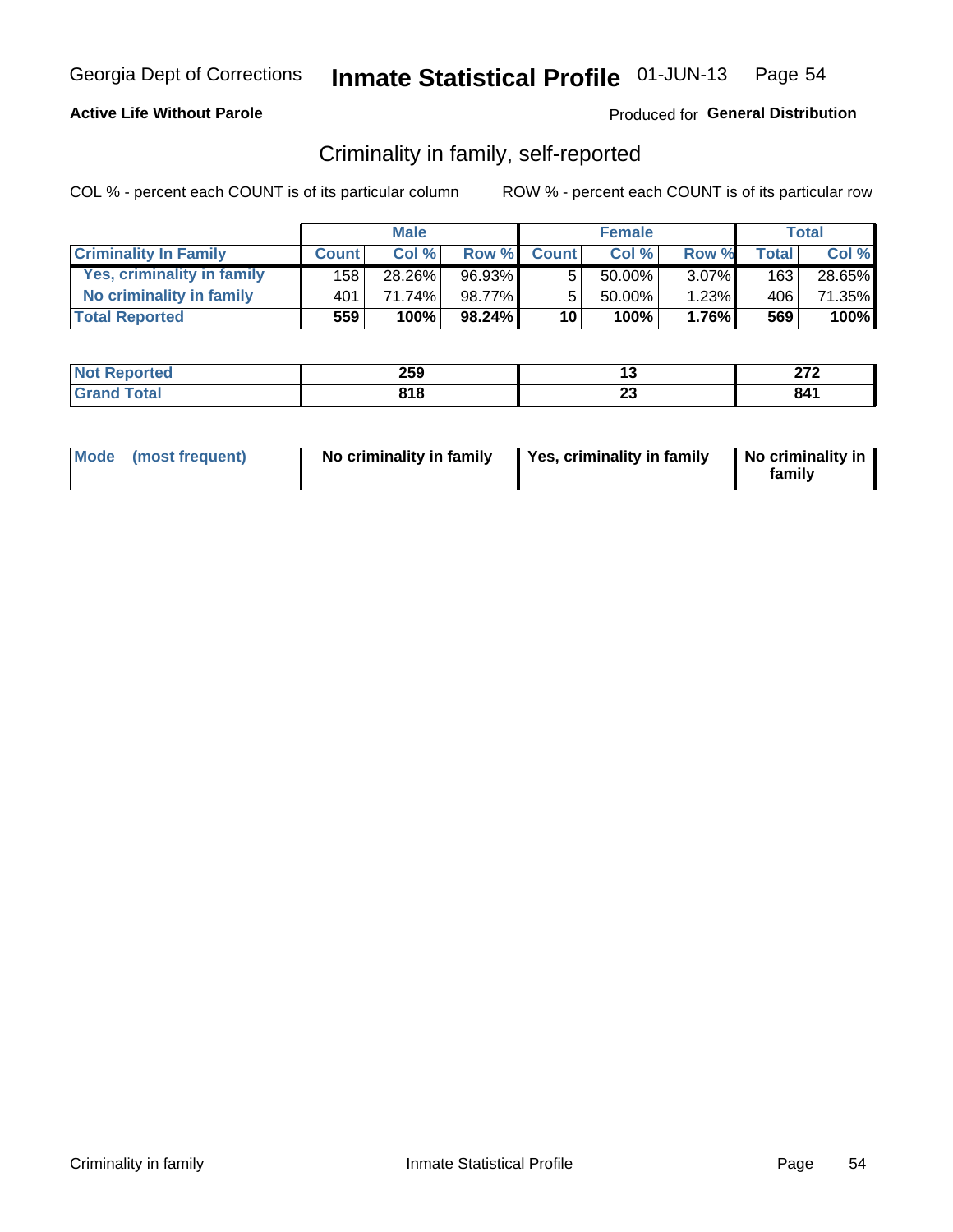## **Active Life Without Parole**

## Produced for General Distribution

## Alcoholism in family, self-reported

COL % - percent each COUNT is of its particular column

|                             |              | <b>Male</b> |        |                 | <b>Female</b> |          |       | Total  |
|-----------------------------|--------------|-------------|--------|-----------------|---------------|----------|-------|--------|
| <b>Alcoholism In Family</b> | <b>Count</b> | Col%        | Row %  | <b>Count</b>    | Col %         | Row %    | Total | Col %  |
| Yes, alcoholism in family   | 108          | $19.32\%$   | 97.30% | ્ર              | 30.00%        | $2.70\%$ | 1111  | 19.51% |
| No alcoholism in family     | 451          | 80.68%      | 98.47% |                 | 70.00%        | $1.53\%$ | 458   | 80.49% |
| <b>Total Reported</b>       | 559          | 100%        | 98.24% | 10 <sup>1</sup> | 100%          | $1.76\%$ | 569   | 100%   |

| <b>Reported</b><br>NC | 259        |              | היה<br>--- |
|-----------------------|------------|--------------|------------|
| <b>otal</b>           | 040<br>טוט | ~<br>∼<br>__ | ᅆ<br>O4 I  |

|  | Mode (most frequent) | No alcoholism in family | No alcoholism in family | No alcoholism in<br>family |
|--|----------------------|-------------------------|-------------------------|----------------------------|
|--|----------------------|-------------------------|-------------------------|----------------------------|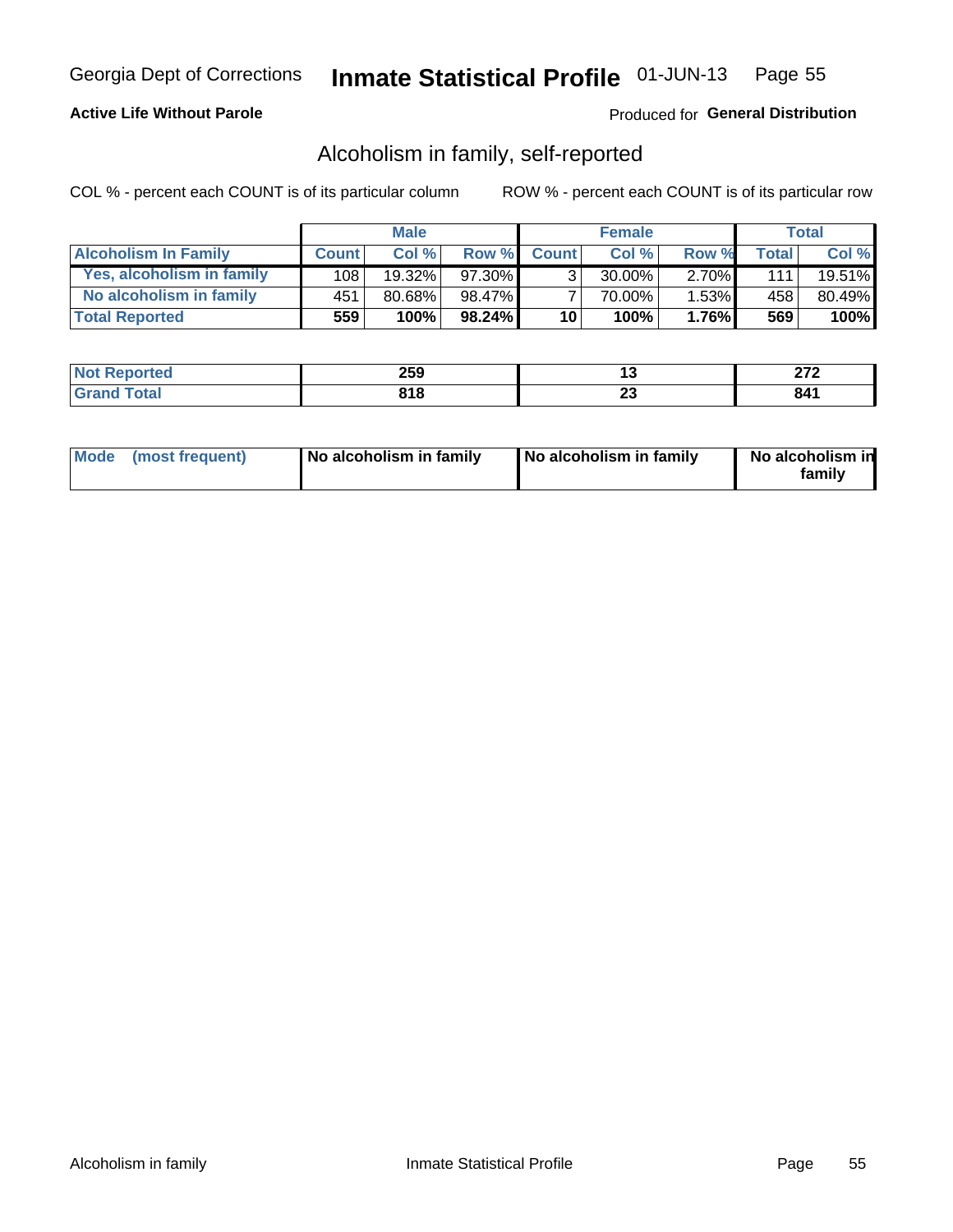## **Active Life Without Parole**

## Produced for General Distribution

## Drug abuse in family, self-reported

COL % - percent each COUNT is of its particular column

|                           |              | <b>Male</b> |           |                 | <b>Female</b> |          |              | Total   |
|---------------------------|--------------|-------------|-----------|-----------------|---------------|----------|--------------|---------|
| Drug Abuse In Family      | <b>Count</b> | Col%        | Row %     | <b>Count</b>    | Col%          | Row %    | <b>Total</b> | Col %   |
| Yes, drug abuse in family | 62           | 11.09%      | 95.38%    | 3 <sub>1</sub>  | $30.00\%$     | $4.62\%$ | 65 I         | 11.42%  |
| No drug abuse in family   | 497          | 88.91%      | 98.61%    |                 | 70.00%        | 1.39%    | 504          | 88.58%  |
| <b>Total Reported</b>     | 559          | 100%        | $98.24\%$ | 10 <sub>1</sub> | 100%          | $1.76\%$ | 569          | $100\%$ |

| <b>Not Reported</b>      | 259               |   | היה |
|--------------------------|-------------------|---|-----|
| <b>c</b> otal<br>' Grano | <b>040</b><br>טוט | " | 841 |

|  | Mode (most frequent) | No drug abuse in family | No drug abuse in family | No drug abuse in<br>family |
|--|----------------------|-------------------------|-------------------------|----------------------------|
|--|----------------------|-------------------------|-------------------------|----------------------------|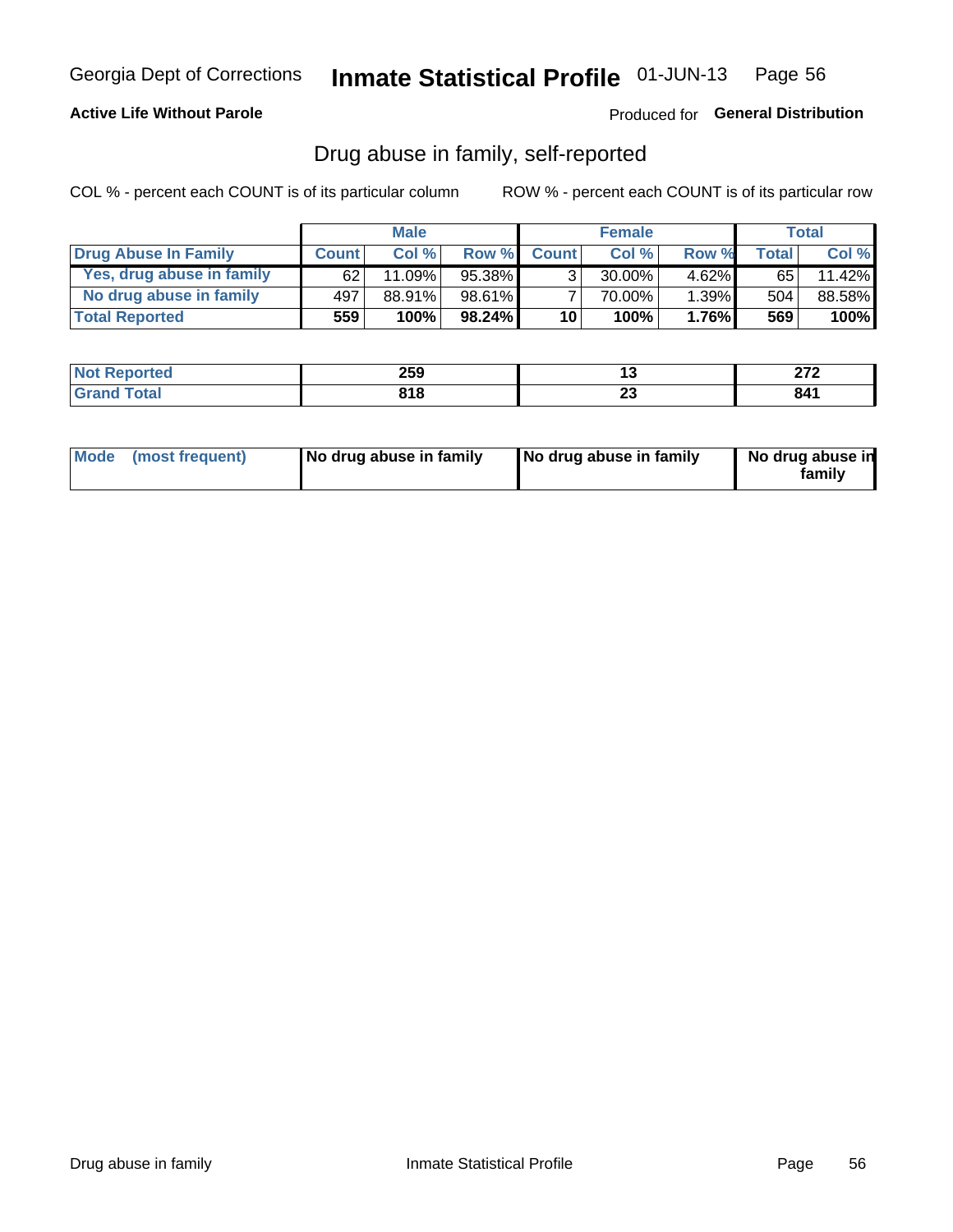### **Active Life Without Parole**

## Produced for General Distribution

## Subjected to frequent beatings, self-reported

COL % - percent each COUNT is of its particular column

|                            |              | <b>Male</b> |           |              | <b>Female</b> |       |       | Total  |
|----------------------------|--------------|-------------|-----------|--------------|---------------|-------|-------|--------|
| <b>Frequent beatings</b>   | <b>Count</b> | Col%        | Row %     | <b>Count</b> | Col %         | Row % | Total | Col %  |
| Yes, subjected to frequent | 34           | 6.08%       | 97.14%    |              | 10.00%        | 2.86% | 35    | 6.15%  |
| <b>beatings</b>            |              |             |           |              |               |       |       |        |
| Not subjected to frequent  | 525          | 93.92%      | 98.31%    | 9            | 90.00%        | 1.69% | 534   | 93.85% |
| <b>beatings</b>            |              |             |           |              |               |       |       |        |
| <b>Total Reported</b>      | 559          | 100%        | $98.24\%$ | 10           | 100%          | 1.76% | 569   | 100%   |

| <b>Not Reported</b> | 259 | . .      | 270<br>L I L |
|---------------------|-----|----------|--------------|
| <b>Grand Total</b>  | 818 | ~~<br>ΖJ | 841          |

| Mode (most frequent) | Not subjected to frequent<br>beatings | Not subjected to frequent<br>beatings | Not subjected to<br><b>frequent beatings</b> |
|----------------------|---------------------------------------|---------------------------------------|----------------------------------------------|
|                      |                                       |                                       |                                              |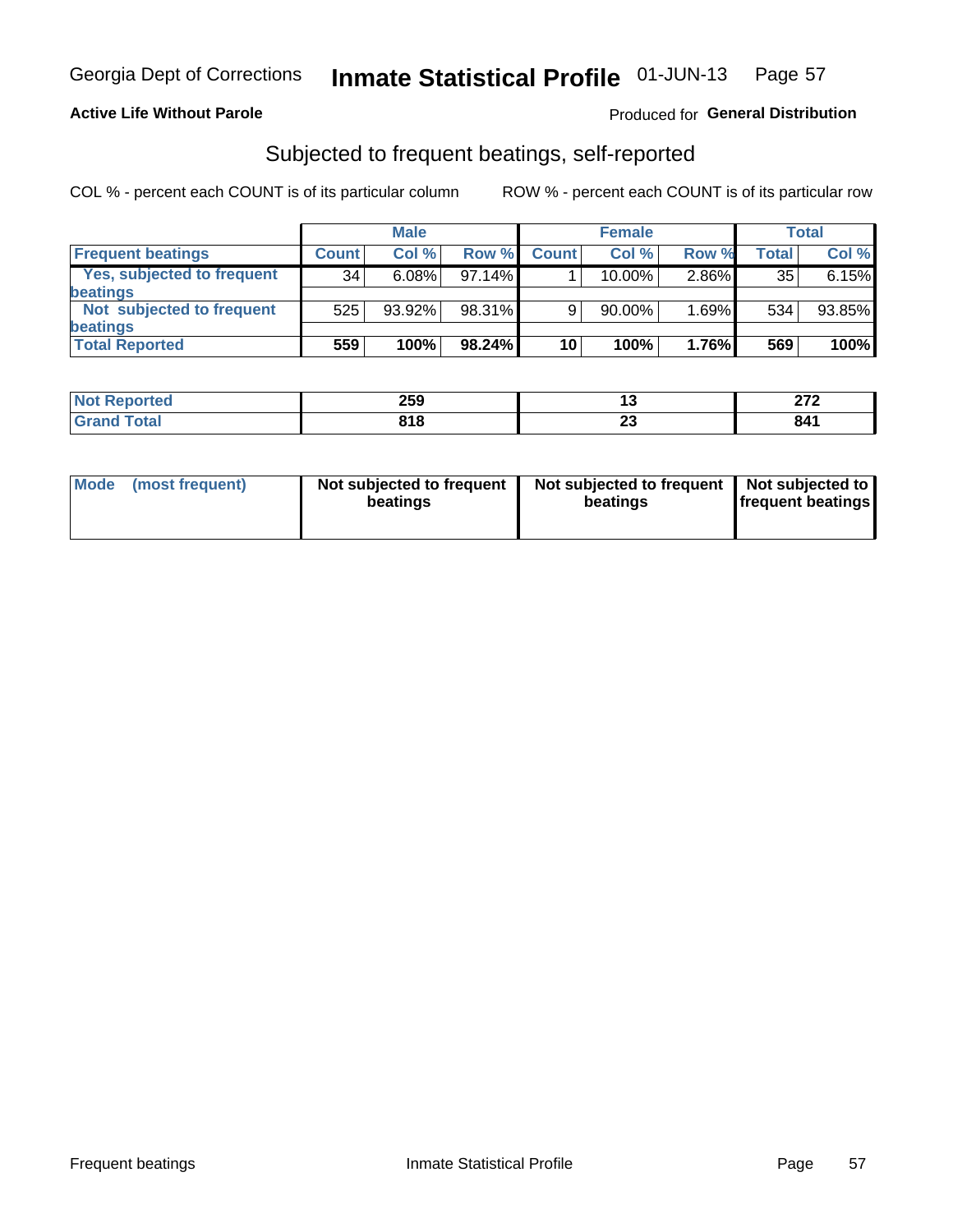## **Active Life Without Parole**

## Produced for General Distribution

## Father absent during inmate's childhood

COL % - percent each COUNT is of its particular column

|                           |              | <b>Male</b> |           |                 | <b>Female</b> |          |              | Total  |
|---------------------------|--------------|-------------|-----------|-----------------|---------------|----------|--------------|--------|
| <b>Father Absent</b>      | <b>Count</b> | Col%        | Row %     | <b>Count</b>    | Col %         | Row %    | <b>Total</b> | Col %  |
| Yes, father was absent    | 280          | $50.09\%$   | 98.94%    | 3 <sub>1</sub>  | $30.00\%$     | $1.06\%$ | 283          | 49.74% |
| No, father was not absent | 279          | 49.91%      | $97.55\%$ |                 | 70.00%        | $2.45\%$ | 286          | 50.26% |
| <b>Total Reported</b>     | 559          | 100%        | $98.24\%$ | 10 <sup>1</sup> | 100%          | $1.76\%$ | 569          | 100%   |

| <b>Not Reported</b> | 259   | ۰. | היה |
|---------------------|-------|----|-----|
| <b>Total</b>        | 040   | "  | 841 |
| 'Grano              | 0 I O | __ |     |

|  | Mode (most frequent) | Yes, father was absent | <b>No. father was not absent</b> | No, father was not<br>absent |
|--|----------------------|------------------------|----------------------------------|------------------------------|
|--|----------------------|------------------------|----------------------------------|------------------------------|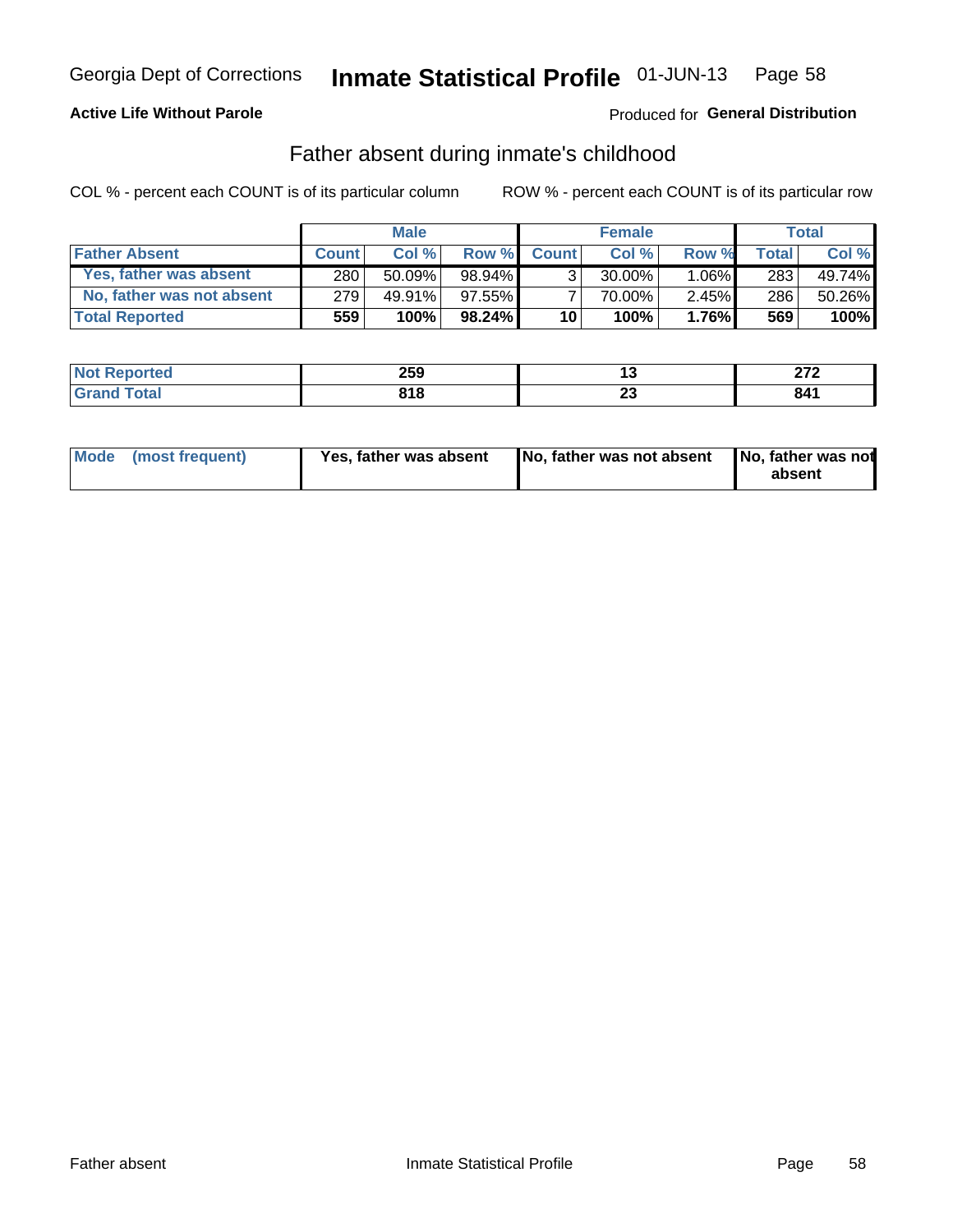## **Active Life Without Parole**

## Produced for General Distribution

## Mother absent during inmate's childhood

COL % - percent each COUNT is of its particular column

|                           |              | <b>Male</b> |           |                 | <b>Female</b> |          |              | Total   |
|---------------------------|--------------|-------------|-----------|-----------------|---------------|----------|--------------|---------|
| <b>Mother Absent</b>      | <b>Count</b> | Col%        | Row %     | <b>Count</b>    | Col%          | Row %    | <b>Total</b> | Col %   |
| Yes, mother was absent    | 791          | 14.13%      | 97.53%    | 2               | $20.00\%$     | $2.47\%$ | 81           | 14.24%  |
| No. mother was not absent | 480          | 85.87%      | 98.36%    | 8               | 80.00%        | 1.64%    | 488          | 85.76%  |
| <b>Total Reported</b>     | 559          | 100%        | $98.24\%$ | 10 <sup>1</sup> | 100%          | $1.76\%$ | 569          | $100\%$ |

| <b>Reported</b><br>NO1 | 259   |    | ^7^<br>--- |
|------------------------|-------|----|------------|
| <b>otal</b>            | 04 O  | ΔJ | 2 A 1      |
| ______                 | 0 I U |    | 04 I       |

| Mode (most frequent) | No, mother was not absent   No, mother was not absent   No, mother was | not absent |
|----------------------|------------------------------------------------------------------------|------------|
|                      |                                                                        |            |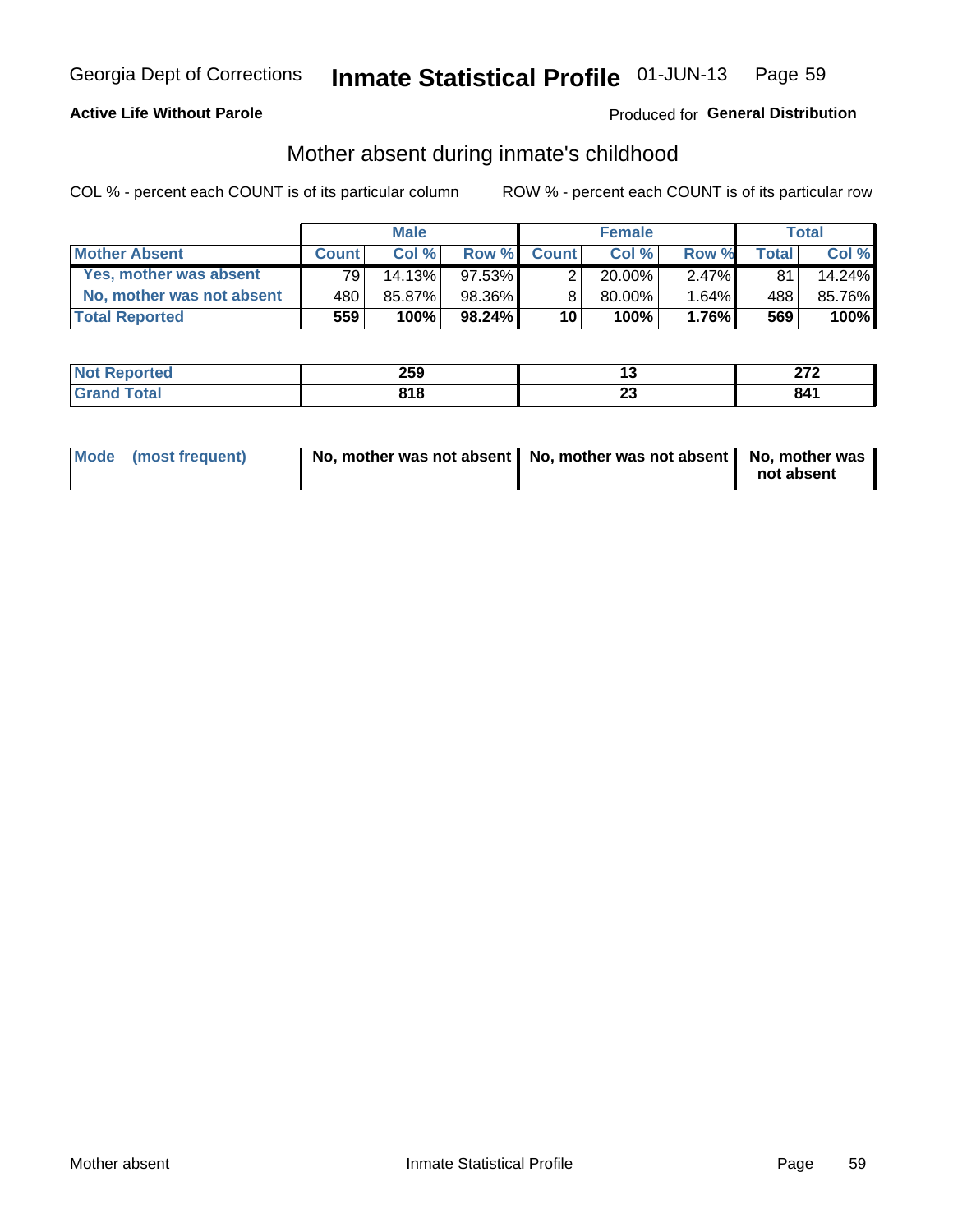## **Active Life Without Parole**

## Produced for General Distribution

## Inmate diagnosed as manipulative

COL % - percent each COUNT is of its particular column

|                          |              | <b>Male</b> |           |              | <b>Female</b> |          |              | Total  |
|--------------------------|--------------|-------------|-----------|--------------|---------------|----------|--------------|--------|
| <b>Manipulative</b>      | <b>Count</b> | Col %       | Row %     | <b>Count</b> | Col %         | Row %    | <b>Total</b> | Col %  |
| <b>Yes, manipulative</b> | 133          | 23.96%      | $99.25\%$ |              | $10.00\%$ .   | $0.75\%$ | 134          | 23.72% |
| No, not manipulative     | 422          | 76.04%      | $97.91\%$ | 9            | 90.00%        | $2.09\%$ | 431          | 76.28% |
| <b>Total Reported</b>    | 555          | 100%        | 98.23%    | 10           | 100%          | 1.77%    | 565          | 100%   |

| <b>Not</b>                   | 200               | . .                 | $\sim$ |
|------------------------------|-------------------|---------------------|--------|
| <b>Reported</b>              | 20J               |                     | 41 V   |
| <b>otal</b><br>Grar<br>_____ | <b>040</b><br>,,, | ^^<br>2 J<br>$\sim$ | 841    |

|  | Mode (most frequent) | No, not manipulative | No, not manipulative | No. not<br><b>I</b> manipulative |
|--|----------------------|----------------------|----------------------|----------------------------------|
|--|----------------------|----------------------|----------------------|----------------------------------|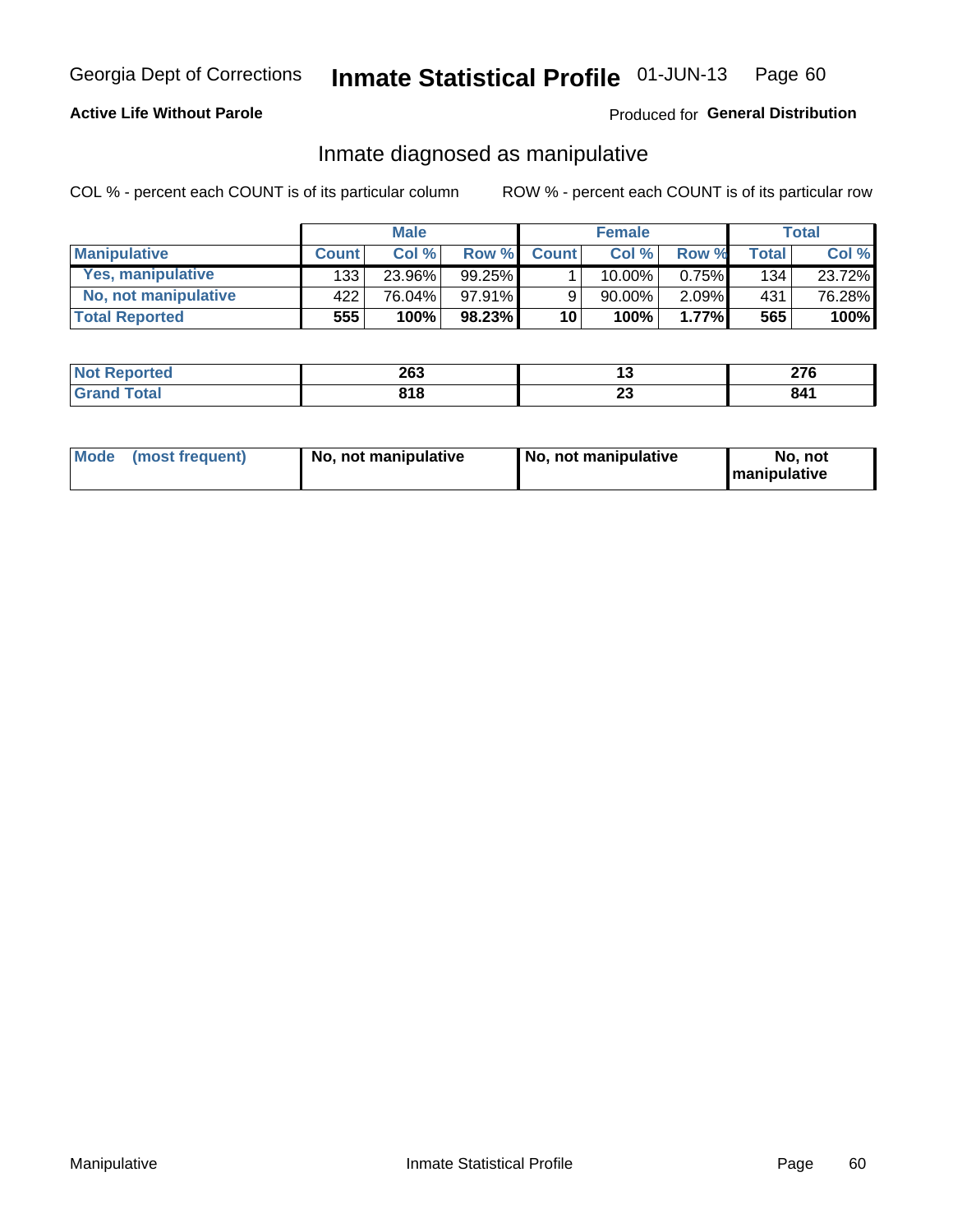#### Inmate Statistical Profile 01-JUN-13 Page 61

## **Active Life Without Parole**

Produced for General Distribution

## Inmate diagnosed as assaultive

COL % - percent each COUNT is of its particular column

|                       |              | <b>Male</b> |         |              | <b>Female</b> |          |       | Total           |
|-----------------------|--------------|-------------|---------|--------------|---------------|----------|-------|-----------------|
| <b>Assaultive</b>     | <b>Count</b> | Col%        | Row %   | <b>Count</b> | Col%          | Row %    | Total | Col %           |
| Yes, assaultive       | 431          | 77.66%      | 97.95%  | 9            | 90.00%        | $2.05\%$ | 440   | 77.88% <b>I</b> |
| No, not assaultive    | 124          | 22.34%      | 99.20%1 |              | 10.00%        | $0.80\%$ | 125   | 22.12%          |
| <b>Total Reported</b> | 555          | 100%        | 98.23%  | 10           | 100%          | $1.77\%$ | 565   | 100%            |

| <b>Not Reported</b> | 263 |   | יים |
|---------------------|-----|---|-----|
| <b>Total</b>        | 818 | ∼ | 841 |

| Mode (most frequent)<br>Yes, assaultive | Yes, assaultive | <b>Yes, assaultive</b> |
|-----------------------------------------|-----------------|------------------------|
|-----------------------------------------|-----------------|------------------------|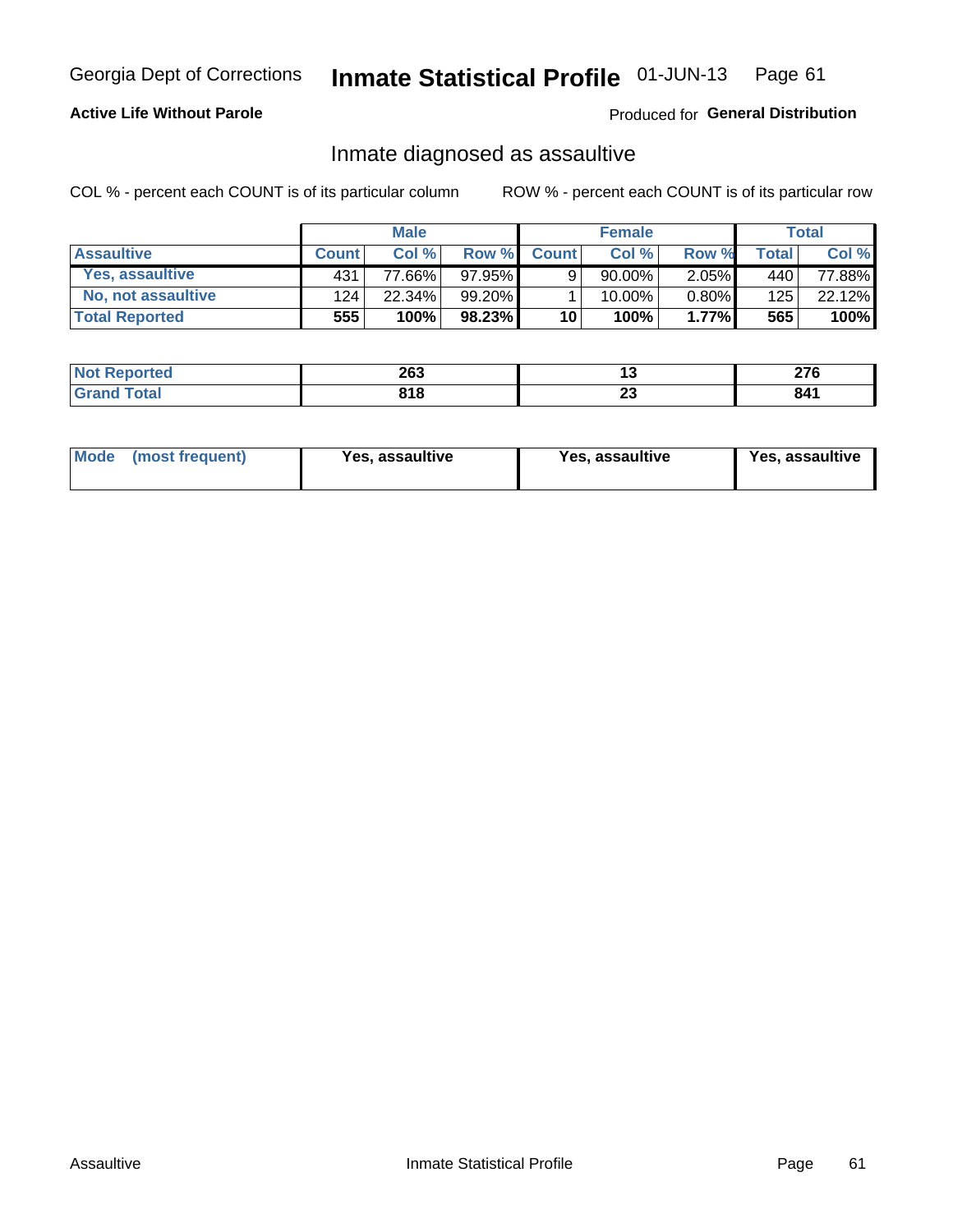#### Inmate Statistical Profile 01-JUN-13 Page 62

#### **Active Life Without Parole**

### Produced for General Distribution

## Number of prior Georgia incarcerations

COL % - percent each COUNT is of its particular column

|                                       |              | <b>Male</b> |             |    | <b>Female</b> |          |       | <b>Total</b> |
|---------------------------------------|--------------|-------------|-------------|----|---------------|----------|-------|--------------|
| <b>Num of Prior GA Incarcerations</b> | <b>Count</b> | Col %       | Row % Count |    | Col %         | Row %    | Total | Col %        |
|                                       | 404          | 49.39%      | 95.73%      | 18 | 78.26%        | 4.27%    | 422   | 50.18%       |
|                                       | 165          | 20.17%      | 100.00%     |    |               |          | 165   | 19.62%       |
|                                       | 99           | 12.10%      | 98.02%      | 2  | 8.70%         | 1.98%    | 101   | 12.01%       |
| 3                                     | 66           | 8.07%       | 97.06%      | 2  | 8.70%         | 2.94%    | 68    | 8.09%        |
|                                       | 42           | 5.13%       | 100.00%     |    |               |          | 42    | 4.99%        |
|                                       | 23           | 2.81%       | 100.00%     |    |               |          | 23    | 2.73%        |
| <b>More Than 5</b>                    | 19           | 2.32%       | 95.00%      |    | 4.35%         | $5.00\%$ | 20    | 2.38%        |
| <b>Total Reported</b>                 | 818          | 100%        | 97.27%      | 23 | 100.0%        | 2.73%    | 841   | 100%         |

| orted<br>N                       |            |   |     |
|----------------------------------|------------|---|-----|
| <b>cotal</b><br>$\mathbf{v}$ and | 04C<br>ם ו | ~ | 841 |

| Mean (average)       | 1.18 | -47 |
|----------------------|------|-----|
| Median (middle)      |      |     |
| Mode (most frequent) |      |     |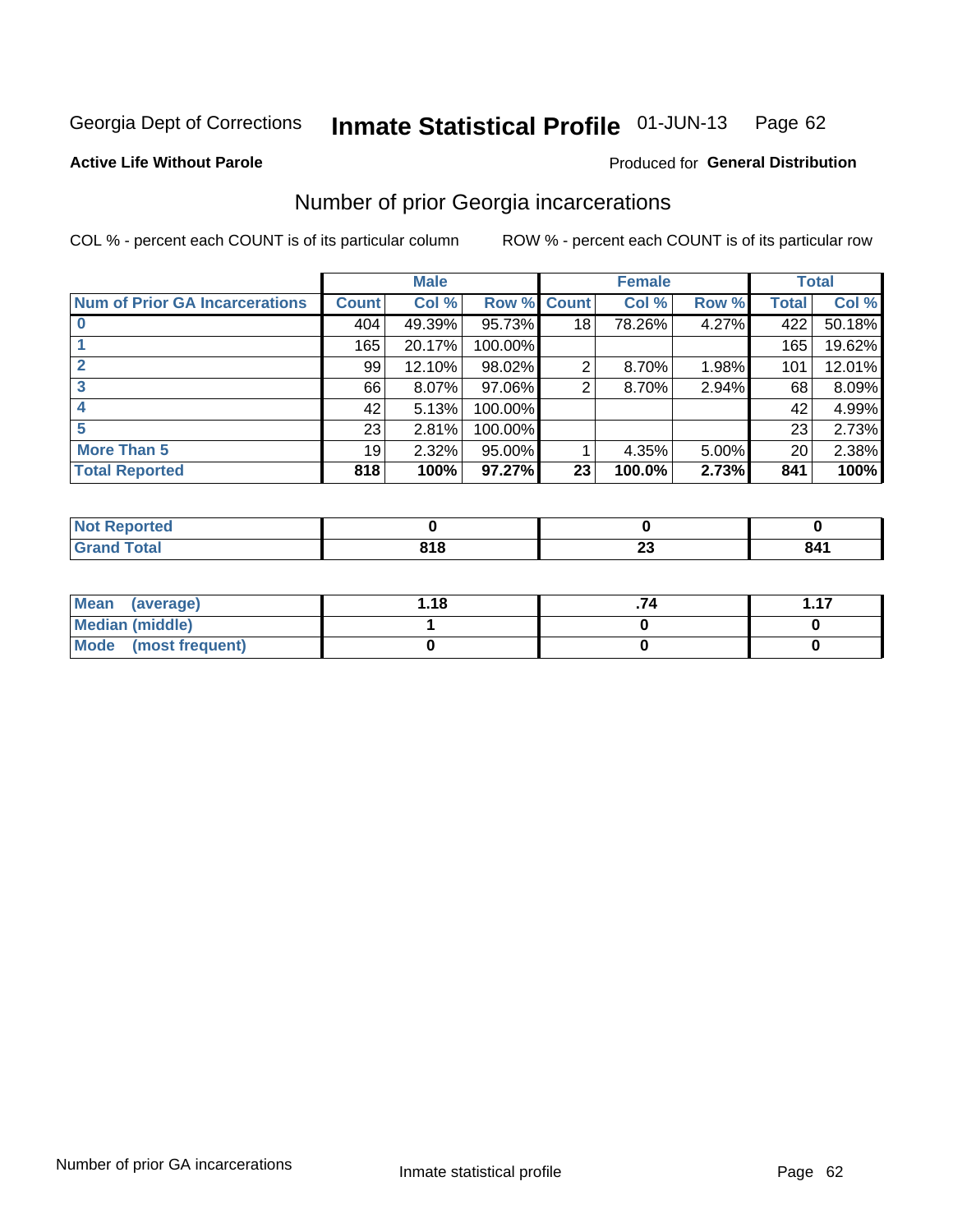#### Inmate Statistical Profile 01-JUN-13 Page 63

**Active Life Without Parole** 

Produced for General Distribution

## Prison sentence in years

COL % - percent each COUNT is of its particular column

ROW % - percent each COUNT is of its particular row

|                                 |         | <b>Male</b> |                    |    | <b>Female</b> |       |             | Total   |
|---------------------------------|---------|-------------|--------------------|----|---------------|-------|-------------|---------|
| <b>Prison Sentence In Years</b> | Count l | Col %       | <b>Row % Count</b> |    | Col %         | Row % | $\tau$ otal | Col %   |
| <b>Life Without Parole</b>      | 818     | $100.00\%$  | $97.27\%$          | 23 | $100.00\%$    | 2.73% | 841         | 100.00% |
| <b>Total Reported</b>           | 818     | 100%        | $97.27\%$          | 23 | 100%          | 2.73% | 841         | 100%    |

| <b>Not Reported</b> |              |   |     |
|---------------------|--------------|---|-----|
| <b>otal</b>         | 0 A O<br>טונ | ~ | 841 |

#### **Determinate (numeric) sentences only**

| <b>Mean</b> | <i>(average)</i> |  |  |
|-------------|------------------|--|--|
|             |                  |  |  |

All sentences (including determinate), with life, life without parole, and death sentences figured at 45 years

| $M$ ea<br>(average) | $\sim$ | ,,<br>т. |
|---------------------|--------|----------|
|                     |        |          |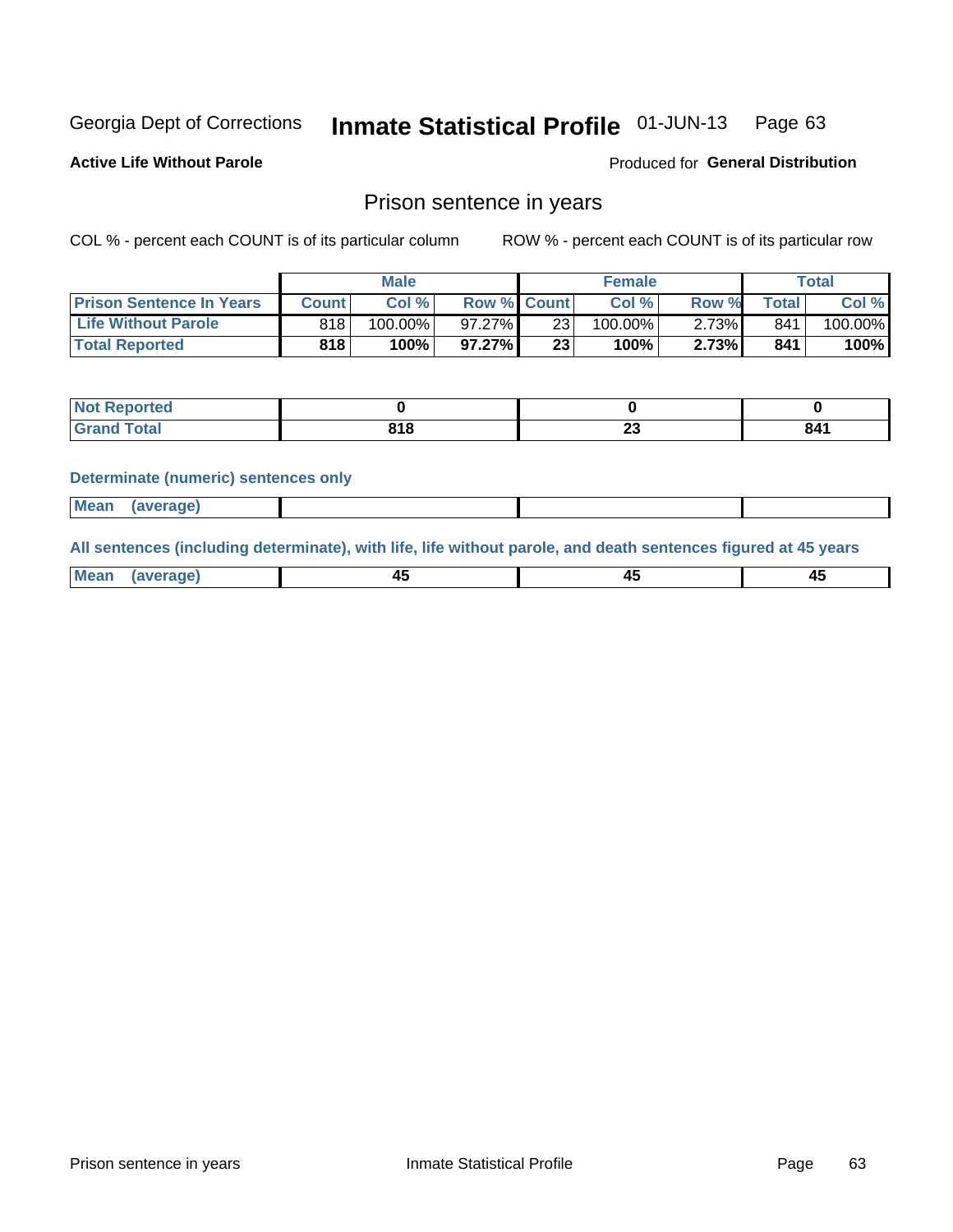#### **Active Life Without Parole**

### Produced for General Distribution

## Primary offense, broken out into felonies vs misdemeanors

COL % - percent each COUNT is of its particular column

|                                  |              | <b>Male</b> |                    |                 | <b>Female</b> |       |              | Total   |
|----------------------------------|--------------|-------------|--------------------|-----------------|---------------|-------|--------------|---------|
| <b>Felonies and Misdemeanors</b> | <b>Count</b> | Col%        | <b>Row % Count</b> |                 | Col%          | Row % | <b>Total</b> | Col %   |
| <b>Felonies</b>                  | 818          | 100.00%     | 97.27%             | 231             | 100.00%       | 2.73% | 841          | 100.00% |
| <b>Total Reported</b>            | 818          | 100%        | 97.27%             | 23 <sub>1</sub> | $100\%$       | 2.73% | 841          | 100%    |

| <b>Not Reported</b> |      |     |     |
|---------------------|------|-----|-----|
| <b>Grand Total</b>  | 04 O | 04C | 841 |
| <b>UIUIU</b>        | טונ  | טוי |     |

| <b>Mode</b><br>frequent)<br>nies<br>≧ (most tr.<br>. | onies<br>. | lonies<br>ею<br>____ |
|------------------------------------------------------|------------|----------------------|
|------------------------------------------------------|------------|----------------------|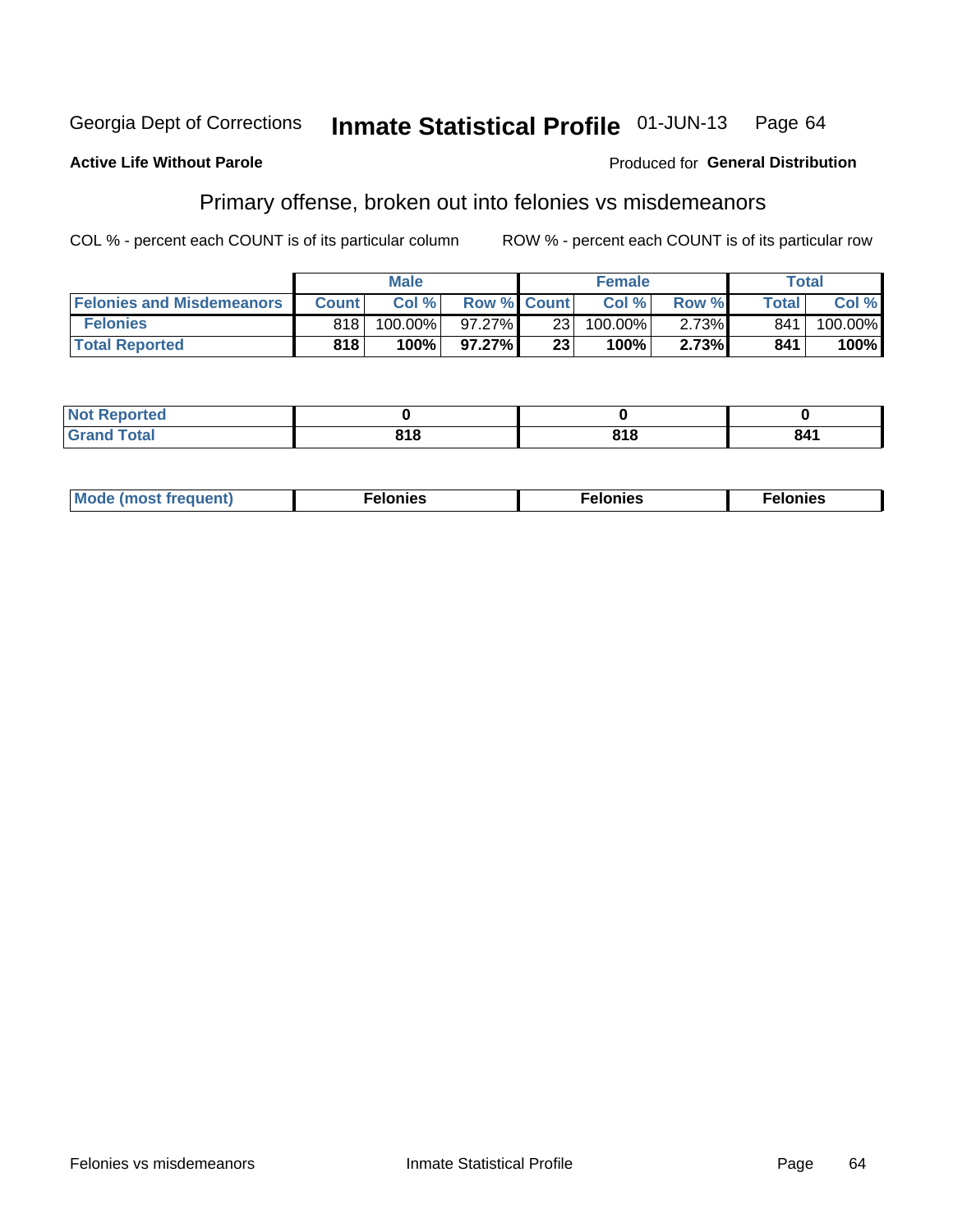#### Inmate Statistical Profile 01-JUN-13 Page 65

## **Active Life Without Parole**

### Produced for General Distribution

## Primary offense, broken out into six broad crime categories

COL % - percent each COUNT is of its particular column

|                         |                 | <b>Male</b> |                    |                 | <b>Female</b> |       |                 | <b>Total</b> |
|-------------------------|-----------------|-------------|--------------------|-----------------|---------------|-------|-----------------|--------------|
| <b>Crime Categories</b> | <b>Count</b>    | Col %       | <b>Row % Count</b> |                 | Col %         | Row % | <b>Total</b>    | Col %        |
| <b>Violent</b>          | 688             | 84.11%      | 96.77%             | 23 <sub>1</sub> | 100.00%       | 3.23% | 711             | 84.54%       |
| <b>Sex Crime</b>        | 111             | 13.57%      | 100.00%            |                 | .00%          |       | 111             | 13.20%       |
| 3<br><b>Property</b>    | 3               | .37%        | 100.00%            |                 | .00%          |       | 3               | $.36\%$      |
| <b>Drug</b><br>4        | 14 <sub>1</sub> | 1.71%       | 100.00%            |                 | .00%          |       | 14 <sub>1</sub> | 1.66%        |
| <b>Other</b><br>6       | $\overline{2}$  | .24%        | 100.00%            |                 | .00%          |       | 2               | .24%         |
| <b>Total Reported</b>   | 818             | 100%        | 97.27%             | 23              | 100%          | 2.73% | 841             | 100%         |

| <b>Not Reported</b> |           |                               |     |
|---------------------|-----------|-------------------------------|-----|
| <b>Total</b>        | 045<br>но | $\overline{\phantom{a}}$<br>∼ | 841 |

| М |   | - -- - |         |
|---|---|--------|---------|
|   | ш | וחי    | 1.91311 |
|   |   |        |         |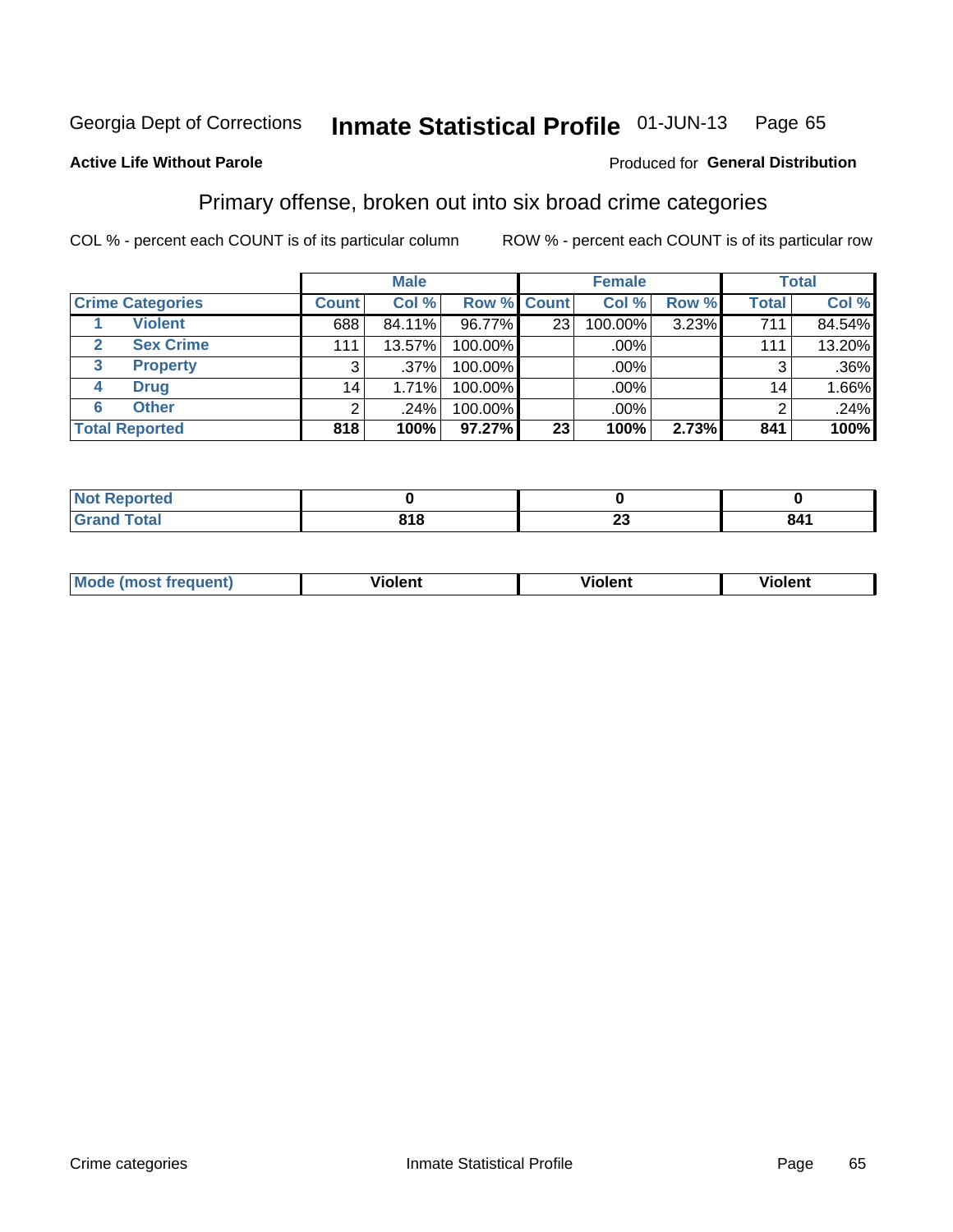#### Inmate Statistical Profile 01-JUN-13 Page 66

#### **Active Life Without Parole**

## **Produced for General Distribution**

## Primary offense, detailed offense code

COL % - percent each COUNT is of its particular column

|   |                                          |                 | <b>Male</b> |         | <b>Female</b>   |        |         | <b>Total</b>    |        |
|---|------------------------------------------|-----------------|-------------|---------|-----------------|--------|---------|-----------------|--------|
|   | <b>Primary Offense</b>                   | <b>Count</b>    | Col %       | Row %   | <b>Count</b>    | Col %  | Row %   | <b>Total</b>    | Col %  |
| F | <b>Aggrav Child Molestation</b>          | $\overline{16}$ | 1.96%       | 100.00% |                 |        |         | $\overline{16}$ | 1.90%  |
| F | <b>Aggrav Sexual Battery</b>             | 4               | .49%        | 100.00% |                 |        |         | 4               | .48%   |
| F | <b>Aggrav Sodomy</b>                     | 10              | 1.22%       | 100.00% |                 |        |         | 10              | 1.19%  |
| F | <b>Armed Robbery</b>                     | 125             | 15.28%      | 98.43%  | $\overline{2}$  | 8.70%  | 1.57%   | 127             | 15.10% |
| F | <b>Att/Consprcy Commt</b><br>C/S/Of      | 1               | .12%        | 100.00% |                 |        |         | 1               | .12%   |
| F | <b>Burg Bef 7/1/12</b>                   | 3               | .37%        | 100.00% |                 |        |         | 3               | .36%   |
| F | <b>Child Molestation</b>                 | 4               | .49%        | 100.00% |                 |        |         | 4               | .48%   |
| F | <b>Cruelty To Children</b>               | 1               | .12%        | 100.00% |                 |        |         | 1               | .12%   |
| F | <b>Feticide</b>                          |                 |             |         | $\mathbf{1}$    | 4.35%  | 100.00% | 1               | .12%   |
| F | <b>Hijacking Motor Vehicle</b>           | 1               | .12%        | 100.00% |                 |        |         | 1               | .12%   |
| F | <b>Kidnapping</b>                        | 64              | 7.82%       | 100.00% |                 |        |         | 64              | 7.61%  |
| F | <b>Murder</b>                            | 496             | 60.64%      | 96.12%  | 20              | 86.96% | 3.88%   | 516             | 61.36% |
| F | <b>Poss Firearm Convct</b>               | 1               | .12%        | 100.00% |                 |        |         | 1               | .12%   |
|   | <b>Felon</b>                             |                 |             |         |                 |        |         |                 |        |
| F | <b>Poss Of Certain</b><br><b>Weapons</b> | 1               | .12%        | 100.00% |                 |        |         | 1               | .12%   |
| F | <b>Poss Of Cocaine</b>                   | 3               | .37%        | 100.00% |                 |        |         | 3               | .36%   |
| F | <b>Poss W Int Dist Cocaine</b>           | 1               | .12%        | 100.00% |                 |        |         | 1               | .12%   |
| F | <b>Rape</b>                              | 77              | 9.41%       | 100.00% |                 |        |         | 77              | 9.16%  |
| F | <b>Robbery</b>                           | 1               | .12%        | 100.00% |                 |        |         | 1               | .12%   |
| F | <b>S/D Cocaine</b>                       | 5               | .61%        | 100.00% |                 |        |         | 5               | .59%   |
| F | <b>Traf Cocaine 401+ Gm</b>              | 1               | .12%        | 100.00% |                 |        |         | 1               | .12%   |
| F | <b>Traf Cocaine Less 200</b><br>Gm       | $\overline{2}$  | .24%        | 100.00% |                 |        |         | $\overline{2}$  | .24%   |
| F | <b>Traf Methamph 28-199</b>              | 1               | .12%        | 100.00% |                 |        |         | 1               | .12%   |
|   | Gm                                       |                 |             |         |                 |        |         |                 |        |
|   | <b>Total Rported</b>                     | 818             | 100%        | 97.27%  | $\overline{23}$ | 100%   | 2.73%   | 841             | 100%   |

| oorted<br>'N ( |            |          |     |
|----------------|------------|----------|-----|
| 'otal          | 040<br>010 | ^^<br>Δv | 841 |

| Mode (most frequent) | 1101 Murder | 1101 Murder | 1101 Murder |
|----------------------|-------------|-------------|-------------|
|                      |             |             |             |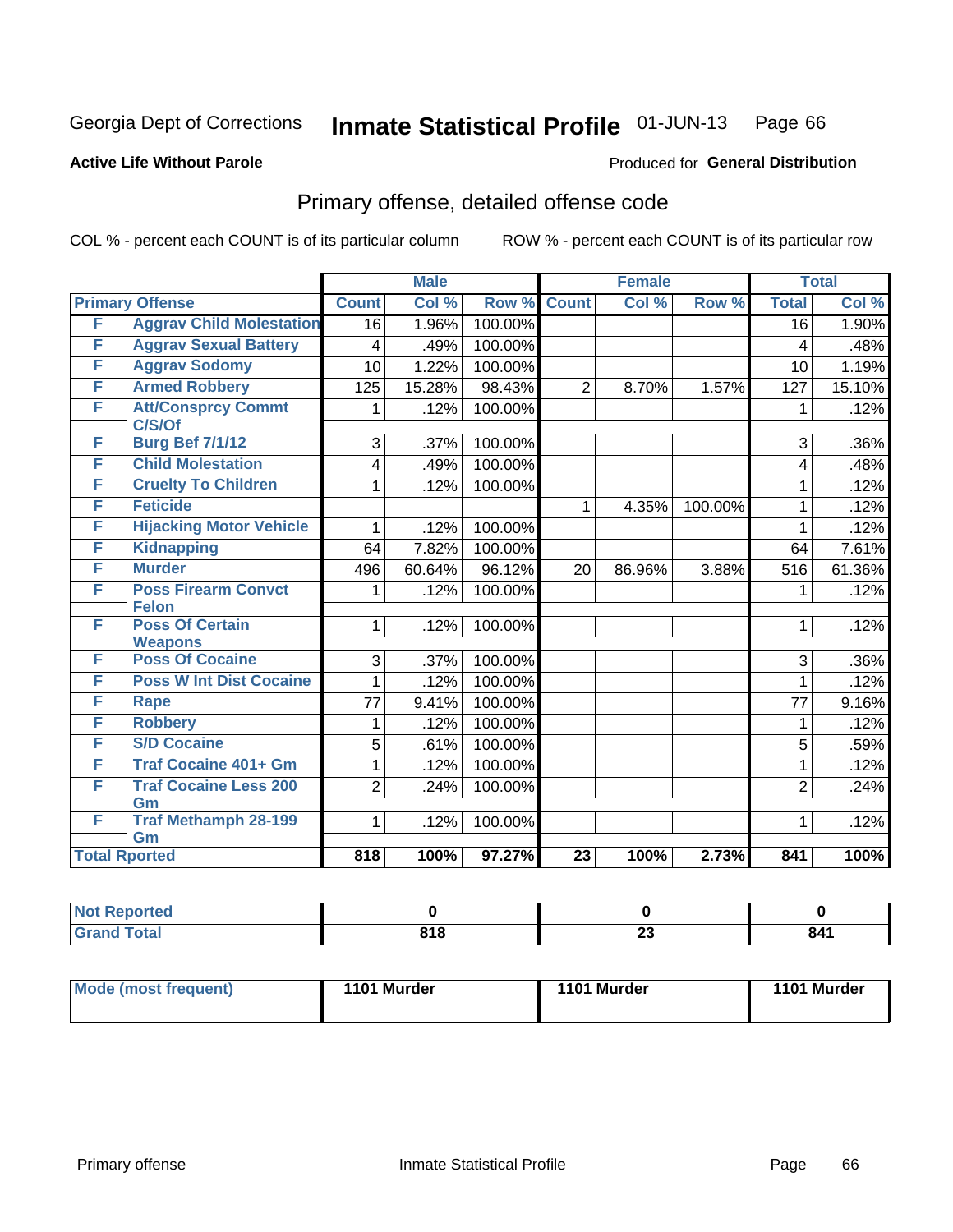### **Active Life Without Parole**

## Produced for **General Distribution**

## County of conviction of primary offense

|                                |                | <b>Male</b> |                  |              | <b>Female</b> |        |                | <b>Total</b> |
|--------------------------------|----------------|-------------|------------------|--------------|---------------|--------|----------------|--------------|
| <b>County of Conviction</b>    | <b>Count</b>   | Col %       | Row <sup>%</sup> | <b>Count</b> | Col %         | Row %  | <b>Total</b>   | Col %        |
| <b>Appling County</b><br>001   | 3              | .37%        | 100.00%          |              |               |        | 3              | .36%         |
| <b>Atkinson County</b><br>002  | $\overline{2}$ | .24%        | 100.00%          |              |               |        | $\overline{2}$ | .24%         |
| <b>Bacon County</b><br>003     | 1              | .12%        | 100.00%          |              |               |        | 1              | .12%         |
| <b>Baldwin County</b><br>005   | 4              | .49%        | 100.00%          |              |               |        | 4              | .48%         |
| <b>Banks County</b><br>006     | 1              | .12%        | 100.00%          |              |               |        | $\mathbf{1}$   | .12%         |
| <b>Barrow County</b><br>007    | 6              | .73%        | 100.00%          |              |               |        | 6              | .71%         |
| <b>Bartow County</b><br>008    | 5              | .61%        | 100.00%          |              |               |        | 5              | .59%         |
| <b>Ben Hill County</b><br>009  | 4              | .49%        | 100.00%          |              |               |        | 4              | .48%         |
| <b>Berrien County</b><br>010   | $\overline{2}$ | .24%        | 100.00%          |              |               |        | $\overline{2}$ | .24%         |
| <b>Bibb County</b><br>011      | 24             | 2.93%       | 100.00%          |              |               |        | 24             | 2.85%        |
| <b>Bleckley County</b><br>012  | 1              | .12%        | 100.00%          |              |               |        | 1              | .12%         |
| <b>Brantley County</b><br>013  | $\overline{2}$ | .24%        | 100.00%          |              |               |        | $\overline{c}$ | .24%         |
| <b>Brooks County</b><br>014    | 1              | .12%        | 100.00%          |              |               |        | $\mathbf{1}$   | .12%         |
| <b>Bulloch County</b><br>016   | 4              | .49%        | 80.00%           | 1            | 4.35%         | 20.00% | 5              | .59%         |
| <b>Burke County</b><br>017     | 6              | .73%        | 100.00%          |              |               |        | 6              | .71%         |
| <b>Butts County</b><br>018     | 5              | .61%        | 100.00%          |              |               |        | 5              | .59%         |
| <b>Camden County</b><br>020    | 5              | .61%        | 100.00%          |              |               |        | 5              | .59%         |
| <b>Candler County</b><br>021   | 1              | .12%        | 100.00%          |              |               |        | 1              | .12%         |
| <b>Carroll County</b><br>022   | 3              | .37%        | 100.00%          |              |               |        | 3              | .36%         |
| <b>Catoosa County</b><br>023   | 3              | .37%        | 100.00%          |              |               |        | $\overline{3}$ | .36%         |
| <b>Charlton County</b><br>024  | 1              | .12%        | 100.00%          |              |               |        | 1              | .12%         |
| <b>Chatham County</b><br>025   | 29             | 3.55%       | 100.00%          |              |               |        | 29             | 3.45%        |
| <b>Chattooga County</b><br>027 | 1              | .12%        | 100.00%          |              |               |        | 1              | .12%         |
| <b>Cherokee County</b><br>028  | 3              | .37%        | 100.00%          |              |               |        | 3              | .36%         |
| <b>Clarke County</b><br>029    | 17             | 2.08%       | 100.00%          |              |               |        | 17             | 2.02%        |
| <b>Clayton County</b><br>031   | 41             | 5.01%       | 97.62%           | 1            | 4.35%         | 2.38%  | 42             | 4.99%        |
| <b>Clinch County</b><br>032    | 1              | .12%        | 100.00%          |              |               |        | 1              | .12%         |
| <b>Cobb County</b><br>033      | 33             | 4.03%       | 97.06%           | 1            | 4.35%         | 2.94%  | 34             | 4.04%        |
| <b>Coffee County</b><br>034    | 4              | .49%        | 100.00%          |              |               |        | 4              | .48%         |
| <b>Colquitt County</b><br>035  | 4              | .49%        | 100.00%          |              |               |        | 4              | .48%         |
| <b>Columbia County</b><br>036  | 7              | .86%        | 70.00%           | 3            | 13.04%        | 30.00% | 10             | 1.19%        |
| 037<br><b>Cook County</b>      | 4              | .49%        | 100.00%          |              |               |        | 4              | .48%         |
| <b>Coweta County</b><br>038    | 6              | .73%        | 100.00%          |              |               |        | 6              | .71%         |
| <b>Crisp County</b><br>040     | 3              | .37%        | 100.00%          |              |               |        | 3              | .36%         |
| <b>Dade County</b><br>041      | 1              | .12%        | 100.00%          |              |               |        | 1              | .12%         |
| <b>Dawson County</b><br>042    | 1              | .12%        | 100.00%          |              |               |        | 1              | .12%         |
| <b>Decatur County</b><br>043   | $\overline{2}$ | .24%        | 100.00%          |              |               |        | $\overline{2}$ | .24%         |
| <b>Dekalb County</b><br>044    | 69             | 8.44%       | 98.57%           | 1            | 4.35%         | 1.43%  | 70             | 8.32%        |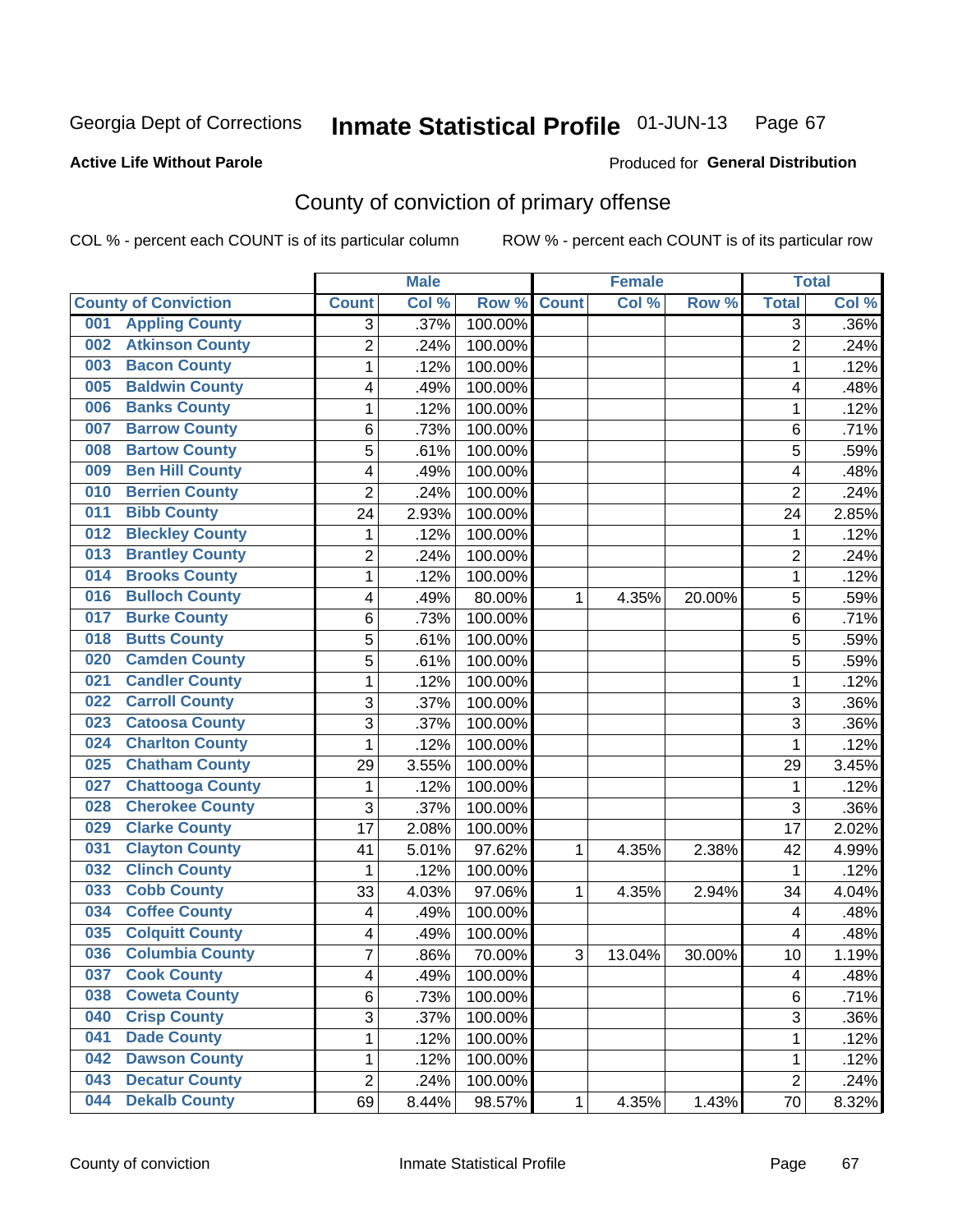### **Active Life Without Parole**

### Produced for **General Distribution**

## County of conviction of primary offense

|     |                             |                         | <b>Male</b> |         |                | <b>Female</b> |        |                 | <b>Total</b> |
|-----|-----------------------------|-------------------------|-------------|---------|----------------|---------------|--------|-----------------|--------------|
|     | <b>County of Conviction</b> | <b>Count</b>            | Col %       | Row %   | <b>Count</b>   | Col %         | Row %  | <b>Total</b>    | Col %        |
| 045 | <b>Dodge County</b>         | 1                       | .12%        | 100.00% |                |               |        | 1               | .12%         |
| 046 | <b>Dooly County</b>         | $\overline{2}$          | .24%        | 100.00% |                |               |        | $\overline{2}$  | .24%         |
| 047 | <b>Dougherty County</b>     | 25                      | 3.06%       | 96.15%  | 1              | 4.35%         | 3.85%  | 26              | 3.09%        |
| 048 | <b>Douglas County</b>       | 27                      | 3.30%       | 96.43%  | 1              | 4.35%         | 3.57%  | 28              | 3.33%        |
| 049 | <b>Early County</b>         | 1                       | .12%        | 100.00% |                |               |        | 1               | .12%         |
| 051 | <b>Effingham County</b>     | 4                       | .49%        | 100.00% |                |               |        | 4               | .48%         |
| 052 | <b>Elbert County</b>        | 3                       | .37%        | 100.00% |                |               |        | 3               | .36%         |
| 053 | <b>Emanuel County</b>       | 7                       | .86%        | 100.00% |                |               |        | 7               | .83%         |
| 056 | <b>Fayette County</b>       | 4                       | .49%        | 100.00% |                |               |        | 4               | .48%         |
| 057 | <b>Floyd County</b>         | 11                      | 1.34%       | 100.00% |                |               |        | 11              | 1.31%        |
| 058 | <b>Forsyth County</b>       | $\overline{\mathbf{4}}$ | .49%        | 100.00% |                |               |        | 4               | .48%         |
| 059 | <b>Franklin County</b>      | 3                       | .37%        | 100.00% |                |               |        | 3               | .36%         |
| 060 | <b>Fulton County</b>        | 91                      | 11.12%      | 97.85%  | $\overline{2}$ | 8.70%         | 2.15%  | 93              | 11.06%       |
| 061 | <b>Gilmer County</b>        | $\overline{2}$          | .24%        | 100.00% |                |               |        | $\overline{2}$  | .24%         |
| 063 | <b>Glynn County</b>         | 14                      | 1.71%       | 93.33%  | 1              | 4.35%         | 6.67%  | $\overline{15}$ | 1.78%        |
| 064 | <b>Gordon County</b>        | 3                       | .37%        | 100.00% |                |               |        | 3               | .36%         |
| 066 | <b>Greene County</b>        | 1                       | .12%        | 100.00% |                |               |        | 1               | .12%         |
| 067 | <b>Gwinnett County</b>      | 12                      | 1.47%       | 92.31%  | 1              | 4.35%         | 7.69%  | 13              | 1.55%        |
| 068 | <b>Habersham County</b>     | $\overline{5}$          | .61%        | 100.00% |                |               |        | 5               | .59%         |
| 069 | <b>Hall County</b>          | 14                      | 1.71%       | 87.50%  | $\overline{2}$ | 8.70%         | 12.50% | 16              | 1.90%        |
| 070 | <b>Hancock County</b>       | 1                       | .12%        | 100.00% |                |               |        | 1               | .12%         |
| 071 | <b>Haralson County</b>      | $\overline{c}$          | .24%        | 100.00% |                |               |        | $\overline{2}$  | .24%         |
| 072 | <b>Harris County</b>        | $\overline{2}$          | .24%        | 100.00% |                |               |        | $\overline{2}$  | .24%         |
| 073 | <b>Hart County</b>          | 3                       | .37%        | 100.00% |                |               |        | 3               | .36%         |
| 075 | <b>Henry County</b>         | 11                      | $1.34\%$    | 100.00% |                |               |        | 11              | 1.31%        |
| 076 | <b>Houston County</b>       | 15                      | 1.83%       | 100.00% |                |               |        | 15              | 1.78%        |
| 077 | <b>Irwin County</b>         | 1                       | .12%        | 100.00% |                |               |        | 1               | .12%         |
| 078 | <b>Jackson County</b>       | 10                      | 1.22%       | 100.00% |                |               |        | 10              | 1.19%        |
| 079 | <b>Jasper County</b>        | 1                       | .12%        | 100.00% |                |               |        | 1               | .12%         |
| 080 | <b>Jeff Davis County</b>    | 1                       | .12%        | 100.00% |                |               |        | 1               | .12%         |
| 081 | <b>Jefferson County</b>     | 1                       | .12%        | 100.00% |                |               |        | 1               | .12%         |
| 082 | <b>Jenkins County</b>       | $\overline{\mathbf{c}}$ | .24%        | 100.00% |                |               |        | 2               | .24%         |
| 083 | <b>Johnson County</b>       | 1                       | .12%        | 100.00% |                |               |        | $\mathbf{1}$    | .12%         |
| 084 | <b>Jones County</b>         | 2                       | .24%        | 100.00% |                |               |        | $\overline{2}$  | .24%         |
| 087 | <b>Laurens County</b>       | $\overline{3}$          | .37%        | 100.00% |                |               |        | $\overline{3}$  | .36%         |
| 088 | <b>Lee County</b>           | 2                       | .24%        | 100.00% |                |               |        | $\overline{2}$  | .24%         |
| 089 | <b>Liberty County</b>       | 6                       | .73%        | 85.71%  | 1              | 4.35%         | 14.29% | $\overline{7}$  | .83%         |
| 090 | <b>Lincoln County</b>       | 1                       | .12%        | 100.00% |                |               |        | 1               | .12%         |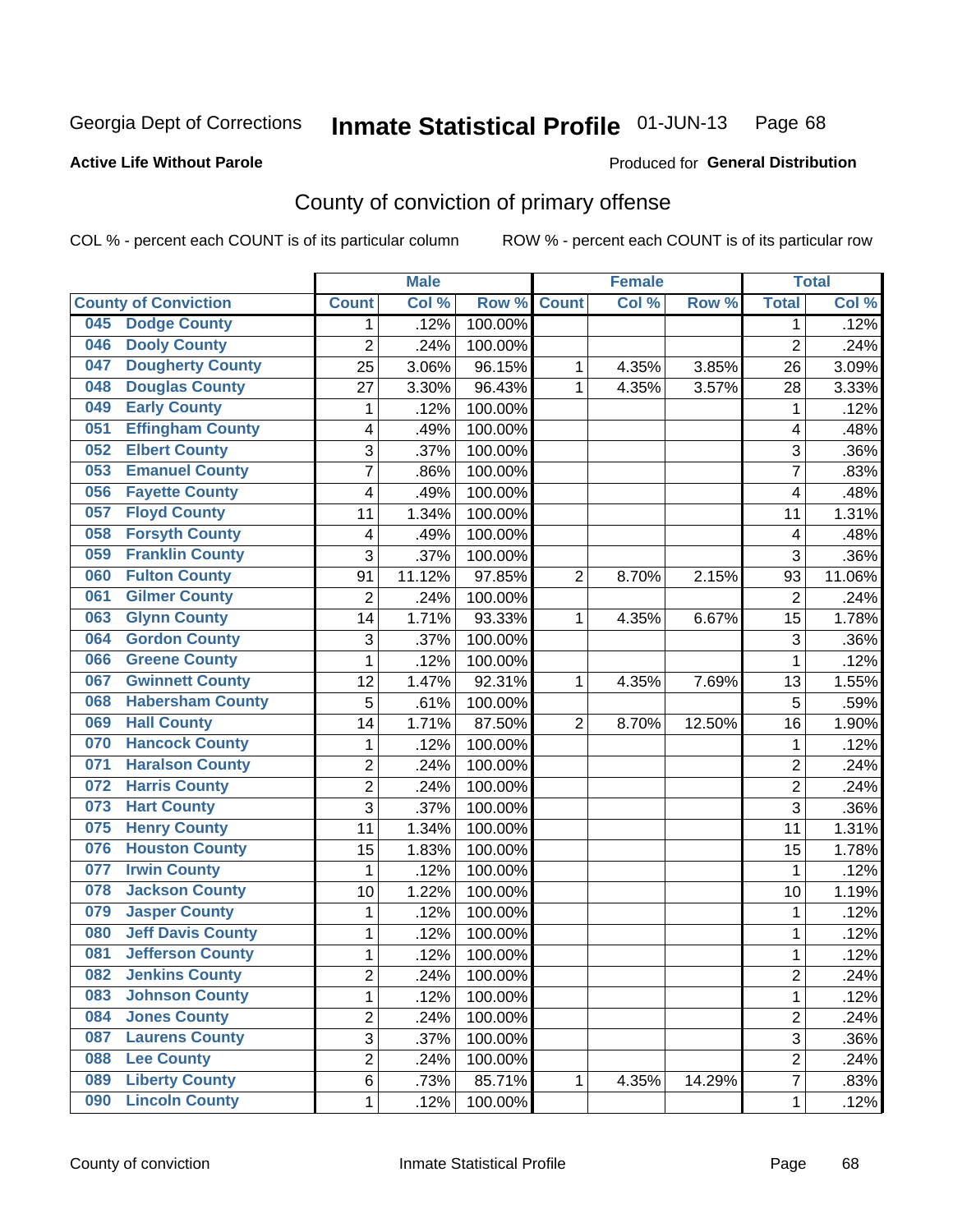#### **Active Life Without Parole**

### Produced for **General Distribution**

## County of conviction of primary offense

|                                         |                  | <b>Male</b> |         | <b>Female</b>  |       |        | <b>Total</b>            |         |
|-----------------------------------------|------------------|-------------|---------|----------------|-------|--------|-------------------------|---------|
| <b>County of Conviction</b>             | <b>Count</b>     | Col %       | Row %   | <b>Count</b>   | Col % | Row %  | <b>Total</b>            | Col %   |
| <b>Long County</b><br>091               | 3                | .37%        | 100.00% |                |       |        | $\overline{3}$          | $.36\%$ |
| <b>Lowndes County</b><br>092            | 6                | .73%        | 100.00% |                |       |        | 6                       | .71%    |
| <b>Madison County</b><br>095            | 1                | .12%        | 100.00% |                |       |        | 1                       | .12%    |
| <b>Marion County</b><br>096             | 1                | .12%        | 100.00% |                |       |        | 1                       | .12%    |
| <b>Mcduffie County</b><br>097           | $\overline{2}$   | .24%        | 100.00% |                |       |        | $\overline{2}$          | .24%    |
| <b>Mcintosh County</b><br>098           | $\mathbf{1}$     | .12%        | 100.00% |                |       |        | $\mathbf 1$             | .12%    |
| <b>Miller County</b><br>100             | 1                | .12%        | 100.00% |                |       |        | 1                       | .12%    |
| <b>Monroe County</b><br>102             | 5                | .61%        | 100.00% |                |       |        | 5                       | .59%    |
| <b>Morgan County</b><br>104             | 1                | .12%        | 100.00% |                |       |        | 1                       | .12%    |
| <b>Muscogee County</b><br>106           | 24               | 2.93%       | 100.00% |                |       |        | 24                      | 2.85%   |
| <b>Newton County</b><br>107             | 5                | .61%        | 83.33%  | 1              | 4.35% | 16.67% | 6                       | .71%    |
| <b>Oglethorpe County</b><br>109         | 1                | .12%        | 100.00% |                |       |        | 1                       | .12%    |
| <b>Paulding County</b><br>110           | $\overline{2}$   | .24%        | 100.00% |                |       |        | $\overline{2}$          | .24%    |
| <b>Pierce County</b><br>113             | $\mathbf{1}$     | .12%        | 100.00% |                |       |        | $\mathbf{1}$            | .12%    |
| <b>Pike County</b><br>$\overline{114}$  | 4                | .49%        | 66.67%  | $\overline{2}$ | 8.70% | 33.33% | 6                       | .71%    |
| <b>Polk County</b><br>115               | $\overline{c}$   | .24%        | 100.00% |                |       |        | $\overline{2}$          | .24%    |
| <b>Pulaski County</b><br>116            | 1                | .12%        | 100.00% |                |       |        | 1                       | .12%    |
| <b>Putnam County</b><br>117             | $\overline{7}$   | .86%        | 100.00% |                |       |        | 7                       | .83%    |
| <b>Rabun County</b><br>119              | 1                | .12%        | 100.00% |                |       |        | 1                       | .12%    |
| <b>Randolph County</b><br>120           | $\overline{2}$   | .24%        | 100.00% |                |       |        | $\overline{2}$          | .24%    |
| <b>Richmond County</b><br>121           | 38               | 4.65%       | 97.44%  | 1              | 4.35% | 2.56%  | 39                      | 4.64%   |
| <b>Rockdale County</b><br>122           | $\boldsymbol{9}$ | 1.10%       | 90.00%  | 1              | 4.35% | 10.00% | 10                      | 1.19%   |
| <b>Seminole County</b><br>125           | 1                | .12%        | 100.00% |                |       |        | 1                       | .12%    |
| <b>Spalding County</b><br>126           | 12               | 1.47%       | 100.00% |                |       |        | 12                      | 1.43%   |
| <b>Stephens County</b><br>127           | 3                | .37%        | 100.00% |                |       |        | 3                       | .36%    |
| <b>Sumter County</b><br>129             | 1                | .12%        | 100.00% |                |       |        | 1                       | .12%    |
| <b>Taliaferro County</b><br>131         | 1                | .12%        | 100.00% |                |       |        | 1                       | .12%    |
| <b>Tattnall County</b><br>132           | 1                | .12%        | 100.00% |                |       |        | 1                       | .12%    |
| <b>Terrell County</b><br>135            | 1                | .12%        | 100.00% |                |       |        | 1                       | .12%    |
| <b>Thomas County</b><br>136             | 4                | .49%        | 100.00% |                |       |        | 4                       | .48%    |
| <b>Tift County</b><br>137               | 6                | .73%        | 100.00% |                |       |        | 6                       | .71%    |
| 138<br><b>Toombs County</b>             | 8                | .98%        | 100.00% |                |       |        | 8                       | .95%    |
| <b>Towns County</b><br>139              | 1                | .12%        | 100.00% |                |       |        | $\mathbf{1}$            | .12%    |
| <b>Treutlen County</b><br>140           | $\overline{c}$   | .24%        | 100.00% |                |       |        | $\overline{2}$          | .24%    |
| <b>Troup County</b><br>141              | 2                | .24%        | 66.67%  | 1              | 4.35% | 33.33% | 3                       | .36%    |
| <b>Turner County</b><br>142             | 1                | .12%        | 100.00% |                |       |        | 1                       | .12%    |
| <b>Twiggs County</b><br>143             | 1                | .12%        | 100.00% |                |       |        | 1                       | .12%    |
| <b>Upson County</b><br>$\overline{145}$ | 4                | .49%        | 100.00% |                |       |        | $\overline{\mathbf{4}}$ | .48%    |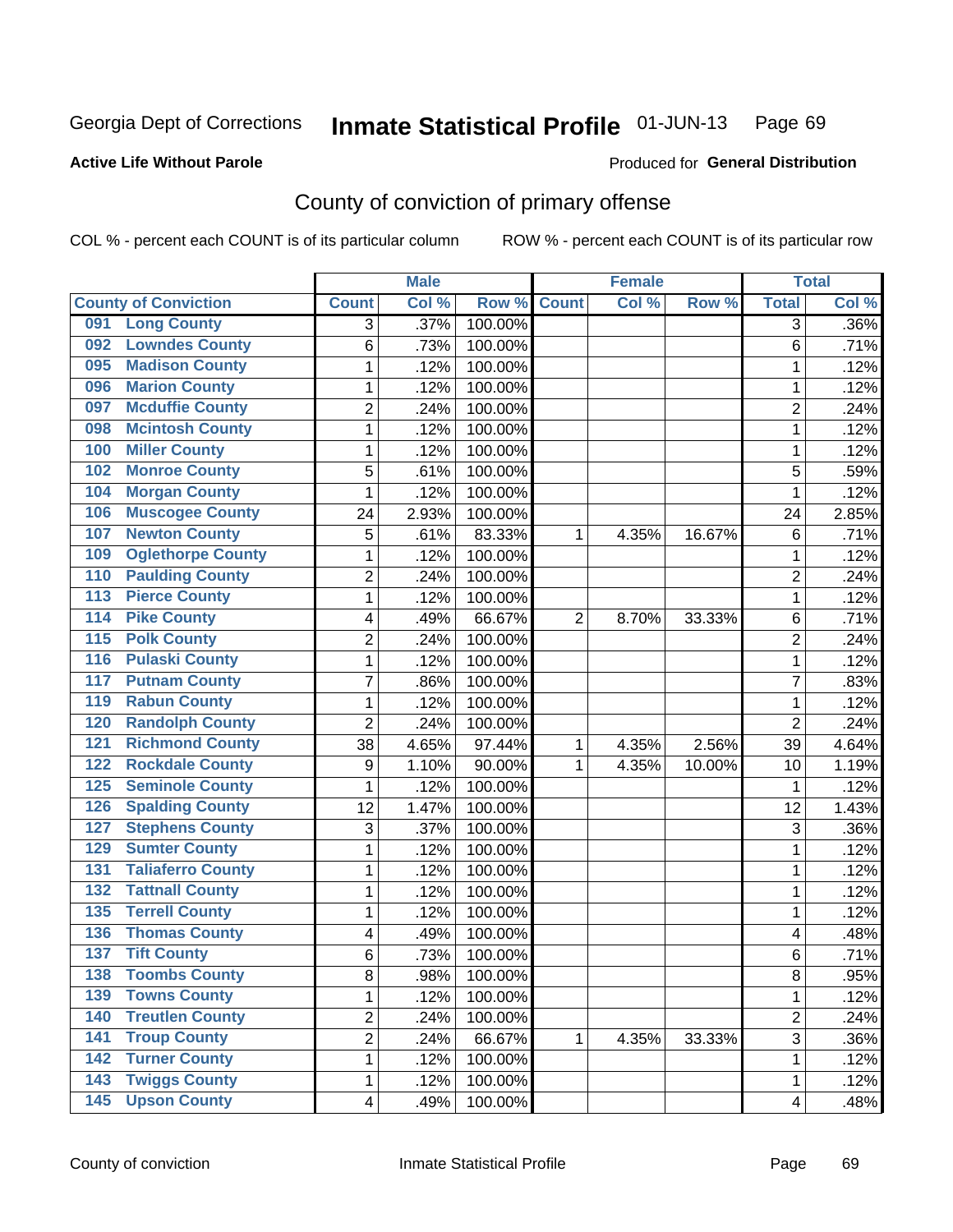#### **Active Life Without Parole**

### Produced for **General Distribution**

## County of conviction of primary offense

|                                 |              | <b>Male</b> |             |    | <b>Female</b> |        |              | <b>Total</b> |
|---------------------------------|--------------|-------------|-------------|----|---------------|--------|--------------|--------------|
| <b>County of Conviction</b>     | <b>Count</b> | Col %       | Row % Count |    | Col %         | Row %  | <b>Total</b> | Col %        |
| <b>Walker County</b><br>146     | 4            | .49%        | 80.00%      |    | 4.35%         | 20.00% | 5            | .59%         |
| <b>Walton County</b><br>147     | 8            | .98%        | 100.00%     |    |               |        | 8            | .95%         |
| <b>Ware County</b><br>148       | 11           | 1.34%       | 100.00%     |    |               |        | 11           | 1.31%        |
| <b>Washington County</b><br>150 | 4            | .49%        | 100.00%     |    |               |        | 4            | .48%         |
| <b>Wayne County</b><br>151      | 6            | .73%        | 100.00%     |    |               |        | 6            | .71%         |
| <b>Whitfield County</b><br>155  | 7            | .86%        | 100.00%     |    |               |        |              | .83%         |
| <b>Wilkes County</b><br>157     |              | .12%        | 100.00%     |    |               |        |              | .12%         |
| <b>Worth County</b><br>159      |              | .12%        | 100.00%     |    |               |        |              | .12%         |
| <b>Total Rported</b>            | 818          | 100%        | 97.27%      | 23 | 100%          | 2.73%  | 841          | 100%         |

| Reported<br>' NOT |     |                    |     |
|-------------------|-----|--------------------|-----|
| <b>Fotal</b>      | 818 | $\sim$<br><u>_</u> | 841 |

| Mode (most frequent) | <b>Fulton County</b> | <b>Columbia County</b> | <b>Fulton County</b> |
|----------------------|----------------------|------------------------|----------------------|
|                      |                      |                        |                      |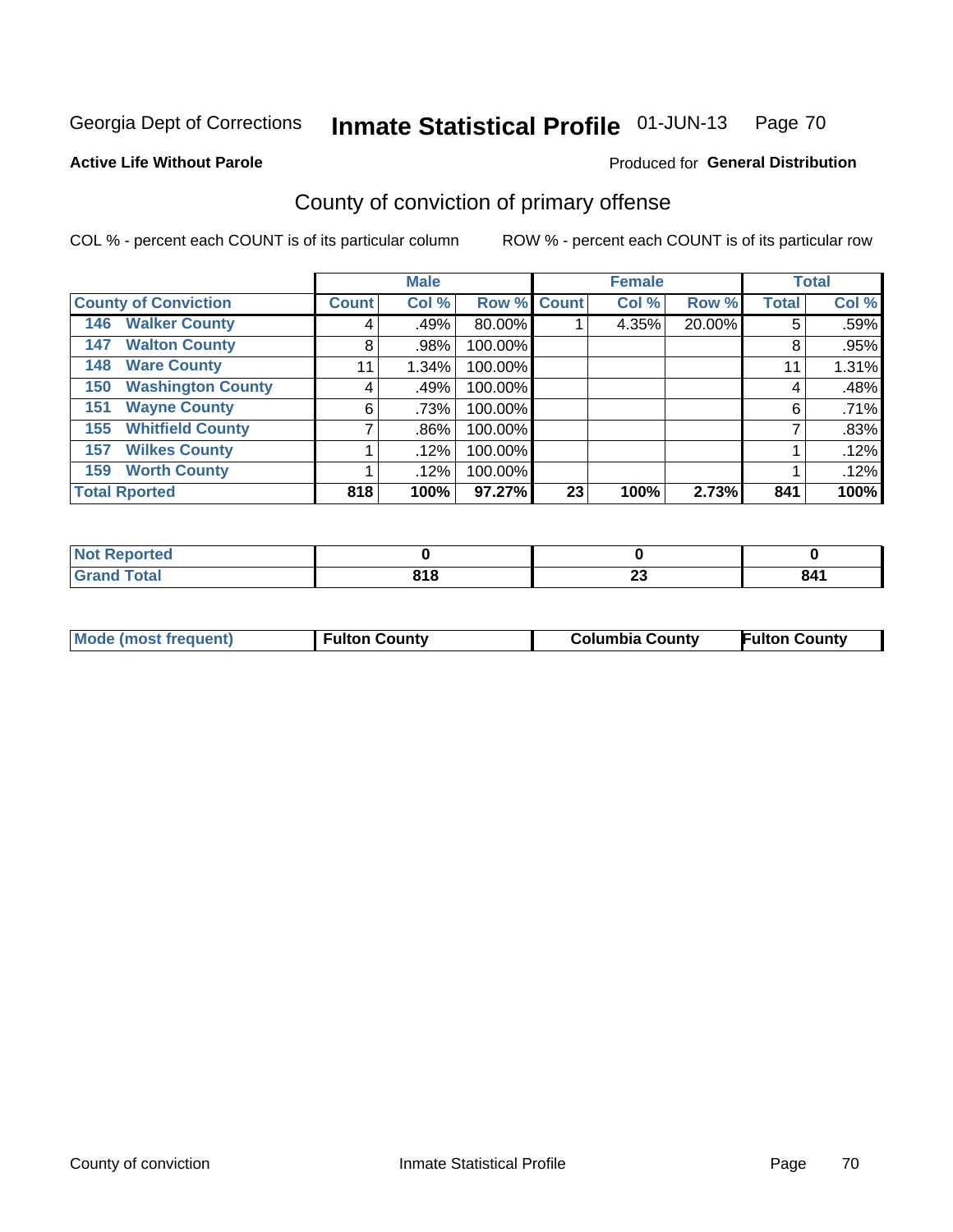### **Active Life Without Parole**

## Produced for **General Distribution**

## Circuit of conviction of primary offense

|                         |                                 |                | <b>Male</b> |         |                         | <b>Female</b> |        | <b>Total</b>            |        |
|-------------------------|---------------------------------|----------------|-------------|---------|-------------------------|---------------|--------|-------------------------|--------|
|                         | <b>Circuit of Conviction</b>    | <b>Count</b>   | Col %       | Row %   | <b>Count</b>            | Col%          | Row %  | <b>Total</b>            | Col %  |
| 1                       | <b>Alapaha Circuit</b>          | 9              | 1.10%       | 100.00% |                         |               |        | $\overline{9}$          | 1.07%  |
| $\overline{2}$          | <b>Alcovy Circuit</b>           | 13             | 1.59%       | 92.86%  | 1                       | 4.35%         | 7.14%  | 14                      | 1.66%  |
| $\overline{\mathbf{3}}$ | <b>Atlanta Circuit</b>          | 91             | 11.12%      | 97.85%  | $\overline{2}$          | 8.70%         | 2.15%  | 93                      | 11.06% |
| 4                       | <b>Atlantic Circuit</b>         | 11             | 1.34%       | 91.67%  | $\mathbf{1}$            | 4.35%         | 8.33%  | 12                      | 1.43%  |
| $\overline{5}$          | <b>Augusta Circuit</b>          | 51             | 6.23%       | 92.73%  | $\overline{\mathbf{4}}$ | 17.39%        | 7.27%  | 55                      | 6.54%  |
| $\overline{6}$          | <b>Blue Ridge Circuit</b>       | 3              | .37%        | 100.00% |                         |               |        | 3                       | .36%   |
| 7                       | <b>Brunswick Circuit</b>        | 29             | 3.55%       | 96.67%  | 1                       | 4.35%         | 3.33%  | 30                      | 3.57%  |
| $\overline{\mathbf{8}}$ | <b>Chattahoochee Circuit</b>    | 27             | 3.30%       | 100.00% |                         |               |        | 27                      | 3.21%  |
| $\overline{9}$          | <b>Cherokee Circuit</b>         | 8              | .98%        | 100.00% |                         |               |        | 8                       | .95%   |
| 10                      | <b>Clayton Circuit</b>          | 41             | 5.01%       | 97.62%  | 1                       | 4.35%         | 2.38%  | 42                      | 4.99%  |
| $\overline{11}$         | <b>Cobb Circuit</b>             | 33             | 4.03%       | 97.06%  | $\mathbf{1}$            | 4.35%         | 2.94%  | 34                      | 4.04%  |
| $\overline{12}$         | <b>Conasauga Circuit</b>        | 7              | .86%        | 100.00% |                         |               |        | $\overline{7}$          | .83%   |
| $\overline{13}$         | <b>Cordele Circuit</b>          | 9              | 1.10%       | 100.00% |                         |               |        | 9                       | 1.07%  |
| $\overline{14}$         | <b>Coweta Circuit</b>           | 11             | 1.34%       | 91.67%  | $\mathbf{1}$            | 4.35%         | 8.33%  | 12                      | 1.43%  |
| 15                      | <b>Dougherty Circuit</b>        | 25             | 3.06%       | 96.15%  | 1                       | 4.35%         | 3.85%  | 26                      | 3.09%  |
| 16                      | <b>Dublin Circuit</b>           | 7              | .86%        | 100.00% |                         |               |        | $\overline{7}$          | .83%   |
| $\overline{17}$         | <b>Eastern Circuit</b>          | 29             | 3.55%       | 100.00% |                         |               |        | 29                      | 3.45%  |
| 18                      | <b>Flint Circuit</b>            | 11             | 1.34%       | 100.00% |                         |               |        | 11                      | 1.31%  |
| 19                      | <b>Griffin Circuit</b>          | 24             | 2.93%       | 92.31%  | $\overline{2}$          | 8.70%         | 7.69%  | 26                      | 3.09%  |
| $\overline{20}$         | <b>Gwinnett Circuit</b>         | 12             | 1.47%       | 92.31%  | 1                       | 4.35%         | 7.69%  | 13                      | 1.55%  |
| $\overline{21}$         | <b>Houston Circuit</b>          | 15             | 1.83%       | 100.00% |                         |               |        | 15                      | 1.78%  |
| $\overline{22}$         | <b>Lookout Mountain Circuit</b> | 9              | 1.10%       | 90.00%  | $\mathbf{1}$            | 4.35%         | 10.00% | 10                      | 1.19%  |
| 23                      | <b>Macon Circuit</b>            | 24             | 2.93%       | 100.00% |                         |               |        | 24                      | 2.85%  |
| $\overline{24}$         | <b>Middle Circuit</b>           | 21             | 2.57%       | 100.00% |                         |               |        | 21                      | 2.50%  |
| $\overline{25}$         | <b>Mountain Circuit</b>         | 9              | 1.10%       | 100.00% |                         |               |        | 9                       | 1.07%  |
| 26                      | <b>Northeastern Circuit</b>     | 15             | 1.83%       | 88.24%  | 2                       | 8.70%         | 11.76% | 17                      | 2.02%  |
| $\overline{27}$         | <b>Northern Circuit</b>         | 11             | 1.34%       | 100.00% |                         |               |        | 11                      | 1.31%  |
| 28                      | <b>Ocmulgee Circuit</b>         | 17             | 2.08%       | 100.00% |                         |               |        | 17                      | 2.02%  |
| 29                      | <b>Oconee Circuit</b>           | 3              | .37%        | 100.00% |                         |               |        | 3                       | .36%   |
| 30                      | <b>Ogeechee Circuit</b>         | 10             | 1.22%       | 90.91%  | 1                       | 4.35%         | 9.09%  | 11                      | 1.31%  |
| $\overline{31}$         | <b>Pataula Circuit</b>          | 6              | .73%        | 100.00% |                         |               |        | 6                       | .71%   |
| 32                      | <b>Piedmont Circuit</b>         | 17             | 2.08%       | 100.00% |                         |               |        | 17                      | 2.02%  |
| 33                      | <b>Rome Circuit</b>             | 11             | 1.34%       | 100.00% |                         |               |        | 11                      | 1.31%  |
| 34                      | <b>South Georgia Circuit</b>    | $\overline{2}$ | .24%        | 100.00% |                         |               |        | $\overline{2}$          | .24%   |
| 35                      | <b>Southern Circuit</b>         | 15             | 1.83%       | 100.00% |                         |               |        | 15                      | 1.78%  |
| 36                      | <b>Southwestern Circuit</b>     | 3              | .37%        | 100.00% |                         |               |        | 3                       | .36%   |
| 37                      | <b>Stone Mountain Circuit</b>   | 69             | 8.44%       | 98.57%  | 1                       | 4.35%         | 1.43%  | 70                      | 8.32%  |
| 38                      | <b>Tallapoosa Circuit</b>       | 4              | .49%        | 100.00% |                         |               |        | $\overline{\mathbf{4}}$ | .48%   |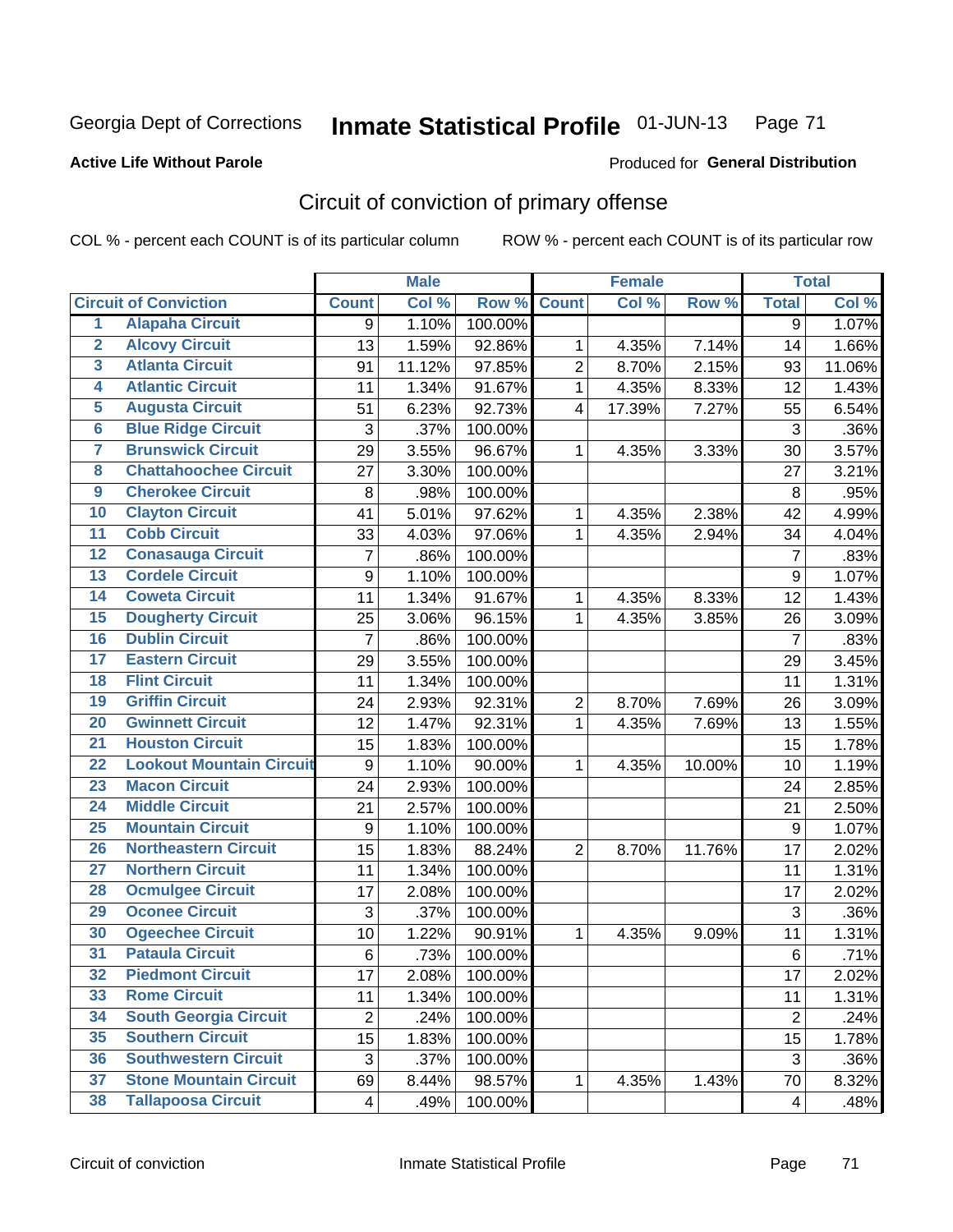**Active Life Without Parole** 

## Produced for **General Distribution**

## Circuit of conviction of primary offense

|                                   |                 | <b>Male</b> |         |              | <b>Female</b> |        |              | <b>Total</b> |  |
|-----------------------------------|-----------------|-------------|---------|--------------|---------------|--------|--------------|--------------|--|
| <b>Circuit of Conviction</b>      | <b>Count</b>    | Col %       | Row %   | <b>Count</b> | Col %         | Row %  | <b>Total</b> | Col %        |  |
| <b>Tifton Circuit</b><br>39       | 9               | 1.10%       | 100.00% |              |               |        | 9            | 1.07%        |  |
| <b>Toombs Circuit</b><br>40       | 5               | .61%        | 100.00% |              |               |        | 5            | .59%         |  |
| <b>Waycross Circuit</b><br>41     | 20 <sub>1</sub> | 2.44%       | 100.00% |              |               |        | 20           | 2.38%        |  |
| <b>Western Circuit</b><br>42      | 17              | 2.08%       | 100.00% |              |               |        | 17           | 2.02%        |  |
| <b>Rockdale Circuit</b><br>43     | 9               | 1.10%       | 90.00%  |              | 4.35%         | 10.00% | 10           | 1.19%        |  |
| <b>Douglas Circuit</b><br>44      | 27              | $3.30\%$    | 96.43%  |              | 4.35%         | 3.57%  | 28           | 3.33%        |  |
| <b>Appalachian Circuit</b><br>45  | 2               | .24%        | 100.00% |              |               |        | 2            | .24%         |  |
| <b>Enotah Circuit</b><br>46       |                 | .12%        | 100.00% |              |               |        |              | .12%         |  |
| <b>Bell-Forsyth Circuit</b><br>47 | 4               | .49%        | 100.00% |              |               |        | 4            | .48%         |  |
| <b>Towaliga Circuit</b><br>48     | 10              | 1.22%       | 100.00% |              |               |        | 10           | 1.19%        |  |
| <b>Paulding Circuit</b><br>49     | 2               | .24%        | 100.00% |              |               |        | 2            | .24%         |  |
| <b>Total Rported</b>              | 818             | 100%        | 97.27%  | 23           | 100%          | 2.73%  | 841          | 100%         |  |

| .<br>eportea |     |    |     |
|--------------|-----|----|-----|
| <b>otal</b>  | 818 | ~~ | DИ  |
| $\sim$       |     | Δv | Ο4. |

| М<br>. Innás<br>.<br>.<br>wanta<br>Πū<br>31.<br>$\sim$ $\sim$ $\sim$ |
|----------------------------------------------------------------------|
|----------------------------------------------------------------------|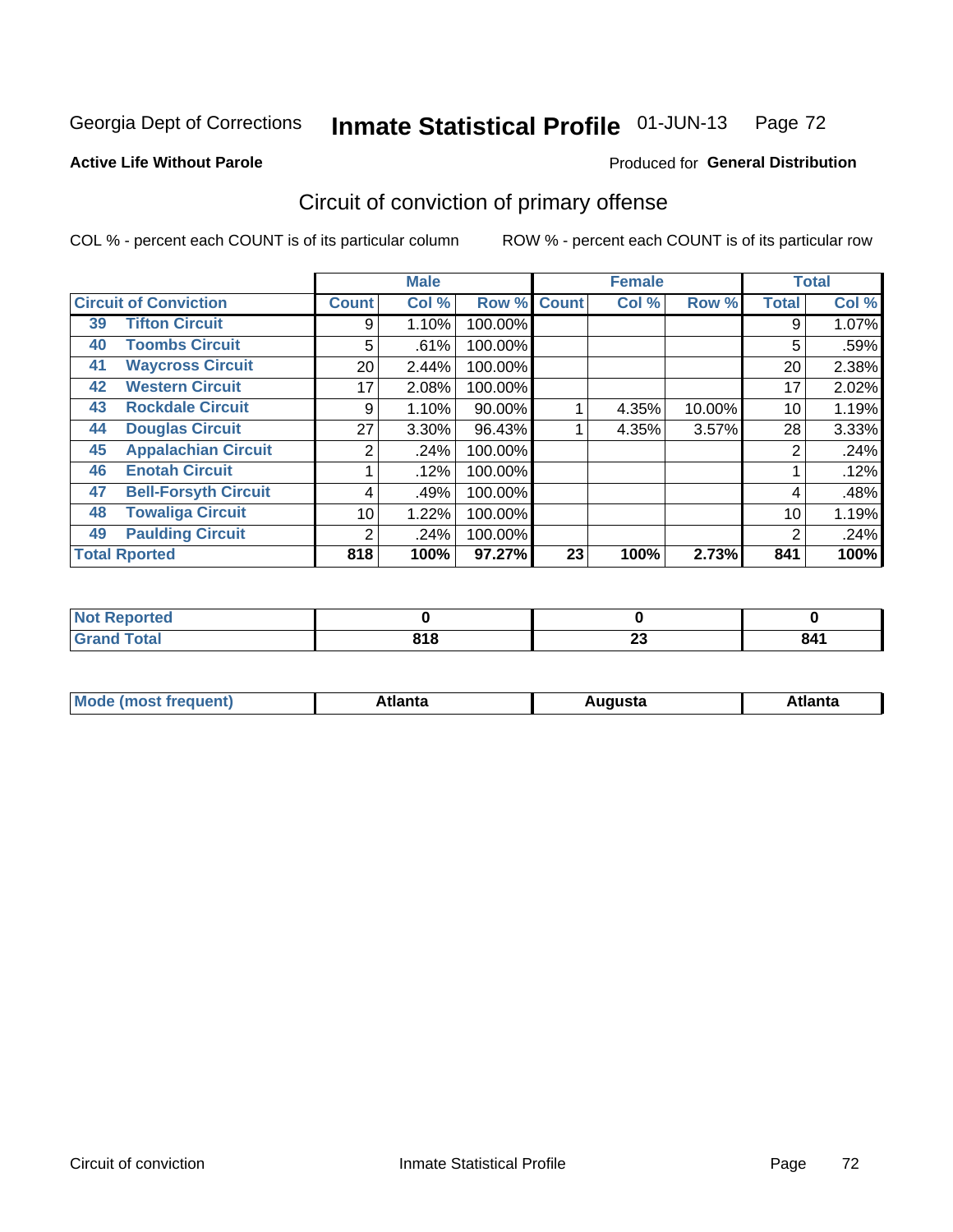### **Active Life Without Parole**

### Produced for **General Distribution**

## Years served (jail + prison) in this incarceration

|                        |                | <b>Male</b> |         |                 | <b>Female</b> |       |                 | <b>Total</b> |
|------------------------|----------------|-------------|---------|-----------------|---------------|-------|-----------------|--------------|
| <b>Years Served</b>    | <b>Count</b>   | Col %       | Row %   | <b>Count</b>    | Col %         | Row % | <b>Total</b>    | Col %        |
| Less than one year     | 20             | 2.44%       | 95.24%  | 1               | 4.35%         | 4.76% | $\overline{21}$ | 2.50%        |
| 1 to 1.99 years        | 58             | 7.09%       | 96.67%  | 2               | 8.70%         | 3.33% | 60              | 7.13%        |
| 2 to 2.99 years        | 77             | 9.41%       | 93.90%  | 5               | 21.74%        | 6.10% | 82              | 9.75%        |
| 3 to 3.99 years        | 47             | 5.75%       | 95.92%  | 2               | 8.70%         | 4.08% | 49              | 5.83%        |
| 4 to 4.99 years        | 38             | 4.65%       | 95.00%  | $\overline{2}$  | 8.70%         | 5.00% | 40              | 4.76%        |
| 5 to 5.99 years        | 49             | 5.99%       | 100.00% |                 |               |       | 49              | 5.83%        |
| 6 to 6.99 years        | 31             | 3.79%       | 91.18%  | 3               | 13.04%        | 8.82% | 34              | 4.04%        |
| 7 to 7.99 years        | 34             | 4.16%       | 97.14%  | $\mathbf{1}$    | 4.35%         | 2.86% | 35              | 4.16%        |
| <b>8 to 8.99 years</b> | 28             | 3.42%       | 100.00% |                 |               |       | 28              | 3.33%        |
| 9 to 9.99 years        | 34             | 4.16%       | 100.00% |                 |               |       | 34              | 4.04%        |
| 10 to 10.99 years      | 40             | 4.89%       | 90.91%  | 4               | 17.39%        | 9.09% | 44              | 5.23%        |
| 11 to 11.99 years      | 35             | 4.28%       | 97.22%  | 1               | 4.35%         | 2.78% | 36              | 4.28%        |
| 12 to 12.99 years      | 48             | 5.87%       | 100.00% |                 |               |       | 48              | 5.71%        |
| 13 to 13.99 years      | 40             | 4.89%       | 100.00% |                 |               |       | 40              | 4.76%        |
| 14 to 14.99 years      | 33             | 4.03%       | 97.06%  | 1               | 4.35%         | 2.94% | 34              | 4.04%        |
| 15 to 15.99 years      | 45             | 5.50%       | 100.00% |                 |               |       | 45              | 5.35%        |
| 16 to 16.99 years      | 44             | 5.38%       | 97.78%  | 1               | 4.35%         | 2.22% | 45              | 5.35%        |
| 17 to 17.99 years      | 33             | 4.03%       | 100.00% |                 |               |       | 33              | 3.92%        |
| 18 to 18.99 years      | 27             | 3.30%       | 100.00% |                 |               |       | 27              | 3.21%        |
| 19 to 19.99 years      | 19             | 2.32%       | 100.00% |                 |               |       | 19              | 2.26%        |
| 20 to 20.99 years      | 11             | 1.34%       | 100.00% |                 |               |       | 11              | 1.31%        |
| 21 to 21.99 years      | 3              | 0.37%       | 100.00% |                 |               |       | 3               | 0.36%        |
| 22 to 22.99 years      | 5              | 0.61%       | 100.00% |                 |               |       | 5               | 0.59%        |
| 23 to 23.99 years      | $\mathbf 1$    | 0.12%       | 100.00% |                 |               |       | $\overline{1}$  | 0.12%        |
| 24 to 24.99 years      | 7              | 0.86%       | 100.00% |                 |               |       | 7               | 0.83%        |
| 25 to 25.99 years      | 1              | 0.12%       | 100.00% |                 |               |       | 1               | 0.12%        |
| 26 to 26.99 years      | $\overline{c}$ | 0.24%       | 100.00% |                 |               |       | $\overline{c}$  | $0.24\%$     |
| 28 to 28.99 years      | $\overline{2}$ | 0.24%       | 100.00% |                 |               |       | $\overline{2}$  | 0.24%        |
| 29 to 29.99 years      | $\mathbf 1$    | 0.12%       | 100.00% |                 |               |       | $\mathbf 1$     | 0.12%        |
| Thirty + years         | 5              | 0.61%       | 100.00% |                 |               |       | 5               | 0.59%        |
| <b>Total Reported</b>  | 818            | 100%        | 97.27%  | $\overline{23}$ | 100%          | 2.73% | 841             | 100%         |

| <b>Not Reported</b>      |                 |                 |                          |
|--------------------------|-----------------|-----------------|--------------------------|
| <b>Grand Total</b>       | 818             | 23              | 841                      |
|                          |                 |                 |                          |
| <b>Mean</b><br>(average) | 9.97            | 6.13            | 9.86                     |
| <b>Median (middle)</b>   | 9.685           | 4.18            | 9.57                     |
| Mode (most frequent)     | 1 to 1.99 years | 3 to 3.99 years | <b>10 to 10.99 years</b> |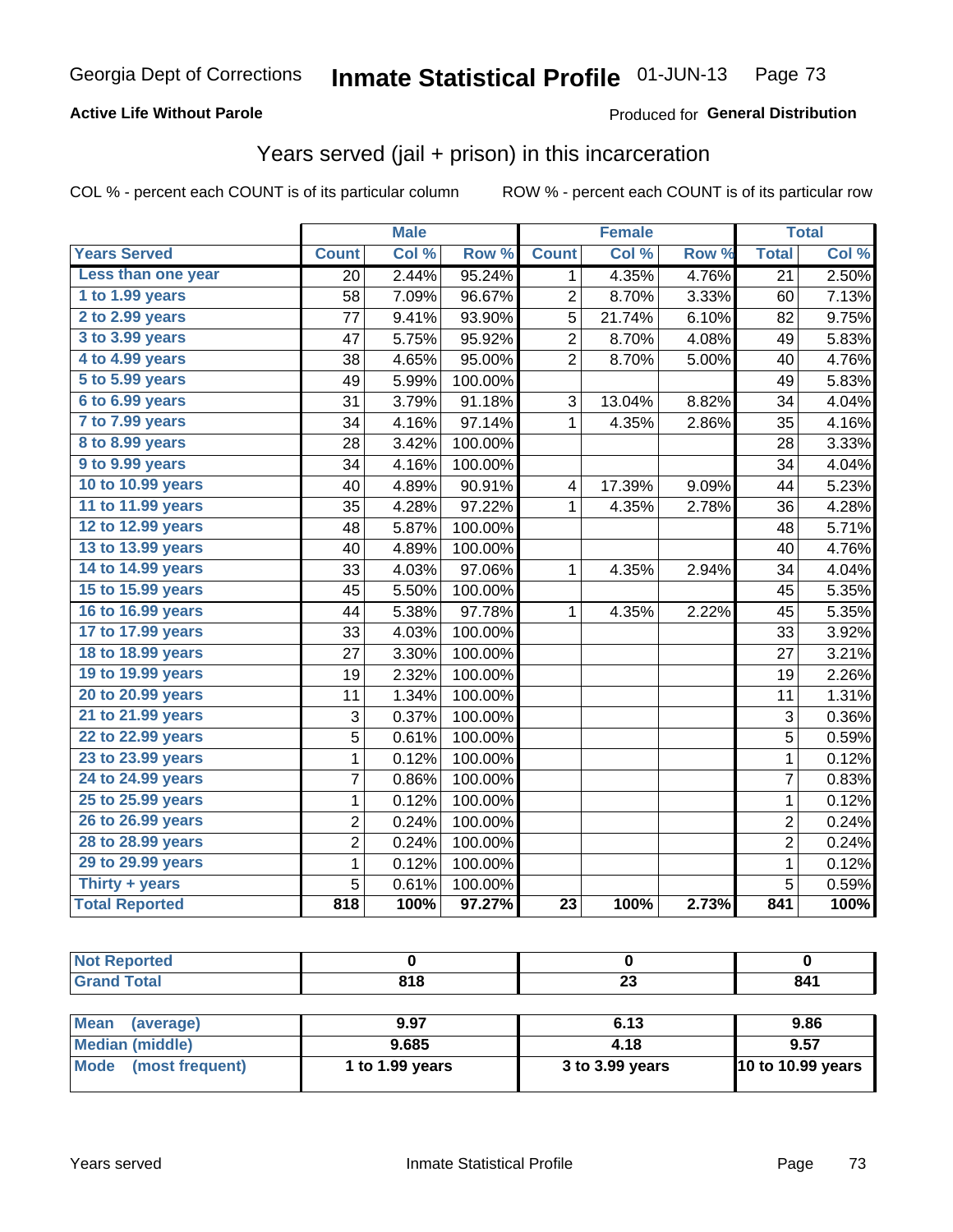### **Active Life Without Parole**

Produced for **General Distribution**

## Results of most recent HIV tests

|                         | <b>Male</b>  |           |           | <b>Female</b>   |           |          | Total              |        |
|-------------------------|--------------|-----------|-----------|-----------------|-----------|----------|--------------------|--------|
| <b>HIV Test Results</b> | <b>Count</b> | Col%      | Row %I    | <b>Count</b>    | Col %     | Row %    | Total <sub>I</sub> | Col %  |
| <b>Positive</b>         |              | 0.62%     | 83.33%    |                 | 4.35%     | 16.67%   |                    | 0.73%  |
| <b>Negative</b>         | 799          | $99.38\%$ | 97.32%    | 22 <sub>1</sub> | $95.65\%$ | $2.68\%$ | 821                | 99.27% |
| <b>Total Reported</b>   | 804          | 100%      | $97.22\%$ | 23              | 100%      | 2.78%    | 827                | 100%   |

| <b>Not</b><br>ported             | ı                           |          | ı                                                |
|----------------------------------|-----------------------------|----------|--------------------------------------------------|
| $\sim$ $\sim$<br>$\sim$ - $\sim$ | <b>040</b><br>ם ו כ<br>$ -$ | ^^<br>Δv | 84'<br>$\sim$ $\sim$ $\sim$ $\sim$ $\sim$ $\sim$ |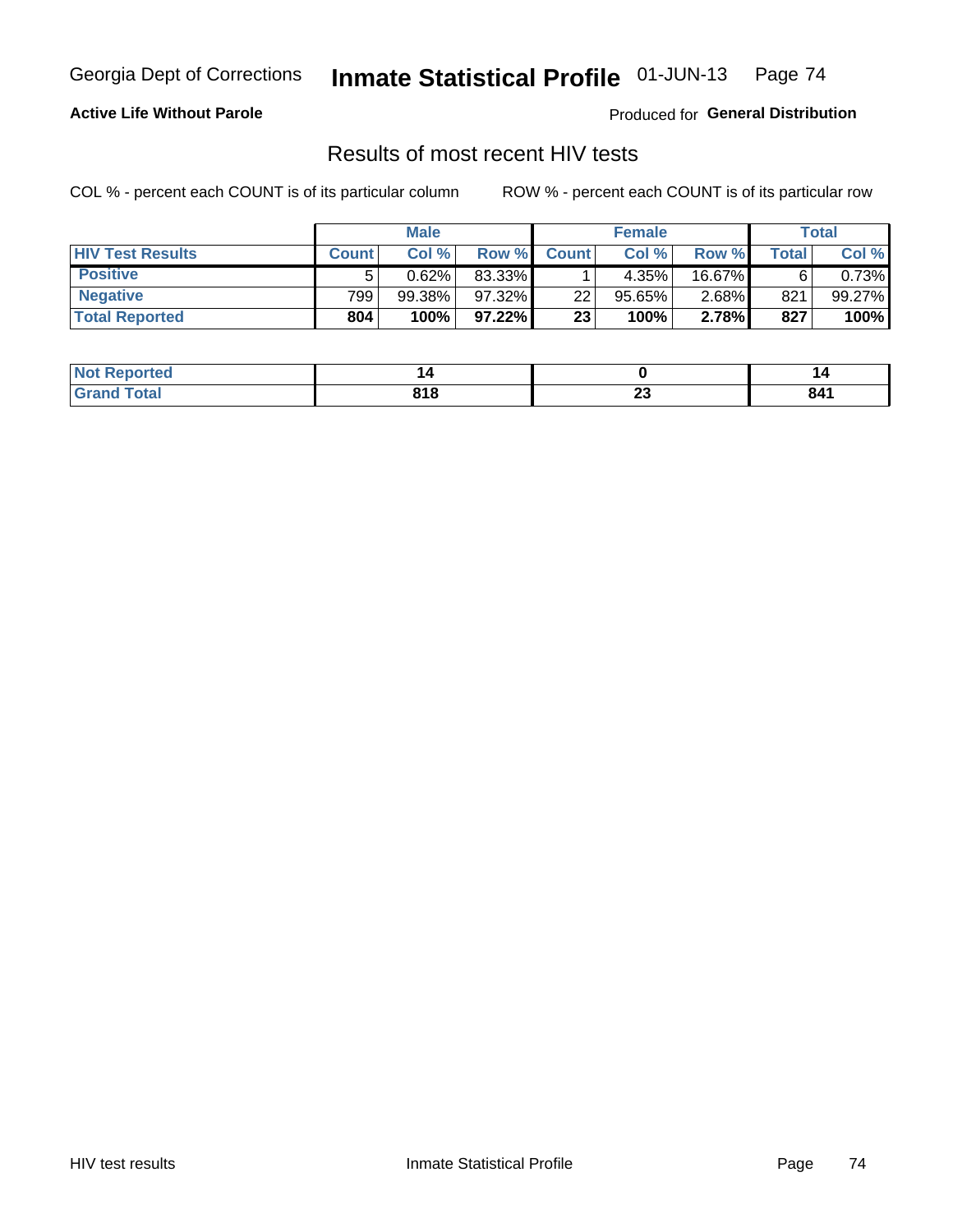### **Active Life Without Parole**

Produced for **General Distribution**

## Results of most recent tuberculosis test

|                                  | <b>Male</b>  |        |           | <b>Female</b> |           |          | Total        |        |
|----------------------------------|--------------|--------|-----------|---------------|-----------|----------|--------------|--------|
| <b>Tuberculosis Test Results</b> | <b>Count</b> | Col%   | Row %I    | <b>Count</b>  | Col%      | Row %    | <b>Total</b> | Col %  |
| <b>Positive on current test</b>  | 204          | 25.44% | $98.55\%$ |               | $13.04\%$ | 1.45%    | 207          | 25.09% |
| <b>Negative</b>                  | 598          | 74.56% | 96.76%    | 20            | 86.96%    | $3.24\%$ | 618          | 74.91% |
| <b>Total Reported</b>            | 802          | 100%   | $97.21\%$ | 23            | 100%      | 2.79%    | 825          | 100%   |

| <b>ported</b><br>I NOT | . U   |    | 10                                               |
|------------------------|-------|----|--------------------------------------------------|
| <b>otal</b>            | 04C   | ^^ | 84 <sup>′</sup>                                  |
|                        | 0 I O | -- | $\sim$ $\sim$ $\sim$ $\sim$ $\sim$ $\sim$ $\sim$ |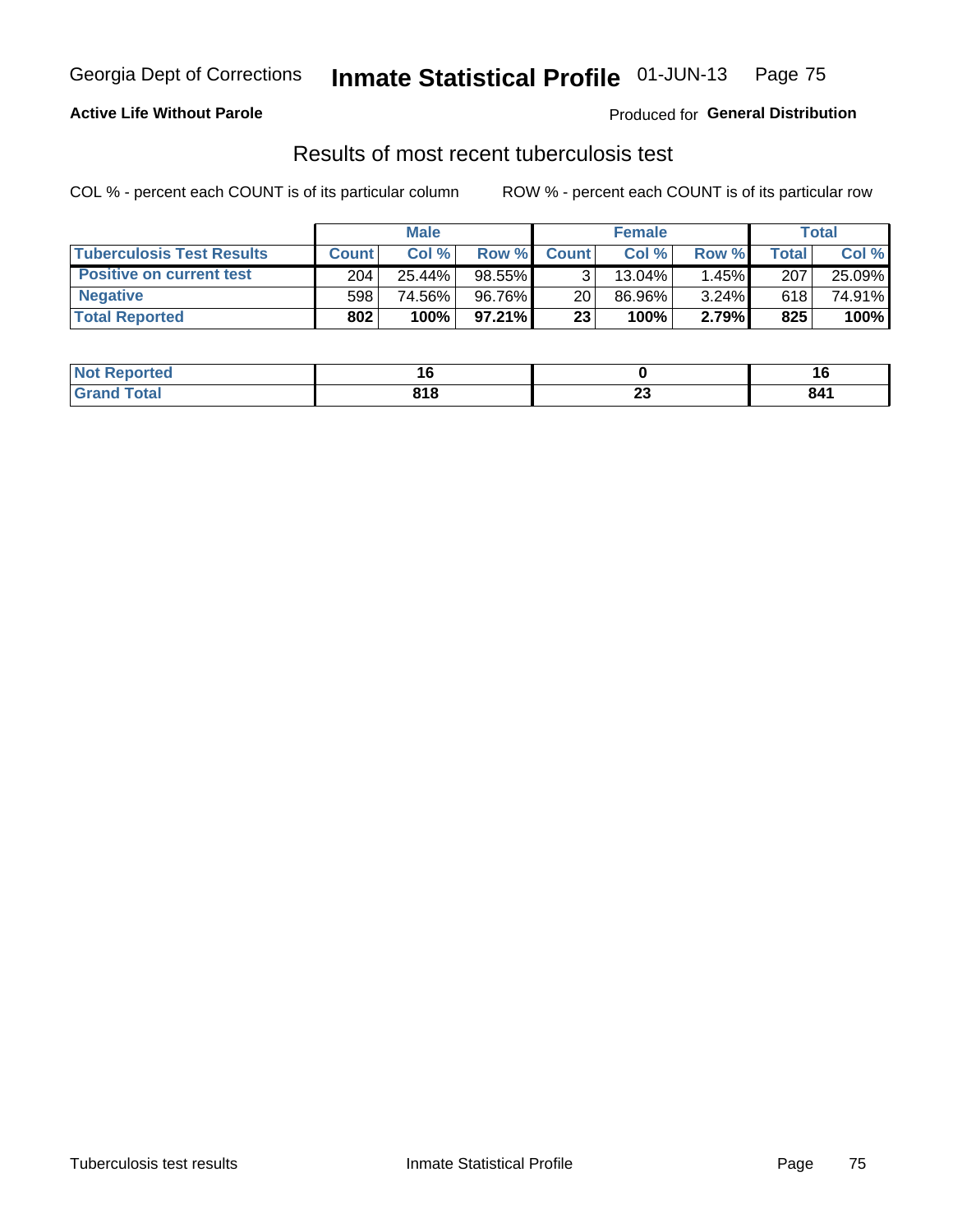#### **Active Life Without Parole**

Produced for **General Distribution**

## Results of most recent syphilis test

|                                 | <b>Male</b>  |           |           | <b>Female</b> |           |          | Total |        |
|---------------------------------|--------------|-----------|-----------|---------------|-----------|----------|-------|--------|
| <b>Syphilis Test Results</b>    | <b>Count</b> | Col %     | Row %     | <b>Count</b>  | Col %     | Row %I   | Total | Col %  |
| <b>Positive on current test</b> |              | 2.83%     | $94.44\%$ |               | 9.09%     | 5.56%    | 18    | 2.95%  |
| <b>Negative</b>                 | 583          | $97.17\%$ | 98.31%    | 10            | $90.91\%$ | $1.69\%$ | 593   | 97.05% |
| <b>Total Reported</b>           | 600          | 100%      | 98.20%    | 11            | 100%      | 1.80%    | 611   | 100%   |

| <b>Not Reported</b> | 218 | . .      | 230                                              |
|---------------------|-----|----------|--------------------------------------------------|
| <b>Total</b>        | 818 | ~~<br>Δv | 841<br>$\sim$ $\sim$ $\sim$ $\sim$ $\sim$ $\sim$ |